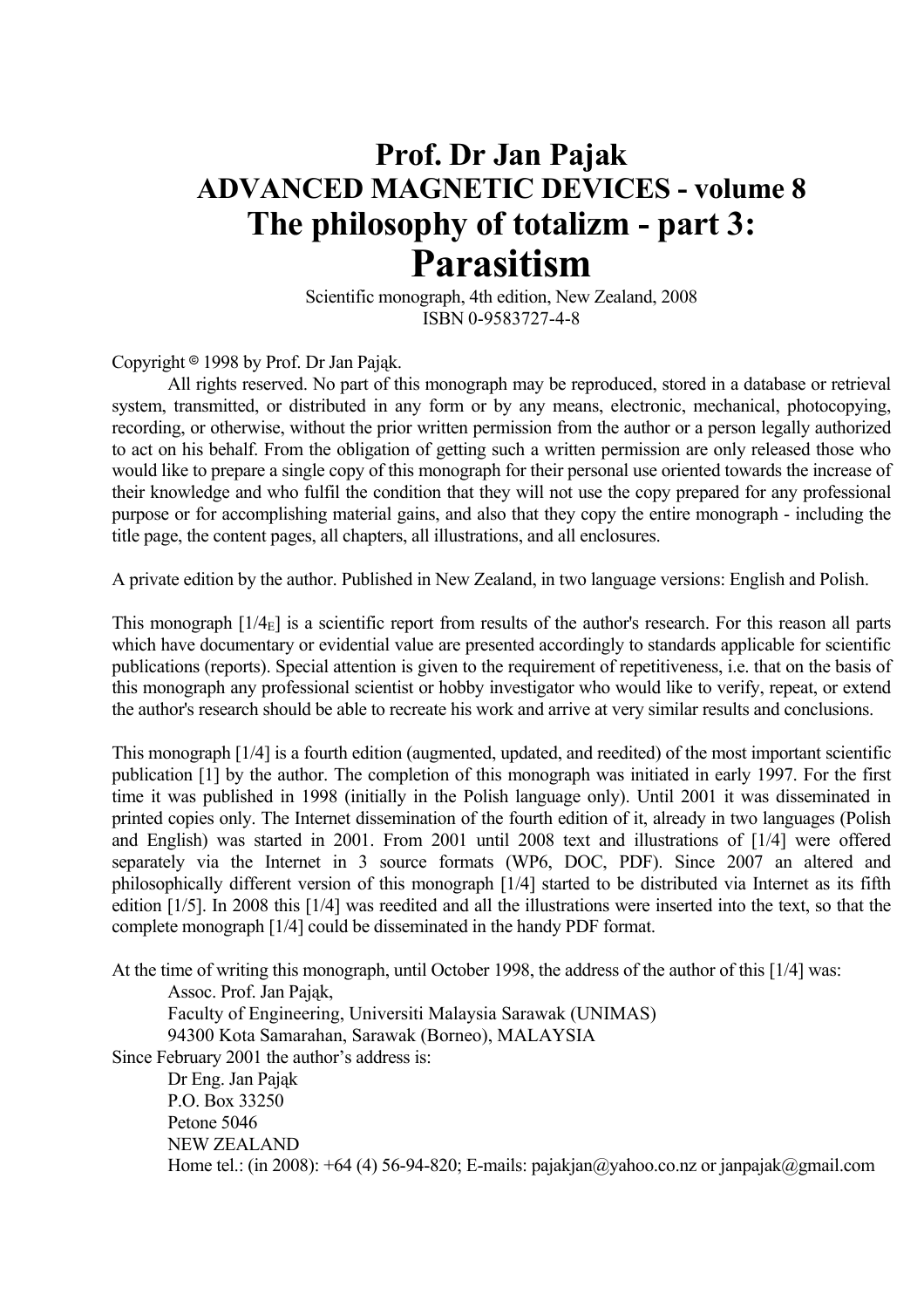#### ABSTRACT of the volume 8 of monograph [1/4<sub>E</sub>] "Advanced magnetic devices", ISBN 0-9583727-4-8.

Monograph  $[1/4<sub>E</sub>]$  is spread over eighteen volumes. This is the volume number 8. Previous volumes 6 and 7 explained everything that one needs to know to practice and to understand totalizm. Chapter JA from volume 6 provided guidelines as to how practice totalizm in our everyday life, while chapters JB and JC from volume 7 reinforced these guidelines with concepts and principles that are important for understanding totalizm. Therefore now there is a right time to explain a philosophy of parasitism, which is a main enemy of totalizm.

 In order to summarise totalizm briefly, it is a philosophy of life, which is based on the principle of pedantic "obeying moral laws". Moral laws are special type of universal laws, which determine the moral outcome of every our action. They are very heavy handed, and they punish severely everyone who disobeys them. But they have this attribute, that they take their time before the punishment is served. Therefore the majority of those punished never know why they got what they deserved. Primitive civilisations, like currently ours, do not know about the existence and operation of moral laws, although every living creature has a special counter-organ of "conscience", which knows all moral laws and always advices us quietly when we try to break them. Depending on how someone obeys these moral laws, totalizm can be subdivided further into "intuitive totalizm" and "formal totalizm". Intuitive totalizm simply follows the conscience, without actually being aware that moral laws do exist. Currently it is the one, which is mostly practised on Earth, because the majority of people do not know yet about the existence of moral laws. Formal totalizm is the one, which "pedantically obeys moral laws" through following scientific tools and rules that totalizm developed and described in chapter JA of this monograph. Practising totalizm boils down to doing everything in our lives in a "moral" manner. This practically requires checking everything firstly if it is moral, and doing it only when it turns out to be moral, while transforming it into a moral something else, and doing this moral something else, if the original our intension turned out to be immoral.

 Practising totalizm requires a constant effort to be put into our activities. But there is another philosophy, which requires no effort at all. In this monograph it is called "parasitism". Parasitism is not only a very popular philosophy of life, currently adhered by a large number of people on Earth, but also a deadly moral disease. All intellects, which are affected by it, are gradually demobilised, and in the final end they die due to the so-called "moral suffocation". Adherers of this effortless philosophy are called "parasites". There is a valid reason for calling them with this specific name. Parasitism is based on the principle of "disobeying everything, unless forced otherwise". Amongst multitude of laws and rules which adherers of this philosophy disobey, are also moral laws. Depending on the fact if a given parasite knows, or not knows about moral laws, parasitism is further subdivided into "refined parasitism" and "primitive parasitism". Refined parasitism is a philosophy which acknowledges the existence of moral laws. Therefore it disobeys them through working carefully its way around these moral laws, so that it does not obey them, but also does not break them, and thus is not punished for disobeying. In turn primitive parasitism does not know about moral laws. Therefore it disobeys them by simple breaking them (and being punished for this breaking). Parasitism does not need to be learned, as it arrives naturally when someone in life in every action follows the line of the least intellectual resistance. Once someone become infected with this philosophical illness, the illness gradually corrupts and takes over his/her responsibility, motivations, morality, ethics, and finally mind, so that he/she is unable to return to totalizm, or to normal living. Therefore such a person sinks deeper and deeper through various stages of parasitism, until this moral disease slowly forces him/her to commit some form of self-destruction.

 This volume explains everything that so far was established about parasitism. It provides the definition of parasitism, explains two basic kinds of this moral illness, elaborates on methods used by parasites, reveals what are main stages through which parasites are evolving during advancing their moral disease, defines the unique for refined parasitism manner of disobeying moral laws called "pseudo-morality" - which depends on walking around moral laws, lists attributes of parasites, and explains how to recognize parasites. Furthermore, this volume explains what is the future fate of Earth, if people do not stop spreading parasitism on our planet, discloses what are "evil parasites", and discloses technical devices used by evil parasites to carry out their invisible robbery. It also explains that the only defence from parasitism is to adopt totalizm. This volume is a kind of "eye opener" and is a type of "must" literature recommended for everyone who wishes to know "what is going on around". It is also a kind of compass which shows the proper direction for those who would like to go towards a better future.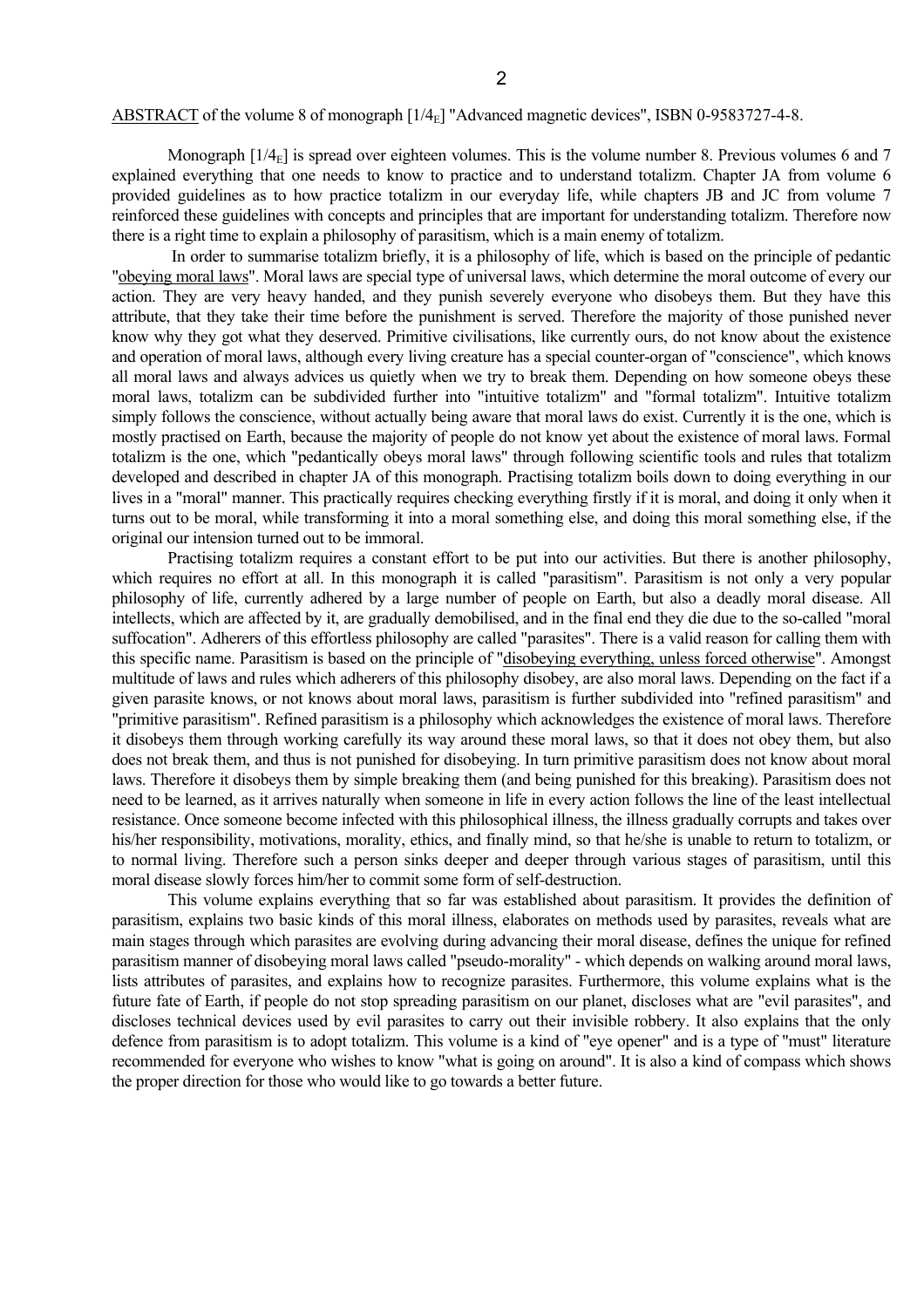## CONTENT

Page Chapter ─── ───── 1 Title page

of the volume 8 of monograph  $[1/4_{\text{E}}]$  "Advanced magnetic devices", ISBN 0-9583727-4-8

| $\overline{2}$<br>3                                                     | Abstract of volume 8<br>Content of volume 8<br>(notice that the complete content of monograph $[1/4E]$ is contained in volume 1) |  |
|-------------------------------------------------------------------------|----------------------------------------------------------------------------------------------------------------------------------|--|
| <b>Volume 8:</b> The philosophy of totalizm - part 3: <b>Parasitism</b> |                                                                                                                                  |  |
| $JD-1$                                                                  | <b>JD. PARASITISM - THE MAIN ENEMY OF TOTALIZM</b>                                                                               |  |
| $JD-4$                                                                  | JD1. What is parasitism                                                                                                          |  |
| $JD-5$                                                                  | JD1.1. Parasitism as a deadly moral illness                                                                                      |  |
| $JD - 7$                                                                | JD1.2. Parasitism as an outcome of the downhill philosophical life-cycle                                                         |  |
| $JD-18$                                                                 | JD1.3. Parasitism as a negation of the uphill philosophical life-cycle                                                           |  |
| $JD-21$                                                                 | JD1.4. Parasitism as a contradiction of totaliztic models of                                                                     |  |
|                                                                         | governing and ownership                                                                                                          |  |
| $JD-22$                                                                 | JD1.5. Parasitism and totalizm as moral equivalents to linear motion<br>and rotary motion                                        |  |
| $JD-22$                                                                 | JD1.6. Parasitism as a manifestation of a deficyt of moral energy                                                                |  |
| $JD-23$                                                                 | JD1.6.1. The " $\mu$ " coefficient for expressing a level of                                                                     |  |
|                                                                         | someone's moral energy                                                                                                           |  |
| $JD-24$                                                                 | JD1.6.2. How to estimate the level of moral energy                                                                               |  |
|                                                                         | that an intellect managed to accumulate                                                                                          |  |
| $JD-37$                                                                 | JD1.6.3. Relationship between "µ" and conditions of intellects                                                                   |  |
| $JD-40$                                                                 | JD2. Various versions of parasitism                                                                                              |  |
| $JD-40$                                                                 | JD2.1. Two basic forms of parasitism: primitive parasitism and refined parasitism                                                |  |
| $JD-40$                                                                 | JD2.2. Primitive parasitism                                                                                                      |  |
| $JD-41$                                                                 | JD2.3. Refined parasitism                                                                                                        |  |
| $JD-43$                                                                 | JD2.4. Evil parasitism                                                                                                           |  |
| $JD-43$                                                                 | JD2.5. Institutional parasitism                                                                                                  |  |
| $JD-44$                                                                 | JD3. Wicked ways of parasitism                                                                                                   |  |
| $JD-44$                                                                 | JD3.1. How refined parasites are going around moral laws                                                                         |  |
| $JD-47$                                                                 | JD3.2. How parasites enslave other people                                                                                        |  |
| $JD-48$                                                                 | JD4. Stages of primitive parasitism                                                                                              |  |
| JD-48                                                                   | JD4.1. A triggering event for individual people                                                                                  |  |
| $JD-49$                                                                 | JD4.2. Stages of primitive parasitism in individual people                                                                       |  |
| <b>JD-56</b>                                                            | JD4.3. Institutional parasitism and forced philosophical corruption<br>of individual people                                      |  |
| $JD-60$                                                                 | JD4.4. Behaviour of parasitic institutions which are allowed to vampire forever                                                  |  |
| $JD-63$                                                                 | JD5. Stages of advancement of refined parasitism                                                                                 |  |
| $JD-63$                                                                 | JD5.1. Stages of refined parasitism in individual people                                                                         |  |
| JD-65                                                                   | JD5.2. Pseudo-morality of the refined parasitism                                                                                 |  |
| $JD-66$                                                                 | JD6. Consequences of parasitism                                                                                                  |  |
| $JD-66$                                                                 | JD6.1. Parasitic inclinations of women                                                                                           |  |
| <b>JD-68</b>                                                            | JD6.2. Major attributes of institutional parasitism                                                                              |  |
| <b>JD-74</b>                                                            | JD7. How to recognize parasites around us                                                                                        |  |
|                                                                         |                                                                                                                                  |  |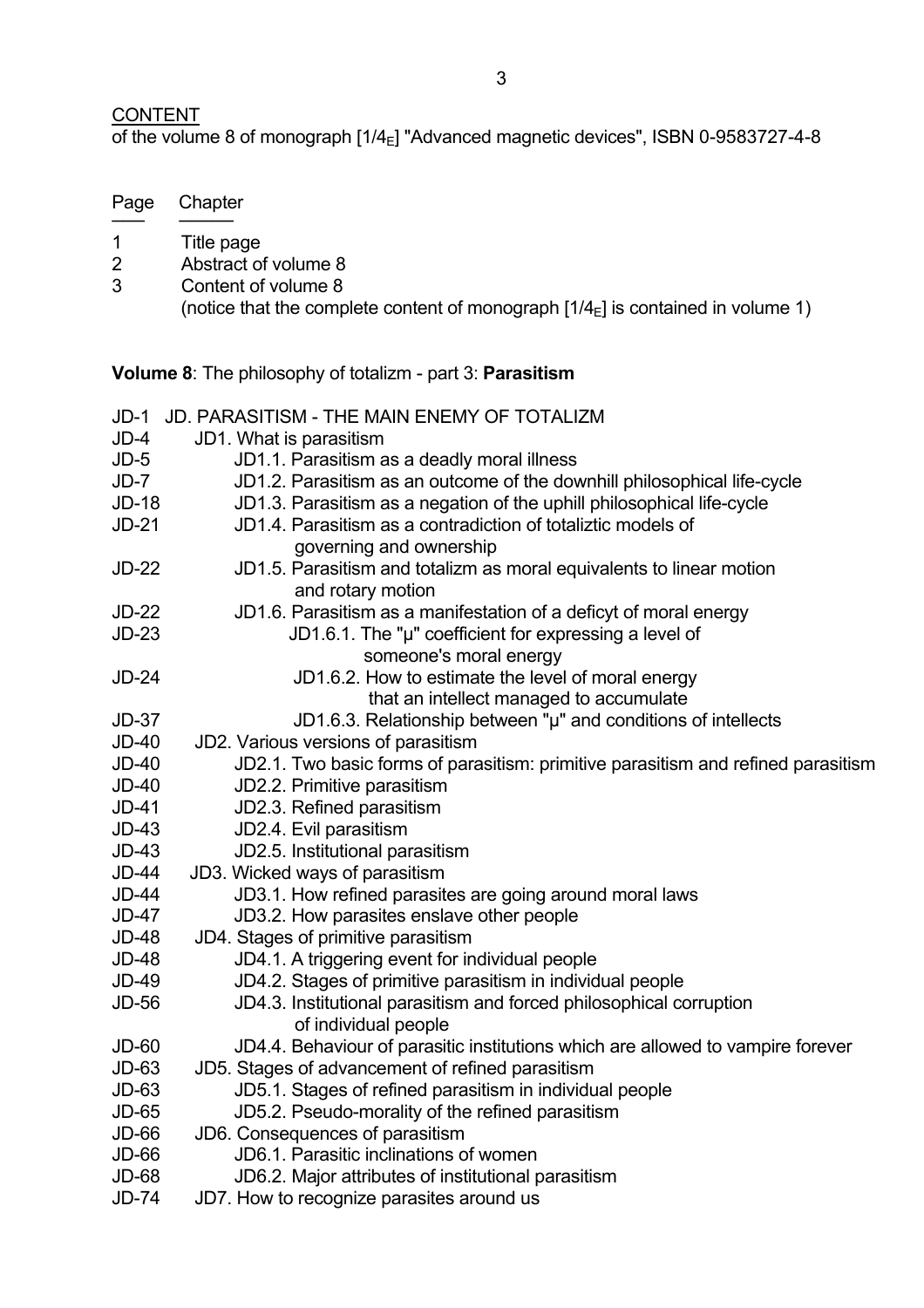| $JD-75$      | JD7.1. Differences between totalizts and parasites                                 |
|--------------|------------------------------------------------------------------------------------|
| <b>JD-85</b> | JD8. Natural transformation of whole civilisations: from institutional parasites   |
|              | into evil parasites                                                                |
| <b>JD-87</b> | JD8.1. How life looks like in civilisations that practice institutional parasitism |
| <b>JD-92</b> | JD9. Let us define "evil parasites" and "evil parasitism"                          |
| $JD-93$      | JD10. Technical devices utilized by evil parasites to enslave other civilisations  |
| <b>JD-97</b> | JD11. Improvement of the morality of universe through the natural mechanism        |
|              | of transformation of parasites into evil parasites who then stimulate              |
|              | all complacent civilizations with threats of aggression                            |
| $JD-100$     | JD12. Defence of totalizts from the aggression of parasites                        |
| JD-101       | JD12.1. Defence of totalizts from physical aggression of parasites                 |
| $JD-102$     | JD12.2. Defence of totalizts from emotional aggression of parasites                |
| $JD-102$     | JD12.3. Defence of totalizts from spiritual threats of parasites                   |
| $JD-103$     | JD13. To summarise                                                                 |
|              |                                                                                    |

## **Notes:**

 (1) A Polish language version of this monograph [1/4] is also available. Therefore, in case there is any difficulty with accessing an English version of this monograph, while the reader knows the Polish language, then it could be beneficial for him/her to read the Polish version of this monograph.

 (3) Both language versions in this monograph [1/4], namely English and Polish, use the same illustrations. Only captions under these illustrations use a different language. Therefore, if illustrations for the English version are difficult to access or unreadable, then illustrations for the Polish version can be used equally well. It is also worth to know, that enlarged copies of all the illustrations for this monograph [1/4] are made available in the Internet. So in order to e.g. examine enlarged copies of these illustrations, it is worth to view them directly from the Internet. To find them, the reader needs to find any totaliztic web page which I authorise, e.g. by typing the key word "**totalizm**" to any search engine (e.g. to www.google.com), and then, after running a totaliztic web page, the reader needs to run from it the web page named "text 1 4.htm" available on the same server, or choose the option [1/4] from the menu of that totaliztic web page. Note that all totaliztic web pages allow also the uploading of free copies of this monograph [1/4].

 (3) In case of making a printout of the above list of content, the page numbers provided here not necessarily need to correspond to the page numbers that appear on subsequent pages. This is because the formatting of this monograph was made for the font "Arial" (size: 12 pt), and for the printer "HP LaserJet 5MP" controlled from the word-processor "Word for Windows XP". All other fonts and other printers are going to cause a different density of print, and thus also a different allocation of page numbers.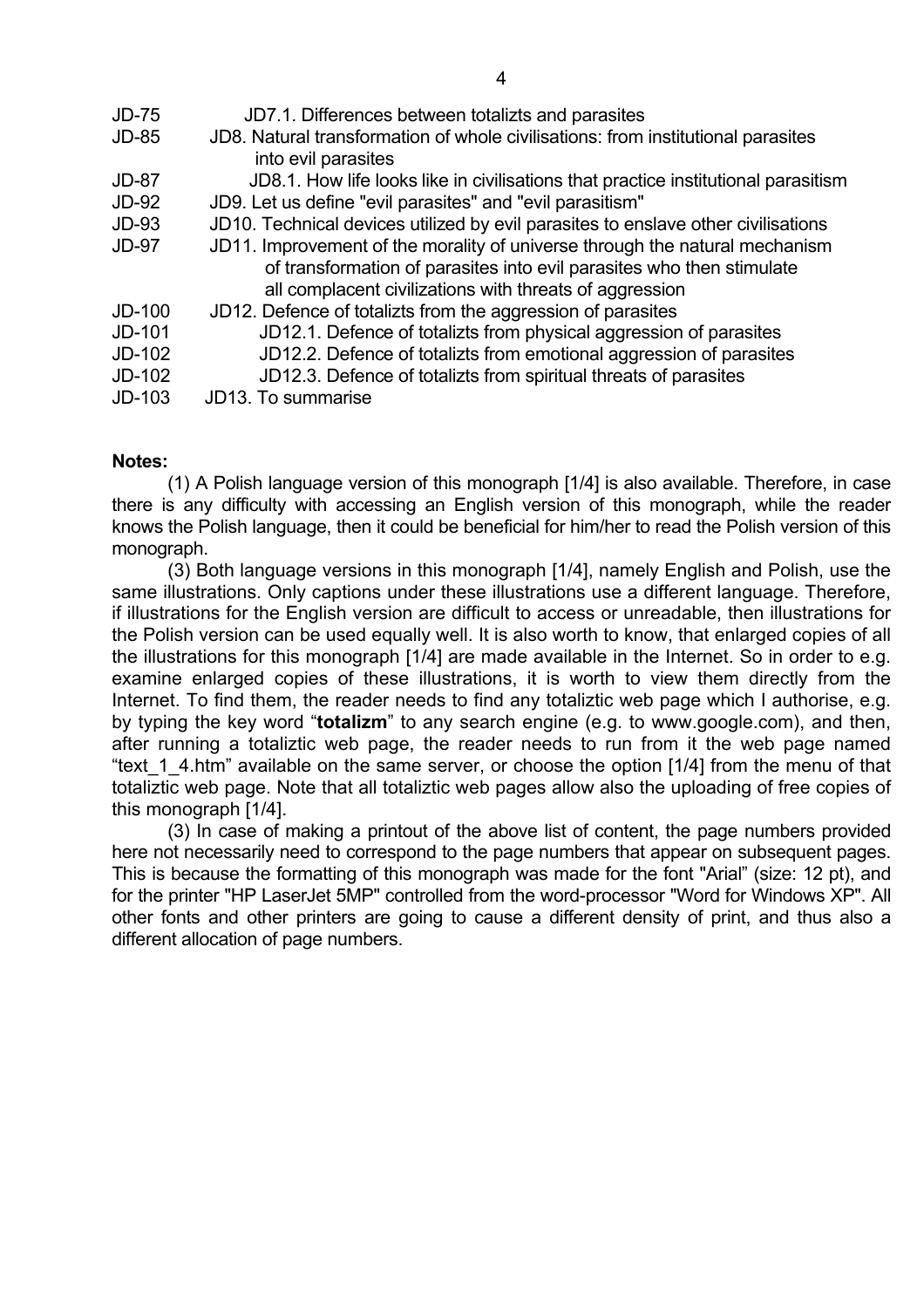# **PARASITISM - THE MAIN ENEMY OF TOTALIZM**

Dedication: "I dedicate this chapter to all these young people who still keep their karma records almost blank, so that if they adopt totalizm right now, they immune themselves against unpleasantness of a parasitic life."

Motto of this chapter: "Only this parasite is safe which already does not exist."

 Decay, death, and destruction can take thousands of different forms. Not always they need to be obvious. Not always they need to arrive in the form, which visually warns with signs of decay. For example, to many people death comes in a form of laughing sexual partner, with whom they spend "fantastic time" in a bed, only that afterwards this partner leaves for them an invisible "souvenir" in the form of AIDS viruses. To others death arrives in the form of radiation, which is invisible to eyes, and which destroys their body thus initiating the decay. Not in every case the future victims see the warnings of what awaits for them, so that they could willingly choose and accept for themselves the appearance of whatever is going to get them. Not always leprosy arrives from someone who looks like a leper. Frequently death and decay are started with a pleasure, and look as something completely different, than they really are.

 This chapter is describing a kind of invisible, although deadly plague, which so far was escaping human attention. It is a kind of highly infectious leprosy, which attacks the spirit in ever increasing number of people. It causes that although bodies of these infected look identical to others, their spirit is gradually rotting away. This highly infectious "leprosy of the spirit", is the philosophy of parasitism. If someone believes exclusively into what his/her senses are detecting, the spiritual rotting away of people infected with this illness is impossible to be noticed. But of someone believes in power of our minds, then the destructive role of this rotten philosophy becomes obvious. This is what chapter JD does. It discloses for the use of our minds the destructive role and consequences of parasitism.

 Although this philosophy (and a moral illness) is not recognized, as yet, by our official science, it is characterised by very distinct features. In turn people who are infected with it, display a set of easily recognizable, distinctive symptoms (attributes). For example, such people always behave according to a distinct pattern of choosing these solutions, which cost them the least intellectual effort, and therefore which bring to them the instant pleasure or benefit. They also show their aggression through vicious attacks on people with a totaliztic type of personal philosophy. Parasitism is gradually taking over our planet. At the time of finishing this chapter (year 2003) it was already the most dominant philosophy on Earth. It firstly creeps to management circles and to head offices, as it always seeks an easy, pleasurable life, gains without efforts, and power over other people. Then it spreads around, eventually paralysing and killing everyone whom it affects. Therefore, apart from being a distinct personal philosophy, parasitism simultaneously is a very **deadly moral disease**. It can be compared to an invisible worm, or leprosy, which gradually eats up the spirit of its victims. Such "people with wormed spirit", unavoidably await the self-destruction at the end of their path. This chapter attempts to explain everything what is important about parasitism: what it is, what are the symptoms/attributes of people affected with this disease/philosophy, how to recognize them, and what parasitism is going to bring to our planet - if we allow it to take us over.

 The most deadly feature of parasitism is that it does not need to be learned or practised. It simply arrives "naturally" to everyone, who in life rejects responsibility for the outcomes of events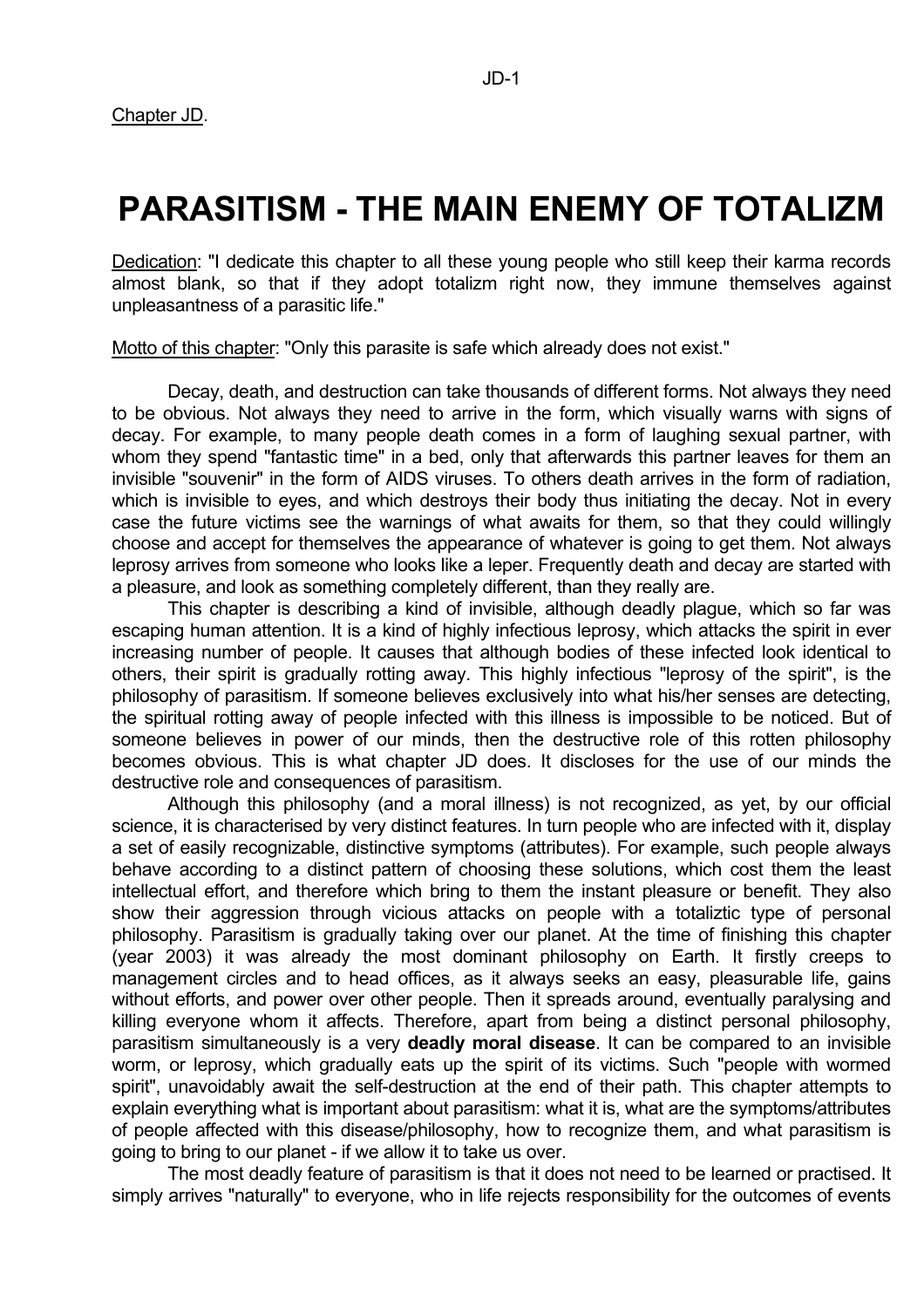in his/her own environment, and starts to follow a path of going along the line of the least intellectual resistance. It is like a kind of a slippery descending slope finished with marshes, which sucks down and throws from feet everyone who unawarely steps on it. Once someone is sucked into it, then it is extremely difficult to get out of this deadly condition.

 Parasitism has only one rule, namely: "obey no rules, unless forced to do so" (note here a paradox that if someone obeys no rules, he/she still obeys the rule of "not obeying any rule"). Of course, amongst many rules, which parasitism refuses to obey, are also these so-called moral laws described in subsections I4.1.1 and JB3.4. But moral laws tolerate no nonsense. They are not allowing anyone to get away without obeying them, and they have a very heavy hand. They mercilessly punish everyone who tries to disobey them. Because, amongst many other rules, adherers of parasitism disobey also these moral laws, the laws take the matter into their own hands. Therefore, all people who adhere to parasitism, only believe that they obey no rule, but actually they all are ruled by punishing actions of moral laws which they disobey. The outcome is, that all parasites follow a similar pattern of behaviour, that they all meet a similar fate, and that they all have numerous attributes in common, which represent direct outcomes of the punishing action of moral laws. For example, they all have very low value of the "µ" coefficient described in subsection JD1.6, and therefore they all display similar attributes which result from this low value of "µ" (such as aggressiveness, psychological imbalance, tendency to depression, displaying sarcasm instead of the sense of humour, etc. - see subsections JD1.6.2 and JD1.6.3). Also everything they do, they do only for themselves (never for other people). Every action they choose never depends on their rational thinking, predicting consequences, or on long-term planning, but on their momentary impulses, on current circumstances from which they try to get out in an easiest possible way, on possible gains that they can spot and want to rob from others, or on power over other people that they need to have in order to lead their parasitic lives, etc. Furthermore, whenever they face a free choice, they always choose the option, which lies along the line of the least intellectual resistance, means which requires the least mental effort and simultaneously gives them the most of instant pleasures, or material gains, or power over other people.

 If we consider the rule: "do not obey any rules, unless you are forced to obey them", then it turns out that it is completed in a natural manner also by animals. Therefore the behaviour of individual people, who are infected with the philosophy of parasitism, starts to become similar to the behaviour of animals. In turn behaviours of institutions that are overwhelmed with this illness, displays attributes characteristic for the behaviour of herds of animals (hence the so-called "herd instinct"). Thus, for the parasitic philosophy true is the statement that **parasitism turns humans into animals, and it completely eliminates the advantage of people over animals, which the nature granted to people by giving them intellects**.

 Parasitism is extremely popular on Earth. Actually in 2002 almost every film, every TV commercial, and every life-style programm promoted some kind of parasitic role models. Especially it is emphasized in American motion movies, which convey parasitic principles of behaviour type: if you are in a bad mood - snap at people, if you are angry - yell and kick, if you are upset at someone - hit him/her, if you feel offended - seek a heavy revenge, if you have an enemy - kill him/her. The parasitic role models so infiltrated our everyday lives, that even people who practice intuitive totalizm as their major philosophy, still have various parasitic behaviours deeply embedded into their everyday lifestyles (perhaps this volume helps to identify them, and to get rid of them).

 The parasitism exerts a very destructive impact onto all inhabitants of our planet. The most important reason for this impact is that human parasites viciously attack and try to destroy these comrades, who adhere to totaliztic views. The second reason are so-called "evil parasites" from UFOs, described in subsections A3, JD8, JD9, and also in chapters U to W (volumes 15 to 18). These evil parasites exploit people, who already accomplished the state of a full-blown parasitism, to serve them as human collaborators. In fact, as this was confirmed many times by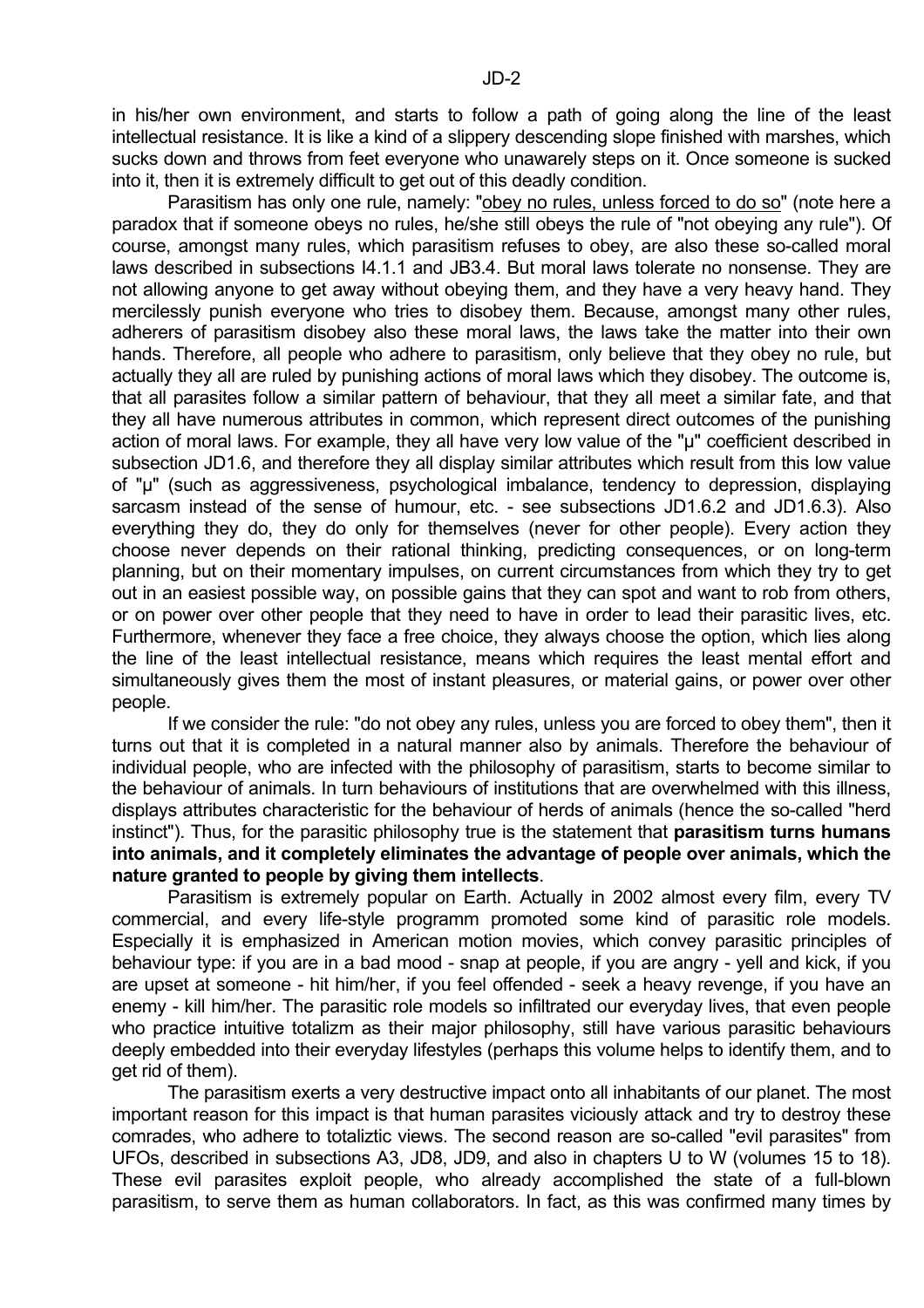results of my empirical observations, all human collaborators of evil parasites from UFOs, always are already in an advanced stage of the philosophy of parasitism. Therefore the situation, that our planet is so full of misery and suffering, in the first instance we own to parasitism, and to its deadly consequences.

 People who are affected by this disease/philosophy, and who adopt parasitism as their everyday (major) philosophy, in this monograph are called "**parasites**". The reason for this name is that they are not productive by themselves - they only live out of the work done by other people. They simply keep inventing ways, which alow them to turn other people into slaves, and to rob these other people from whatever is possible to rob. For this reason people infected with the moral disease of parasitism are leading lives of intelligent parasites. They rob and exploit everyone who gets into the sphere of their influences. If they meet something that manages to resist their robbery and exploitation attempts, they simply destroy it.

 Parasitism appears in two versions, primitive and refined. **Primitive parasitism** is practised in societies which, like presently our planet, do not know moral laws, as yet. Therefore primitive parasites commonly break moral laws, and, of course, get heavy punishment for this breaking. This causes, that in spite of trying to do in life only things that bring pleasures to them, actually all parasites on Earth live very miserable i primitive lives, and totalizts can only be sorry for them. **Refined parasitism** appears in the advanced civilisations, which already learned about the existence of moral laws, but have not accepted the path of totalizm. Therefore in their actions they choose to rather go around these moral laws, than to obey them. The life of these parasites is more pleasant, although in order to go around moral laws, they need to use various sinister methods, e.g. these of enslaving other, less advanced civilisations, and to turn these less advanced civilisations into slaves who do all dirty work for them. Therefore civilisations, which adhere to this advanced version of parasitism, with the elapse of time become "evil parasites" described in subsection A3, JD8 and JD11, and in chapters U to W.

When a parasitic philosophy (in any form) is practised by a single, individual person, then we can call it an **individual parasitism**.

 But when a parasitic philosophy takes over a whole group intellect, e.g. a family, a group of students, a crowd from a football match stadium, an entire institution, a country, or even the entire civilisation, then we call it an **institutional parasitism**. My research done on groups of students seems to indicate (see subsection JD6.2), that an institutional parasitism starts to manifest itself decisively in a given group intellect, when 30% of its personnel, or 30% of its management, reaches the advanced stage of individual parasitism. When this ratio increases further, the institutional parasitism is getting increasingly deep. In recent years an ever increasing number of institutions and countries on Earth, starts to be taken over by such institutional parasitism. Simultaneously, increasingly less totaliztic institutions and countries remain on Earth. Practically, according to my estimates, the generation of people to which I belong, probably is the last generation on Earth, which personally experienced life in totaliztic countries, and work in totaliztic institutions. Thus this generation is the last generation on Earth, which still remembers times, when people were not afraid to go on streets, and would not need to barricade in their homes, when footpaths in cities were full of laughing, happy, and looking with optimism into future people, when people had almost a guarantee for employment and for a source of income, when a jestful and professional treatment at work were a norm, not an exception, etc., etc. This privileged generation of people, has a kind of moral duty to describe exactly for future generations, how life and work in totaliztic institutions and countries used to look like, and how it differed from present life and work under institutional parasitism. I do hope that is monograph is my contribution to the fulfilment of this moral duty.

 After all this introduction, I should also remind here the brief history of parasitism, which in more details is explained in subsection A4. As a distinct, separate philosophy, it was identified only around 1995 (for comparison, totalizm was established as a separate philosophy in 1985). Also it is important to realize that so far I am the only scientist, who researches this philosophy,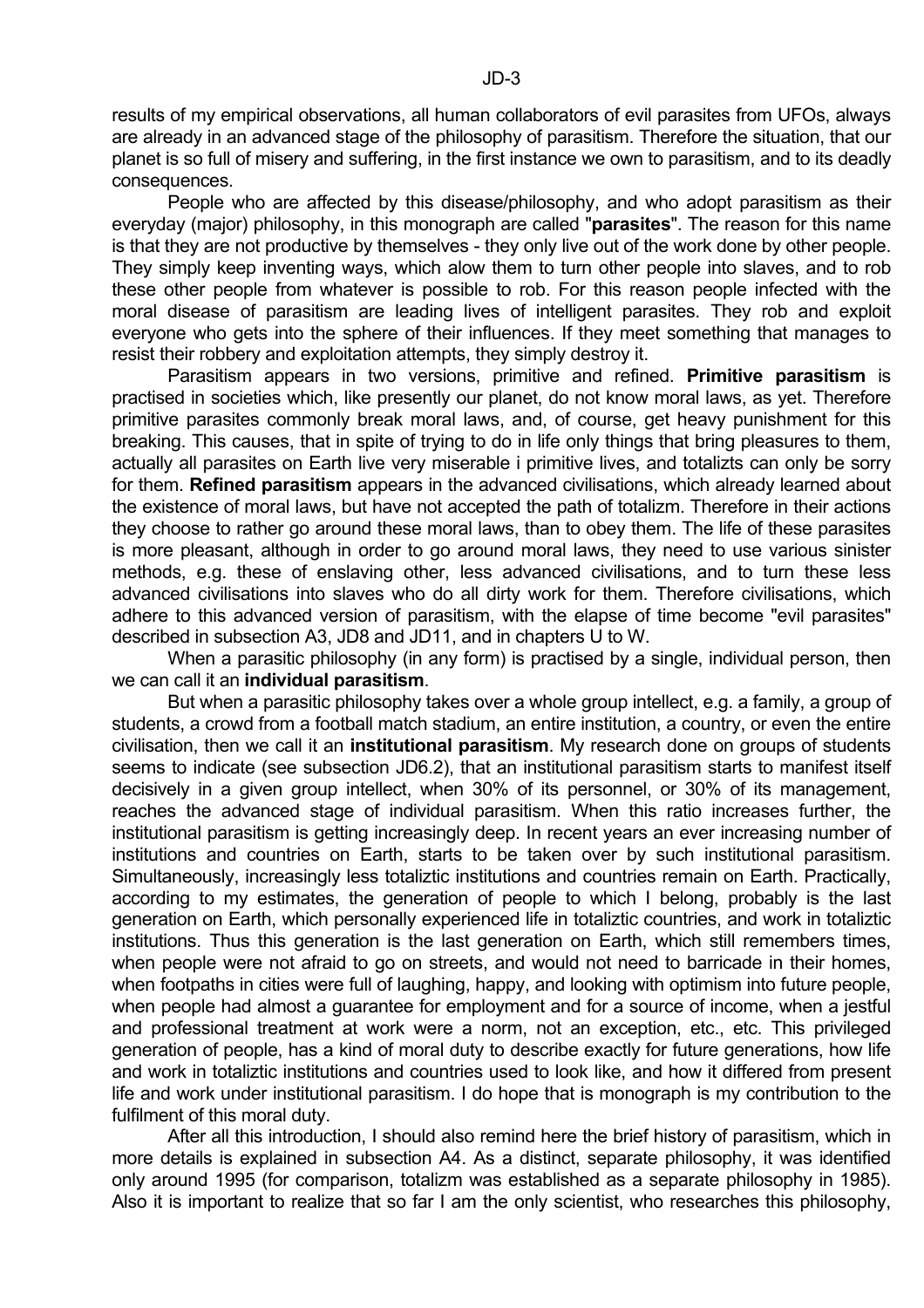and that I do carry out this research in a complete conspiracy and only in addition to the development of totalizm - which is my main goal and the basic area of concern. These two facts explain why parasitism is not identified and explained as comprehensively as totalizm does. But research on this moral disease are going to be continued, and in next editions of monographs on totalizm, also parasitism should be explained in much more details.

#### JD1. What is parasitism

Motto of this subsection: "Totalizm always helps, parasitism always obstructs."

 Almost the entire chapter JA from volume 6, and also a significant part of volume 7, were devoted to the detailed explanations of the significance that for our lives have the pedantic obedience of moral laws. According to these explanations, the universe is build in such a manner, that morally "normal" state in all thinking creatures which populate our universe, is the pedantic obeying of moral laws. But if any of these creatures decides not to obey these laws, then this creature takes a collision course with the natural order of things that was established in our universe. In turn the consequence of this collision with the natural order of things, is that such a creature starts to bear various repercussion and punishments, which are rather unpleasant.

 This subsection is aimed at revealing characteristic attributes of the state, that is reached by all these intellects, which choose not to obey moral laws. As I already explained this in the introductory subsection of chapter JD, such intelligent creatures, which put themselves into a collision course with the natural order of things in our universe (which, the order, depends on obeying moral laws), are called "parasites" in this monograph. In turn the philosophy of life that these creatures practice, is called "parasitism". This subsection is going to explain what actually parasitism is and what attributes characterise it. Of course, depending on the point of view from which parasitism is considered, it can be seen as something completely different. Therefore the subsections that are to follow, are to explain what is parasitism, considering it from several different points of view. Each such separate point of view is presented in a different subsection.

 Our explanations what is parasitism, we should start from a formal attempt to define it. The basic definition states that "parasitism is a natural philosophy of intellects which choose to not obey any rules, unless they are forced otherwise". The reasons why adherers of parasitism are choosing to obey no rules, is their lack of sense of responsibility that releases the aversion to putting any effort into whatever they are doing. This aversion to put any effort causes that they follow in life the line of the least intellectual resistance. Therefore, the above definition could also be expressed in a different manner, with the use of following wording: "**parasitism is a name assigned to a philosophy, which in a natural manner is followed by people deprived the sense of responsibility, who display an averse to putting an effort into anything, thus who in all cases when they have a free choice, choose the option which goes along the line of the least intellectual resistance**".

 The definition of parasitism is disclosing, that if we meet a parasite in our life, and we have some form of power over him/her, this parasite will follow the rules, which we execute on him/her and strictly supervise. This is because under any kind of supervision, the line of the least intellectual resistance is actually to follow rules - this is why the parasite is to follow them. But as soon as we stop supervising and checking, such a person returns to his/her natural behaviour of doing whatever lies along the line of the least intellectual resistance, means doing whatever current impulses of following the line of the least resistance would tell him/her to do (i.e. whatever is easiest, whatever brings the biggest benefits with least effort, or whatever gives the highest power over people, etc.).

 The matter which parasites usually overlook, is that in spite of refusing to obey any rules, their tendency to disobey, and their thirst of power, forces our civilisation to create social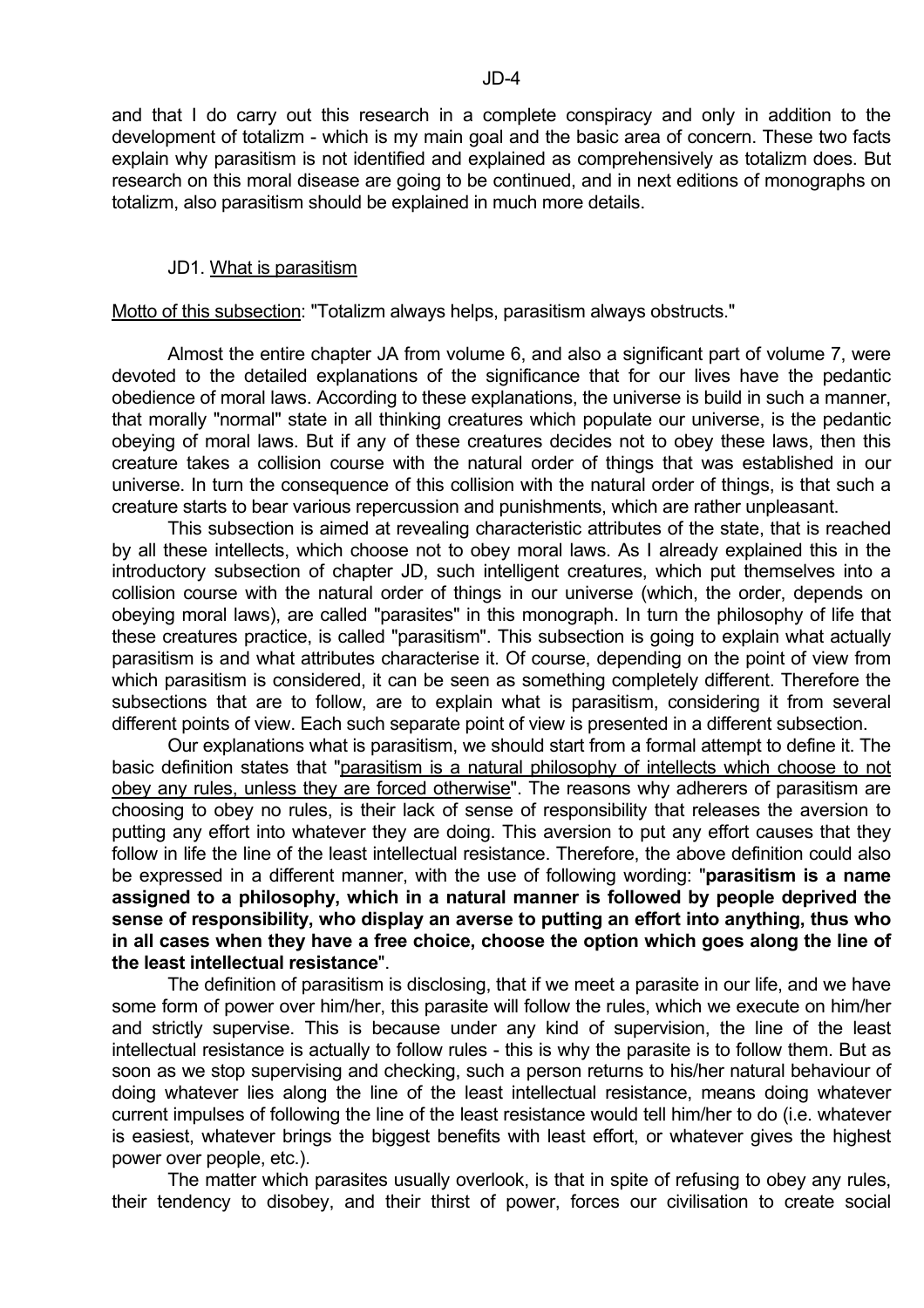hierarchy, which builds up the number of watchdogs, like police, low, managers, bosses, neighbours, priests, etc. In turn this hierarchy of watchdogs gradually creates a whole labyrinth of rules and regulations, and then forces everyone (including parasites) to obey them. In the final result, by refusing to obey a few moral laws, parasites are forced to obey much more rules and laws than they would need to, if they obey moral laws in the first instance.

 Parasites display a very nasty habit of turning into **slaves** all people around them. Therefore, those who practice parasitism only call other people with the name of subordinates or employees, but actually treat them as slaves. They also call others friends, spouses, or children, but turn them into servants. The situation is even worse, if a whole country or civilisation adopts an institutional parasitism, because it starts to officially keep slaves, and openly treat them as slaves.

Because adherers of parasitism chronically disobey moral laws, their value of "µ" is usually at very low level  $\mu$  < 0.35. For this reason, they display a variety of attributes which in section JD1.6 are described for people with a low level of " $\mu$ ". One of these attributes is a chronic aggression, with which they are filled up, and which only awaits for an opportunity to surface in a rapid burst.

 Parasitism is an exact opposite of totalizm. This is why parasitism and totalizm are adversaries, or enemies, for each other. Totalizm also have only one rule, which states "pedantically obey moral laws". This means that adherers of totalizm, in this monograph called "totalizts", in everything that they do, they try to obey moral laws. The result is that for every life situation parasites and totalizts seek exactly opposite solution: parasites instinctively seek a solution which requires the least mental effort from them, and thus which goes along the line of least intellectual resistance, while totalizts seek a solution which is moral (means agreeable with moral laws), therefore which goes against the line of the least intellectual resistance. In order to illustrate this on the example which was used in subsection JA2.1, if a parasite and a totalizt both were to cross a street at random, the parasite would look if the street is clear of a policeman who would force him/her to walk to the nearest pedestrian crossing, and would also look if crossing the street in this area is the easiest thing to do. In turn totalizt would look if this crossing is moral, means if there is someone around for whom this crossing would introduce a disruption, a hazard, or a bad example. Of course, by looking for exact opposites in every single matter of life, parasites and totalizts never are able to understand each other, and never are able to work in harmony side by side. The effect is, that being by nature more aggressive and impulsive, and subconsciously knowing about own incompetence, parasites always attack totalizts, and always instinctively dislike them.

 Totalizm, especially in the intuitive version currently practised on Earth, is rather a very steady philosophy. This can be expressed, that **totalizm is a stable moral state**. If a given totalizt lives a stable life, he/she obeys moral laws approximately to the same degree all the time, thus keeping his/her moral energy at approximately the same level. But parasitism is totally different. It never is steady, and since once it is started, it tends to advance rapidly, and a given victim of this moral disease slides deeper and deeper into it. Thus parasites all time show increasingly lower level of their moral energy, while their bad behaviour increasingly gets worse and worse. For this reason, **parasitism is a continuous process**, not a stable state. In the dynamic transformations parasitism continually changes stages of advancement, and literally can be observed by others as it visibly worsens year by year, gradually advancing from one stage into a next one.

#### JD1.1. Parasitism as a deadly moral illness

 If any technical device is not working in the manner as it should, we say that it is "out of order" or that it "breaks down", and we either repair it, or put into a junkyard. In turn when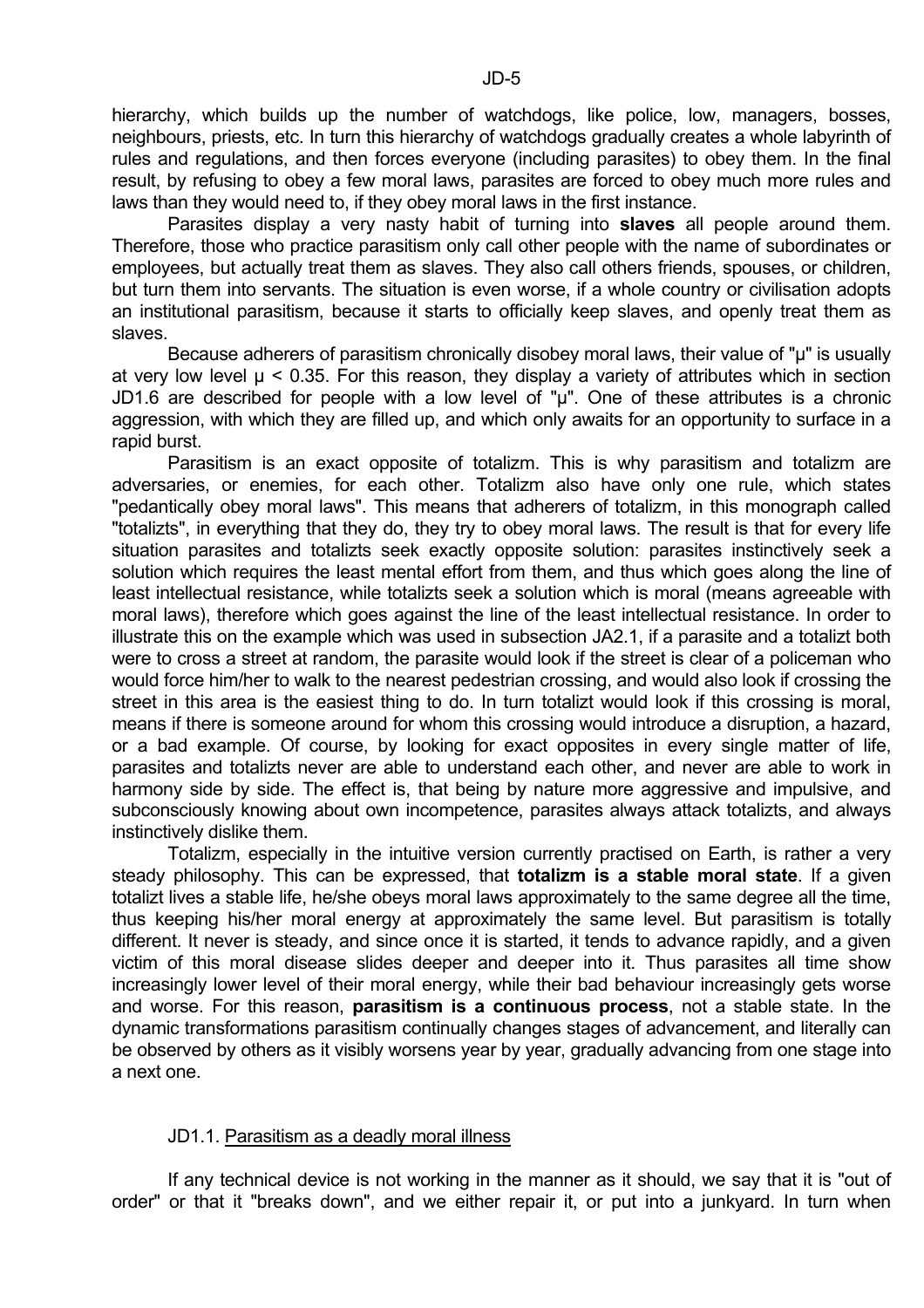someone's body stops functioning as it should, we say, that this person is ill, and we send him/her to a hospital so that doctors could heal his/her body. But how to describe someone, whose morality is not working as the natural order of things in our universe requires this. From subsections JB6.3, JA2.4, JD1.2, and JD1.5 we know that such people with morality that refuses to work as it should, show all symptoms of being ill. After all, if we leave them without healing their morality, then after some time they must die because of the moral suffocation. Therefore people whose morality stopped to work as it should, in reality are "morally ill". Because the state when someone's morality stops working as it should, appears when this intellect naturally slips downhill in moral field, to the philosophy of parasitism, we must call this philosophy "moral illness". This illness in the final effect always kills the victims. Thus we must supply it with the qualifier "**deadly** moral illness". As this is the case with every possible illness, people must be aware that this deadly moral illness does exist and that it kills people. They also must learn what are symptoms and a course that it takes, manners of healing, and they must also known about means of preventing the epidemics of it. Thus, this monograph is a kind of popular "medical textbook", which explains all these issues concerning health of our spirits.

 Already several times the attention of the reader were brought to the fact that parasitism is not just an immoral philosophy, but also a **deadly moral disease** - see subsection JB3.1 and see also introductory parts of chapters JA and JD. To make it even worse, everything seems to indicate, that at the present level of our knowledge, usually it is also an incurable disease. Similarly as this is the case with every other deadly disease, parasitism prefers to develop in certain environments, people are infected with it in specific manner, it has a characteristic course and symptoms, and also in case of being left without healing it, in the final effect it always kills victims. Therefore it must be treated as such deadly disease, i.e. people must be aware of the threats that it introduces, they must realize these threats to other people and warn them about this deadly illness, they must take prevention measures which disallow it to spread, they must identify cases when someone is infected with it, and also they must intensively heal these unfortunate people who ore infected with it.

 The most dramatic side to the deadly moral disease called parasitism, is its external invisibility. People who are only a small step from a moral death because of this illness, physically and externally look identical as all others. After all, a rotten spirit in people cannot be seen with our eyes, or smelled with our nose. Because this moral illness cannot be noted with our senses, people are unable to realize, that victims of this deadly disease are actual ill. Thus, they treat these victims in exactly the same way, as healthy people are also treated.

 The name **moral illness** was not used so-far in our society, thus it requires an explanation. In fact this name describes a whole class of illnesses, all of which attack human spirit, not just a single one. Thus, it is more an equivalent to a name "illness of body", or to a different name "mental illness", than to name of any specific illness like "aids" or "schizophrenia". In fact people are aware of the existence of moral diseases for a long time, only that so-far they named them with the use of different terms. For example, moral illnesses that are known for a long time include all addictions, means "smoking", "alcoholism", "narcomania", "gluttony", "compulsive gambling", and "whoring" or "lust" (one should distinguish between "whoring" as a moral illness, and "prostitution" as an oldest profession, or a life necessity). Also all forms of crime are actually moral illnesses as well, e.g. "stealing", "bashing", "raping", "murdering", etc. All moral illnesses have this in common, that they are extremely resistant to be cured. Since someone falls once into their claws, practically remains in these claws until the death. This difficulty of curing also applies to the most general moral illness, called here the philosophy of parasitism. In spite that I am seeking "cured parasites" for a long time, actually they are an equal rarity, and equally difficult to find, as former smokers that are presently non-smoking, or former drug addicts that presently are straight. Therefore, at the present stage of the development of "medicine of the counter-world", which is described in subsection H10, we rather should concentrate on preventing the infection with parasitism of these people, who still remain totaliztic, than to loose our energy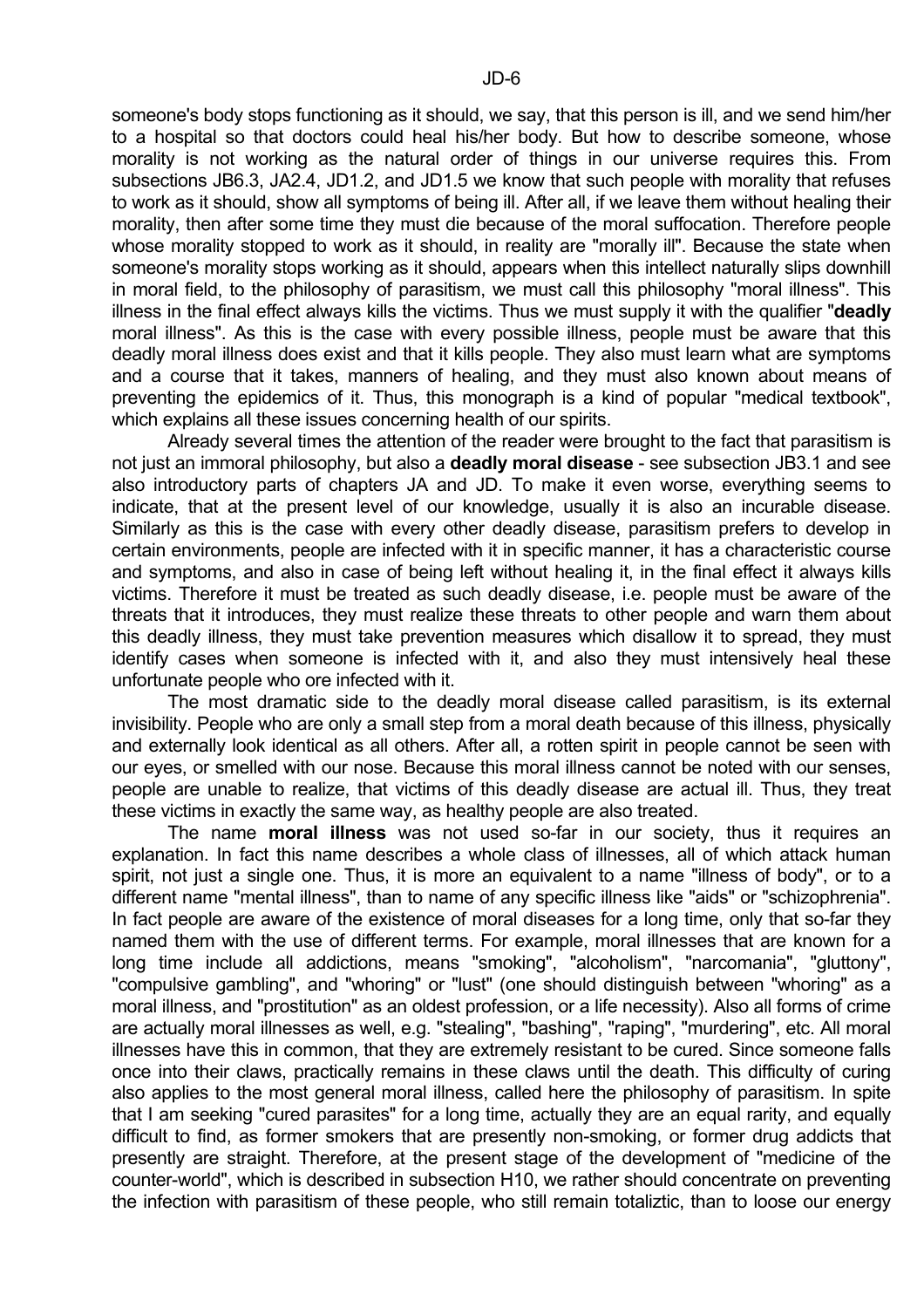on the enormously difficult healing of these spirits lost for the society, who already have fallen into the claws of deadly parasitism.

#### JD1.2. Parasitism as an outcome of the downhill philosophical life-cycle

 In the area of operation of moral field and moral laws, so-far humanity still remains in darkness. Most of people do not even know that moral field and moral laws do exist. This is why the great majority of phenomena, which are the outcome of the action of these laws, happen spontaneously, governed by natural mechanisms, not by knowledge and intentions of people that they impact. In the final result almost all long-living intellects on Earth are meeting the same fate they firstly are infected with parasitism, and then they die an extremely unpleasant death by the moral suffocation because their " $\mu$ " drops down to the value of  $\mu$  = 0. But if these intellects would know mechanisms which govern their fate, means if they know about the existence of the "downhill philosophical life-cycle", and about the philosophy of parasitism to which this cycle leads, their doomed fate could be avoided. This subsection is to explain what is the "philosophical life-cycle", and "downhill philosophical life-cycle", and why parasitism is the outcome of a life-cycle that moves downhill in the moral field. In turn by realizing the existence and properties of the "downhill philosophical life-cycle", it also illustrates that via the intensional shaping of our moral state, we can prevent the doomed fate of people affected by this life-cycle. Furthermore, it discloses the characteristic attributes of subsequent stages of the "downhill philosophical lifecycle", and thus allows an almost instant recognition of the stage of that cycle which a given intellect reached, means it also allows to predict what can be expected from a given intellect, and what this intellect is already unable to accomplish.

 By the term "**philosophical life-cycle**" totalizm understands "the entire philosophical path through which a given intellect progresses from the moment of birth to the moment of death". If we would like to express this term in another words, "philosophical life-cycle" is simply the life of a given intellect, but considered from the point of view of not how it lives, but how its philosophy transforms, what stages this philosophy undergoes, what philosophical phenomena demonstrate themselves in this life, and which philosophical laws are ruling of whatever happens to the intellect during this life. For example, in case of individual intellects, means - individual people, this cycle embraces all changes of their philosophy of life, that they experience during entire their lifetime. In turn in case of group intellects, such as marriages, institutions, governments, countries, or whole civilisations, this life-cycle includes all transformations of the philosophy of living that they practice, means transformations which take place from the moment when the life is given to these intellects, until the moment when they become non-existent.

 As this is explained in other subsections of this monograph, especially in subsection JD1.6.1, the most important quantitative indicator of the moral state and philosophy of a given intellect, is the so-called "**coefficient of the moral saturation**" (u), which for everyday use can be called someone's "**level of moral energy**":  $\mu = E/E_{\text{max}}$  - see equation (1JD1.6.1). If we analyse what subsequent intellects are doing with their moral energy, then it turns out that they either accumulate this energy, means they increase their "µ", or they dissipate their energy, means they decrease their "µ". About these intellects, which during a larger period of time, either increase their moral energy "µ", or at least they do not decrease it, totalizm states that they just follow the "uphill philosophical life-cycle". In turn, about these intellects, which gradually decrease their "µ", totalizm states that they follow the "**downhill philosophical life-cycle**". For this reason by the term "downhill philosophical life-cycle" we are to understand "the philosophical path of a given intellect, and the fate that results from this path, which boils down to the gradual dissipation of the entire moral energy that this intellect had". As such, the downhill philosophical life-cycle incorporates into itself the subsequent symptoms and stages of a given intellect falling into the most general moral illness called parasitism.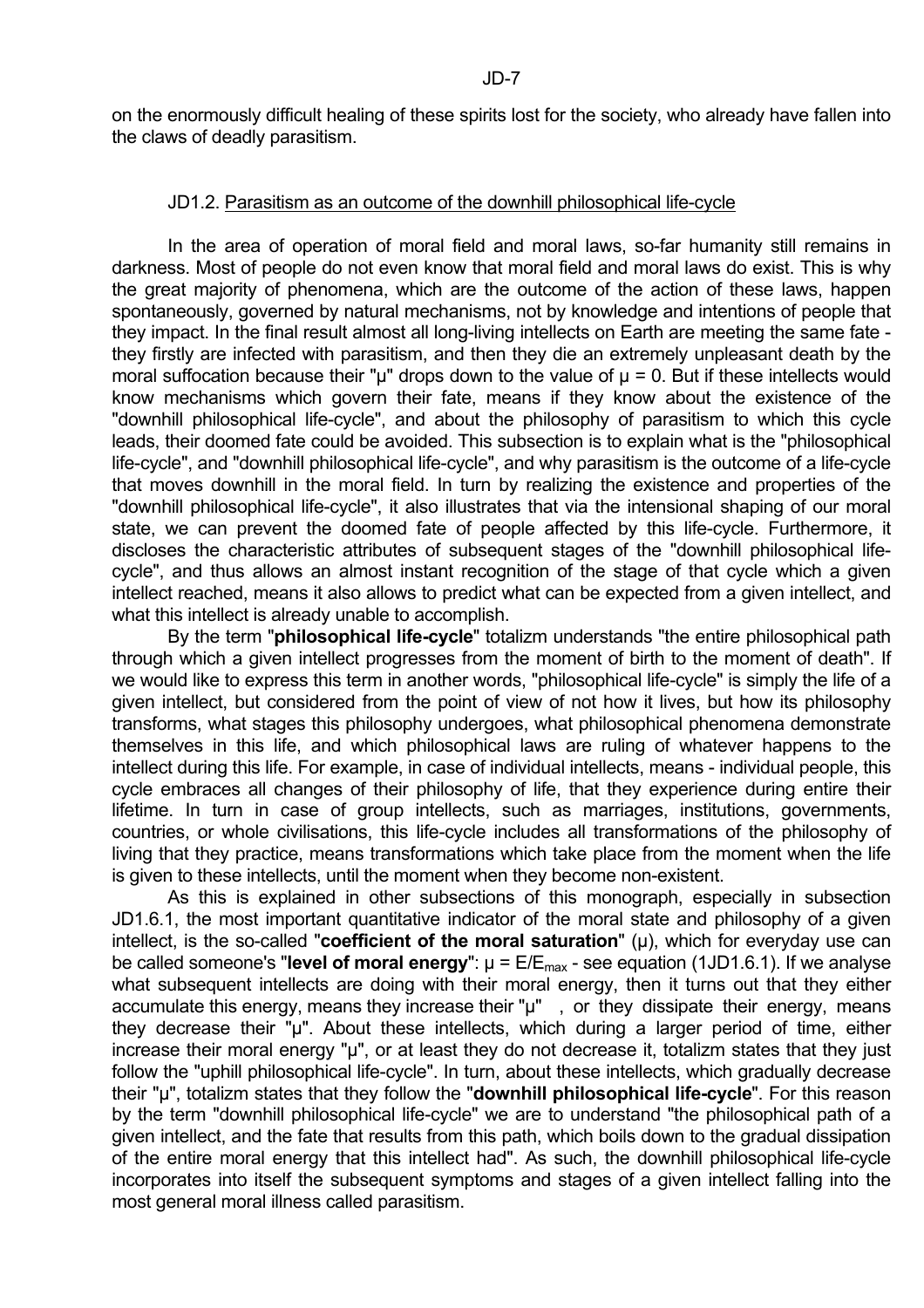In present times, when the majority of people do not know principles of totalizm, and thus they gradually convert to the prevailing philosophy of parasitism (which is described in this chapter JD), almost every intellect on Earth in the final stage of life is falling a victim of the "**downhill philosophical life-cycle**". So-far no-one tried to establish the statistical data on this subject. But if such data are gathered at the time of writing this monograph, then most probably around 99% of the intellects close to the end of their life would be shown to follow the deadly downhill philosophical life-cycle. Only around 1% would be shown to follow the uphill philosophical life-cycle through the entire their lifespan. Unfortunately, the downhill philosophical life-cycle is the suicidal life-cycle. It always leads to the complete dissipation someone's moral energy, thus to  $\mu$  = 0, and to a moral death. Therefore, all intellects which are following this doomed life-cycle, are going towards a sure moral death in very unpleasant circumstances, which can be only avoided if they manage to die earlier for a physical death. Thus learning laws that govern this downhill philosophical life-cycle, may save these intellects from a very unpleasant end.

 For every intellect, the philosophical life-cycle starts when this intellect is born. Such a birth could be compared to placing this intellect somewhere on the slope of the slippery crystal mountain of morality, which was illustratively painted at the beginning of subsection JA4. After the birth and growth, this intellect has two choices to make. It can either move upwards of this crystal mountain of morality, or move downwards of this slippery mountain. Unfortunately, because it is a moral mountain, not a physical one, it remains invisible to our senses. Therefore what happens on the slopes of this mountain, can only be established through the observation of our own feelings, and through analyses of reactions and fate of other people. Initially, in the majority of cases, intellects choose to climb upward, because this is what their counter-organ of conscience and the sense of responsibility are telling them to do. But soon these intellects discover, that moving upward of this mountain, is very effort consuming activity, while rewards that it brings about are difficult to notice. On the other hand, the same intellects experience, that when they start to slide downward of this mountain, they experience rather pleasurable sensations and they do not need to put any effort into their activities. The way downhill is also encouraged by the society, which tells about "rules of the jungle", where only "the most fit survives", tells "exploit or be exploited", and tells other similar immoral garbage. So totally confused, having no any philosophy like totalizm, which would guide them, intellects start to slide gradually downhill of this crystal mountain of morality. After all, such slipping downhill in morality, is a natural process, and it does not involve any effort. The journey down is pleasurable, so intellects even do not notice when they find themselves in the moral marshland, which surrounds foot of this mountain. When they fall into the marshes and start to suffocate, it is too late for a help. Although their screams of agony can be heard by others, without seeing the mountain and the marshes which remain invisible to them, others believe that such "agonal" behaviour is "natural". Thus next crowds of people willingly follow the path of those who already died, in order to also share their doomed fate. Only the theoretical analyses, similar to these presented in this monograph, reveal what actually is happening, and indicate that totalizm represents the only salvage and solution from this vicious circle of unpleasant deaths. Of course, still remains a problem as how to cause that ordinary people start believing in the philosophical life-cycle described here, and start making a use of salvage that it offers to them. After all, they cannot see the moral mountain and the marshes that surround it, as these are invisible for eyes, and simultaneously they are more willing to believe to pleasant sensations of their body than to the argumentation of someone's mind and logic.

 We are presently living in times of moral "wild west" and dominating ignorance about all aspects of morality. People do not have a slightest idea about the existence of the downhill philosophical life-cycle, or about the requirements of the correct shaping of their life-cycle, or about parameters that influence the character of their life-cycle. Therefore in the majority of typical cases, their philosophical life-cycle finishes with a rapid slipping down towards the full-blown parasitism. In this slipping down, intellects typically undergo the following distinct phases: (1) birth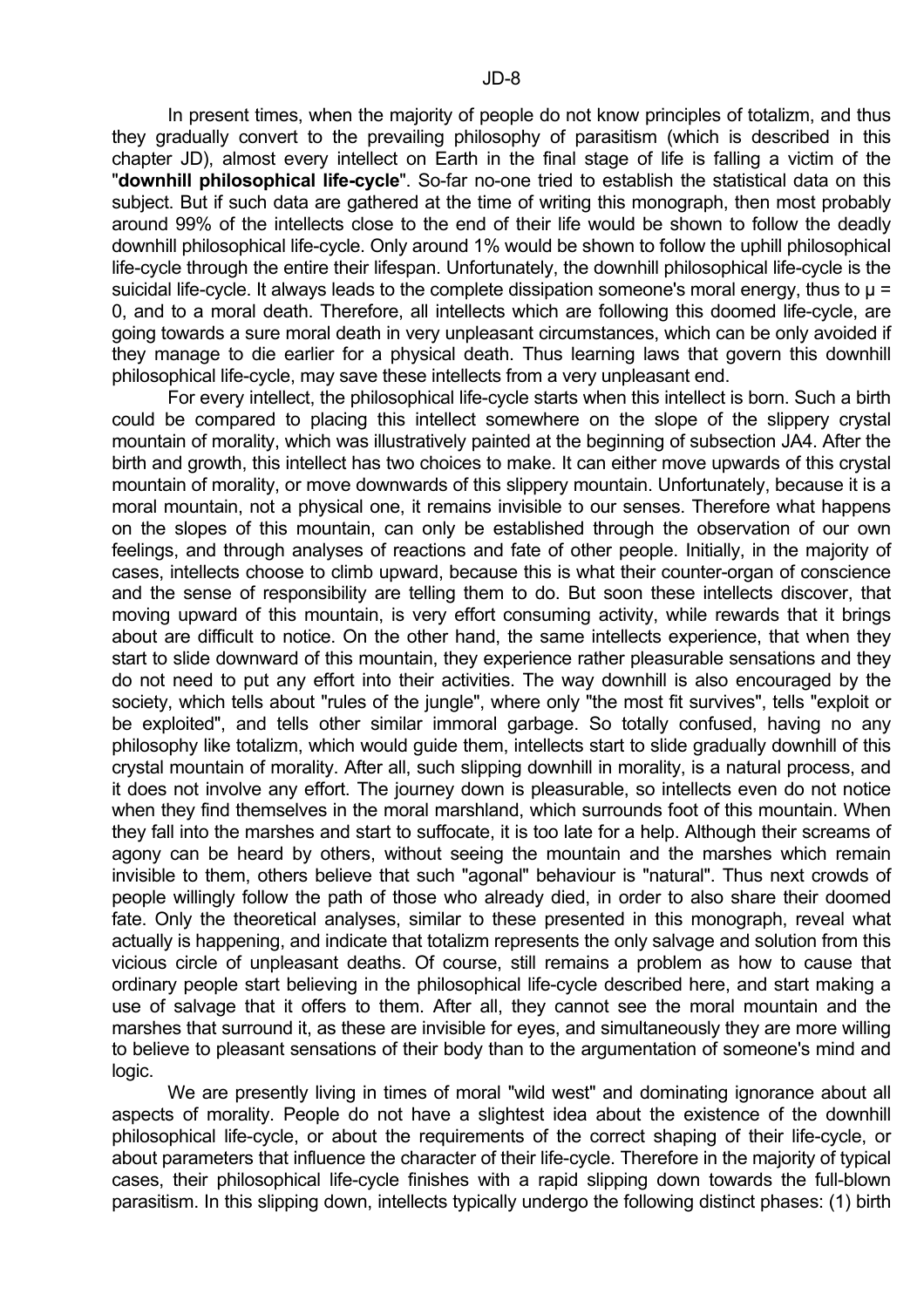with the intuitive totaliztic philosophy, (2) growing up, (3) totaliztic period of life, (4) a triggering event that initiates the philosophical fall down into parasitism, (5) gradual creeping into advanced parasitism, (6) the reaching of the agonal state and the complete inability to fulfil the life functions, and (7) the death through the moral suffocation caused by the complete exhaustion of moral energy.

 Let us now discuss attributes of these phases that constitute a typical "downhill philosophical life-cycle". They are characteristic to the majority of present intellects. For each one of these phases a separate item is devoted. Here they are:

 (1) **Totaliztic birth**. The totaliztic birth is one of these rare phenomena, which directly confirm that morality is the primary quality of the intelligent world. As this is indicated by the observations so-far, "all intellects are always born in such a manner, that they are as close to the moral philosophical pole (i.e. to ideal totalizm) as this is allowed by the circumstances in which they arrived to this world". For example, small children from the very beginning show adherence to the totaliztic principles. Similarly even young wild carnivores initially behave as if they adhere to totalizm, i.e. they are friendly towards everyone, and behave morally. In turn, because all are born with the build-in totaliztic pre-programming, this means that in the moral sense everyone receives the same starting point. This in turn means that behind the operation of moral laws must be hidden an omnipowerful intellect, such as the universal intellect.

 According to what was explained in subsection JA5.2, every intellect at the moment of birth is equipped with the "original dowry" of moral energy. Therefore all intellects which are born, usually have their "µ" very high - in some small children it may almost achieve the nirvana threshold  $\mu$  = 0.6. For this reason very young intellects are also extremely likeable and nice.

 (2) **Growing up**. After the birth, intellects enter the complicated phase of growth and gaining the education. The most significant characteristics of this phase is that their moral capacity "E<sub>max</sub>" from the equation (1JD1.6.1): " $\mu$  = E/E<sub>max</sub>" is increasing fast, while their "E" remains approximately at the same level. The effect is such, that for example teenagers near the end of their growth and education, reach " $\mu$ " as low as sometimes around  $\mu$  = 0.2. Of course, together with the low "µ", all bad consequences come (rebellions, disobedience, aggression, suicidal tendencies, depressions, etc.), which are described in subsection JD1.6.3. But in spite of this unruly behaviour, the philosophy of such teenagers in most cases still remains with the intuitive totalizm. Therefore, when the phase of growth finally passes, such teenagers increase their level of moral energy relatively fast.

 The phase of growing up is very important from the point of view of deciding about the future fate of a given individual. As it turns out, only these people who managed to acquire from their home (a) strong moral skeleton, and (b) the feeling of responsibility, are able to lead later a relatively totaliztic life. About the fact, whether someone in future is going to lead a life of a totalizt, or a life of a parasite, to large extend decide parents. After all, it is their basic duty to give moral skeleton to their children and to teach them the sense of responsibility. Parents, who have not managed to give these two most important qualities to their children, unfortunately disappointed all those interested in fulfilling their duties of parenthood, including themselves, their children, and the whole society.

 (3) **Totaliztic period of life**. After the phase of growth passes, and the adult life begins, most of the intellects manage to maintain their totaliztic philosophy. Thus they enter the productive life, still adhering to totalizm-like philosophy. They maintain their sense of responsibility, listen to their counter-organ of conscience, and obey moral laws. Also they increase their "µ" very fast, to maintain it at the level of around  $\mu$  = 0.4 to  $\mu$  = 0.5. For a number of next years they usually lead a totaliztic life, being productive, enthusiastic, and likeable.

 The totaliztic period of life usually is the most stable period of life. In appropriate circumstances it may extend for the entire productive lifespan, and only such dramatic events, as for example retirement or a promotion to a manager, may trigger out a philosophical fall-down. It is maintained in all intellects, which keep their daily routines systematically, and stick to their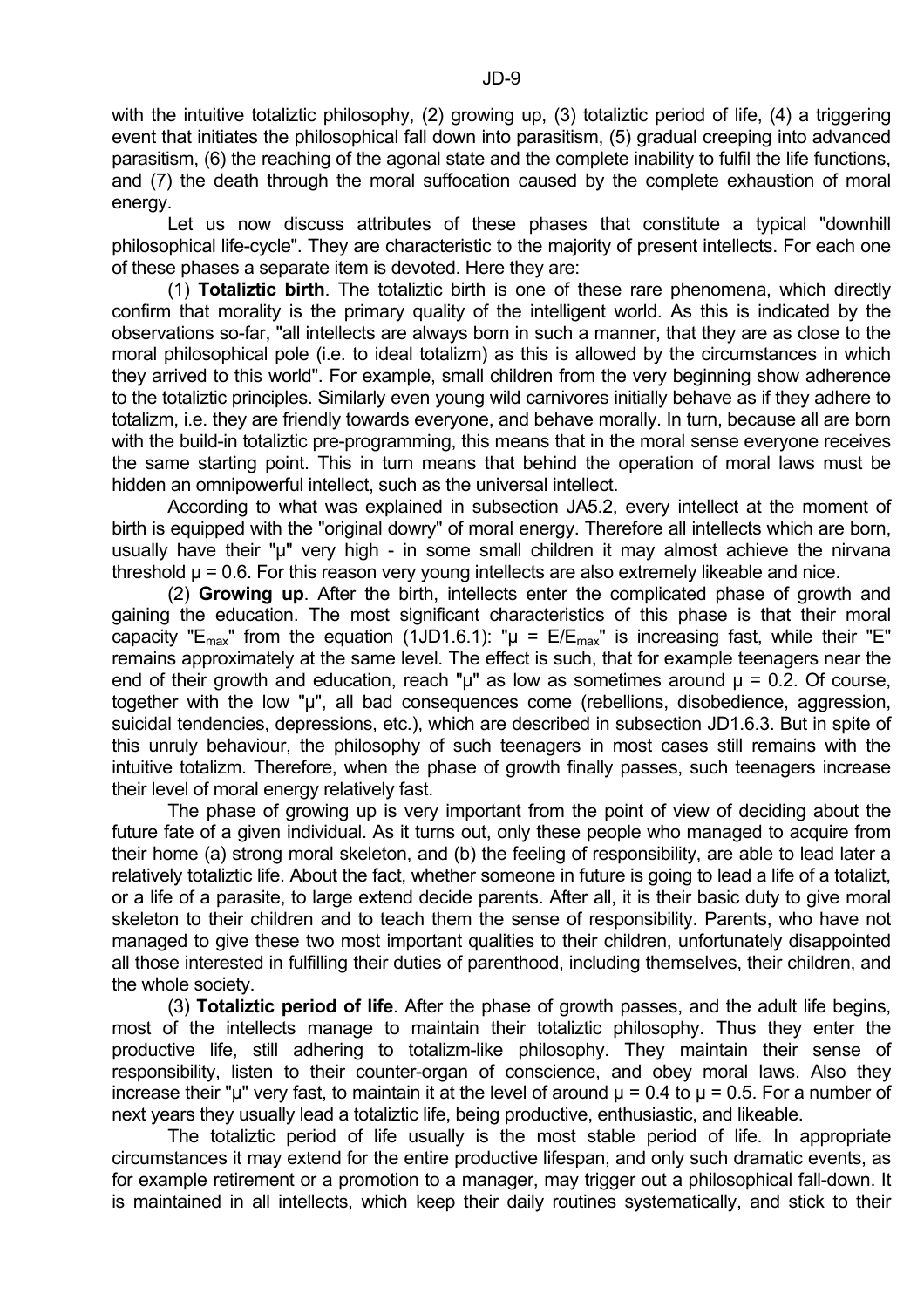sense of responsibility and moral principles they brought from their youth. People who keep this period through a very long time, are usually physical labourers, who also have solid moral foundations, which they inherited either from their upbringing, or from their religious believes. For the office workers, and for all types of managers, this totaliztic period tends to finish much sooner. People who are just in this totaliztic period of their life, usually maintain their "u" at approximately the same level, with small fluctuations caused by their current circumstances. Therefore, all the time they display the same likable and cheerful behaviour, and the same kind of pleasant personalities.

 It should be noted, however, that some teenagers, especially these originating from wealthy families, the parent's home of which failed to teach them responsibility and discipline, and failed to provide them with a moral skeleton, never recover from the drop of their "µ" which takes place during their growing up phase. Therefore this drop, for them becomes a triggering event which initiates their slipping towards parasitism. Thus, such teenagers, from the growing up phase directly proceed into the phase of creeping into advanced parasitism. (Interesting that a noticeable proportion of them never leaves their family home, and in spite of reaching the adulthood, they still live with their mothers/parents.) Such teenagers never experience the totaliztic period in their lives, and thus never have an occasion to contribute anything towards our civilization. To make it worse, in present times of prosperity and lack of discipline, there is an ever increasing number of them.

 (4) **Triggering event, and the fall into parasitism**. The totaliztic period of life is a very stable one. Thus it does not transform itself into a parasitic phase of life without an important reason. Therefore, in order for an intellect to deviate from the totaliztic path, and to initiate the sliding downwards in the moral field, there is always an important event which triggers all this sliding. We could call it the "**triggering event**" - see subsection JD4.1. The triggering event is always something enough powerful to destroy the sense of personal responsibility for the outcomes of our own actions. For example, to many physical labourers it usually is being retired, and thus the fact of releasing the previous responsibilities. To many housewives it usually is getting married, leaving job, and cultural shifting onto their husbands the sense of responsibility for numerous activities, for which previously they were responsible in person. In turn for many young office workers it is getting promoted, and gaining the power over several subordinates, onto which they then gradually delegate their responsibilities.

 (5) **Creeping into advanced parasitism**. The "triggering event" robs victims from the sense of responsibility. In turn - as this is explained in subsection JA8, the lack of responsibility eliminates motivations. Thus the outcome of the lost of responsibility is that a given intellect looses motivations, and therefore starts to gradually slip down into the claws of parasitism. The precess of this continuous slipping into parasitism can be called the "**philosophical creeping**". In such a creeping we can distinguish several characteristic stages, the more comprehensive discussion of which is presented in subsections JD4.2 and JD4.3.

 As it is explained in subsection JD1.1, apart of being a philosophy, parasitism is also a deadly moral disease. It can be compared to the "leprosy, which attacks the spirit", or to "a worm, which eats up the spirit" of victims. Once it is triggered, it usually advances rapidly, and with the elapse of time only gets increasingly more powerful. It also in almost every case goes through similar symptoms-phases, and displays similar attributes in the intellect affected. The only difference in how it paralyses individual intellects, is how fast it progresses. Therefore, with the elapse of time, intellects which already started their sliding downhill in moral field, gradually creep through all stages of parasitism (as these are described in subsection JD4.2), into the most advanced stage. The very interesting mechanism of such continuous slipping downhill in moral field is called here a "philosophical creeping". This mechanism is the outcome of adopting by the morally ill intellects such a selection of doctrines, principles of behaviour, rules, laws, traditions, habits, etc., that their philosophy of life with the elapse of time is increasingly closer to the pole of a full-blown implementation of parasitism. In the moral sense, it depends on the movement of a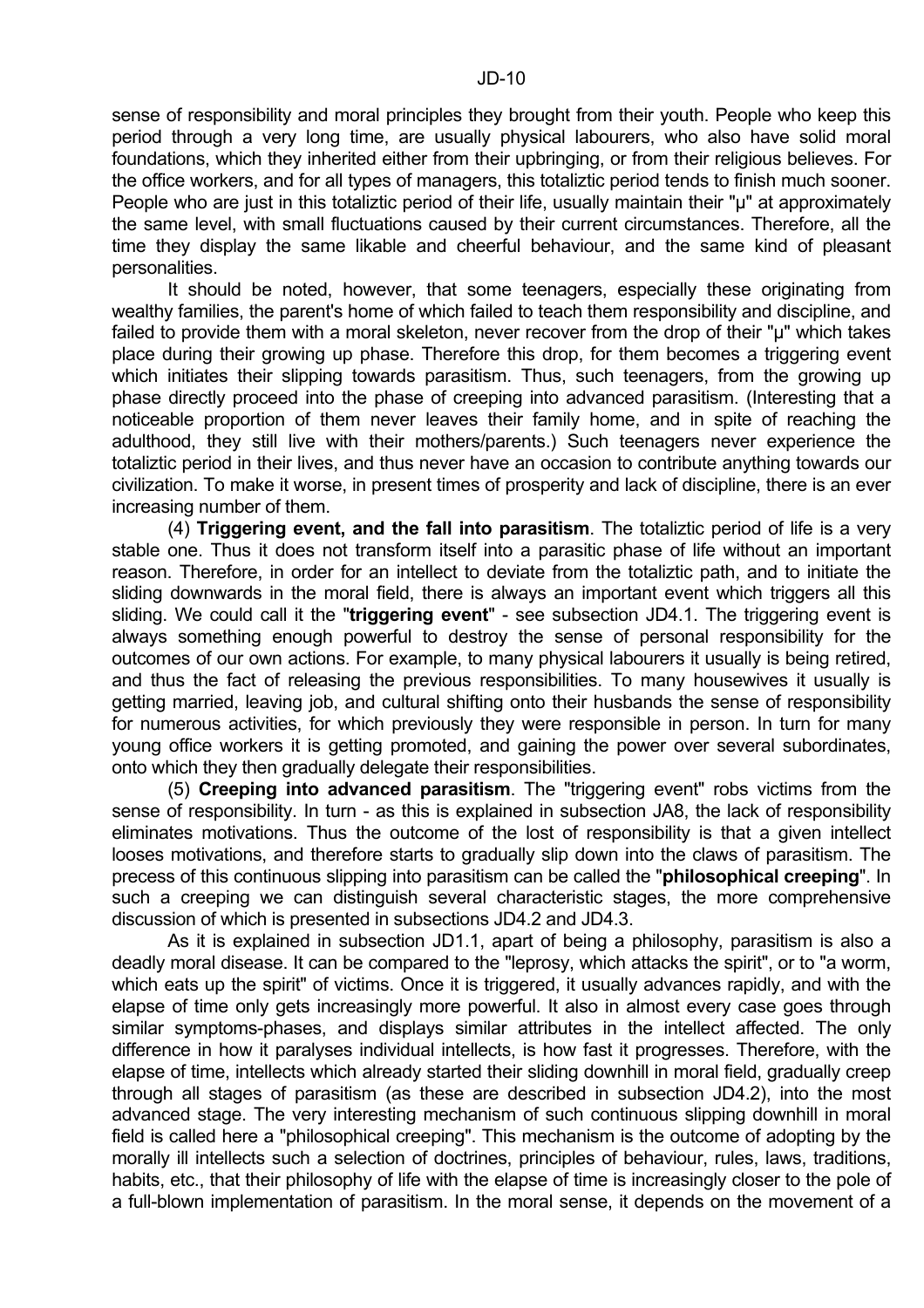given intellect increasingly steep downhill in moral field, and along the line of the least intellectual resistance. It is accompanied by a continuous drop of the "µ" value for this intellect. The "philosophical creeping" can be interpreted as an angular velocity of spinning - see subsections JD1.5 and M4 which illustrate the analogy between parasitism and the spinning of physical objects in classical mechanics. The external manifestation of this creeping is the gradual displaying by this intellect of a behaviour pattern, which can be called a "philosophical suicide". In depends on doing everything humanly possible to transform from totalizm into a full-blown parasitism, in the shortest time possible (the stadia of such transformation are described in subsection JD4.2). For group intellects, such as institutions or countries, this "philosophical suicide" depends on adopting and implementing such laws, regulations, rules, doctrines, traditions, inclinations, etc., that they make these intellects to move increasingly steep downhill in moral field, and along the line of the least intellectual resistance. The interesting characteristic of this creeping is, that it always occurs in a "natural" manner, as the result of following in life only the choices which are the most pleasant and provide the most instant material gains. Therefore, allowing this creeping to occur, does not require putting any effort to carry it out, or following consciously any rules. It usually generates in the intellects, which undergo this process, a whole array of "pleasant" (although false) feelings, such as the feeling of convenience, wealth, security, power, self-importance, etc. There is no specific age when this process occurs, as it depends on individual circumstances of each intellect. For example, some people may undergo this philosophical creeping into advanced parasitism as young as in their 20s, some others do not start it until their retirement.

 The process of philosophical creeping is finished when intellects reach such an advancement of parasitism, that they become completely unable to generate moral energy. **The last stage of parasitism, in which intellects are completely unable to generate the moral energy, in this monograph is called a full-blown parasitism, or advanced parasitism**. After reaching this stage, intellects exist further only because they vampire moral energy from other intellects, or because they eat up their old savings of this energy.

 The phenomenon of "philosophical creeping" into advanced parasitism has this consequence that intellects which started their adult life as socially productive adherers of a totalizm-like philosophy, close to the end of this adult life transform themselves naturally into adherers of advanced parasitic philosophy, and extend their life only due to a moral vampirism on other intellects. The ways and stages in which this transformation occurs, are more thoroughly described in subsection JD4.2. Because this transformation of totalizts into parasites occurs in a natural, effortless way, and also because our civilisation so-far had no idea that such a process in fact does take place, people were not able to prevent it, or to even notice it. The result is that our civilization, as a whole, gradually creeps deeper and deeper into so-called "institutional parasitism" described in subsections JD4.3 and JD2.5, and that the ever increasing number of people actually adhere to an advanced parasitism described in subsection JD4.2.

 Of course, an opposite process to the "philosophical creeping" also does exist. It could be called a "philosophical renewal". However, according to the totaliztic mechanics, the appearance of this process in any intellect is conditioned by the effort of this intellect to continually strive in the uphill direction of moral field, and against the line of the least intellectual resistance. Therefore, it is connected with the unpleasant experiences such as additional work, inconveniences, striving, necessity to improve, suffering, etc. Therefore, the great majority of intellects is not capable to undertake and to continue such a renewal for a long time, and can only be forced by others to undergo this process. Also, in order to initiate such a renewal process, there must be some kind of a very powerful "triggering event", which in this case must depend on assuming responsibility for the outcomes of actions in which a given person takes part. Usually it is only effective if it has the character of very intensive emotional experiences, e.g. of a divine intervention, of some extremely traumatic experiences (e.g. imprisoning, comatose, drug related suicide, grieving), strong love, etc. The philosophical creeping and renewal have also their more dramatic versions,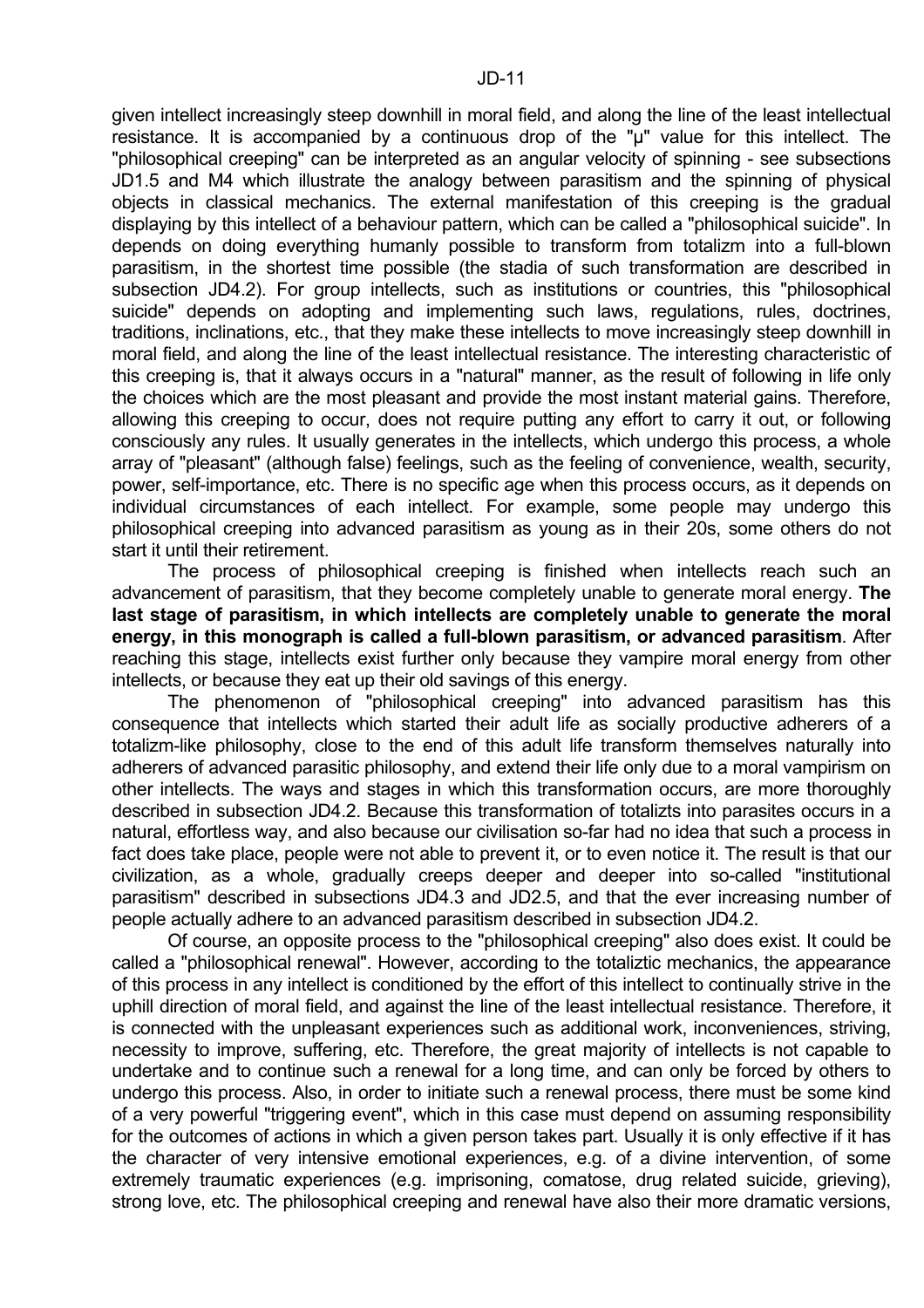which could be interpreted as accelerated changes of someone's philosophy. Most frequently they are described by popular expression as "fall down" or "break down", and "revolution" or "reform".

 (6) **Agonal state**. At the moment when morally ill intellects reach the state of a full-blown parasitism, their further existence becomes impossible. After all, they do not generate moral energy by themselves, and therefore they live exclusively at the cost of other intellects (i.e. from moral vampirism, as this is described in subsection I5.5). According to subsections JD4.2 and JD4.3 this starts to be the case when they completely cease the generation of moral energy, and they follow exclusively the line of the least intellectual resistance. Then they are only capable to move downhill in moral field, and everything that they do is as thoughtless, as if it is done by elements instead of thinking people. Therefore they become unable to fulfil functions to which they were originally created or hired. Also, according to subsection JD1.6.3, they become very impulsive, aggressive, and dangerous to others. Therefore other intellects may start activities aimed at excluding, or even liquidating them. In turn, this exclusion, combined with inability to fulfil their life functions, causes that they become "agonal intellects" and they live only at the cost of moral energy that they accumulated before, or that they vampire from other intellects (the principle involved in such vampirism is described in subsection I5.5). Therefore, their fate is sealed - they must conclude their lives and be replaced with new intellects, which have a more totaliztic philosophy. The inevitability of their death by a moral suffocation is already irreversible, and only remains the matter of time. The identifying attributes of such **agonal intellects** are: (1) they stopped completely the generation of moral energy, and (2) they are unable to motivate themselves to undertake the effort of commencing this generation.

 The fact of slipping of some intellects into the agonal state can be easily observed (with a bit of keenness and the knowledge of what to take notice of), because these intellects starts to display quite unambiguous attributes. (The shocking and tragic fact is that too large number of today intellects unfortunately already slipped below this barrier, what means that we are facing rather difficult times.) Two most important of these attributes include the continually negative attitude, and continually unproductive activities. Let us discuss them in more details:

 - Where the negative attitude is concerned, then such intellects have a negative opinion practically about everything - with the small exception of themselves. Thus they continually practice the general and non-constructive criticism. Everything seems to be not good enough for them. Nothing seem to be able to satisfy them. They never laugh. About themselves they believe that the world would be saved, if everyone accepted their philosophy and become as they are. Unfortunately they are not able to pinpoint what exactly out of their philosophy would save the world, because they are very vague in expressing their opinions, and never are able to be specific and constructive. Thus, they always use generalisations. The philosophy of agonal intellects is already so deviated, that even if someone helps them, they are unable to appreciate this help, take it positively, and show gratitude. They always misinterpret the meaning of help they receive, take it negatively, and seek in it some hidden motives or agendas, which in fact are not there. (For this reason giving any help to such intellects is quite risky, because according to equations (1M7) and (2A6), this help is always going to meet a negative response and clearly hurt the helper.)

 - Where the continual unproductive activities are concerned, then agonal intellects almost always turn to be unable to yield from themselves anything useful. Simultaneously they demonstrate several characteristic symptoms, which are a kind of indicators that disclose their state. And so, in spite that they always scream that they are "pro", in practice they turn to be against any action, and always hold back, make difficult, and disturb others in every activity including into this also cases when the success of a given action may be attributed for their benefit. (Then they hinder others, so that these others do not got any share in their fame.) Thus for their environment they become known as "unremitting hinderers". If they undertake any action by themselves, then it is not a quiet, systematic, purposeful, and effective work towards a goal as usually are actions of the intellects with a high level of moral energy, but it has several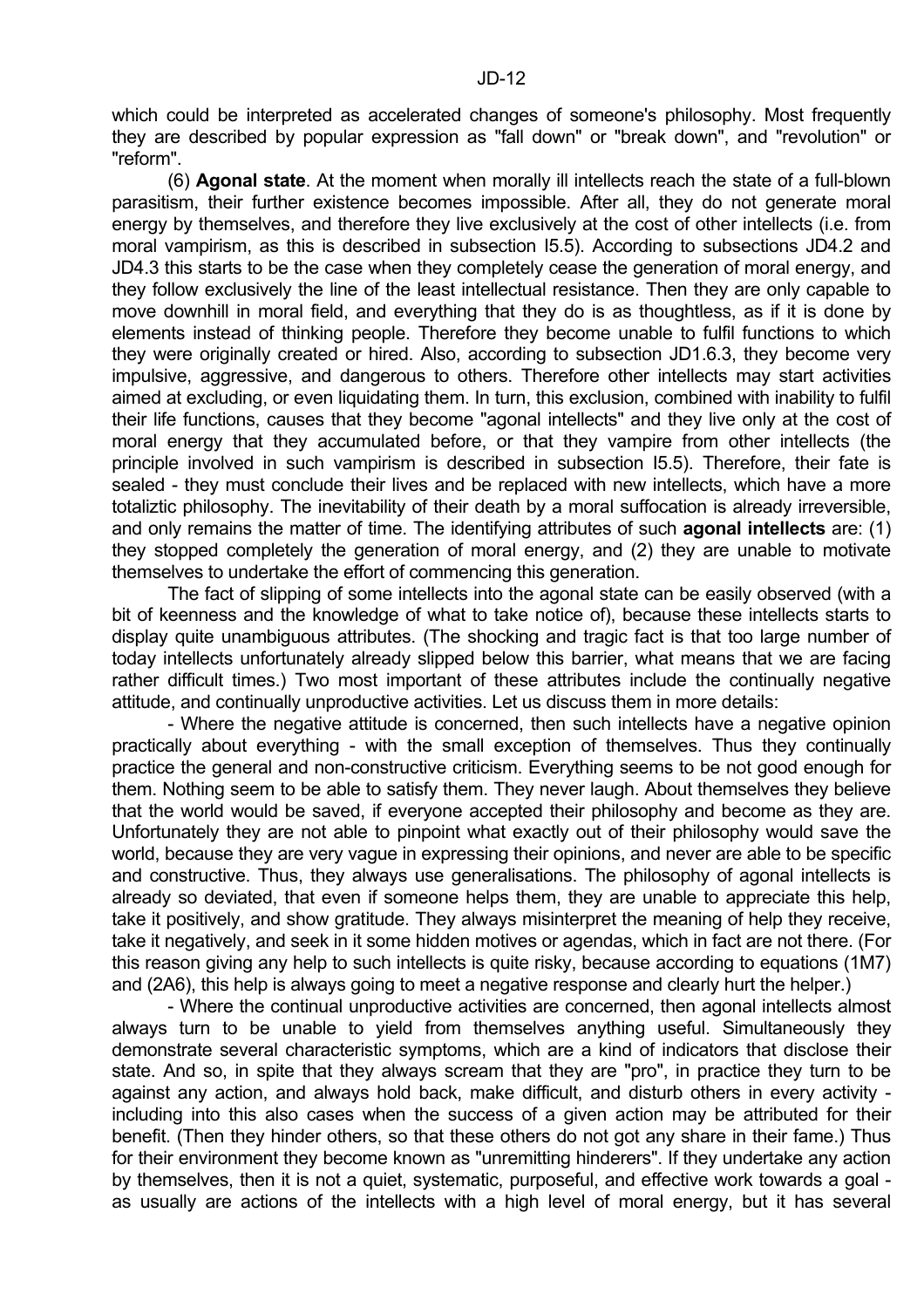separate, laud, and always unproductive phases. For example it starts from a "short-lived enthusiasm", means from the loud manifestations and declarations. After this, there is a phase of "making the wind", means an unproductive running in circles and pretending that something is being done. Then comes the moment, when they "run out of steam" and the whole matter of a given activity rapidly quietens, to stay quiet until the end. Then comes a phase of "seeking those guilty", when a given intellect points out a finger at someone or something else and loudly announces to everyone, that this someone or something in his/her opinion is actually responsible that a given matter is not done and that it could not be completed as intended. Finally comes a very long period of "postponing for later", when a given activity is not attempted, nor definitively abandoned in order to open the way for starting something new. According to this model, all actions that agonal intellects are undertaking in person, always finish with a disaster. Only these actions, the realization of which these intellects pass onto someone else, who has a higher level of moral energy, can be completed (for what these agonal intellects always verbally take all the credit). This completion is only possible in conditions, when circumstances make impossible for the agonal intellects to intervene too much. After all, their interventions allow them to spoil even such actions. (If these intellects are able to intervene, then their ignorance, incompetence, indecisiveness, changeability, impulsiveness, and antagonism can destroy efforts of even the most effective workers with a high level of moral energy.) In the final result, individual agonal intellects can be easily recognized e.g. from a car that they repair for the last 10 years and so far they only managed to dismantle it, from a model, furniture, or device, which they assemble by themselves as long as the memory reaches, etc. In turn group agonal intellects can be recognized from almost new typewriters, which no-one uses only because they do not have e.g. a ribbon, from working printers, which cannot be used because they never have a toner or paper in them, from new machines, equipment, and measuring instruments, which are still standing in the original packing, which were purchased, but no-one managed to unpack, install, and use them, etc.

 The most shocking observation regarding adult people, who reached the agonal state, is that by themselves they never are able to recognize the truth regarding the agonal state into which they put themselves, and therefore to initiate the process of philosophical renewal, in order to reverse their agony. Therefore, the inevitable fate of all agonal intellects is, that they are thrusting themselves directly into the death by a moral suffocation. For example governments, which are only able to promise, but never are capable of any real action, or which all actions are so ignorant, that they only make worse the situation of the ruled country, never admit that their errors and chaos are the source of problems. Thus the responsibility for this situation they always push onto someone, or something, else. In turn individual people who reached the agonal state, never allow the thought that it is the fault of their own philosophy. Therefore the philosophical renewal of the agonal intellects can be only forced upon them from the outside - they never can mobilize themselves to such a renewal. Unfortunately, such forcing them into a renewal is always very difficult, and cost much more moral energy than a humanitarian burying them, and replacing with new intellects. Therefore, in case of group intellects, such as long-term marriages, old institutions, stuffy organizations, ageing offices, or parasitic governments, such renewal simply is not even worth to be started. Much easier is to just replace such agonal intellects with new ones, which are adhering to much more totaliztic philosophy.

 However, it should be indicated at that point, that in spite of that inevitability of moral death, some intellects live surprisingly long in their agonal state. Because our society does not know about their existence, or how to recognize them, in case of individual people many of them even keep their jobs until they are formally retired. This gives them opportunity to vampire on others. As it turns out, these long-living intellects are all these ones, who have someone to vampire the moral energy from. They include, amongst others, retired people who live with their children, parasitic managers who are allowed to keep their positions in spite of being unable to accomplish anything, and therefore who vampire on their employees, and also almost all governmental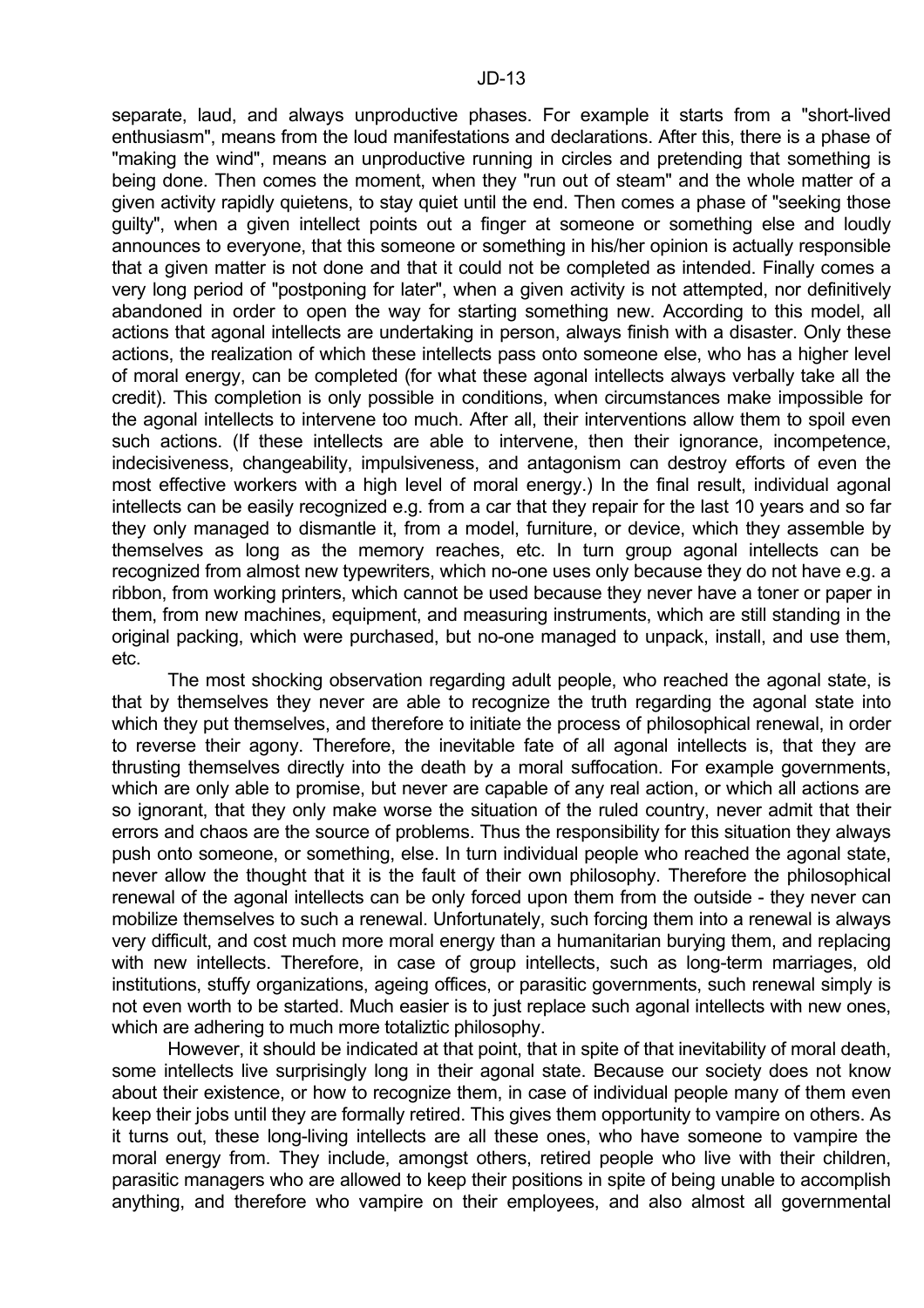institutions, which reached the stage of advanced parasitism, but are still funded by politicians including into this group also governmental funded educational institutions (such institutions vampire on their employees, and - in case of educational institutions, also on their students). In case of intellects, who do not have anyone to vampire on, such as single retirees, or private institutions, which need to earn for their existence by themselves, their life as agonal intellects is rather very short.

 (7) **Philosophical death**. As it is indicated in its definition, this death does not terminate the life of all intellects, but only these ones, which fulfil the following conditions: (a) because of their moral weakness they allowed themselves to creep morally towards parasitism, so that their capability to perform duties and functions, which were imposed onto them, falls to zero (thus also their generation of moral energy falls to zero), (b) until the last moment they refused to undertake the efforts of renewal of their philosophy, (c) they used up all their moral energy, and the total exhaustion of their moral energy arrives earlier than their physical body reaches the point of a physical death. The philosophical death always takes some form of a self-destruction. For individual people the most common examples of this death are suicides, overdose of narcotics or alcohol, a car accident caused by a careless or crazy drive, or consequences of an improper composition of meals, when given people know that they should not eat specific types of food because they have diabetics, overpressure, overweight, sclerosis, etc. (Victims of advanced parasitism frequently their self-destruction hide behind the myth on apparent need to "live to the full". This myth gives them an excuse to not hide their inability to exert any discipline on themselves, means inability to refry from the excessive eating, drinking, or drugs' use. After all, usually they know by themselves, and all around them also know it, that doing without any discipline whatever they do, is murderous for them from the medical or other point of view.) As such, a moral death drastically differs from a natural physical death. After all, in the normal case a physical death occurs because someone's body loses the ability to maintain and to use the life energy (i.e. through so-called "old age"). Examples of moral death of individual people can be almost every suicide, almost every drug overdose, deaths from the cirrhosis of the liver caused by the overdose of alcohol, etc. In turn examples of the philosophical deaths of group intellects can be the reformation of the church (when the old church died and the new was born), communistic revolution in Russia (when an old feudal Russia died, and a new communistic Russia was born), recent changes of system in all European communistic countries (when the communism died in them), and almost every divorce or separation (when a given marriage is dying). At this stage it is worth to mention, that in case of moral deaths of group intellects, the disappearance of one of them opens the way to the birth of another one, which takes its place. For example the philosophical death of communistic Poland opened the way for birth of another Poland, which by the way soon afterwards also died. Thus, without even knowing this, from the time of the Second World War, Poles lived through several moral suffocations of their country, fortunately each one of them was relatively bloodless. It should also be noted, that a substantial number of individual intellects (people) is dying in that manner as well.

 In order to illustrate here the most common, and therefore the most widely known **example** of experiencing such "downhill philosophical life-cycle", which usually goes through all the phases listed above, it is a fate of majority of typical relationships (meaning the majority of marriages, romances, partnerships, friendships, etc.). Intellects, which form these relationships are group ones, composed of two individual intellects (in case of marriages, composed of a woman and a man). The life-cycle of such group intellects is started with their totaliztic birth. As an example consider a newly acquainted couple of a boy and a girl: the boy carries her shopping, and tells her exclusively complements, while the girl is always smiling to him, and is enthusiastic about everything. The growth finishes with the moment of matrimony, and their adult life begins. This adult life at some stage brings "triggering event", which initiates the philosophical creeping. In case of marriages frequently such a triggering event is the birth of a child and shifting all the responsibility for everything onto the shoulders of only one of these two partners. Examples of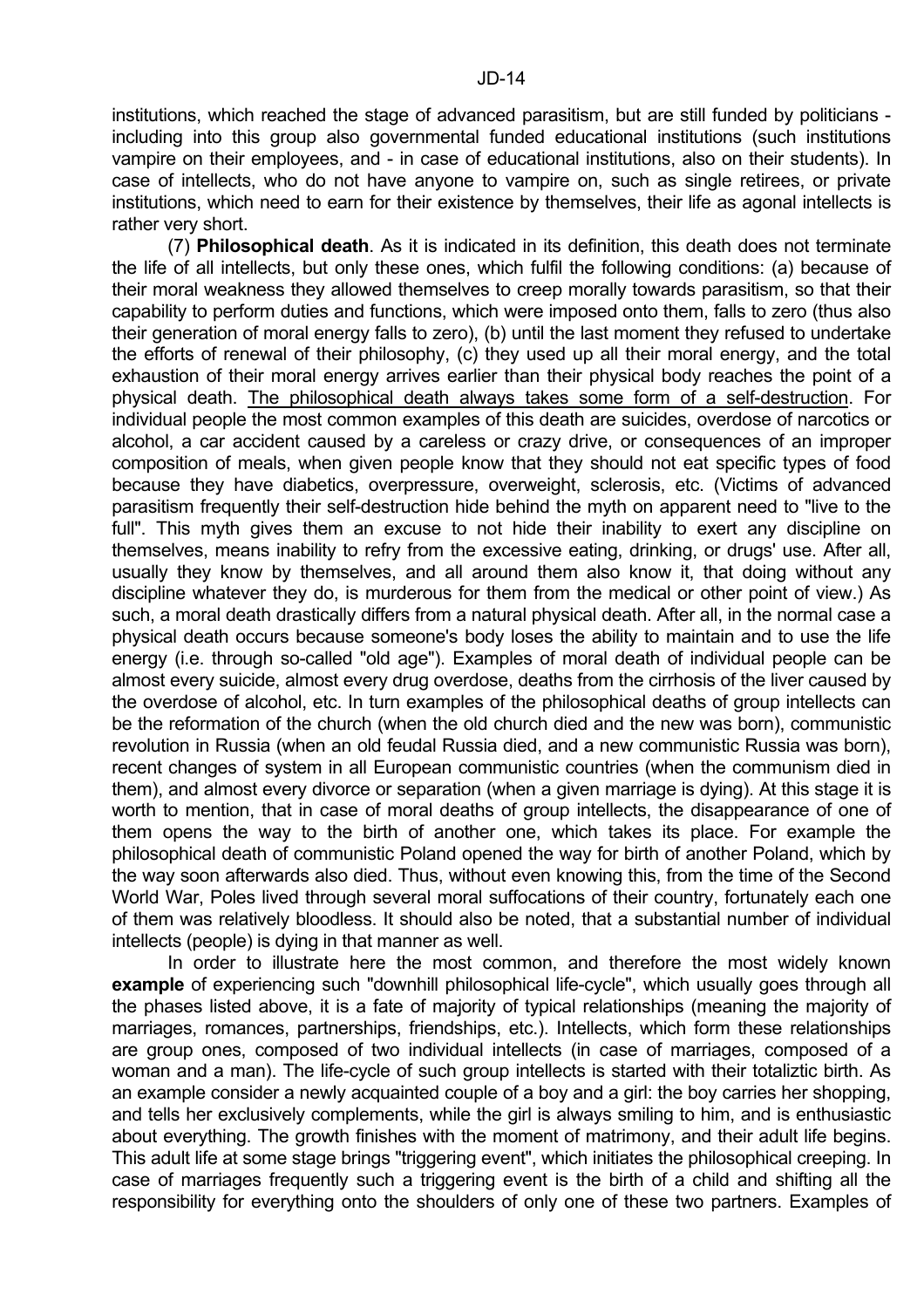multitude of symptoms of the advancement of philosophical creeping, can be that he shows an increasing laziness, and increasingly rarely tries to be nice, she increasingly less controls her emotions, and escalates her reluctance to satisfy his needs. In the result of this creeping, the marriage transforms into a parasitic institution. A situation is gradually reached, when it stops to serve the purpose that it was originally formed for, and thus terminates the further generation of moral energy. With the elapse of time it enters the agonal state. In this state such phenomena start appear, as side romances, roars, fighting, mutual black mailing and threatening with a divorce, etc. - meaning all these destructive symptoms of the fast depletion of moral energy below the threshold of destructiveness. If the amount of moral energy for this marriage is completely used up, before it is affected by a physical death (e.g. by a death of one member of the couple), then the marriage must die because of a moral suffocation - means through an official divorce (or unofficial separation). Similarly to every other philosophical death, it typically must be very dramatic, destructive, and leaving a great deal of pain and bad taste in all parties involved. In case of a group intellect, such as a marriage, the philosophical death of this intellect means that it finished its life, while people who were composing this intellect (i.e. both partners) can continue their lives outside of this group intellect. But because of the dramatic nature of the philosophical death, sometimes, when a group intellect dies, also some of the people who are composing this intellect may die physically as well. For example, during a divorce, because of the dramatic and horrifying experience that all parties are going trough, some children, or even one of the partners, may commit a suicide. (Of course, not every marriage must follow the negative "downhill philosophical life-cycle" described here, and some of them are following the positive "uphill philosophical cycle" described in next subsection. The secret of going by this positive life-cycle is that both partners never are loosing their sense of responsibility for the contribution to the group intellect, thus they never allow for the phenomena of philosophical creeping to take place. Therefore, immediately after the marriage, they undertake unending efforts of the laborious climbing uphill in moral field. It is also worth noticing that in case of a group intellect, such as a marriage, the undertaking of such a perpetual climbing by only one of partners, while the second one is passively sliding downhill in moral field, is still unable to save the marriage - this time because the marriage eventually dies by a "philosophical tearing apart". (Such a "philosophical tearing apart" is a special version of a philosophical death, therefore its theory and attributes are going to be discussed in more details in the future editions of totalizm.) Therefore, the climbing uphill in moral field, must always be done by all people, which are composing a given group intellect.

 The important point, which is embedded into our knowledge of philosophical life-cycles, is that every intellect may die of two different reasons: (1) physical and (2) philosophical. A physical death (1) is already well known to us. It depends either on physical destruction of the biological body, or on the critical depletion of the level of life energy of this intellect. In turn until the development of totalizm, philosophical death (2) remained unknown as a distinctively different manner of dying. This philosophical death takes place when a given intellect reaches the end of his/her downhill philosophical life-cycle, and thus when its moral energy reaches the zero value (i.e. when a given intellect reaches the full-blown parasitism and its  $\mu$  drops down to the level of  $\mu$ = 0). Thus it is the consequence of a self-destruction, occurring because of the incapability to fulfil life functions, and because of the complete depletion of moral energy. The philosophical death almost always takes place, when the physical body of this intellect is still alive, strong, kicking, and does not want to die. Therefore the philosophical death by moral suffocation is always very dramatic, full of fight and aggression, and it always leaves very bad memories in all parties involved.

 The current position of someone in the philosophical life-cycle can be expressed with the use of the "coefficient of deviation" (α). This coefficient of deviation (α) can be described as the angular difference between someone's actual philosophy of living, and a philosophy which would represent an ideal of totalizm (i.e. a philosophy that probably would be practised by the universal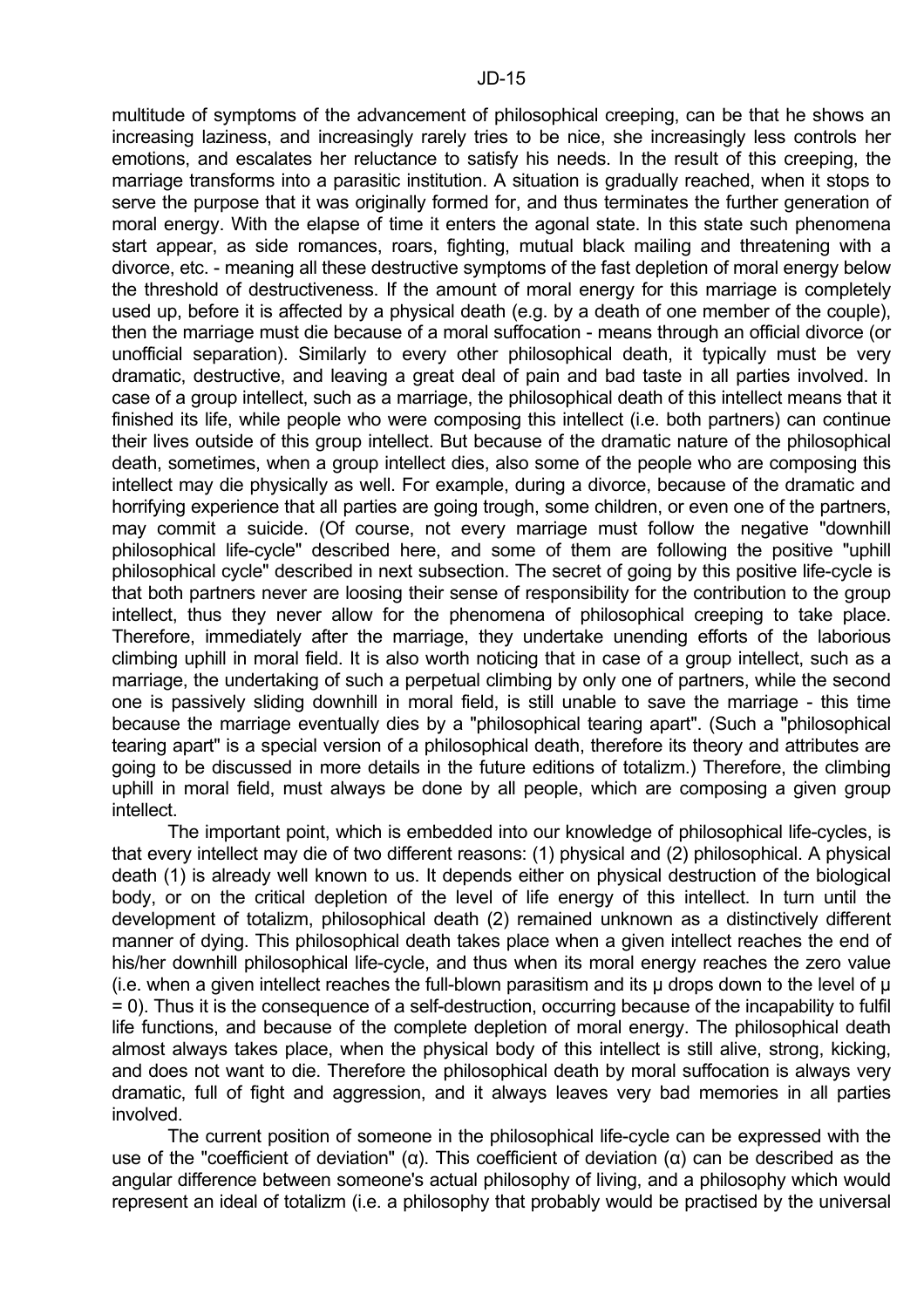intellect itself, if this intellect live amongst people). In the interpretational sense, it represents an angular path that a given intellect is crossing during its philosophical creeping or renewal. Similarly as this is the case for the "coefficient of deception" (φ) described in subsection JB7.2, also the coefficient of deviation can be expressed with units of angle. After all, units of angles have this attribute, that in case of the existence of time-dependent processes, such as for example the philosophical creeping described before, their changes in time can be expressed by various constants, e.g. by the velocity of creeping  $\Delta\alpha/\Delta t = \omega$  = constant, or the acceleration of creeping ∆ω/∆t = ε = constant. In case of expressing it with angular units, this coefficient takes the value of  $\alpha$  = 0 degrees - when someone's philosophy is coinciding with the ideal totalizm, or the value of  $\alpha$  = 180 degrees - when someone's philosophy is coinciding with the most advanced stadium of parasitism (i.e. when a given intellect does everything in a manner, which is characteristic to untamed nature, going in the actions along the line of the least intellectual resistance, and not being able to generate any moral energy).

 If one analyses what types of intellects are falling victims of the "downhill philosophical lifecycle" most easily, it turns out that they all are characterised by following attributes: (1) they are not brought up in a manner, which gives them a strong moral skeleton (i.e. they do not have a proper role model in their parents, and do not take such a role model from religious practices), (2) they managed to destroy their sense of responsibility by shifting this responsibility to someone else, or to something else, (3) they lead their life in the atmosphere of wealth, stability, repetitiveness, guarantees, a lack of external threats, a lack of difficulties and obstacles of fate, a lack of struggles, etc. Their attributes thus could be characterized with a statement: "**the wealth and stability provide a propelling mechanism for moral and philosophical downfall**". As this is confirmed by my observations and analyses to-date, the morally destructive force of wealth and stability results from their capability to remove the responsibility from people, which are affected by them. For example, in countries of wealth and stability, the responsibility for everything is taken by country, government, ruling committees, teachers, prevailing laws, etc. - means everything and everyone but not people who live in these countries. In turn immediately after people are released of responsibility for whatever they are doing, their motivations rapidly fall down - see subsection JA8. In turn, without the required motivations, these people are unable to accomplish anything nor do anything. Thus, by allowing people to remove their personal responsibility for whatever they are doing, wealth and stability release the mechanisms, which lead straight to the moral and philosophical fall-down. Thus wealth and stability are the biggest killers of truth and morality.

 As it appears from my personal research and observations, the main source of the removal of responsibility after the accomplishing wealth, is a form of so-called "democracy", which is practised by almost all wealthy intellects. This form depends on "making all decisions as a group". As it turns out, after reaching a wealth, all decisions that are being taken by group intellects, are pushed into various committees, boards, councils, assemblies, parliaments, etc. instead being done by individual people. The outcome of such group decisions is, that the responsibility for the outcomes from everything that was decided, is taken out of the shoulders of individual people. In turn, because of the lack of someone's personal responsibility, no-one is accountable for anything. This causes that such group intellects rapidly slip downhill in the moral field, and fall into an institutional parasitism. Thus, as the above illustrates, the **basic reason for which the wealth and stability breeds the dismissal of personal responsibility, is that in the situation of wealth all decisions start to be undertaken by groups, instead of individual people**. In turn group decisions eliminate the personal responsibility.

 I am fully aware of this morally destructive role of wealth and stability for a long time. In 1993 I expressed this destructive role in chapter 11 of my monograph [5/2], putting it over there into the form of one, out of 12 so-called "twelve truths on truth" (these twelve truths on truth were then kept within next editions of monograph [5/2], namely in monographs [5/3] i [5/4]). I discovered this destructive role of wealth during my close encounter with a society, which was floating in wealth, while such virtues as telling the truth, morality, and (intuitive) totaliztic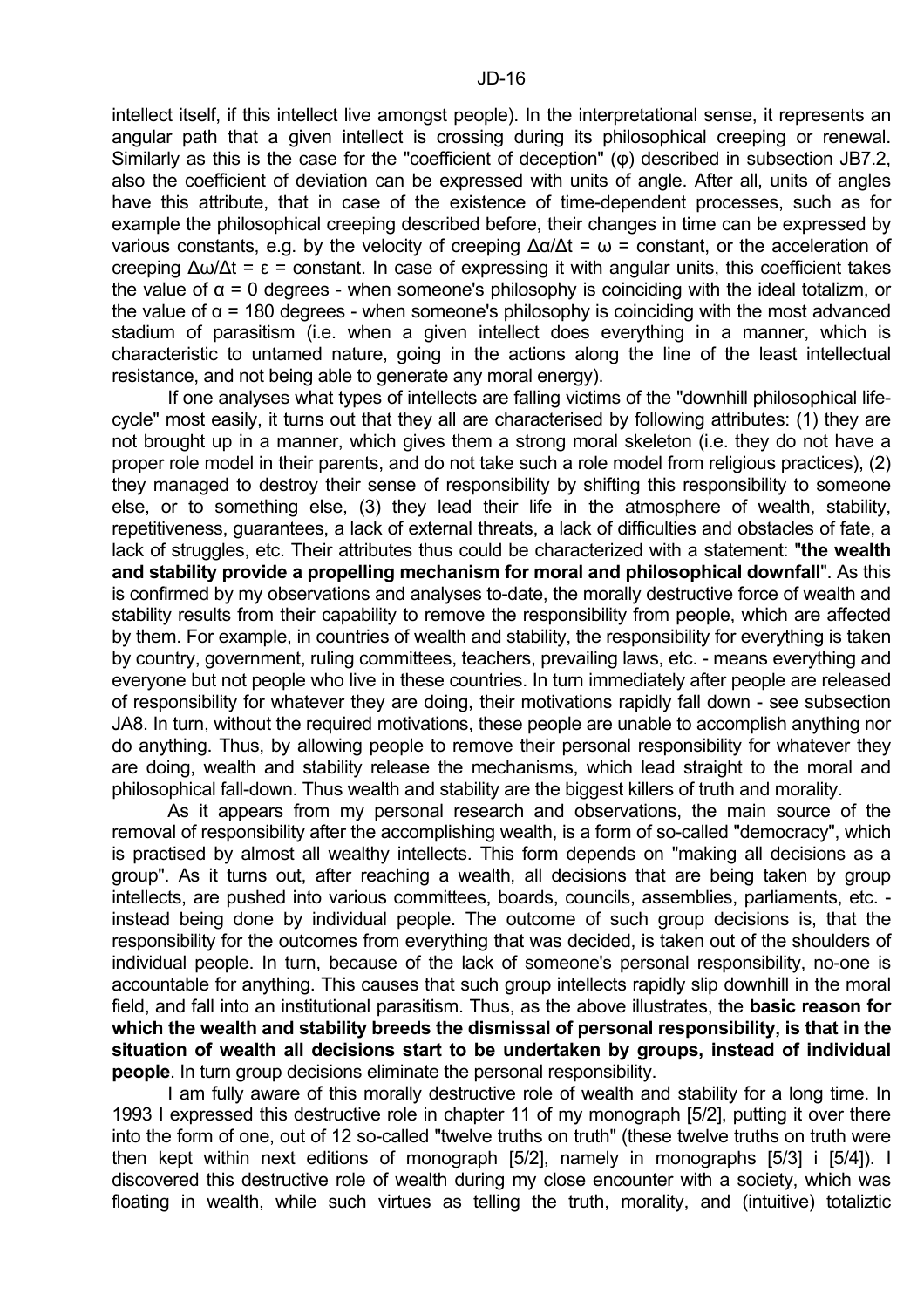philosophy, were falling down very fast in it. But it took me until 2001 before I discovered, that this rapid fall down of virtues in wealthy societies was caused by the fact, that wealth deprived citizens of these societies the responsibility for outcomes of their actions - see descriptions in subsection A4. As I noted at that time, the sense of responsibility (A) is a kind of motive force (or more strictly an acceleration), the presence of which in someone propels this person to moral actions, while the lack of which triggers immoral behaviours - see subsection JA8.

 The discovery of the existence of the "downhill philosophical life-cycle", and observation, that the life of majority of present long-living intellects finishes because they reach the end of this cycle, inspired me to look around in order to find examples of advancement of this life-cycle, and to deduce who is a potential next victim. This looking around really scared me. In present times the surprisingly large number of group intellects, which support foundations of present societies, are just in stage of agonal intellects in their downhill philosophical life-cycles. They completely stopped to fulfil functions for which they were formed, thus they stopped to generate moral energy. Simultaneously they do not show the slightest indication that they are willing to undergo the renewal process. It appears, that practically the whole today's Earth civilisation is in the downhill philosophical life-cycle at the stage of philosophical creeping, when it slips fast downhill in the moral field towards the institutional parasitism and moral suffocation. This in turn means, that not far from now, all these intellects are going to fall victims of philosophical agony, which must finish with their death. In turn after the death they must be replaced by some newly born intellects, that start to fulfil better the functions to which they were established. Let us list here the specific examples of group intellects that right now are reaching the end of their downhill philosophical life-cycle (i.e. which reach the state of agonal intellects that proceeds their philosophical death), and do not show any signs of willing to undertake a renewal process. Presently this state is reached by the following group intellects: almost all scientific institutions, almost all higher education institutions (e.g. almost all universities), some current governments, public institutions and administrative centres, the whole system of political parties, several major religions, law, justice, inventiveness, health services, official pharmacology, energy production, traditional farming, and several others. There are already countries, in which some of these intellects for a long time are in the agonal state, thus kicking and destroying, and spreading enormous destruction and causing a lot of victims. For example consider the justice system, which in some countries already serves for producing injustice. Analyse the activities of some dictatorial governments. Try personally accomplish some more complex formality in a government office, in which employees were not completely exchanges into new ones during the period of at least 30 years. As I actually noted, in the present philosophical circumstances of our planet, all intellects which exist for a period of longer than around 30 years, without a constant competition and threat on the part of other intellects, must practice an institutional parasitism and be already in the stage of agonal intellects. After all, because of the common ignorance about facts that only totalizm started to reveal, for typical intellects the philosophical renewal is only possible if some powerful hit from the outside takes place. Examples of such hits can be: the fall down of a given institution and taking it over by the competition - which imposes its own directors and its own philosophy, the lost of job by a given person and the need to take a completely different job in a completely new institution, or a change of ideology and system. The philosophical death by its nature is very violent and dramatic. After all, someone or something must die in spite that have a body alive and still is kicking. In case of group intellects, it almost always is connected with the necessity of carrying out a kind of war or revolution, which practically kills, shatters, and buries the old intellect. Thus war or revolution replaces old intellects with new ones, which may use some parts or some personnel that previously belonged to old ones. Although many people so-far did not considered such a role, the basic goal of wars and revolutions, which probably always stayed at the foundations of starting them, was "killing out" of all agonal intellects, and replacing them with new ones (unfortunately, every war or revolution also killed many innocent victims, means intellects that followed totaliztic philosophy). Therefore, soon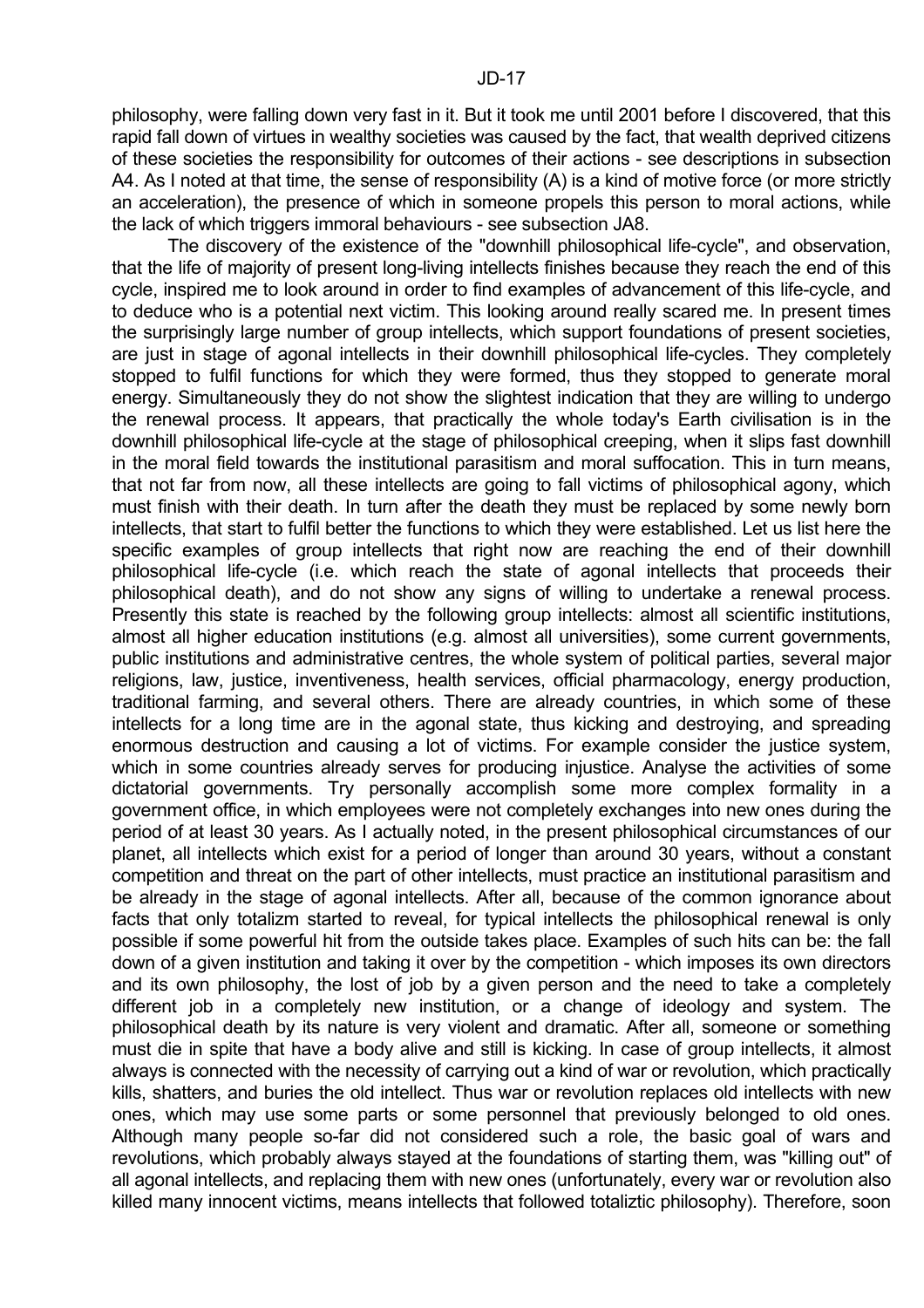after finishing every war or revolution, in the philosophical sense always there were much better times from these which proceeded the time of starting it. This in turn means, that soon we are going to experience very unpleasant times of many turn overs, revolutions, wars, instability, and changes of old into new.

 One may ask the question whether there is any manner of stopping the arrival of these very unpleasant times, through causing the philosophical renewal without the need to use wars, revolutions, and turn overs. Totalizm indicates that yes, although it would require very drastic actions, which typical bread-eaters probably are not even able to consider, not mentioning implementing them. For example it requires the acceptance of the fact of inevitability of philosophical death of these group intellects, which reached the end of their downhill philosophical life-cycle. It would also require the acceptance of the fact, that the "burying" of this agonal intellects must be arranged by someone from the outside, because they never are able to realize their state by themselves, and thus undertake the process of renewal. Practically this means, that in every country there must be a superior institution, which would be completely independent from all other institutions and companies, which would determine the position of each group intellect in the philosophical life-cycle. In case when this institution would detect, that a given group intellect reached the agonal state, it would order the "burial" of this intellect (e.g. disposal and dispersion of a given institution, company, organization, office, or even a whole governmental apparatus), and the replacement of it with a new intellect, which would be especially established for this purpose. The decision of this superior institution should be unquestionable. In turn when it would disperse a group intellect, all employees of this intellect would need to be shifted into the pool of unemployed, and in no case they could be offered similar or higher positions in a newly formed intellect, because they would bring with themselves the old philosophy of the agonal intellect. Similar bodies would need to be established in structures of every larger institution, organisation, and company. If such a body would detect, that anybody, e.g. a division, office, section, or employee, reached an agonal state, then it would need to order the complete dismissal of this body from a given organisation (not by any chance only shifting them to perform a different function), and the replacement of it with another body newly formed especially for this purpose. Such drastic actions may someone seem to be "cruel" or "inhuman". But if one thinks deeper, when someone does not do them surgically, peacefully, as prevention measures, then the moral laws do the same in a decisive manner, simultaneously causing much more damage, destruction, and pain of innocent victims. Furthermore, everyone who could be subjected of such a treatment, easily could avoid it through a simple disallowing that the philosophical creeping starts in him/her, so that the agonal stage would never be reached. (I.e. everyone could avoid philosophical death by practising totalizm.)

 The above should be supplemented with the information that totalizm is decisively against artificial supporting life of agonal intellects. This is because such a supporting leads to the situations described in subsection JD4.4. According to totalizm, immediately after it is detected that a given group intellect entered the state of an agonal intellect, it should be eliminated, or should be allowed to quickly die. In no case it should be artificially supported by governmental funding, reorganisations, etc. After all, the parasitism which already spread within such an institution cannot be eliminated. There is no way that such an institution saturated with parasitism could successfully undergo a process of renewal.

## JD1.3. Parasitism as a negation of the uphill philosophical life-cycle

 Fortunately for our civilisation, not all intellects finish with the parasitic "downhill philosophical life-cycle" described in the previous subsection. There are also some intellects, which throughout the whole life follow the "**uphill philosophical life-cycle**". Otherwise to these subjected to the downhill life-cycle, such intellects which constantly move upwards in moral field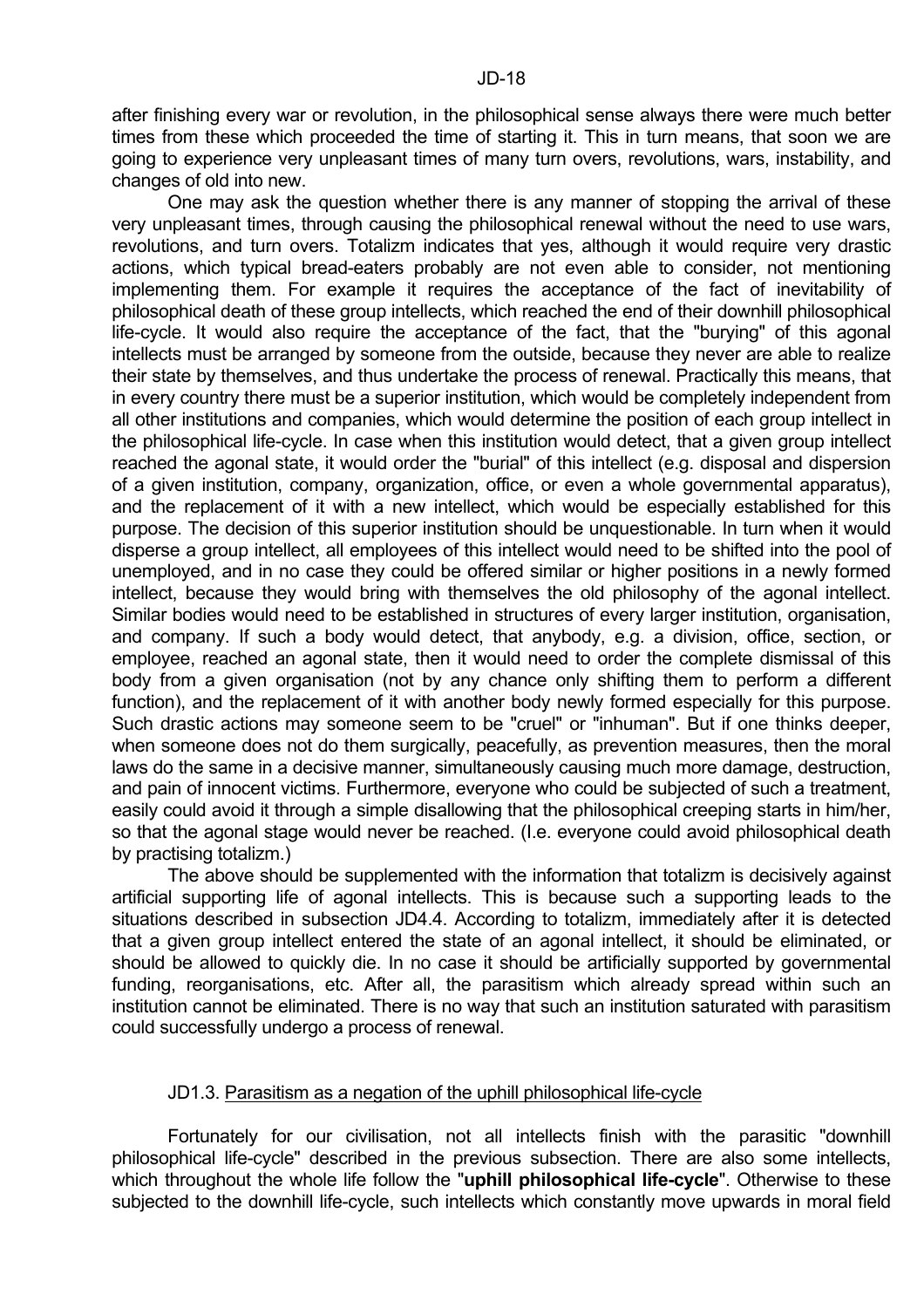do not pose any threat, or cause any unpleasantness, to other intellects. They should become role models for others, because they provide a positive solution as to how live moral and productive lives. The whole hope of humanity regarding the better future, lies in learning, writing down, and implementing rules of conduct that these positive intellects worked out and are applying in their everyday routines. This subsection analyses the most important attributes of such uphill life-cycle, and the most important attributes of intellects that follow it. In this way it documents basic differences between the parasitic life-cycle downhill in the moral field and the totaliztic life-cycle uphill in this field, and illustrates that parasitism is a complete negation of the morally healthy need, to constantly move uphill in the moral field.

 Although during the uphill philosophical life-cycles, the intellects which implement them continually climb upwards in moral field, their level of moral energy µ does not increase infinitively. The reason for this is equation (4A6), or more strictly the fact, that together with the increase of someone's  $\mu$ , also the intensity of dispersion of moral energy grows proportionally to this  $\mu$ . For a given level of morality that was accomplished by an intellect which implements the uphill philosophical life-cycle, always a stable balance is accomplished between the moral energy that this intellect accumulates, and the moral energy that it disperses. This balance causes, that intellects which implement the uphill philosophical life-cycle, always are reaching a specific level of µ, on which their increase of the moral energy stops. The state that is accomplished by intellects, which implement the uphill philosophical life-cycle, is highly stable. This causes that, otherwise to parasitism, **totalizm is a state which is relatively stable** (as we stated this earlier, **parasitism is always a process of decay that continually escalates**, in which intellects that are infected with it are continually slipping deeper and deeper downhill in the moral field). Therefore people, who practice totalizm, means who implement the uphill philosophical life-cycle, practically during almost the entire their life show the same moral attributes and the same moral characteristics. This is drastically different than what we observe in intellects which practice parasitism, means which implement the downhill philosophical life-cycle. After all, such parasitic intellects continually make worse their moral attributes and characteristics. Therefore, if we know them one year, the next year their state is going to be much worse.

 According to my observations, these progressive and moral intellects, which implement the uphill philosophical life-cycles, and thus which continually renew the totaliztic character of their philosophy of life, are always demonstrating a similar set of attributes. These attributes include, amongst others, the following ones: (1) they inherited from their upbringing the traditions of moral behaviour, and this tradition remains powerful in them, (2) they cultivate the responsibility of each individual for outcomes of his/her actions, (3) they lead a humble life of continuous change, travel, struggle, competition, threat from other intellects, discrimination, uncertainty, etc. Therefore, for example this life-cycle is demonstrated by companies, which praise their employees for their real capabilities and virtues (i.e. for what they know - not for "whom they know") and which have a dynamic and continually improving production for a very competitive market. It also is demonstrated by institutions, which do not keep secrets, and which cannot afford any mistakes because even the smallest errors could finish by a fall down. It is in marriages, in which every member feels responsible for effects of its actions, and thus which unanimously fight with the illfortunes that affect them. It is in people, the view of the world of which is not deformed e.g. by a fanatic religion, and which were constantly in the motion - frequently changing places of living, went through a lot in their lives, needed to fight frequently for the survival and accumulated a great deal of experiences. These attributes can be expressed with the following statement: "**poverty, threats, oppression, insecurity, fight for survival, continuous changes, travelling life, etc., combined with the sense of personal responsibility which they are able to create, are propelling mechanisms of the moral and philosophical growth**". This is very well expressed on page 189 of the book **[1JD1.3]** by Andrzej Olszewski, "Paradoksy tajemnicy wszechswiata" (Warszawa, 1998, ISBN 83-900944-2-8, 314 pages; Consultations regarding distribution: Wydawnictwo A. Olszewski, 00-976 Warszawa 13, skr. pocztowa 87). It discusses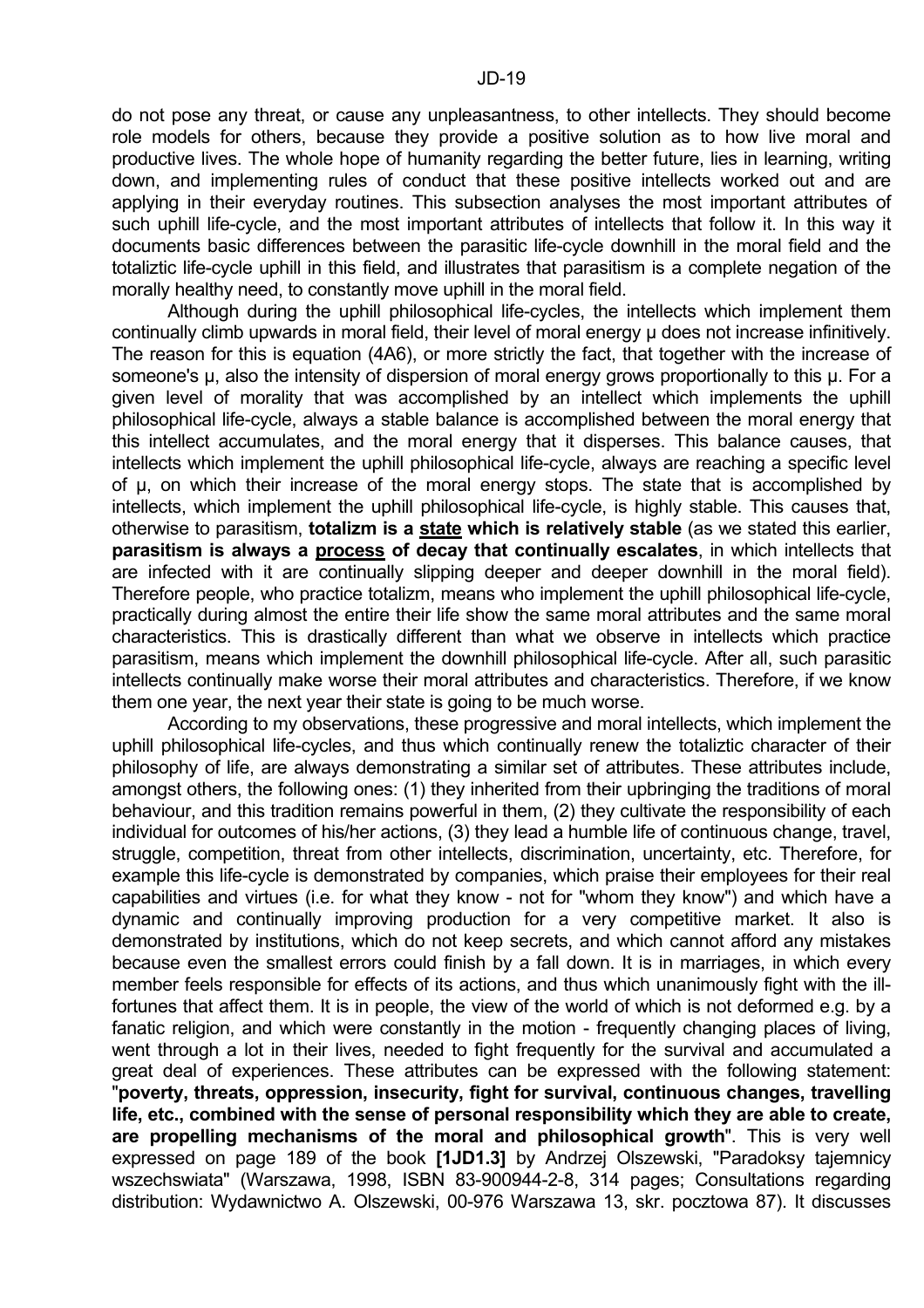My observations and analyses to-date also revealed the mechanism with the assistance of which the poverty, threats, and oppression always release the moral and philosophical growth. As it turns out, this mechanism boils down to their capability to rebuild the sense of responsibility in people that they affect. In conditions of poverty and threats, everyone is forced to take a personal responsibility for the survival and the course of live. Also social conditions of very poor countries force people in positions of authority to take the personal responsibility for the activity that they supervise. For example the majority of poor countries is ruled by dictators, who all key administrative positions furnish with their own people, and then strictly make them accounted for their activities. Thus the effect of a life in poverty and constant threats is that members of a given society learn to take personal responsibility for everything. This in turn leads to the increase in their motivations and to a gradual rebuilding of their moral and philosophical maturity. In turn this increase in responsibility, motivations, morality, and philosophy, must fruit with the gradual increase in their wealth.

 Similarly as this was the case with a destructive role of wealth and stability, also in case of morally constructive role of poverty, I managed to notice this role a long time ago. In 1993 I expressed the essence of this role in chapter 11 of monograph [5/2], in the form of one of "twelve truths on truth" (currently it is a component of chapter L of monograph [5/4]).

 If we combine together both findings concerning "the destructive role of wealth and stability", and "the constructive role of poverty and insecurity", it reveals an excellent natural mechanism of the "**moral self-regulation of primitive societies and intellects that do not know about the existence moral laws**". This mechanism is controlling the cycles of growth and fall down of such primitive intellects (i.e. individual people, whole families, institutions, countries, and even whole civilisations). As the mechanism reveals, intellects which live in poverty and in conditions of continuous struggles, are continually growing philosophically and morally, even if they do not know about the existence of moral laws. In turn, the philosophical growth gradually lifts up the wealth and stability of such intellects. Unfortunately, after wealth and stability is accomplished, the morality and philosophy of such intellects fall down, because they do not know moral laws nor rules of totalizm. So while they are wealthy, they refuse to struggle uphill in moral field. This in turn causes a fall down of wealth and stability, and a return to poverty and to insecurity. So the whole process repeats itself in regular cycles. In the result, intellects which do not know about the existence of moral laws, never are capable to increase their wealth and stability above the certain threshold value, which is limited by these cycles of philosophical growth and downfall. This is because whenever their wealth grows to around this threshold value, it always brigs with it a philosophical and moral decay and thus also a downfall. Of course, the fact of learning about moral laws, and about the existence of such philosophical life-cycles, combined with the implementation of totalizm, makes it possible to break this vicious circle of continuous growths and downfalls, and thus allows to lift the wealth of people to practically unlimited level. Totalizm is the only philosophy on Earth, which shows how to accomplish such unlimited growth, i.e. how to continually increase our wealth, without cyclical falls caused by this wealth. According to totalizm, all what is needed in order to unlimitedly lift wealth of a given intellect, is to consistently continue efforts to improve philosophy, morality, truthfulness, and the increase of moral energy of this intellect, independently of what level of wealth it already has. This practically means, that according to totalizm, it is necessary to lead totaliztic life independently of what level of wealth someone reached. In the allegoric comparison of the moral field to an invisible crystal mountain, which is provided in subsection JA4, this means a continuous climbing to the top of this mountain. Of course, in order for one to do such a climbing, firstly one needs to adopt totalizm as his/her basic philosophy of life.

The above should be complemented with the information, that in a real life everything can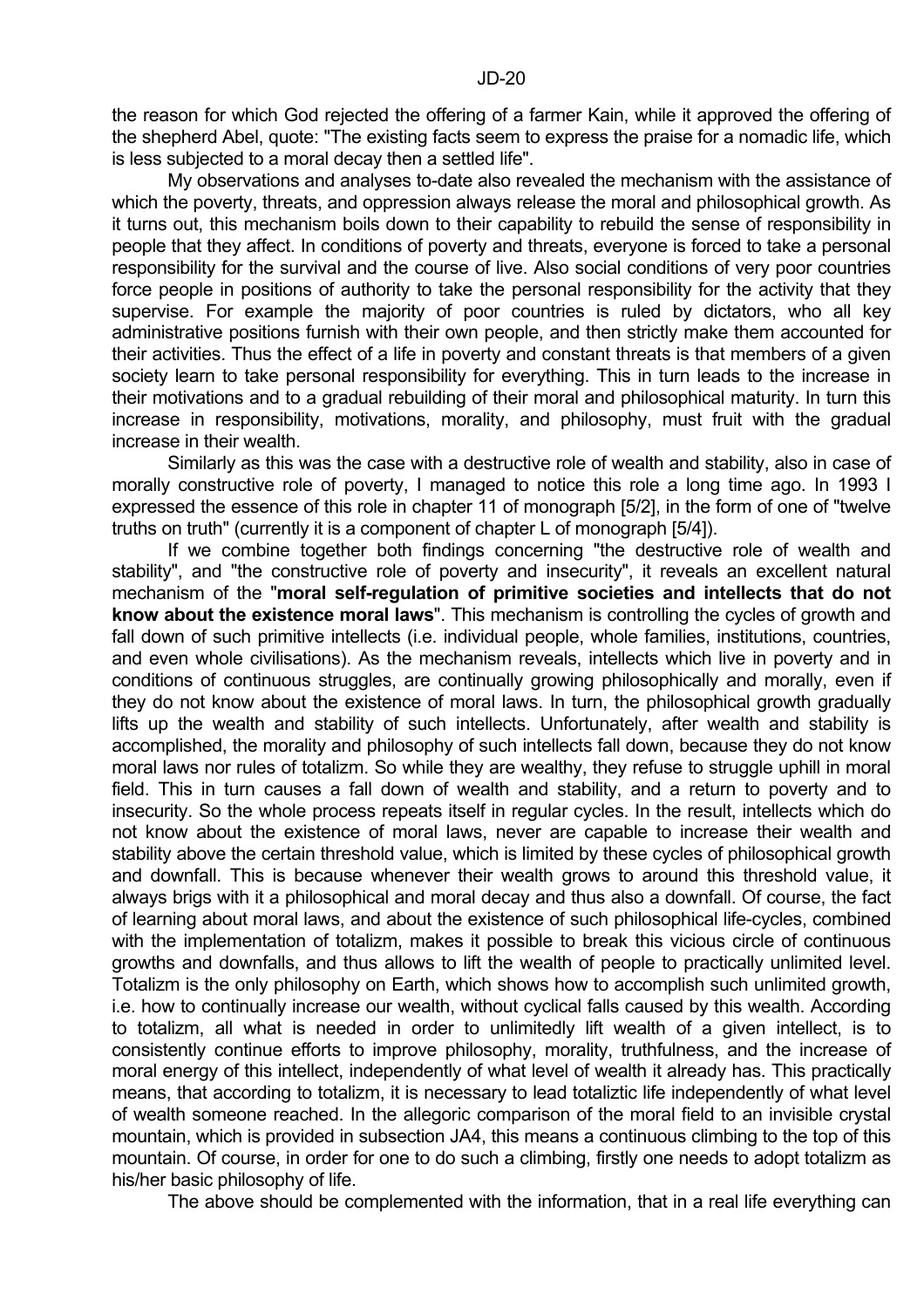happen. Therefore two basic philosophical life-cycles explained in this and previous subsections, in a real life can also be mixed with each other giving a kind of "oscillating life-cycle", in which a given intellect experiences periods of time when it climbs upward in moral field, then periods when it slides down in this field, then again experiences renewal and climbing up, and so on. In case of encountering such an oscillating life-cycle, the information provided in this and previous subsections is still valid, because it allows to clearly realize what stage a given intellect is in, and whether it currently climbs up, or slides down in moral field.

#### JD1.4. Parasitism as a contradiction of totaliztic models of governing and ownership

 The discovery that **dictatorial governments favour the rebuilding of personal responsibility in institutions, and thus also the rebuilding of totalizm**, that is described in previous subsection, was quite a shocking for me. This is because the majority of aspects of dictatorial governments are very parasitic. For example consider the tendency of dictators for corruption, for nepotism - putting their relatives into all vital positions, and for exploiting and oppressing the nation that they rule. But as it turns out, through being so decisively parasitic in the basic areas, in one aspect dictatorial rules display totaliztic attributes. This is the method of making decisions and charging with responsibility, which tends to rebuild the feeling of personal responsibility. A dictator always puts as heads of important institutions only people whom he/she trusts, then with an iron consequence he/she makes these people accountable for their decisions and actions. In turn these people make accountable their subordinates, etc. The final outcome is, that in spite of having numerous faults resulting from their parasitic tendencies, dictatorial countries and institutions teach everyone a personal responsibility for the actions. In turn this process of rebuilding of personal responsibility, gradually brings moral renewal and returns totalizm. After the above fact was discovered, it make quite clear what must be a "**totaliztic model of governing**". After all, this model must include elements of personal responsibility, means include undertaking all decisions by individuals who are appointed for this purpose. But simultaneously it must be deprived the parasitic drawbacks of dictatorships. Thus, the best case is, if it could be based on the model of "presidential democracy" described in subsections JA8 and JD7.1. Only that the democratic component should be so designed in it, that it is not allowed to make decisions and to remove personal responsibility, but it only makes sure that the people in power pedantically obey moral laws. In the "totaliztic model of governing", the people who do governing should not be forced to put the entire their energy and effort into pleasing the ruled nation - as, unfortunately, this still takes the place in many today's presidential democracies. After all, these pleasing of the ruled nation is the major reason for gradual creeping of this nation into parasitism. The only requirement that in this totaliztic model of governing must be guaranteed and strictly accounted for, is that in all decisions, people who rule must pedantically obey moral laws. In turn by the sole fact of obeying these moral laws in every single decision that they make, the good fortune and the quality of life of the ruled nation must gradually improve.

 Very similar to the totaliztic model of ruling must also be the "**totaliztic model of ownership**". This model must decisively promote the personal responsibility for the assets that one owns, therefore it must avoid the group ownership, such as collective ownership, cooperatives, public listed companies, communes, shares, etc. Simultaneously it must promote the individual ownership, in which almost everything is owned by individual people, who then are responsible for the assets that they own. After all, an old Chinese proverb states that "if a horse is owned by several masters, than for sure it dies of starvation; if a boat is owned by several people, than for sure it is going to leak".

 After basic attributes of the "totaliztic model of government" and the "totaliztic model of ownership", were discovered, it turned out that they are exactly opposite to the known attributes of parasitic model of governing, and parasitic model of ownership. As we can experience it every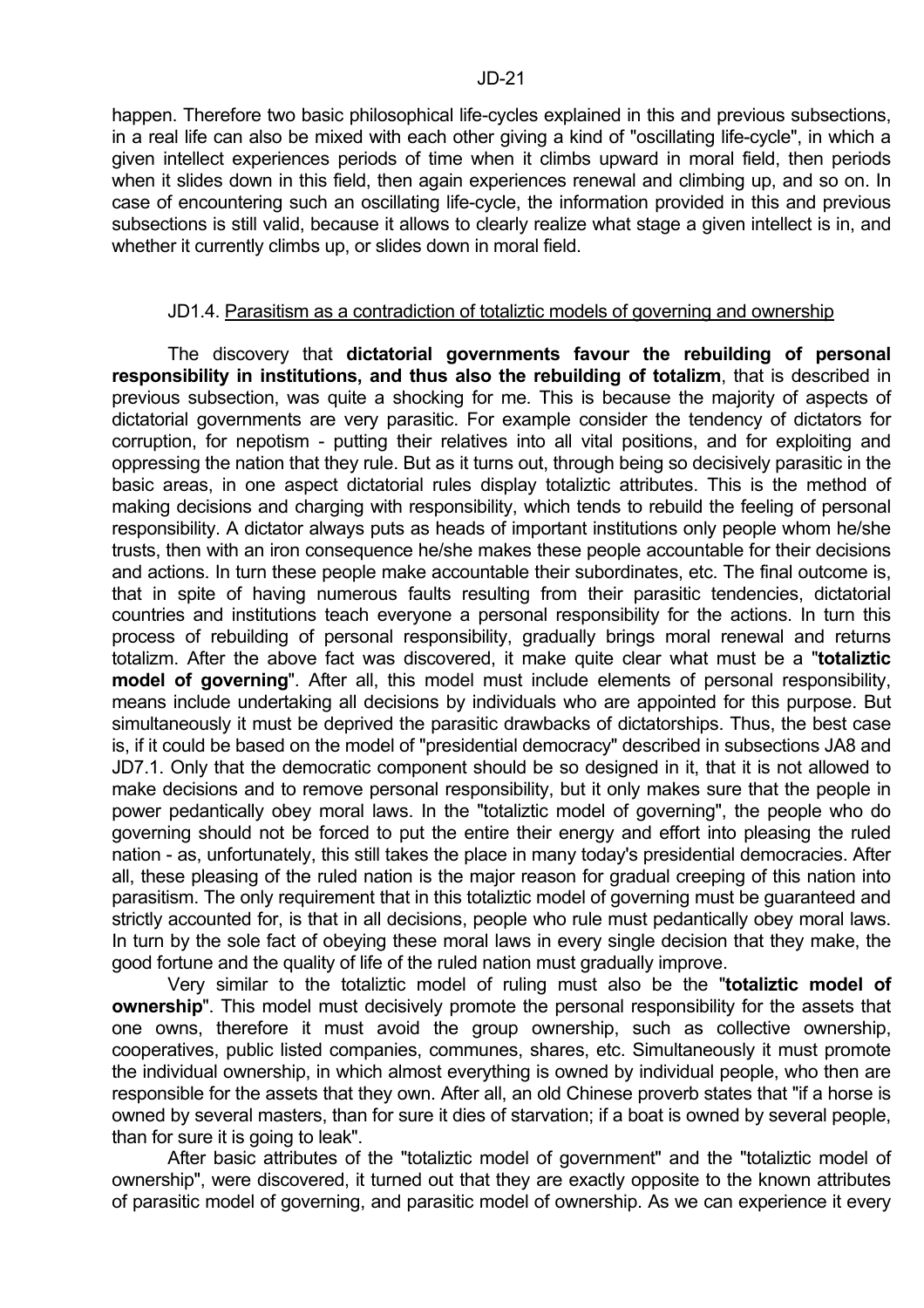day, it is easy to learn what are the basic attributes of such parasitic governments and ownerships, because around us there are numerous examples of them. So we can easily establish, that the parasitic model of governing is so shaped, that it allows to "govern and enjoy all privileges of governing, without actually taking any responsibility for the outcomes of own actions, and without putting any significant effort into the process of governing". Thus all activities of such parasitic governing are done through committees, boards, bodies, etc., while all benefits are distributed behind closed doors and in total secrecy (should we say: according to the "Privacy Act"). In turn the parasitic model of ownership allows to "draw benefits without putting any effort or taking any responsibility". Thus it is based on shares, investments, public listings, markets, and other deception mechanisms, which allow to give an illusion of benefits to those who are destined to loose money, and give an easy way of manipulating gains to those who are in power.

#### JD1.5. Parasitism and totalizm as moral equivalents to linear motion and rotary motion

 The branch of totalizm, which is called "totaliztic mechanics", and which is described in chapter JE of this monograph, explains that every component of totalizm is a moral equivalent to a similar component of classical mechanics. As it turns out, also whole philosophies of totalizm and parasitism have their equivalents in classical mechanics. These equivalents are linear motion and rotary motion.

 The progressive philosophy of totalizm is a moral equivalent to a simple and effective linear motion. After all, this philosophy allows intellects to move linearly in moral field and to accomplish in a simplest possible manner all goals that they strive to achieve. Also all phenomena which accompany philosophy of totalizm, are in fact moral equivalents of phenomena which are observed during linear motion of physical objects. For example motivation is an equivalent to displacement (or path) of these objects, responsibility is an equivalent to linear acceleration of these objects, feeling is a moral equivalent to force, etc.

 In turn the decadent philosophy of parasitism is an intellectual equivalent to a rotary motion (i.e. equivalent of spinning around its own axis). Similarly as this is the case with rotary motion, parasitism also disallows to reach goals intended, and it also releases a whole range of additional phenomena, which are affecting spinning objects. Thus someone falling into a philosophy of parasitism releases the same effects, as an object that is starting to spin. Furthermore, parasitism induces numerous side effects, which are not present in totalizm, but which are the outcome of a given intellect rotating around its own axis. For example, as this is explained in subsection JE4.1, the centrifugal force which pulls outwards every spinning objects, in parasitism has an equivalent in a unique feeling of increasing depression. In turn an axial acceleration, which appears in every rotary motion, has its parasitic equivalent in a thirst for power and in tendency to control other people. In turn the gyroscopic force, which stiffens the position in space of spinning objects, has a moral equivalent in a feeling of pride, and in a feeling of being self-important, which the adherers of parasitism are demonstrating to their environments. In turn self-destruction and disintegration of spinning objects - which reached too high rotary velocity, has its moral equivalent in a moral self-destruction - which always leads to death of intellects that fell down to an advanced stage of parasitism.

 More information about similarities between parasitism and parameters of a rotary motion is provided in subsection JE4. In turn similarities between totalizm and a liner motion are explained in subsection JE3.

#### JD1.6. Impact of moral energy on intellects

Subsections JA5 and JA6 from volume 6 explained, that when our everyday life starts to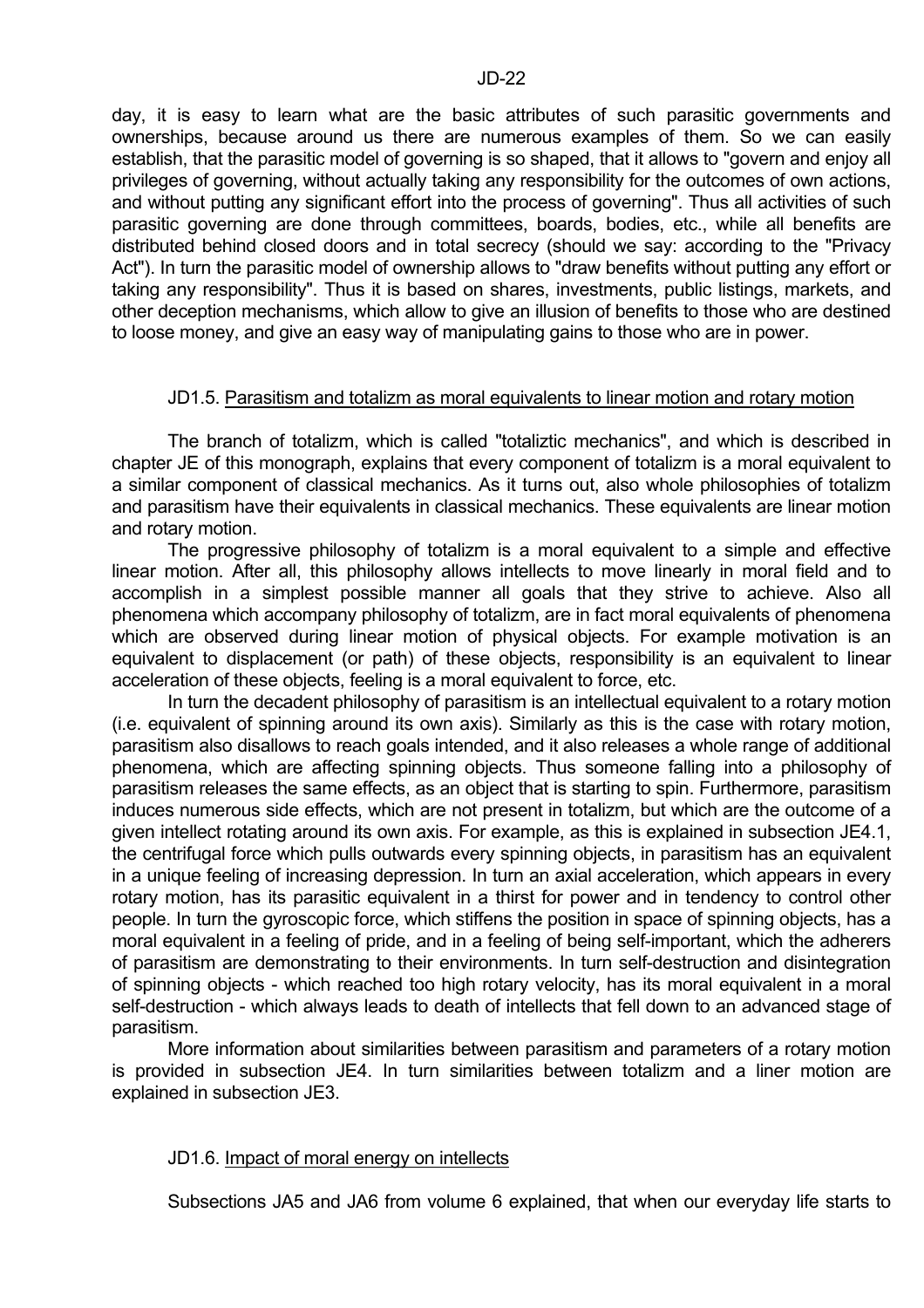be dominated by totalizm, means when we learn to pedantically obey moral laws, then we should gradually accumulate ever increasing amount of moral energy. In turn if our life is dominated by parasitic behaviours, means if we ignore moral laws and begin to break them frequently, then we gradually disperse our moral energy. This subsection is to address further matters connected with the accumulation or dispersion of moral energy. It is to explain the most important consequences and manifestations of accumulation in our counter-bodies of a given amount of moral energy.

#### JD1.6.1. The "µ" coefficient for expressing a level of someone's moral energy

 In all previous subsections we treated moral energy as something very abstract, i.e. we approved that it does exist - means we approved what totalizm and the Concept of Dipolar Gravity tells us. But we did not measure or estimate how much of it we accumulated, how to measure it, etc. Now we change this approach, and start to measure or calculate this moral energy. After all, in spite that this is "moral energy", still it must display common properties of all forms of energy, meaning that it must be measurable, convertible into other forms of energy, accumulable, dispensable, etc. For measuring or calculating the amount of moral energy, we need to define a unit of this energy. We are going to name this unit a [hps] - according to what about it is explained in subsection JF8. One [hps] can be easily imagined as a kind of moral equivalent to "kilo-Watt-hour [kWh]" used to measure electric energy in electricity-meters from our homes. At this stage it is not important how much energy is contained in such "1 [hps]", although this amount is defined more precisely in subsections JF8 and JE3.7.

 When we have our unit of moral energy, we can now either measure, or calculate, how much of this energy someone accumulated in himself/herself. In order to express how much of this energy a given person has, we now introduce a variable, which we mark as "E". In all our analyses, this variable "E" is to be understand as a "total amount of the moral energy that a given person stores in his/her counter-body at a given moment of time". Of course, depending on the person, under this variable "E" a different value is hidden. For example, at a given moment of time, Mr Smith may have accumulated E=1000 [hps] of moral energy, while Mr Brown - may have accumulated, let say only E=550 [hps] of this moral energy. Thus each person has a different value hidden under this variable "E". Of course, when we know how much energy this person accumulates under the variable "E", then we can say a lot about this person - for example we can say whether he/she is conducting a moral, or an immoral, life (so that when he/she is a banker we know whether we could entrust him/her with our money).

 There is, however, a small problem with expressing with "E" the significance of the moral energy that a given person accumulated. This problem results from the fact, that the some amount "E" (let say the same E=550 [hps]) of moral energy, means a different thing e.g. for a child, and a different thing for an adult. Therefore, apart from knowing how much moral energy a given person accumulated (by saying, for example, that Mr Smith accumulated E=1000 [hps] of moral energy), we would also like to know his so-called "**moral capacity**" - i.e. a constant, which we are going to mark with the symbol " $E_{\text{max}}$ ". This moral capacity is simply "the maximal amount of moral energy that a particular person could store in his/her counter-body in a given moral environment". Now, if we say that Mr Smith, whose moral capacity is  $E_{\text{max}} = 2000$  [hps], accumulated E=1000 [hps] of the moral energy, while Mr Brown, whose moral capacity is  $E_{\text{max}} =$ 1000 [hps], accumulated E=550 [hps] of the moral energy, we know much more about both these people. For example we know that currently Mr Brown leads more "moral" life than Mr Smith, because he accumulated 55% of his moral capacity, while Mr Smith accumulated only 50% of his moral capacity.

Still, the use of two values, namely the variable "E" and the constant " $E_{max}$ ", to quantitatively express someone's morality, is not a most practical manner. Therefore, a better way of expressing the actual level of moral energy that someone accumulated at a given moment of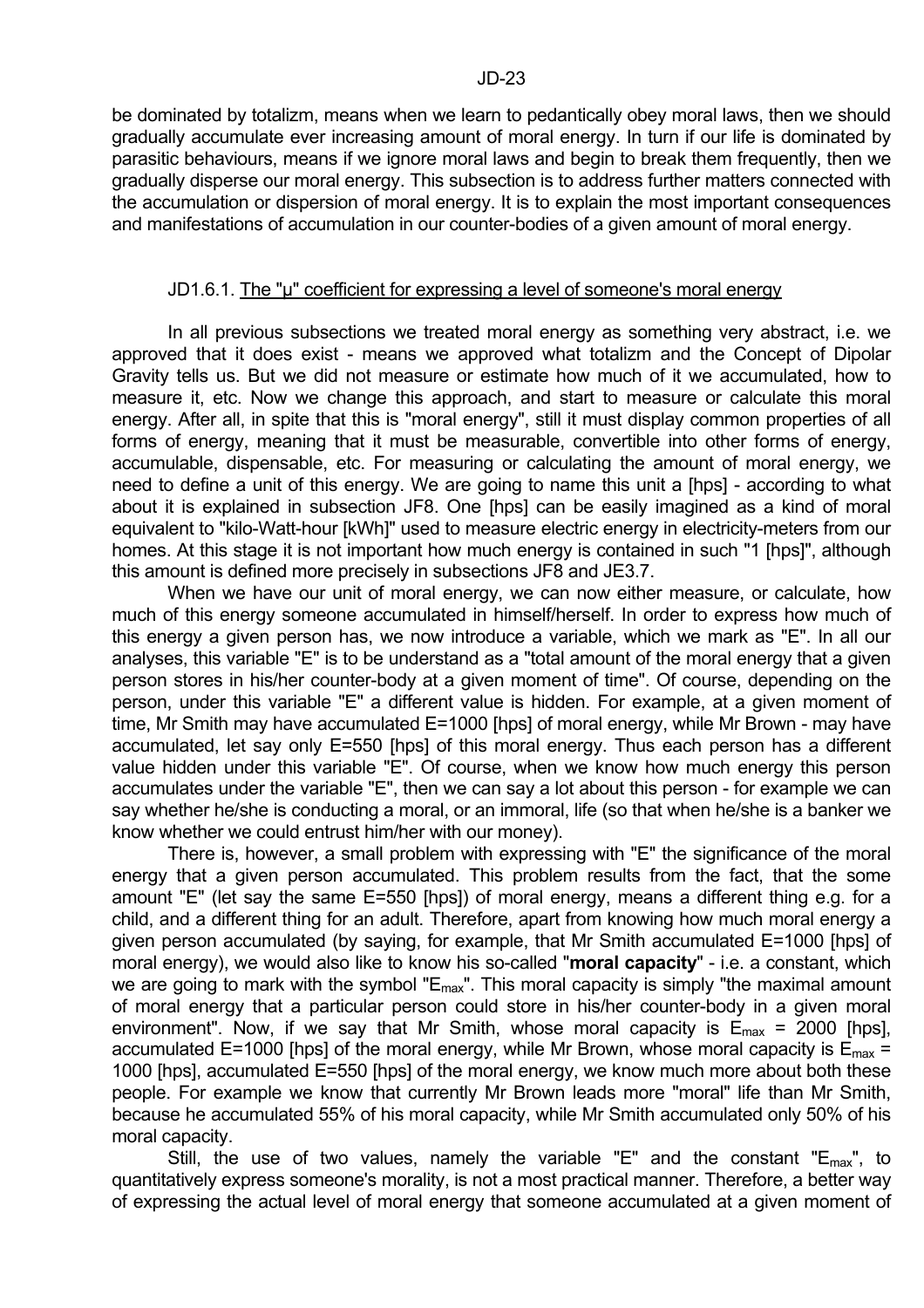time, is to introduce a special coefficient "**µ**", which scientifically can be called the "**coefficient of the moral saturation**", but which for everyday use can be referred as someone's "**level of moral energy**". This "µ" coefficient can be defined as:

 $\mu$  = E/E<sub>max</sub> (1JD1.6.1)

In the equation for this coefficient  $(\mu)$ , the variable "E" represents the total amount of moral energy that someone managed to accumulate at a given moment of time (this amount is expressed in [hps]), while the constant " $E_{\text{max}}$ " represents the moral capacity of this person, i.e. the maximal amount of moral energy that he/she could accumulate in a given moral environment (also expressed in [hps]). For adult people like myself, the value of " $\vec{E}_{max}$ " determined experimentally amounts to around  $E_{\text{max}}$  = 2000 [hps]. After introducing the coefficient " $\mu$ ", the accumulation of the moral energy by Mr Smith could be expressed as  $\mu$ =0.5, while the accumulation of the moral energy by obviously young Mr Brown could be expressed as  $\mu$ =0.55. Therefore, with the use of this "coefficient of the moral saturation  $(\mu)$ ", we now are able to describe precisely a moral situation of every person, just by using a single indicator.

The coefficient of the moral saturation "µ" is extremely useful for describing the amount of moral energy that someone accumulated. This is because by knowing how much someone is saturated with moral energy, we practically know almost everything about morality of this person. The subsections which follow are to describe how to estimate the amount of the moral energy that a given person accumulated, and also to describe consequences of accumulating specific amounts of this energy.

## JD1.6.2. How to estimate the level of moral energy that someone managed to accumulate

Motto of this subsection: "If you are not able to directly weight a monkey, estimate it from the curvature of the branch, which it is bending."

 The level of moral energy that someone managed to accumulate in his/her counter-body, is a reflection of the morality of this person. Therefore, it is very important for us to have a tool, which allows us to estimate this level, before it is too late. After all, in the present philosophical climate we need to be careful with whom we deal, and whose company we seek. It is already very well known to parents, that if their children get into a "bad company", this spells troubles. After all, there is a saying "he who sleeps with dogs awakes with fleas" - meaning bad attributes of our companions are going to be passed onto us. In this type of problems, totalizm gives us helpful hand, because according to totalizm "**the moral quality of a given intellect is reflected in the level of the moral energy that this intellect accumulates in a given environment**". Therefore, if someone has much lower level of moral energy than anyone in his/her environment, this person must continually behave immorally, otherwise his/her level of moral energy would be much higher. The same concerns various group intellects, such as institutions, factories, organizations, or countries. So it is better to keep far from such intellects. Furthermore, people, institutions, or countries, which fell down to low levels of moral energy, have this destructive tendency to turn into their slaves all people who are caught into the sphere of their influence. They later exploit these slaves in all possible manners (e.g. practice on them the moral "vampirism" described in subsections I5.5 and JA5.2). Thus these people, who had a bad fortune to emigrate or to work in a country, which has a low level of moral energy, are risking that after some time their own level of moral energy is going to drop to the level of this country. In turn, if they work in an institution (i.e. work for a group intellect) with a drastically lower level of moral energy, this institution with the elapse of time is going to suck like a lich, their excess of moral energy. If in the circle of their close friends there are people with a much lower level of moral energy, these people also gradually are going to suck the energy from them. Therefore, one of the practical recommendations of totalizm states that "**we should avoid long term staying in**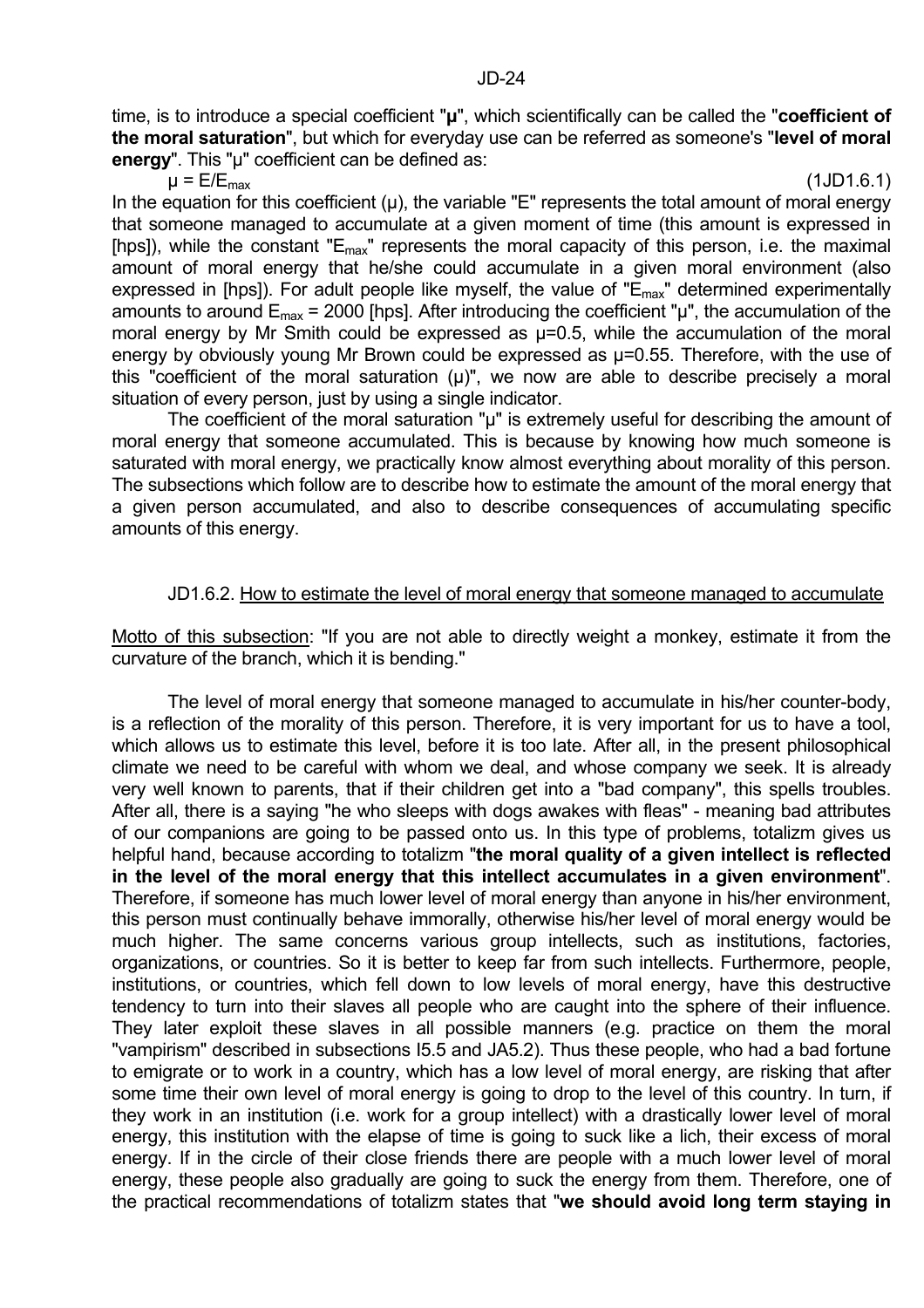**the sphere of influences (surroundings) of intellects, which have much lower level of moral energy than us**". O course, this avoiding can be accomplished on many different ways, the most easy of which is to physically separate ourselves from such intellects, while the more refined depends on an attempt to help them in the increase of their moral energy (i.e. via explaining the situation to them, or finding and indicating the way out, or mobilizing, or recommending a change of job into one which is more directed towards serving the good of other people, etc. - but by any change not via falling a victim of their vampirism).

 Knowing the recommendation of totalizm stated above, immediately a question arises, how in this case we could quickly recognize the level of moral energy in someone other than ourselves. After all, the calculations of this energy according to equations of totaliztic mechanics described in chapter JE are difficult and require a lot of labour. In turn even if someone knows their outcomes, surely would not display them on his/her own forehead (or, in group intellects, on their main doors). This level is also impossible to judge from the way a given person speaks, nor from the education or position of this person. As this is going to be explained in further parts of this subsection, two professional groups - namely scientists, and individuals who work on the managerial positions, typically display one of the lowest levels of moral energy, although these people usually have a good education and are very vocal, i.e. they can give good speeches, can express themselves well, and during discussions are able to verbally "split even a hair into four slices". This level cannot also be judged from the analyses of someone's wealth, state, or modernization of equipment that he/she uses, from taste, perfection of clothing, or from price of clothes and cosmetics. In my globetrotting I met a number of rich people, who had a low level of moral energy. One of the lowest such levels appears also in several very rich countries. Furthermore, intellects with a low level of moral energy usually put a lot of attention to hide carefully their real state, through the dissemination of a specially prepared propaganda image of themselves (i.e. via the propaganda of success, or via their propaganda philosophy - see subsection JB7.2). Therefore, amongst others, they try to look and dress well, use new equipment, expensive perfumes and aftershave, etc. In spite of this, there is a way to estimate quickly their level of moral energy, which is going to be described in this subsection. It is based on the use of several visual indicators, the careful observation of which in someone, gives us a relatively good idea about the level of moral energy that a given intellect accumulated.

 The indicators of the level of someone's moral energy described here, were gathered by myself during my countless globetrotting in the search of bread (reasons for this globetrotting are explained in subsection A4). During this constant shifting from place to place, I had the opportunity to observe, as an insider, various intellects, both group ones and individual. I also had opportunity to estimate their level of moral energy, so that I had some good idea as to what type of indicators are characterizing subsequent levels of this energy.

 During my globetrotting in search of bread, I had numerous occasions to get to know in person various individual people, the levels of moral energy of whose were stretching from a rather high one, to sometimes even close to zero. It is interesting, that the level of moral energy is completely independent of the wealth of a given person, but solely on the state of morality (feelings, believes, stands, actions, attitudes to others, sensitivity and reaction to injustice, etc.). Thus I get to know people, who were very poor, but who accumulated a really huge amount of moral energy, lighting up almost everyone around them and being capable to accomplish things which are almost impossible. I know also that there are people who lead very modest life, but their moral energy can reach the level of nirvana (e.g. consider the level of energy in the late Mother Teresa). I know also very rich people, whose level of moral energy were close to zero (from this probably originates so much cases when people very rich lead very sorrow lives). Everyone knows that there are people, who can be very famous and rich, but the level of moral energy in which is very low and sometimes can drop down to the state of moral suffocation (e.g. consider the level of this energy in the late Lady Diana). The majority of people with a high level of moral energy I met in the middle class. This probably results from the fact that doing many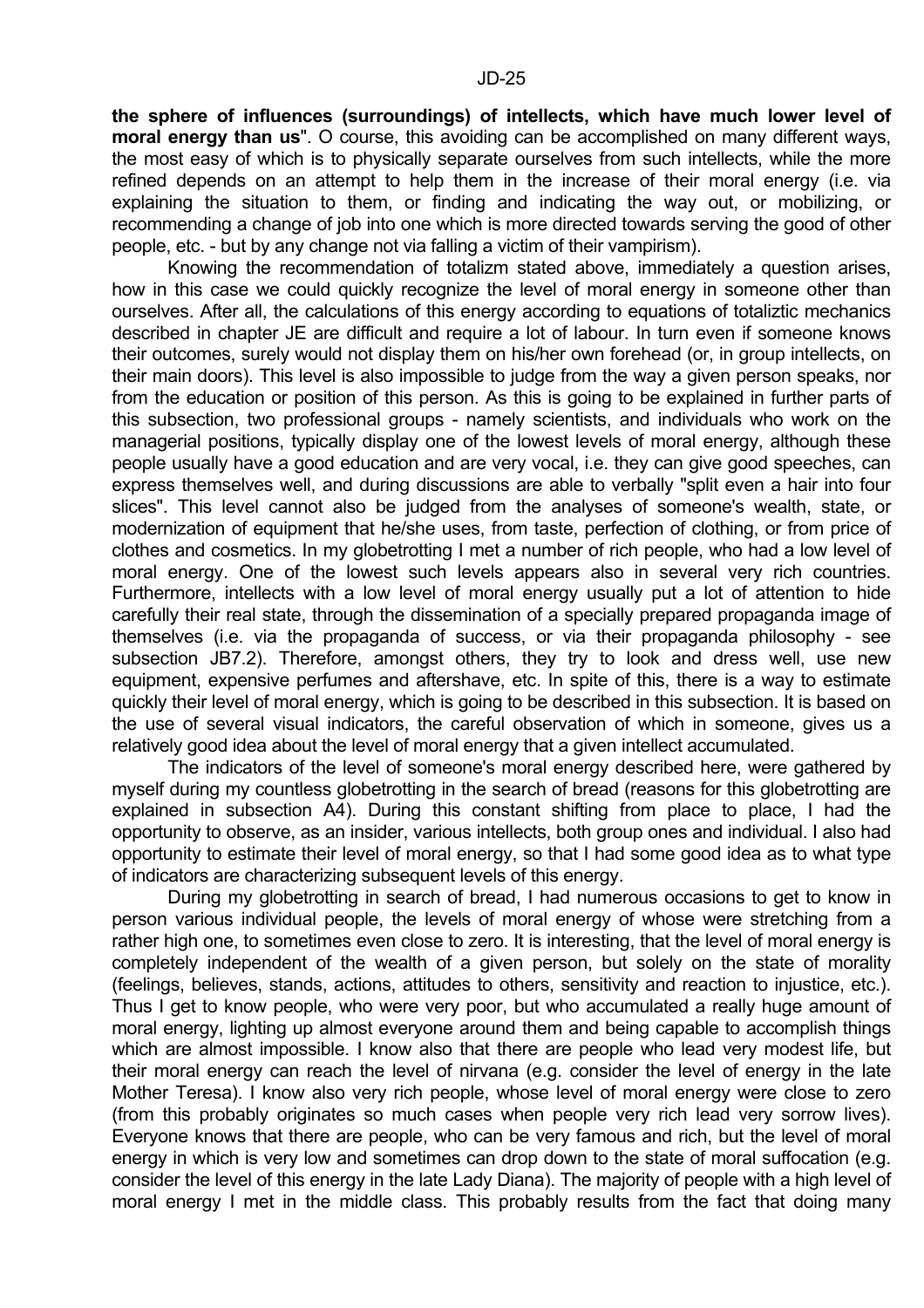totaliztic good deeds unfortunately usually requires parting with our own funds and property. People who are very poor or very rich, do it rather reluctantly (rich are rich only because they practice stinginess). There is also a noticeable relationship between the level of moral energy and a job. Typically a high level of energy is accumulated by people who deal with a number of these ones who need help. This gives them opportunity to do a lot of totaliztic good deeds (e.g. consider nurses). Probably for this reason, working women usually display higher level of moral energy, than working men on the same positions (probably women statistically do more totaliztic good deeds from men) - but excluding from this rule working women from some countries with advanced feministic negativism combined with the lack of sense of responsibility, meaning such countries as the USA, England, or New Zealand. All people who have work, accumulate larger amount of moral energy than these who are unemployed, or who are studying. In professional groups I noted that the high levels of moral energy most frequently are gathered by nurses, secretaries, and medical doctors (of course not all of them, but only these ones who display moral attitudes - e.g. a will to help others and a nonmaterialistic approach to their clients). Therefore it is good to have amongst our friends people from these professional groups. In turn professional groups, which have one of the lowest levels of moral energy include people on managerial positions, scientists (especially so called academics, as laboratory researchers by definition are usually forced to deal positively with people whom they serve, and thus they accumulate slightly higher level of moral energy), teachers, and also several professional groups which typically are not treated friendly by the society (e.g. parking inspectors, prison officers, policemen). If, for example, someone would deprive managers and scientists their technicians/helpers, who commit for them sins of sacrifices and do everything at the cost of their own moral energy, then usually they are unable to accomplish anything by themselves (see also subsection JD3.2). The low level of moral energy amongst managers and scientists, independently from the factors described in subsection JF8, probably is also caused, amongst others, by tendency to isolate themselves from the society and from problems of everyday life. This isolation in turn cause almost completely lack of occasion to do moral things of the type of totaliztic good deeds (wherever there is a lack of moral actions, such as totaliztic good deeds, there is also no increase in moral energy). In case of scientists, many of their behaviours and principles of conduct, initially I was not able to understand even myself, although I am one of them. I started to understand them only when I introduced to totalizm the idea of the "coefficient of the moral saturation  $(\mu)$ ", described in subsection JD1.6.1 - see equation (1JD1.6.1). I determined then, that a significant proportion of my professional colleagues (i.e. other scientists), as well as some whole scientific institutions, display the value of "µ", which sometimes drops down below the barrier of destructiveness. This drop in "µ" explains in scientists such behaviours, as the discrepancies between their propaganda philosophy and their life philosophy, as them being controlled by emotions, as the lack of tolerance for views of others, as aggressions and brutality hidden under the thin screen of politeness and mannerism, etc. - see also the description of negative consequences of slipping down below the level of lowest barriers of the "coefficient of the moral saturation (µ)", described in subsections JD1.6.3 and JD4.2. The fact of especially low level of moral energy in these two professional groups is very worrying. After all, if one analyses their work, the essence of this work supposed to depend on the generation of moral energy for society (i.e. for the country for which these scientists work, or for the institution which these managers control). But how someone can generate something what he/she does NOT have. If I am an owner of a company and look for a manager, I would never employ for this role someone who displays a low level of moral energy. After all, the lack of vitality and achievements would then be predictable in advance. It is similar as if the task of an increase of quality of champagne is given to someone who personally never tried to test it. Furthermore, **I would subject every candidate for a position of responsibility to a strict examination from the knowledge of principles of totalizm, before this position could be offered to such a person**! After all, people who would be able to prove the in-dept knowledge of this moral and progressive philosophy, would also have much higher chances to fulfil their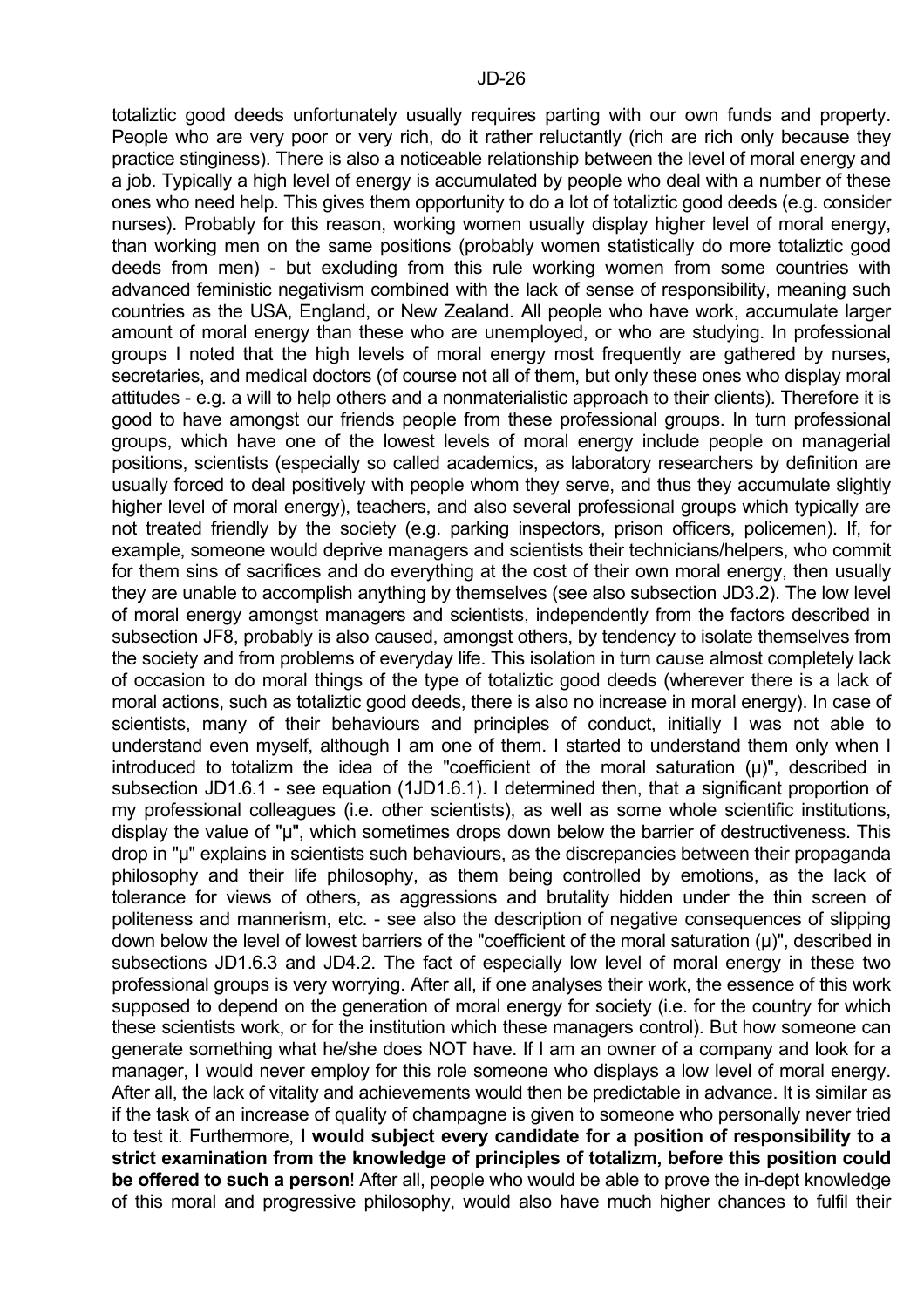professional obligations in a moral and responsible manner.

Before I describe how to determine the approximate value of "µ" in intellects that we deal with, I should also explain that the majority of intellects that we are encountering in our lives (i.e. over 90% of them) have their "µ" contained within the narrow boundaries, from around µ=0.15 to around  $\mu$ =0.55. The exact reasons why the majority of people, and the majority of group intellects, have their "u" within this narrow span, are to be explained in other subsections that follow. But in order to summarize these reasons here, people whose " $\mu$ " falls below the value of  $\mu$ <0.15, are so depressed and so unable to conclude any their intension, that they hardly leave their houses, and many of them must live under a constant supervision. It would be very unusual to meet them in a workplace or on a street. Some of them must be even hospitalized, or put into special institutions (see subsection JD1.6.3), because they are too destructive and too dangerous for themselves and for others. If someone's moral energy drops even lower, and reaches the critical value of  $\mu$ =0, then such an intellect dies in unpleasant circumstances. In turn, on the other side of the "µ" continuum, intellects whose moral energy reaches the level  $\mu$ =0.6, experience a very unusual and rare state, which is described in chapter JF, and which is called "nirvana". Present days there are only few such people in the entire world. Therefore to meet one of them in person is an extreme rarity. Everyone who finishes reading chapter JF should be able to recognize such people at a first glance. The above means that the majority of intellects whom we meet in our life, have their " $\mu$ " revolving around the average level of  $\mu$ =0.35 ( $\pm$ 0.2). Therefore, the indicators that are described below, are to tell us in which direction from this mean value of µ=0.35 the level of moral energy of a given intellect shifts, and how much approximately this shift amounts to (maximally it can shift from around - 0.2 to around +0.2 from this mean value of µ=0.35, this mean that it can take values from around  $\mu$ =0.15 to  $\mu$ =0.55). It is also worth noticing that the change of someone's "µ" only by a value of around 0.05 (i.e. by 5%), in the moral sense makes a huge difference, and drastically changes the behaviour of this intellect (thus also dramatically impacts indicators which are described below), while in order to increment someone's "µ" by the value of 0.2 (i.e. by 20%), it may take months of extremely hard work (see descriptions from subsection JF9).

The value  $\mu$ =0.35 is quite an interesting one. It marks the border between those people who have positive attributes of the higher range of " $\mu$ " values (i.e. from  $\mu$ =0.35 to  $\mu$ =0.55), and therefore are very pleasant and likeable to all others, and those people who have their "µ" in the lower range of values (i.e. from  $\mu$ =0.15 to  $\mu$ =0.35), and therefore display the negativity of such low values, which makes them unpleasant and unlikeable to others. People who have their "µ" at the level of µ=0.35 are usually very unnoticeable, because the positive attributes, which result from high level of "µ", already diminished in them, while the negative attributes, which result from the low level of "μ", are not developed yet. Therefore usually such "border μ" people are very quiet, and remain almost unnoticed by others.

In order to maintain for a long term someone's "u" in the range above u>0.35, it requires that a given person actually adheres to a personal philosophy, which obeys at least some moral laws, and thus which includes at least some elements of the intuitive totalizm. Therefore people whose "u" is greater then u>0.35, almost in every case adhere to a totaliztic-like philosophy. In turn the fact of someone's "µ" falling below the border value of u=0.35, usually means (but not always) that a philosophy of this person already crept into an advanced parasitism. Therefore, accomplishing by someone a level of "µ" below µ<0.35, makes such a person a primary suspect of slipping into a state of advanced parasitism, as described in subsections JD1.2 and JD4.2. Note, however, that there are exceptions regarding low levels of " $\mu$ ", and that some people may slip to a very low value of "µ" in spite of a totaliztic-like philosophy. For example, young people in their late teenage years, who still listen to their organ of conscience and still are prepared to obey rules of moral behaviour, may drop with their " $\mu$ " to the level as low as  $\mu$ =0.2. This happens only because in the result of their education and growth, their " $E_{\text{max}}$ " from the equation (1JD1.6.1): " $\mu$ =E/E<sub>max</sub>" is rapidly increasing, while their "E" remains almost constant. Also mature totalizts from time to time may experience temporary fall of their " $\mu$ " below the border value of  $\mu$ =0.35,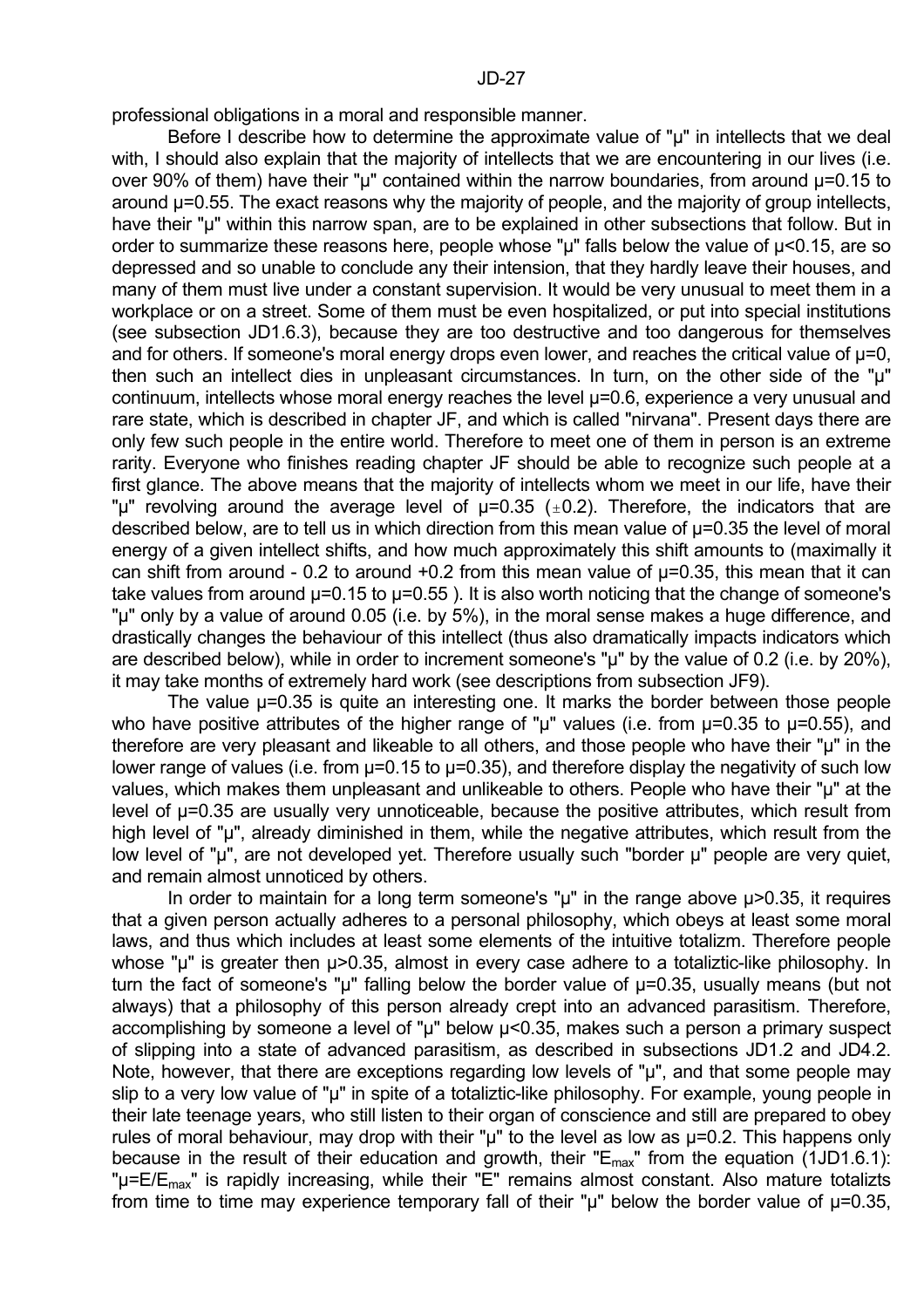simply because they just experienced a bad patch in their life, because they started to work in a parasitic institution, which has a low level of moral energy and which suck their moral energy, because they befriended a moral vampire, or because they are religiously inclined and they were misled by some parasitic components of their religion. But if they manage to free themselves from the ties which pushed their energy down, and if their totaliztic principles still remain working, then after such a low period, they usually are able to recover and to return back to the level of above µ>0.35.

 Here is the list of empirical indicators, which allow us to approximately estimate the level of someone's moral energy. Of course they are not as precise as measurements, therefore the estimates they provide are rather crude. But they still give us a good idea as to with what type of intellect we are dealing at a given moment. It is also important, that when we try to establish the amount of someone's moral energy, then we should not rely on one of these indicators only, as it could happen that the indicator that we chose, in a given intellect is re-shaped by the culture or by personality, therefore it gives untrue indications. Therefore, to be sure of our estimates, we can only be satisfied if a number of subsequent indicators shows approximately the same result. The subsequent indicators from the list below are explained in the order of their indicative value (the most reliable indicators are provided first).

Part A: Indicators proportional to "µ", the decisive presence of which certifies, that **someone's "µ" is higher than µ=35**. Note that the more dominant is the presence of a given indicator in an intellect, the more the value of " $\mu$ " of this intellect climbs above the mean value of µ=0.35.

 #A1. The level of happiness. Amongst adult individual people, the best indication of their happiness is the frequency with which they are laughing. In turn for group intellects (e.g. families, factories, institutions, countries), this level is reflected by the average frequency with which we can meet a laughing adult person on their territory. Therefore, if we enter any institution, and amongst the numerous employees of this institutions we do not notice anyone laughing out of someone non-connected with us, then the recommendation of totalizm is that we should be cautious with seeking an employment in this institution, because almost for sure it practices an institutional parasitism - as it is described in subsection JD4.3 (probably the level of moral energy in this institution is below  $\mu$ =0.3, and therefore it is going to morally exhaust us, when we start to work in it). In turn, if we visit a country, and we do not see any local citizen who would walk along the streets, joking and laughing, this also should be a warning, that we should be very cautious about staying longer in this country.

 During applying this indicator it should be noted, that we should distinguish the free laughter, as an expression of average happiness, from giving a smile (which is a cultural behaviour, or a professional politeness). After all, some cultures, e.g. of all nations in South-East Asia, and also Anglo-Saxon (e.g. from the USA, or New Zealand) have their cultural smile, which in the presence of strangers one puts on mouth like a lipstick. Of course, this smile is not an expression of internal happiness. Similarly there are also people (usually of a very low level of moral energy), who developed a loud spasmatic laughter. They have a habit of neighing loudly every few minutes, similarly as some other people frequently sigh, smack with lips, or repeat some specific word. Of course, such a spasmatic laughter also does not indicate someone's happiness, and we should eliminate it from considering as any indicator (if so - it is an indicator of a very low level of moral energy).

 #A2. The sense of humour. The sense of humour is always proportional to the level of someone's moral energy. Therefore people, families, institutions, and countries, which have a low "µ", display also a low sense of humour. In turn when their "µ" grows, their sense of humour grows as well. This is expressed in a Polish proverb, which says "when God wishes to punish someone, firstly deprives him/her the sense of humour" (i.e. "jesli Bog chce kogos pokarac, najpierw odbiera mu poczucie humoru"). Because of this property of humour, practically in families, institutions, or countries, which have a low level of "µ" almost never someone jokes, or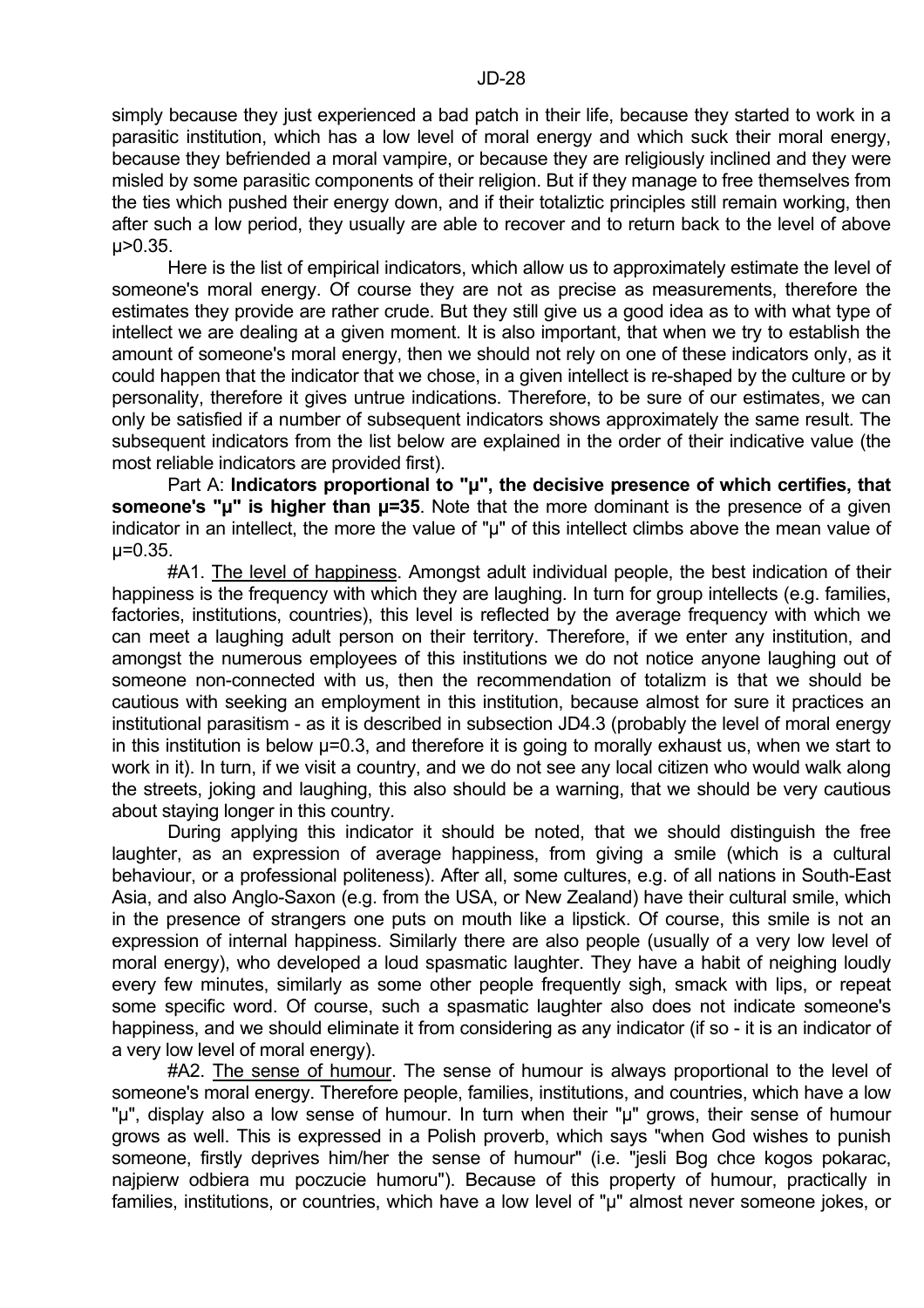plays tricks on others, as even the most innocent joke leaves someone feeling offended. In turn, individual people with a low amount of moral energy (and thus also low sense of humour) are unable to laugh after hearing even the best joke, and usually start treat this joke as an allusion to themselves and frequently feel offended. But as the level of " µ" is growing, people start to joke, play humorous tricks, do funny things, etc.

 #A3. The cheerfulness and vigour. People and nations with a significant level of "µ" display a unique capability of generating unlimited amount of cheerfulness and vigour. The intensity of this generation is proportional to someone's level of "µ".

 #A4. Tolerance. Tolerance that intellects display, is always proportional to their "µ". The higher "µ" the higher tolerance. Therefore people, institutions, and countries, which have high "µ", are also very tolerant regarding criticising something that concerns them, regarding differences of someone from them, regarding views that someone's expresses and that are not coinciding with their own views, etc. In turn as soon, as someone's "µ" drops below µ=0.35, the tolerance finishes and a suppression starts, which is escalating when "µ" is getting lower.

 #A5. Consistency. Intellects which have high "µ", also have high consistency in their actions, efforts, likings, friendships, partnerships, etc. The higher "µ", the higher someone's consistency. Because of this consistency, only intellects with a high "µ": are capable of completing the long-term projects, keep liking the same things for long durations of time, make long-term planning which they then consequently implement, not change their views like flags on wind, can repair and use the same machine for long periods of time, have long-term permanent partners and customers whom they treasure above the partners and customers just met, etc. In turn the lower someone's "u", the more changeable this person is. Thus, the more frequently such a person changes his/her views, opinion, stand, plans, etc. People with very low "µ" are like flags they change direction as wind changes. They only enjoy everything when it is new, and are unable to use a machine if it starts to have a slight problem. They also keep changing friends, partners, associates, etc.

#A6. The ability to accept truth. As this is explained in subsection JC4, the ability to accept truth that subsequent intellects show, is always proportional to the obedience of moral laws (or more strictly, to the ability of moving in straight lines in ones moral life), and thus also proportional to "µ" of these people. The higher their "µ", the easier this intellect accepts truth. But the lower "µ", the more hostile a given intellect is towards truth, and the more enthusiastically it accepts the crooked untruth. Therefore people, institutions, countries, which have high "µ", show also the high ability to accept truth, prefer truth above untruth, and draw moral benefits from learning and promoting truth. Simultaneously, when only someone's " $\mu$ " falls below the level  $\mu$ =0.35, such someone looses the ability to accept truth. He/she accepts untruth, and fights against truth, prefers untruth above truth, and uses truth only as a weapon of aggression, with which hits these people who stand by truth. This trend escalates with the drop of "µ".

 #A7. Law obeying. The lower the level of someone's moral energy, the less this intellect is prepared to obey "loosely-enforced" laws, which are not hitting it directly if they are broken. Examples of such "loosely-enforced" laws, are all laws imposed by their leaders or authorities, economic laws, social laws, traffic rules, anti-corruption measures, etc. - e.g. the non-smoking sign in a public place, request not to spread rubbish, traffic rules, etc. (These "loosely-enforced" laws, the breaking of which do not hit back, should not be confused with laws, into the unavoidable punishment these people honestly believe, e.g. laws which are imposed by their religion, or laws of nature, which they usually obey because they are too scared to disobey). Therefore people, families, institutions, and countries, which have a low level of moral energy, tend to break laws as their standard behaviour, and obey only these laws, which someone forces them to obey by checking them constantly - e.g. they respect these "loosely-enforced" laws only when they are watched by a policeman. But when they feel that no-one can catch them and punish, they break these laws as a normal practice. The reverse situation is with intellects of a high "u". They obey laws as their standard behaviour, and break them only when there are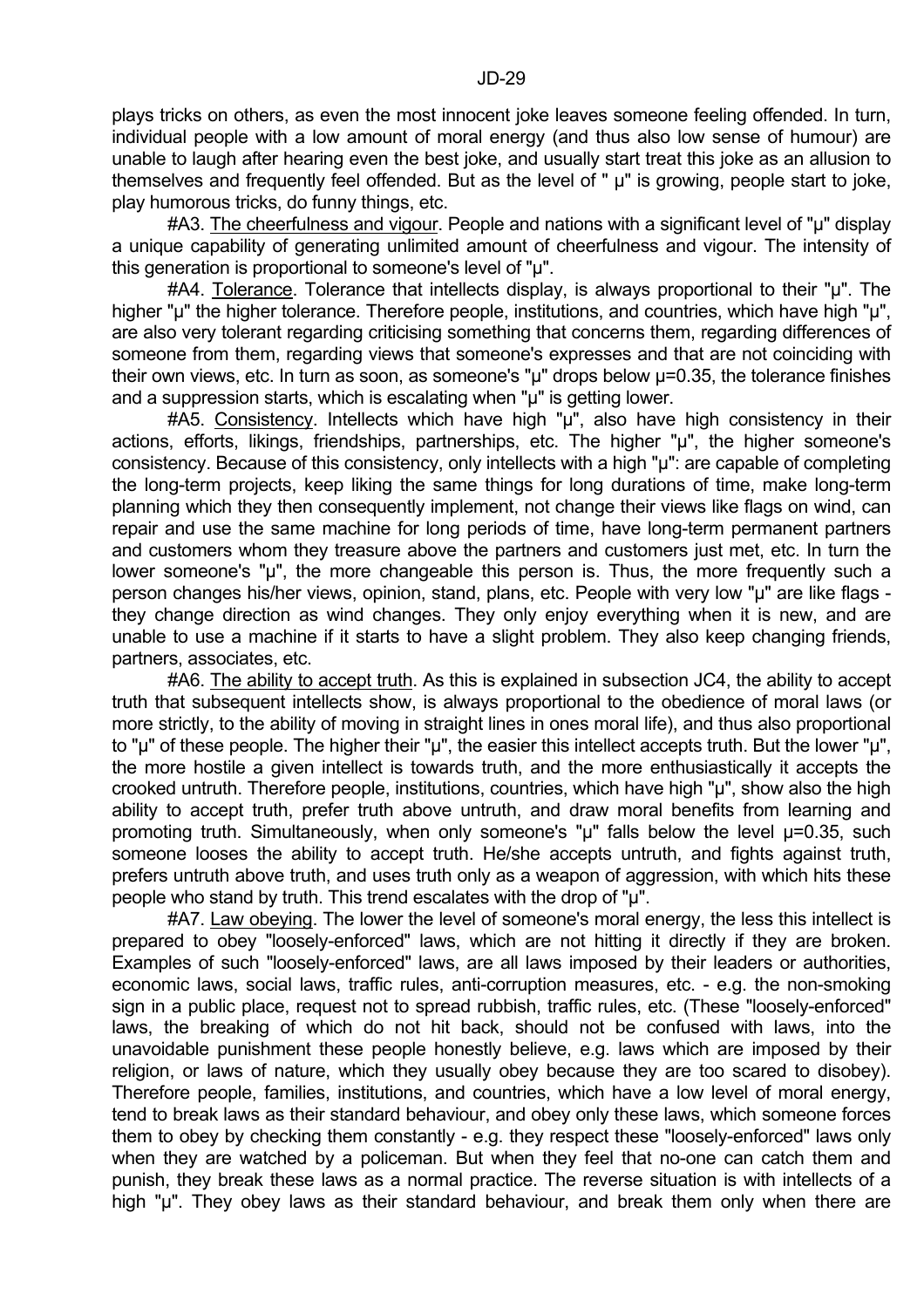important reasons to do so. Therefore, intellects with low "µ" are source of crime, and the presence of crime is their identification attribute. Of course, the growth in the crime rate means that also such things grow, as prostitution, drag addiction, begging, homelessness. Thus intellects with a low "µ" tend to be reasons for all social problems. If the crime rate of some country grows, this is a sure indication that "µ" of this country is going down.

 At some stage of my life I had a bad fortune to share an office with a lecturer, who originated from Iraq, and who had an extremely low level of his moral energy. In addition to being completely deprived a sense of humour, very noisy, disruptive, always sombre, retaliating, looking for a reason to attack, and in the state of permanent depression, he continually used to smoke in the office, in spite of my vigorous and frequent protests (I am a non-smoker and highly allergic to cigarettes), and against official declaration of the office to be a non-smoking zone. When I asked his friend (who also originated from a Muslim country) "why your friend does not respect the law and does not consider my allergy to smoke", the friend answered, as this would be a most "normal" behaviour in the world, "because he already knows that his contract is not going to be extended, so he does not need to strive any more". This answer shocked me enormously and gave me a lot to think about, as it revealed that some highly parasitic philosophies, develop in their followers the belief that laws and feelings of others are something that one needs to take care only of he/she needs to extend his/her contract (not because it is unethical and immoral to do otherwise). Of course, with such attitude being developed by these parasitic philosophies, their followers never will be able to lead a life that obeys moral laws.

 #A8. Trust in other people, and acting on this trust (i.e. the flow of inspiration "down to up"). One of regularities that I noticed in my globetrotting, is that the higher someone's "µ", the more this intellect is inclined to trust other people, and to act on this trust. In turn when "µ" decreases, also trust in other people diminishes. Therefore people with a low "µ" tend to act exclusively on the base of documents, written guidelines, standard procedures, and all "proofs" on paper, which later can be presented to superiors and used as an excuse for a given action. (I.e. at very low level of moral energy, a typical flow of inspiration "from down to up" is replaced with the flow of orders "from up to down".) This tendency can reach so ridiculous proportions, that for intellects of a very low level of moral energy, completely does not matter what others are saying or wishing, or what is the truth, and only matters whatever is written in papers. This way of acting most probably results from many factors, e.g. from the level of law obedience, which grows proportionally to the level of moral energy - and thus which allows the higher reliance on whatever other people say, or from the belief in oneself and in the correctness of decisions that one makes - that grows only with the increase of one's moral energy. This tendency is so overwhelming, that for example in some countries, or institutions, which have a very low level of moral energy, completely stops to matter what people have to say, and the only basis for action is a piece of paper, a directive of superiors, or a direct intervention (an order) of someone in power. As I had a bitter opportunity to experience it on myself, the situation can be so paradox, that even a doctor does not believe what a patient is saying, and the only base for starting a treatment is a piece of paper, or tests approved by authorities, which prove that whatever the patient is saying is true. But if a person is sick in a manner, that it does not produce a high temperature or is not detectable in urine with a litmus paper, then such a patient is forced by doctors to prove that in fact is sick as he/she claims, or simply a medical help is denied to him/her. (In turn, proving that someone is sick, is very difficult in countries with a low level of moral energy, and usually requires a "horse's health". Thus normally people who are seriously sick die in these countries earlier then they prove their state.) Of course, this tendency to not take under account what people are saying, extends over there to all aspects of life.

 Part B: **Indicators, which are reversely-proportional to "µ", the evident presence of**  which certifies that the level of someone's " $\mu$ " is lower than  $\mu$ =0.35. Note, that the more dominant a given indicator is in someone, the lower is value of "µ" in this intellect, and the deeper "µ" of this intellect slides down below the value of µ=0.35.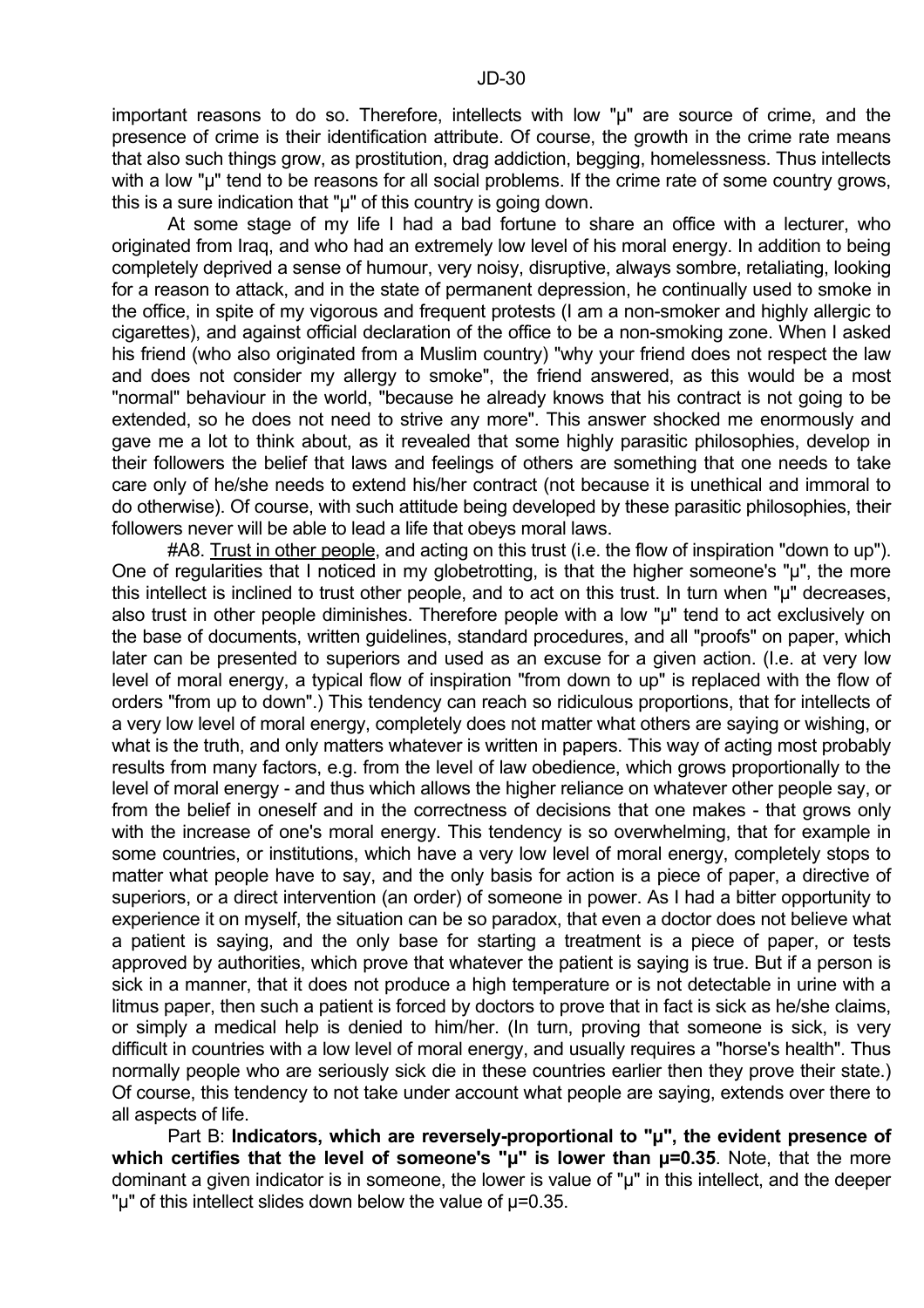#B1. Noisiness. It is quite difficult to justify a connection between someone's noisiness, and morality expressed with the level of moral energy. But this connection does exist, and it was noted not only by me, but also by the folk wisdom of many nations, which recorded it in the form of numerous proverbs. For example it is expressed in such proverbs, as the English "Empty vessel makes the most noise", the Malay "A turtle silently lies thousands of eggs, while chicken lies one egg and the whole village must know" (i.e. "Penyu bertelur beribu-ribu seorang pun tiada tahu, ayam bertelur sebiji pecah khabar sebuah negeri"), or the Polish "Silent water rips the banks" (i.e. "Cicha woda brzegi rwie") and "The cow that is the most noisy, does not give any milk" (i.e. "Ta krowa co najwiecej ryczy, mleka wcale nie daje"). I personally believe that this connection has something to do with the subconscious need to divert attention from ones inability to accomplish anything constructive, and also with the reinforced from the times of childhood the lack of respect for others, the lack of respect for rights of others to peace, and with an ordinary arrogance. The rule seems to be, that the smaller someone's "µ" is, the more noise a given intellect produces (means the lauder this person speaks, the more people makes involved in whatever is doing, the more loudly this person is announcing every "accomplishment", and the more sources of noise is able to activate). Therefore, in order to estimate "µ" for a group intellect (e.g. for an institution) it is enough to check the level of noisiness in areas full of people, where silence should prevail (e.g. where accountants are counting salaries, engineers are making projects, or scientists are developing theories). In turn for whole countries, the noise level can be estimated after checking at nights the populated areas, where silence supposed to prevail, e.g. in living quarters, in hotels of high class, hospitals, etc. The recommendation of totalizm, which is derived from the connection between "µ" and the level of noise, is very clear. It states: "keep far from individuals who generate a loud noise in many ways simultaneously, i.e. loudly speak, frequently yell, and do everything in a very noisy manner - especially in areas and situations where the tactfulness, ethics, and morality would suggest to be silent. This is because such individuals have a serious moral problem. Similarly try to not work in noisy institutions, or stay long in noisy countries. (It should be noted, however, that someone's loud speaking, but without simultaneous making noise in many different ways, may simply be a sign of someone's hard of hearing, not low "u").

 #B2. Depression. Experiencing a frequent psychological depression, is one of the most sure indicators, that someone's "µ" is already fallen down, below the level, which can be considered as safe. Actually frequent depressions mean, that the situation is very serious already, and that a given person is at the brink of a moral catastrophe. From moral depression there is only a short step to the self-inflicted death by moral suffocation, as it is described in subsection JD1.2 and JD4.2. People who have a very low "µ" seem to continually live in the state of chronic depression, and in their lives they go from one state of depression into another one. If we notice in others, or in ourselves, the tendency to fall in depression, this should be a warning signal, that there is a very urgent need to increase the level of the moral energy in this intellect. More about depression is explained in subsection JE4.1.

 #B3. Sarcasm. Although sarcasm and the sense of humour externally may look similar, morally there is a huge difference between them. Sarcasm is aimed at hurting others, without having to bear consequences (thus to make someone unhappy). In turn the sense of humour is to make someone laugh, thus to make people happier. Intellects with high "µ" do not seem to use sarcasm, and only use their sense of humour. But as "µ" drops down, intellects become increasingly sarcastic, while sarcasm starts to replace in them the disappearing sense of humour. Sarcasm, differently than the sense of humour, always is oriented towards hurting someone (i.e. towards causing the pain) - not towards causing a fun. Also, it is always directed on someone else, and never concerns or includes the giver of sarcasm (sarcastic people never are sarcastic about themselves). Furthermore, in cases when it is reciprocated, the sarcastic person usually manifests that is offended, and responds with aggression. The deeper and more hurting someone's sarcasm is, the lower "µ" of this intellect.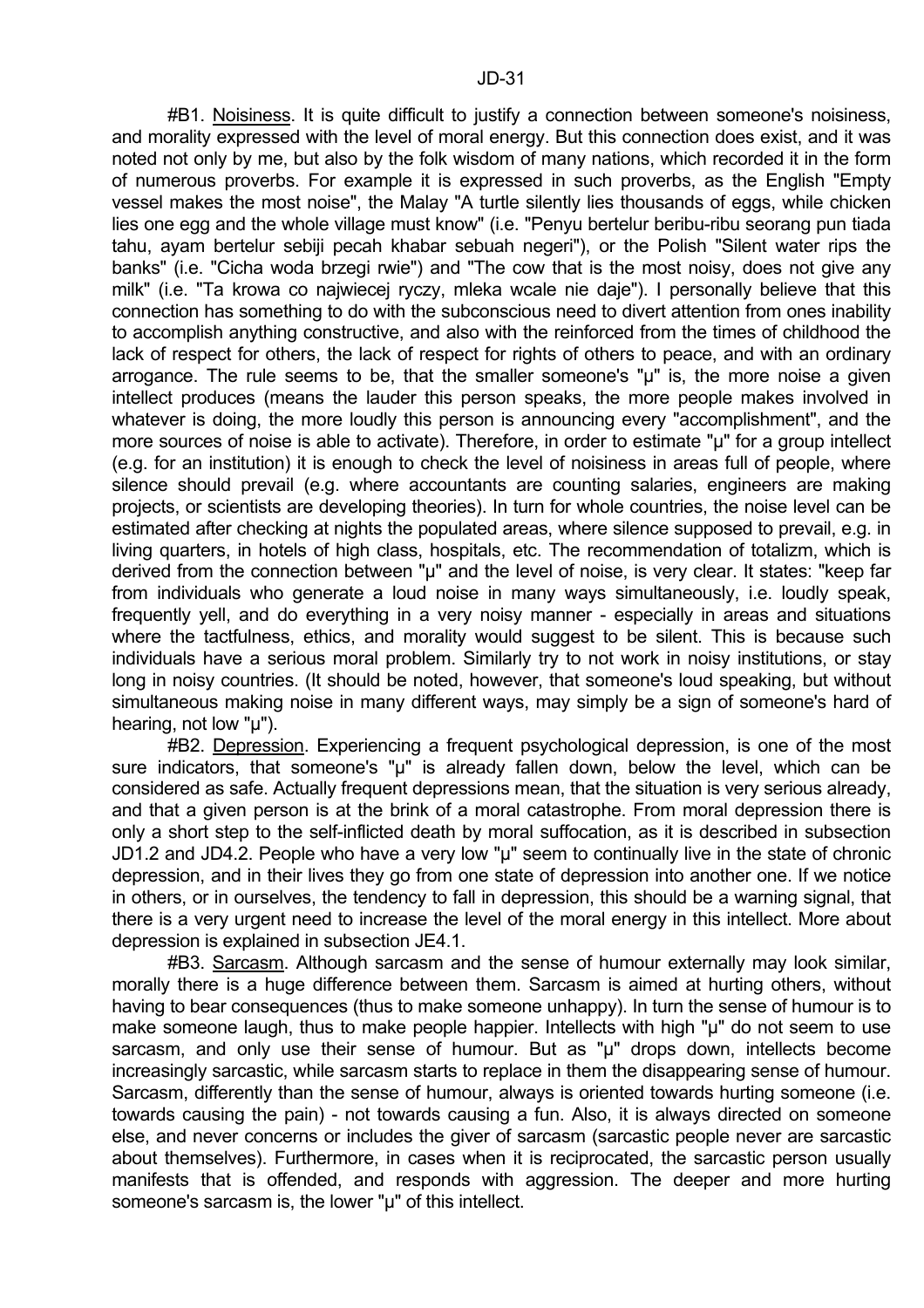#B4. Aggression, short temper, rowdiness, caprices, and other attributes certifying for emotions taking control over reasoning. For intellects with low "µ" emotions become a leading force in their life, whereas the use of reasoning, planning, and consistency is diminishing. Therefore such people are easy to upset, everything seems to irritate them, they easily burst with anger, show temper, response with repressions, etc. The lower someone's "µ", the higher tendency for initiating a quarrel under any excuse, for starting a fight, for attacking others, and for other actions which give relief to their overinflated emotions and aggressiveness. In turn for people with a high "u", the significance of emotions is dropping down, and it is replaced with reasoning. The higher someone's "µ" the less probability that this person takes a part in a raw or fight, the less frequently it shows "low" emotions, the less aggressive and the more peaceful towards other people is.

 #B5. Erratic behaviour (including the tendency for a "sort-lived enthusiasm", and hot tempers). When "µ" is lowering, intellects tend to become erratic in their intentions, views, attitudes, friendships, decisions, etc. This erratic behaviour is affecting all their aspects, not just emotional or sexual life. For example in institutions, which have very low "µ", such an erratic behaviour makes almost impossible to conclude any project, all machines and devices are used as long until they break down for the first time - because there is no consistency and devotion to repair and to maintain them, everything is appreciated only for a very short time when it is new, while when it is known better - it is shovelled into a corner and forgotten, employees and business partners are continually changed because there is no consistency in appreciating someone's values, services, or cooperation, etc. Similarly happens with people and countries with a low "µ".

 #B6. Hypocrisy. It depends on differences between what is said and done, what one says in eyes, and says behind the back, on difference between the image that one disseminates and reality, on domination of the form over content, etc. The hypocrisy deepens if someone's "µ" is falling down. The most important symptom of hypocrisy boils down to discrepancy between someone's propaganda philosophy and life philosophy, which is expressed with the coefficient of deception "φ" described in subsection JB7.2. This discrepancy increases with the fall of someone's level of moral energy. In intellects, such as a substantial part of present scientists, for which "µ" fall below the threshold of destructiveness, the angular difference between these two philosophies can reach even around  $\varphi$ =180 $^{\circ}$ , means that for propaganda reasons, and officially, they pretend that they serve one idea (e.g. reinforcing peace, increasing the quality of human life, etc.), while actually with their actions they serve the completely opposite idea (e.g. escalating death and destruction, poisoning natural environment, etc.).

 #B7. Ostentatious appearance and behaviour. There is an interesting regularity connected with a level of someone's moral energy: namely the less someone has it, the greater effort he/she takes, to make other people interested in him/her. Although methods with the use of which, someone tries to make other people interested, depend on upbringing, state of mind, and cultural circle in which someone lives, they always are taking an appearance and behaviour, which are ostentatious. In case of appearance, the less of moral energy someone has, the more ostentatious tries to look. Thus the more effort is going to put in whatever he/she dresses, and adopts in his/her dress the more components, which are aimed at shocking and gaining the attention. So if for example we notice that someone colours his/her hair into unnatural colour e.g. into green or pink, or has a beard or mustache, while his religion does allow to cut the hair, or has a shocking tattoo in some well visible area, or carries huge earrings in the tang, nose, or ears (especially if this is a man), or likes screaming colours and outrageous dresses, or uses any other way of gaining attention of other people, then we should be very cautious with such a person - as he/she has a very low level of moral energy. The same concerns ostentatious, outrageous, shocking, or unpleasant behaviours - e.g. loud talking when there should be a silence, trying to always be in the centre of attention (e.g. by the side of a leader), constant causing problems to someone, etc. But if the level of someone's moral energy increases, starting from around  $\mu$ =0.4 a given person ceases to feel a subconscious need to gain attention of others, because this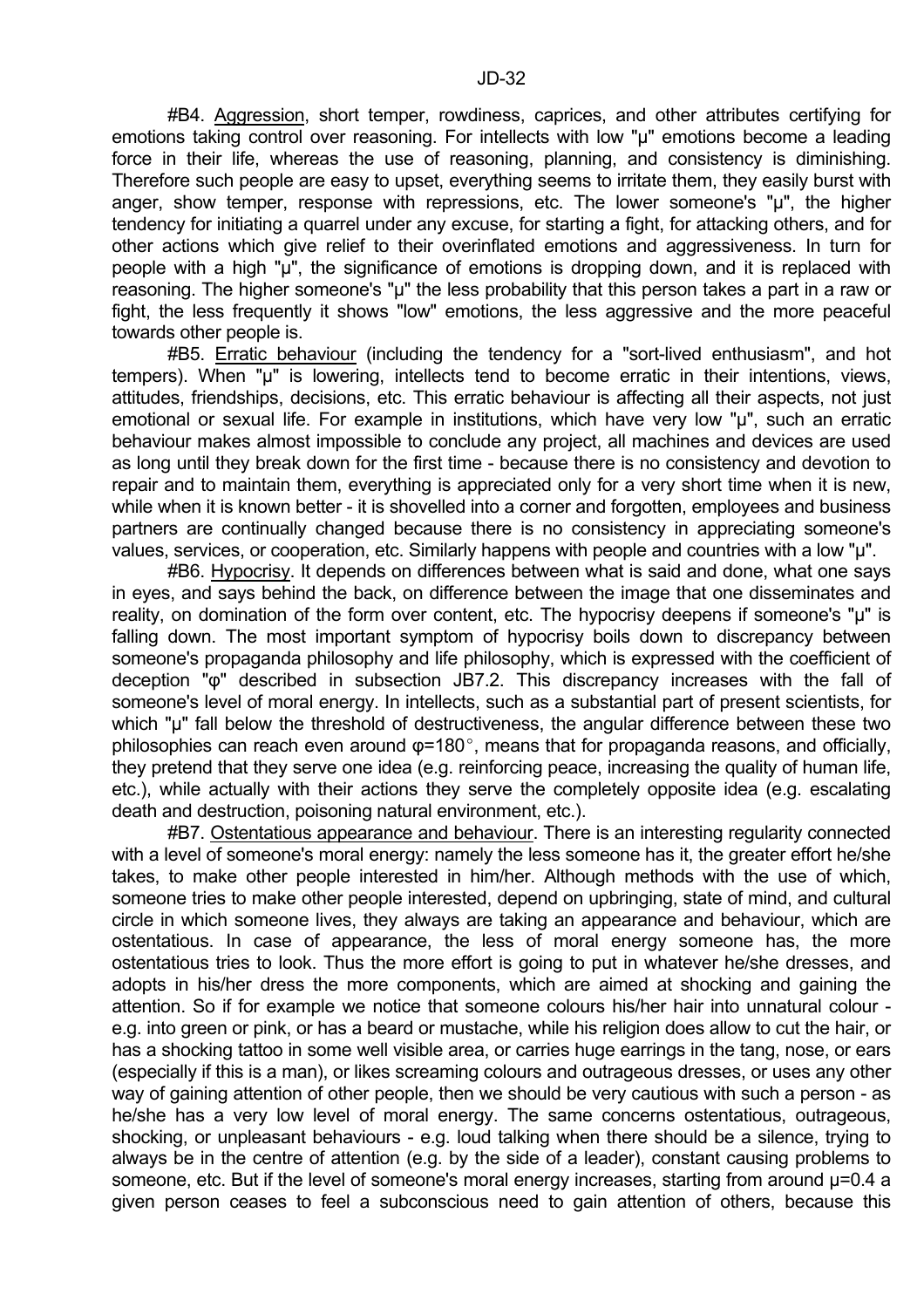attention is already gained in a natural manner by the field formed from the moral energy that this person accumulated. Therefore people with high "µ" try to only look clean, pleasant, and tastefully, and try to behave unassuming, thus eliminating from themselves everything that is screaming and oriented towards gaining attention of others.

 #B8. Indecisiveness. As it turns out, someone's ability to make decisions is also strongly impacted by moral foundations that someone have (sometimes also called "moral skeleton" or "morality"). Therefore people who do not have such foundations (or skeleton) show both the low level of moral energy, and inability to make decisions. This inability of people, or group intellects, with low "u", to make any decision, have quite simple justification. Everyone who has such moral foundations, usually relies in his/her decisions on the recommendations which result from morality (means moral people in life always simply try to do whatever in their opinion is morally correct). But people who do not have moral foundations, in their decision only consider their own interests and benefits (although understood incorrectly, because these interests are not based on morality). Unfortunately for them, the empirical experience teaches them fast, that whatever they would decide, it always later in some way turns out not right for them (see the "Principle of Counterpolarity" described in subsection I4.1.1). Therefore, taught by these unpleasant experiences that are outcomes of the Principle of Counterpolarity, in every situation that requires a decision, they are unable to decide what would be the most "beneficial" for them, therefore they delay the decision, seek suggestions of others (so that they could later blame others if something goes wrong), many times they change the decision they made before, etc. In the result, they develop a tradition of delaying every decision as long as possible, changing their position, and avoiding taking the final stand. Therefore, if in our life we meet a person, an institution, or a government, which have a very low ability to make any decision, we should realize that also their "µ" is equally low, not mentioning their morality.

 #B9. The level of complications and ambiguity. Intellects with a low "µ" have a strange ability to entangle practically everything that they touch, and to make it extremely complicated and ambiguous. For example people with a low "µ" do everything in a very complicated and illogical manner, they communicate with a lot of ambiguity, they never act directly, their friendships, connections, cooperations, etc., are complicated, their matters unclear and ambiguous, etc. Also institutions with a low level of moral energy make complicated and ambiguous: their personal structure, their organization, their system of promotions, their system of rewarding, accountancy, manner of operating, products, goals, etc. In countries with a low level of moral energy almost everything is complicated beyond recognition. So complicated and ambiguous is their: communication system, banking, laws, tax system, formalities, procedures of getting permits, politics, etc. In countries and in other group intellects, which have extremely low moral energy (at the level of µ<0.1), everything becomes so complicated and ambiguous, that it becomes almost impossible to untangle, and thus practically everyone who has something to do with them, is forced to break some of their regulations from the simple reason that they are impossible to obey. In turn as "µ" grows, the tendency for ambiguity and complication is diminishing and being replaced with clarity and simplicity. In intellects with a high level of moral energy, everything becomes clear, transparent, unambiguous, logical, and easily understandable.

 #B10. The infestation of quarters with insect parasites. In my continuous globetrotting, which caused the need to live, work, and socialize with various people, I discovered a rather interesting regularity: "the level of insect parasites in quarters that are occupied by a given intellect, are reversely proportional to the level of moral energy of this intellect". In order to express this in other words, flats, houses, and quarters of people or institutions, which needs to be cleaned and maintained by the own effort of these people or institutions, have the more insect parasites, the less moral energy these intellect have. By the expression of "insect parasites", one needs to understand the variety of insects. They can include the most troublesome insects, which therefore are the most easily noted by people, such as fleas, and sometimes also lice, or/and bed bugs. They can also include the most popular recently and quickly spreading throughout the world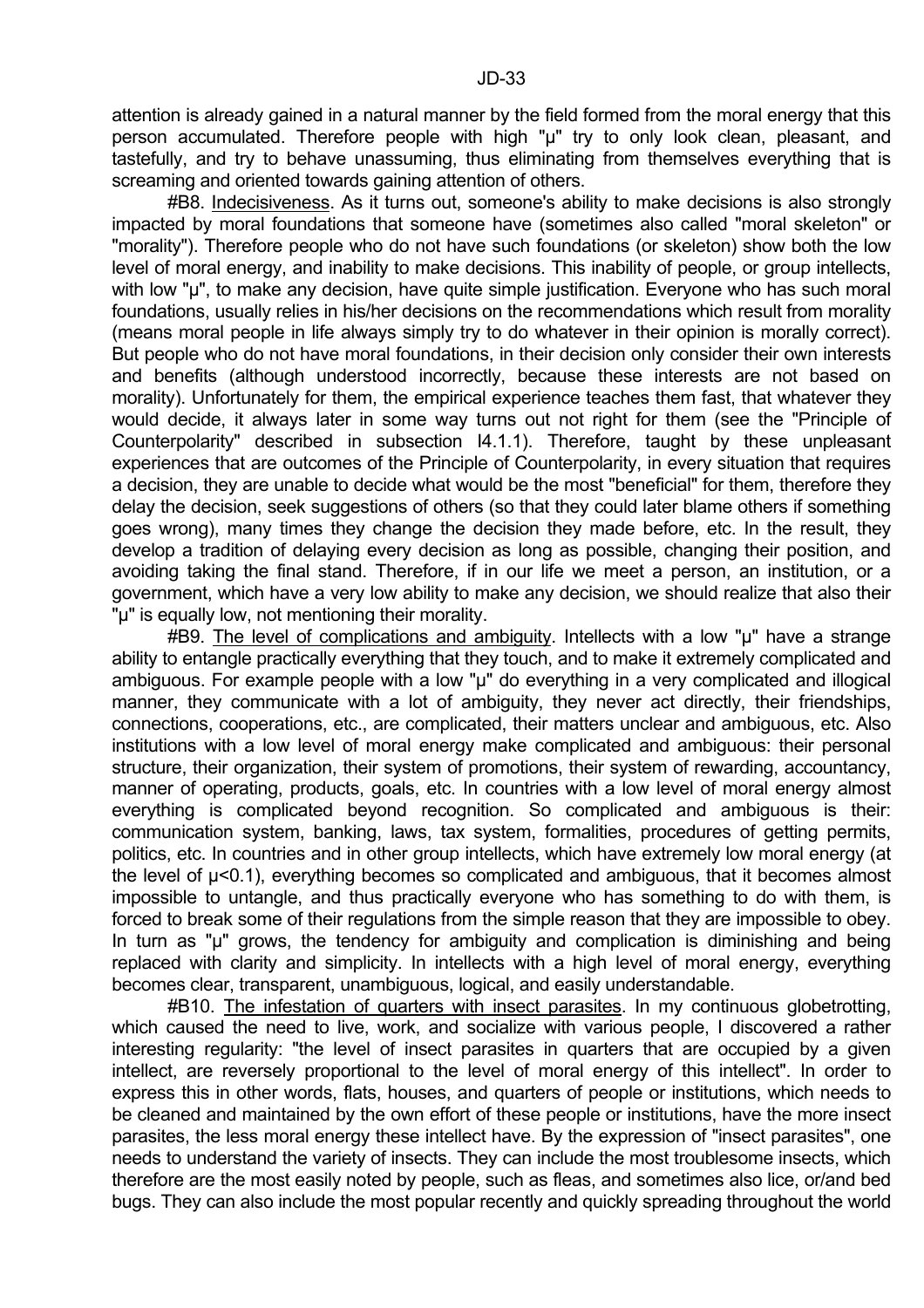microscopic creatures called "mites". Of course, further popular kinds of insect pests, which swarm quarters of people with low level of moral energy, and thus which can be used as an indicator of this level, include flies and cockroaches, while for whole societies - also mosquitos. On the same principle, also quarters which are occupied by institutions with a low level of moral energy, are usually swarming with various insect parasites. Thus it is not unusual, when after siting in such an institution on a soft chair, we rapidly start to feel how fleas or mites are scrambling on us, or to see cockroaches running across the floor. Also the territories of countries with a low level of moral energy, in average have a higher level of various human parasites and unpleasant insect pests, than territories of countries with a higher level of moral energy. In the result, in countries with a low level of moral energy, we can get lice when we get into a public bus or train, while a night spend in even the good hotel we need to pay out with our own blood.

 There are two main reasons, for which the density of parasites of the fleas, lice, mites, and other unpleasant insects type, is increasing with fall of the level of someone's moral energy. The first of these is the laziness, which increases with the fall of someone's moral energy (i.e. people and institutions which have a low level of moral energy, have no motivations to systematically clean and to keep tidy their quarters, and in this way to eliminate the basis for multiplying of these insect parasites). The second reason is the domination of form above content. This domination of form above content causes that people or institutions, which have a low level of moral energy, do not carry out a systematic cleaning or washing. Means they do not clean or wash, only because something is dirty, or only because a designated time elapsed from previous cleaning or washing - and thus logic or knowledge tells us that even if it is not visible to eyes, still everything must already be dirty (such a principle is usually a mechanism which governs the washing and cleaning by people or institutions with a high level of moral energy). They only clean when the dirt starts to hit eyes. Furthermore, because of this domination of form above the content, the cleaning and washing is always for them at the surface only (i.e. so that it only "looks nice") - not the in-depth cleaning, which is aimed at actual removing of all dirt. For example flats, the owners of which have a very low level of moral energy, are very infrequently washed, cleaned, dusted, and usually only tided up so that they "look nice". In turn washing for them never depends on pedantic boiling of wash - so that also all insect parasites and microorganisms are cooked (e.g. these "mites", which can be exterminated only through long and repetitive boiling of every wash), as the boiling of wash requires too much costs and troubles. Similarly look the matters of cleanliness in institutions and countries with a low level of moral energy.

 Out of a large number of various insects, which are swarming in clothing and quarters of intellects with a low level of moral energy, the most characteristic are these "mites". "Mites" usually are invisible to eyes, microscopic parasites, of a similar characteristics as each, i.e. we usually feel them crawling on our skin as they cause the each and irritation, but we cannot see them with a naked eye. It can be easily predicted, that in 21st century mites are going to be the major insect parasites of humanity. Several their attributes cause, that they specially like to parasite on intellects with a low level of moral energy. The most important of these is their resistance to chemicals and water. Mites cannot be destroyed e.g. through an ordinary washing in cold water, or through a long-term soaking in a powerful solution of washing powder or soap. In order to exterminate them, it is necessary to boil washing almost to the state of boiling - the intellects with a low level of moral energy almost never do such boiling. The next attribute of such mites is their huge fertility. Practically, in order to keep them under control, it is necessary to boil bedding and clothes not later then after two days, and also every day vacuuming carpets and soft furniture. Intellects with a low level of moral energy almost never keep such a cleanliness regime, because in their opinion it is only necessary to wash and to clean when it "looks dirty". The next attributes of mites is that they are invisible to a naked eye, and one only can feel them as they crawl along the skin and cause the each. This, in connection with an almost complete lack of information about them, causes that intellects with a low level of moral energy do not even consider of their existence (according to the parasitic doctrine "I believe when I see it" - see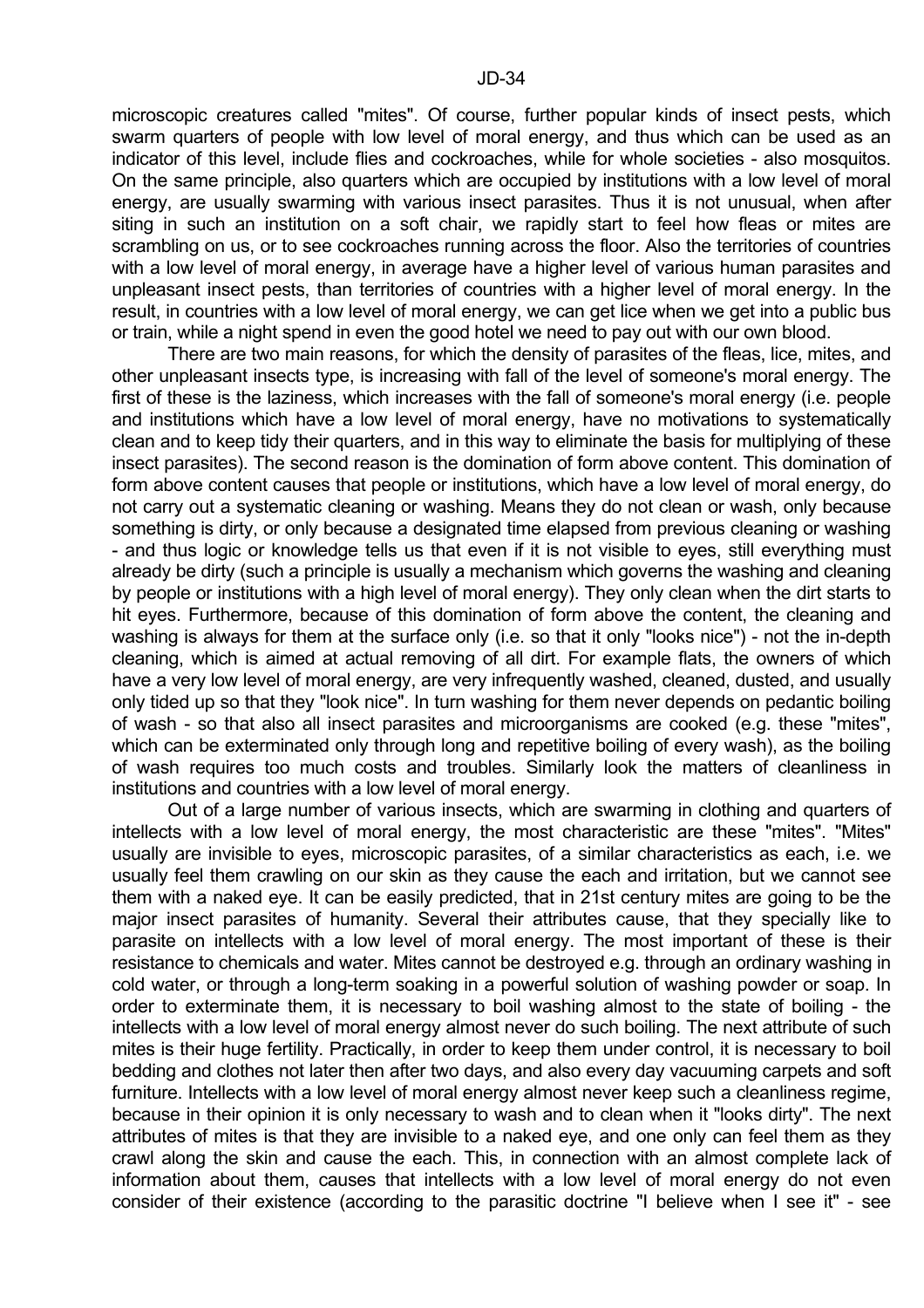subsection JB6). Therefore intellects with a low level of moral energy can be recognized, amongst others, because they constantly scratch themselves - even when they look clean. Furthermore, if we use their bed, quarters, or sit on their soft chair or couch, then we also start to scratch and everything becomes itchy in us, even that by a naked eye we do not notice what is causing this itchiness.

 Of course, as this is the case with every rule, also there are various exceptions regarding infestation of quarters with insect parasites. We should be aware of these exceptions and consider them in our analyses or actions. One group of these exceptions can result from the neighbourhood, or environment, in which a given intellect with a high level of moral energy found himself/herself. For example, if one considers a lodger, or a bed sitter, with a high "µ", who is to live in a house of a landlord/landlady with a low "µ", then the level of insect parasites that this lodger must tolerate, is going to be approximately the same as the level of parasites of the landlord/landlady. After all, the lodger, without the permission and cooperation of the landlord/landlady, is not able to exterminate the parasites from the whole house belonging to someone else, especially if this landlord/landlady all the time looks at his/her hands and argues about every washing done in the boiling water (after all, such washing uses electricity or fuel). Similar are cases of clean people working in dirty institutions, or whole families with a high "µ", which must live in neighbourhoods full of people with a low level of moral energy. The second group of exceptions form the above rule (about the infestation with insect parasites), results from the power that a person of a low moral energy can have above a person with a high "µ". For example, if one considers a person with a low  $\tilde{u}$ ", which has a power over a servant with a high "µ", then because of the lack of the personal involvement in cleaning, such a person with a low "µ", can force from the servant the high level of cleanliness, or even this servant from his/her own willingness may keep everything very clean. In such a case, a person with a low level of moral energy, still is going to have a low infestation of quarters with parasites. (Note however, that if also the servant is going to have a low "µ", then neither such a forcing the cleanliness is going to be possible, nor the self-directed attempt of servant to cleanliness is going to appear.) Various versions of this situation are going to also appear in whole countries with a low level of moral energy.

 #B11. Working via hands of others. People whose "µ" dropped down to a very low level, have this increasingly deep tendency to turn other people into slaves, and to make them to work for them. In initial stage, this tendency starts to reveal itself in form of constant calling for help. Whatever they do, they always make others to help them, even when the involvement of other people is obviously unnecessary. They rush for help in even the most banal matters. This tendency increases with the drop of "µ", and in a more advanced stage it manifests itself through an attempt to turn others into permanent slaves of a given parasite. It is interesting that involving other people, and constantly calling them for help, serves a multitude of different purposes. For example, it hides the idleness of a given person, it emphasises his/her "achievements", it directs attention of others to him/her, it also provides potential "escape goats" in all situations when something finally goes wrong - and usually it does go wrong when handled by people with a low "µ", because they have a huge talent to turn everything into a disaster (in such cases, the fault is pushed onto those ones who helped).

 The indicators of the level of someone's moral energy, which were listed above, suffice for a relatively precise determining, with what type of intellect we deal in a given moment of time. Of course, apart from the above ones, there is much more indicators of "µ", which are not described here. In order to mention here some further examples of them, to the group (A) of the proportional indicators, belong amongst others: (1A) respect of other people, (2A) consistency (see subsection I3.6), (3A) clarity, (4A) unambiguity, (5A) the habit to defend truth and justice, (6A) the habit of rational justifying a stand that one takes, (7A) mutual proportion between a number of these, who ask a given person for a favour, to a number of these to whom this person goes for a favour (i.e. to people with a high level of moral energy, usually a lot of people comes for a help in something,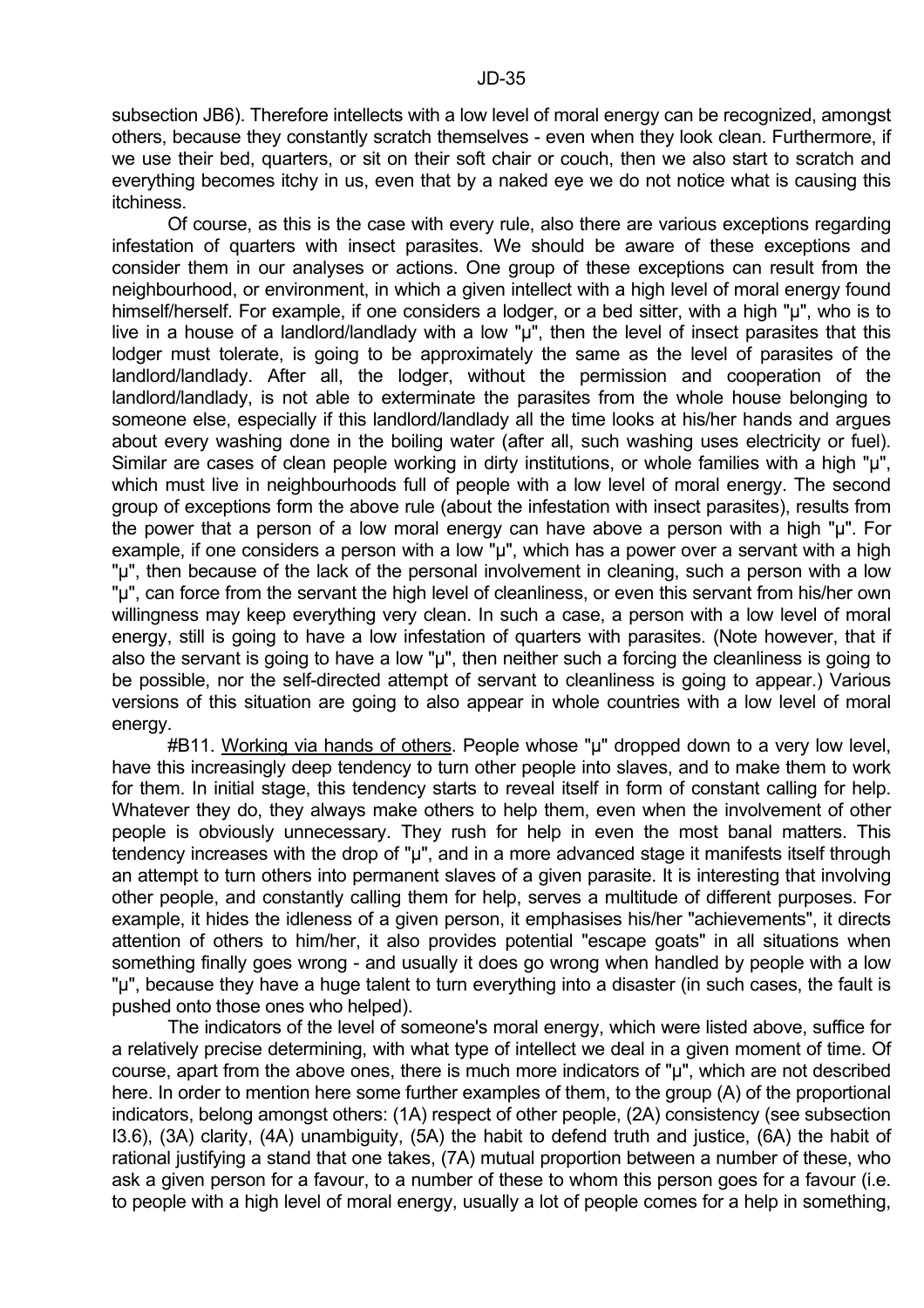while they themselves ask others only sporadically; in turn completely opposite is with people having a low level of moral energy, i.e. these constantly run for help to others, while to them almost no-one turns for help - and if someone turns, then for sure is not going to get it), (8A) helpfulness, (9A) non-assuming, (10A) cheerfulness, (11A) accessibility, (12A) friendliness, etc. In turn out of the group (B) indicators which are reversely-proportional, belong amongst others: (1B) bias, (2B) tendency to turn all relationships into slave-master type, (3B) propaganda of success (for group intellects this propaganda is well known from times when Communism agonized in convulsions of moral suffocation; although it also appears in individual people), (4B) stinginess, (5B) inability to give a formal permission, (6B) fast rotation of friends and clients, (7B) self-inflation (e.g. people with a low level of moral energy love collecting titles and then forcing others to address them with these titles), (8B) nastiness (e.g. in countries with a low "µ", traffic policemen hide near unrealistic traffic signs, which are so absurd that they must be commonly broken, and then punish poor drivers; in turn in countries with relatively high "µ", the points of police checks are clearly marked with appropriate traffic signs), (9B) vindictiveness, (10B) tendency for acting beyond someone's back (e.g. people with a high "µ", if have anything against someone, usually tell this straight in eyes; in turn people with a low "µ", usually talks behind backs, while in sight only say complements), (11B) the thirst of power (the lower someone's "µ", the higher thirst of power - because power is a substitute for the lack of these capabilities which come with "µ"), (12B) tendency to argue, (13B) aggressiveness, (14B) vandalism, (15B) destructiveness, etc. But because these further indicators of "u" level, are not easy for a fast determining, they are not discussed in this subsection.

 To these people, who still remain unconvinced that moral energy does exist and is manifested externally in the manner that is explained in this subsection, I would like to propose an interesting experiment, which is aimed at convincing them. Namely I would like to suggest them to find amongst their friends, acquaintances, or family members, someone who according to the presentations from chapter JA or subsection JB3.3 of this monograph, should have accumulated a high level of moral energy, and then compare attributes of such a person with indicators described in this subsection. Usually almost everyone knows someone who could be used for such a comparison. The searches should be done amongst people who: (1) because of the job or hobby have a wide access to people in needs (e.g. amongst nurses, doctors, postmen, secretaries, waitresses, sales people, social officers, etc.), (2) a large proportion of their work involves physical activities which require overcoming feelings of tiredness, pain, boredom, sleepiness, etc., and (3) they have totaliztic morality which motivates them to do a lot of totaliztic good deeds (i.e. are moral, willing, helpful, cheerful, positively positioned to others, deprived egoism, etc.). I could guarantee here that for such people one can notice the manifestations of almost all indicators, which are described here, and which are characteristic for a high "u". Thus, they for example should show a wide capabilities to accomplishing almost everything that they wish, a high sense of humour, a kind of warmth emanating from them to others (this warmth is a manifestation of energy field formed by a high concentration of moral energy), etc., etc. This in turn should be a sufficient confirmation, that indicators discussed in this subsection in fact do reveal themselves in practice.

 A person who analysed the above list of indicators, perhaps already noted, that there is a strange regularity in indicators of the level of "µ", which probably could be even expressed quantitatively. This regularity can be expressed as follows: "with the decrease of "µ" subsequent behaviours are gradually replaced by corresponding pseudo-behaviours". In order to explain what this means, when someone's "µ" falls down, then for example the sense of humour of this person is gradually being replaced with sarcasm, the real activity is replaced with apparent activity (which is expressed, amongst others, via noisiness), the reasoning is replaced with emotions, the lawful behaviour is replaced with ostentatious pretending of lawfulness but breaking laws at every opportunity, the transparent acting and telling the truth is replaced by hypocrisy and pleasing when in sight while gossiping and telling lies behind the back, the natural drawing attention by the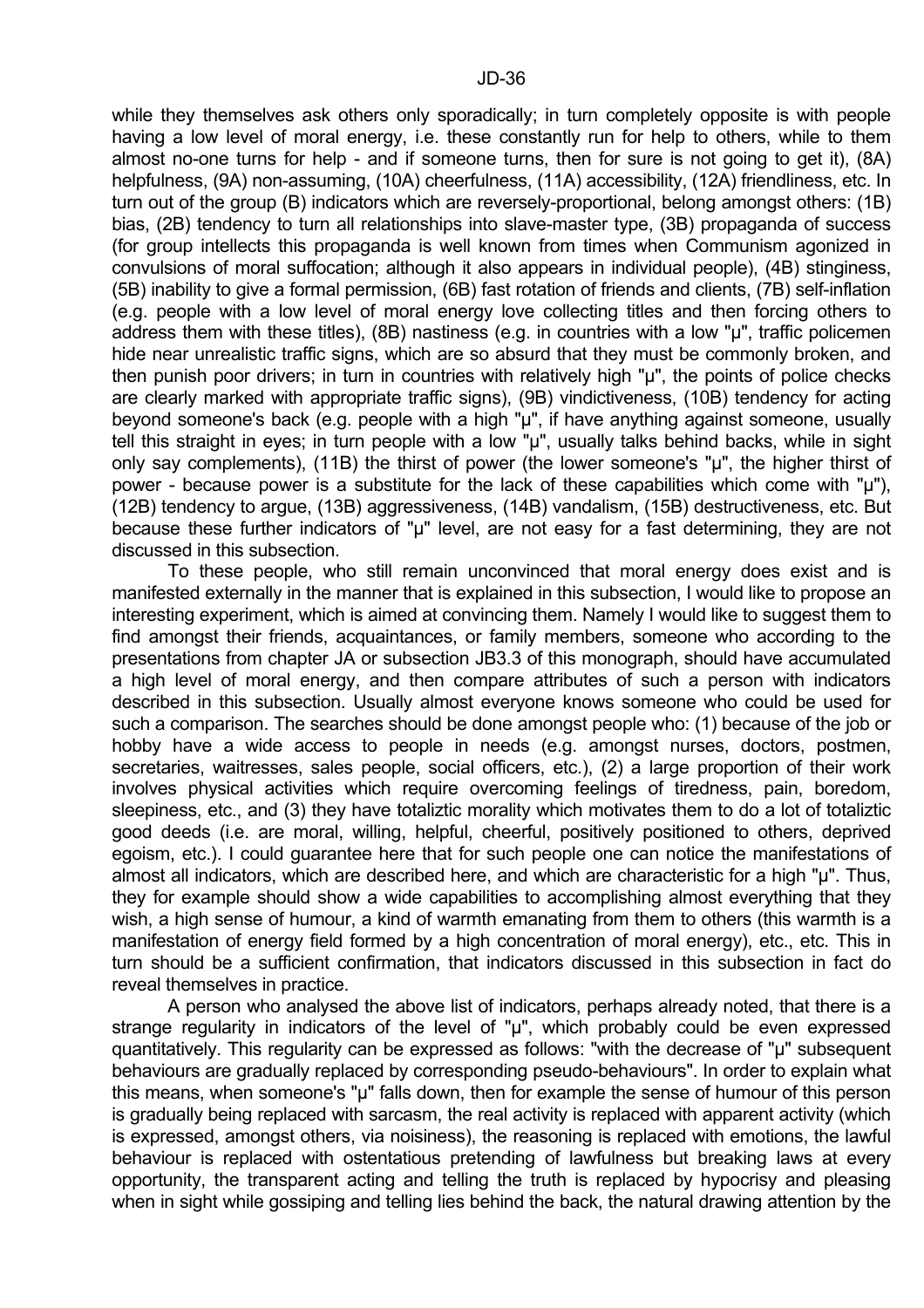energy field formed from high accumulation of moral energy is replaced by the screaming appearance and ostentatious behaviour, the practising of faith is replaced by empty religious gestures and public shows of religiousness, the life in actual peace is replaced by loud declarations of peace but practising aggression, war, and hate, etc. The intensity of such replacements of behaviours by corresponding pseudo-behaviours are proportional to "µ". In turn the existence of this regularity allows to develop interesting quantifying observations, stating for example that "a ratio of a pseudo-behaviour to a behaviour is proportional to  $\mu$ ", or that "a sum of a behaviour and a pseudo-behaviour is constant, and it expresses the moral capacity  $E_{\text{max}}$  of a given intellect".

The level of someone's "µ" can also be determined with the use of different methods from that described above. After all, "u" represents an accumulation of moral energy, while the density of someone's energy can be detected in a number of different ways. For example, some people strongly perceive it with their intuition. The human intuition works on principle of laws of the counter-world, where "similar attracts, but opposite repels". Therefore people who themselves have low "µ", are attracted to other people with low "µ". In turn people with a high "µ" are attracted by people with a high "µ". (Interesting is that in this attraction usually similar is even a type of intelligent moral energy that given people accumulated, or more strictly, a kind of behaviours that generated in them this intelligent moral energy.) (This is why "dark characters always stick with other dark characters", while "goodies always stick with other goodies".) The highly sensitive people can actually sense the level of moral energy in others. They describe, that people with a high "µ" are emanating a kind of warmth and sense of security, while people with a low "µ" emanate a type of "coldness", uneasiness, and the feeling of danger. (It should be noted that the sole fact that moral energy can be "felt" as a kind of emanation, documents that it must be a form of energy, and thus that it can be measured, and also that it can be transported onto a different person.) The level of moral energy is somehow perceived also by animals, for example by dogs, cats, horses, etc. People with a high "µ" seem to attract animals, which manifest friendliness and trust to them. In turn people with a low "µ" tend to scare animals, which evidently are scared of them and show signs of a panic (for example, dogs tend to bark at them and attack them, cats tend to run from them and hide from their sight).

The knowledge of someone's "µ" gives us an instant information about the morality of this intellect. Practically this mean that we can save ourselves a lot of troubles by a fast detecting and avoiding intellects, the morality of which is going to hurt us. Also, it allows to detect highly moral intellects much faster, thus decreasing the time needed to start relationship with those, who are to be most wordy partners. If we try to estimate the moral quality of an intellect in a traditional manner, i.e. by getting to know them better and analysing the ease with which they accomplish their goals/decisions, it usually takes a lot of time. For example, my own experience tell me that in order to get to know a level of moral energy that prevails in a given country, I need to live in this country, and to earn for living in there, for at least 2 years. In turn, an institution I can get to know after 1 year of my work in it. A person I can start to know well after I spend around 6 months of intensive relationship with this person. Therefore a tourist visiting a given country, a client, a passer by, a new colleague at work, etc., practically has no chance to learn the morality of a given intellect in a traditional manner. But by the use of indirect indicators and methods described in this subsection, everyone is able to learn this morality within a single short visit.

#### JD1.6.3. Relationship between "µ" and conditions of intellects

 In this subsection we are going to discuss the most important moral conditions that various intellects experience while their "µ" changes. Within the entire range of "µ" values, that an intellect may experience, i.e. within the range from  $\mu$ =1 to  $\mu$ =0, there is several distinct moral conditions or states, that this intellect acquires when its "u" value reaches specific levels. In this subsection we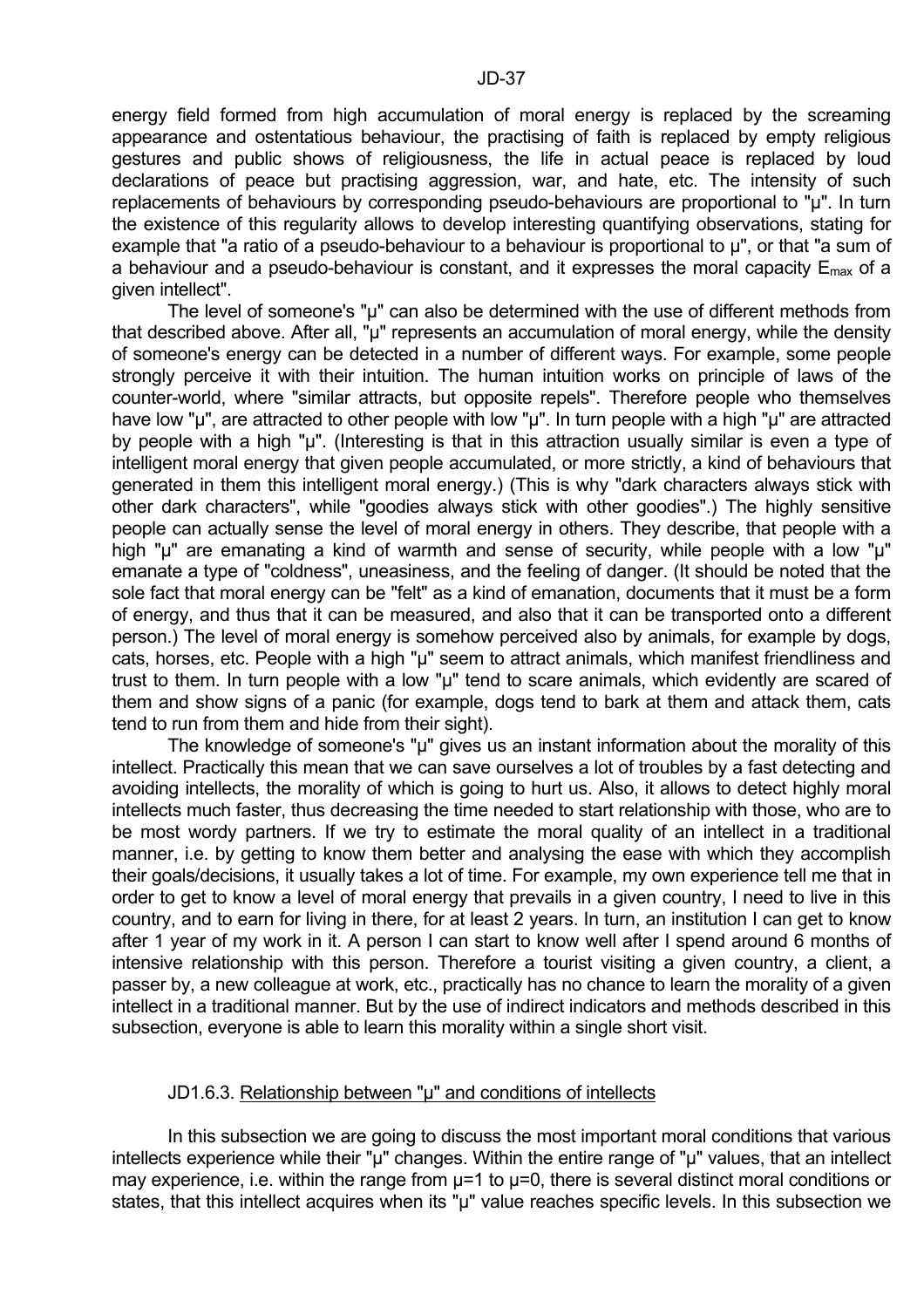are going to explain these conditions, and describe "µ" at which they prevail. Of course, we need to remember that in reality there is a smooth transformation from one condition to other, and also that the values of "µ" provided here are only approximate (let us hope that in future some totaliztic researchers will appear, who are going to measure them exactly).

The most distinctive conditions, which are experienced by intellects, who change their "µ" within the whole range of possible values, can be called: (1) nirvana, (2) adoration, (3) friendliness, (4) provocativeness, (5) marasmus (malaise, indolence, lethargy), (6) destructiveness, (7) moral death. Let us discuss each of these conditions separately. Here they are:

 #1. **Nirvana**. This is a very special state, which a given person accomplishes, when he/she accumulates so much moral energy, that the value of his/her "µ" exceeds µ>0.6. The border value of  $\mu$ =0.6 is even called a "nirvana threshold" and is marked with the symbol " $\mu_{\text{nivana}}$ ". People who exceeded with their "µ" this particular value of " $\mu_{\text{nivana}} = 0.6$ " are starting to feel extreme happiness, which is dynamically gushing from inside of them. Because of this happiness, and also because of the high concentration of moral energy in them, they look in a very special way, and also they spread around themselves an unique energy field, which is telepathically and sensually perceived by other people. This look and energy field makes them very special. Therefore everyone who has the honour to meet someone in nirvana, and who knows the descriptions of nirvana from subsection JF6, should have no difficulty with recognizing them. Nirvana, and all phenomena which it induces, are described in chapter JF.

 #2. **Adoration**. This state is accomplished by people, whose "µ" reaches the value of around µ=0.5. It is a state, which for those who are increasing their moral energy, appears shortly before the state of nirvana. People who accomplished this high level of around  $\mu$ =0.5, as a rule always practice philosophy of totalizm. They are surrounded with a kind of powerful energy field, that makes them admirable for all others, who practice totalizm. Therefore they are usually worshipped by the totaliztic people from their environment. Simultaneously, they also like everyone around them, who practices totalizm. The only people whom they do not like, are those individuals who practice parasitic philosophy - especially those in the advanced stadium of parasitism. Such people whose "µ" is around µ=0.5, are experiencing a mixture of very unusual and pleasurable feelings. They feel continuous satisfaction from their life, and a kind of fulfilment. They also feel a happiness, which is making impression of "being compressed" in them, and awaiting to be released to outside.

 #3. **Friendliness**. This is the most common state of positive and moral people in present times. It is accomplished by people whose " $\mu$ " is at the value of around  $\mu$ =0.4. People who have their "µ" at this value of around  $\mu$ =0.4 are friendly, helpful to others, positive, and cheerful. They go on with their lives, contributing positively to the society and carrying out their tasks in a normal positive manner. They laugh and have happy moments, and generally lead happy lives.

 #4. **Provocativeness**. This is the first negative level of morality, which is accomplished by people who allowed their " $\mu$ " to drop as low as around  $\mu$ =0.3. In typical cases achieving so low level of "µ" by a mature person (i.e. not by a teenager who is still prepared to listen his/her subconsciousness) is synonymous with this person adopting parasitism in his/her life. These people start to display a number of negative features, and start to be labelled by their environment as "provocative" and difficult to live with, although they are still able to perform their every-day activities and duties. If they wish, they still can be polite, although they sometimes tend to blast with emotions. Their actions start to display a number of unpleasant habits of the behaviour, some of which include turning others into slaves, and everyday use of power-games, hostilities, force, black-mailing, issuing alternatives, etc. All these immoral behaviours are supplemented with the worst of them, i.e. with a moral vampirism, which people with µ<0.3 start to commonly practice to supplement their moral energy. The biggest problem with this state is, that if someone slipped down to it without any important event of the misfortune type, usually it means that this person already reached the state of a creeping parasitism, and therefore he/she does not finish at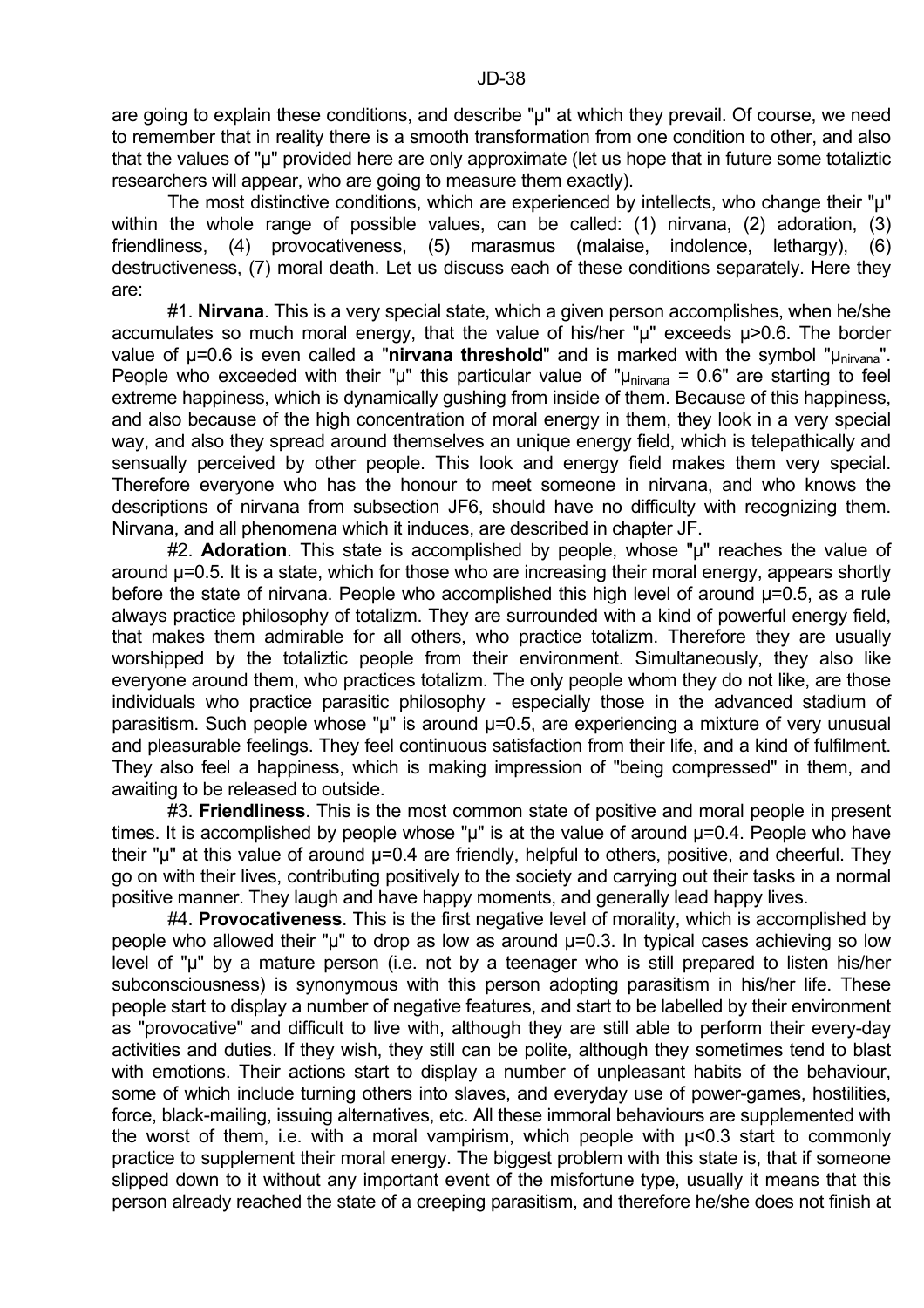µ=0.3, but he/she is going to keep slipping down even more.

 #5. **Marasmus** (malaise, indolence, lethargy). People who allow their "µ" to slip as low as around  $\mu$ =0.2 start to display the very negative "state of marasmus" (marasmus = malaise, indolence, lethargy). They start to make everything incredibly complicated, and practically are unable to complete any task. They are only able to talk, but unable to act. They start to lead unproductive, parasitic, and disturbing to others, life. They actually live at the cost of others. They also experience frequent states of powerful depressions and the feeling of the lack of interest of other people in them, which in many cases lead to spectacular "suicides" (i.e. to spectacular damage of own body in the sight of other people, but still aimed at not hurting themselves, but causing as much inconveniences to other people as possible; therefore it is used only in circumstances when they have assurance that other people do not allow them to die). Totalizm states that such intellects, which during an adult life reached such a destructive state of malaise, are already so-called "agonal intellects", the morality of which is so bad, that they are unable to improve it by themselves.

 #6. **Destructiveness**. This is the last state of intellects, before the moral death. It is accomplished when " $\mu$ " falls as low as to around  $\mu$ =0.1. People, who accomplished this state, are extremely destructive both to themselves and to their environment. For themselves, they display suicidal tendencies, which otherwise then suicides committed during the malaise, this time in fact are aimed at finishing their own lives. Furthermore, they fall victims of various destructive addictions, deviations, etc. Their psychology is also very unstable and deviated. They not only live in a state of a chronic depression, but also they display continuous aggressiveness and unpleasantness to other intellects. Actually they are very dangerous, as in their twisted minds they can conceive, and carry out, practically every destructive action, that lies in their physical capabilities.

 #7. **Moral death**. It is always "self-inflicted" in one or other way by victims themselves, although frequently (as this is almost every time with people of a low "µ", who by themselves are not able to accomplish almost anything), it uses other people to bring the death, or it uses "accidents". It gets every intellect which allows its " $\mu$ " to drop to the level  $\mu$ =0. This is a very unpleasant way of dying, as it leaves a lot of bad memories in all these who used to know a given intellect. Especially, that before it comes, the dying immoral individuals always resort to a very unpleasant moral vampirism in order to delay the death. The death through a moral suffocation is not a different manner of dying, but any rapid death of a random nature, e.g. dying in a car accident, falling out from a window, drowning, getting lost in a cold night, perishing in a fire, and only sometimes it takes the form of the most meaningful moral death, which is committing a suicide.

 The existence of conditions described above, and the fact that "µ" is the only factor that we need to change in order to change our condition, is a shocking discovery, which stands in opposition to everything that our orthodox science claimed so far. After all, before totalizm was developed, everything was explained by extremely complex mixture of personality, psychology, environment, emotions, stimuli, etc. Only totalizm revealed the simple fact, that who we are and how we feel, it mainly depends on the level of moral energy that we accumulated, thus is a direct outcome of the moral content of the life that we lead everyday.

 The above should be complemented with an information that the fact of slipping someone's level of moral energy dangerously close to a deadly  $\mu$ =0, always is preceded with a clear warning signs. To these warnings belong:

- A. The increase of emotional instability.
- B. The increase of aggressiveness.
- C. Experiencing the frequent depressions.
- D. Appearance of suicidal tendencies.

Thus if these warning signals appear in someone, whom we love or wish well, it is a sure sign that the morality of this person is going astray and that this person is close to a death by moral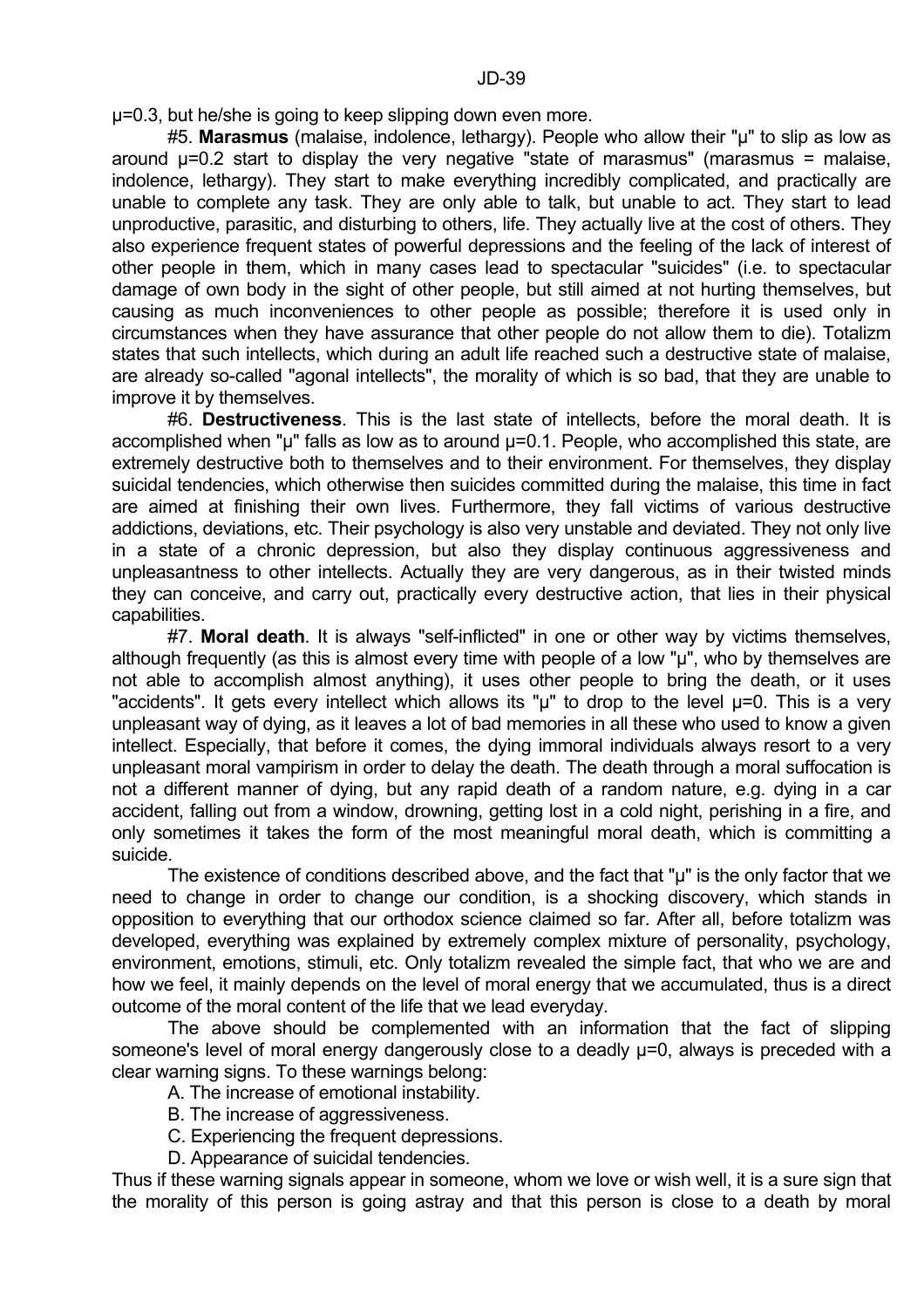suffocation. The only salvation for such a person is to undertake totaliztic efforts to rebuild the level of his/her moral energy.

 Further information about some of states and conditions described above, are presented in subsections JD1.2, JD4.2, JA2.4, and JF2.

# JD2. Various versions of parasitism

Motto of this subsection: "To become a parasite does not require any immediate effort - this is why there is so many of them."

 As this is the case with everything in our universe, also parasitism is going to appear in many forms, versions, and implementations. This subsection JD2 is to explain the basic ones, out of numerous existing forms and versions of parasitism.

# JD2.1. Two basic forms of parasitism: primitive parasitism and refined parasitism

 As this is explained in subsections JB3.4, JB4, and JB5, the discovery of moral laws is an extremely important breakthrough for each civilisation. Amongst many consequences, which this discovery brings about, there is also a major consequence for parasitism. This is because before a given civilisation learns about moral laws, the adherers of the parasitic philosophy disobey these laws by primitive breaking them. Therefore, the basic version of parasitism, which is adhered by people who do not know about the existence of moral laws, could be called "**primitive parasitism**".

 In turn, after a given civilisation learns about moral laws, and after people become aware of the severe punishments that are awaiting for all those who break them, parasitism becomes transformed. It does not primitively break moral laws, but starts to go around them in a refined manner. Therefore parasitism practised by members of a civilisation, which knows about the existence of moral laws, can be called "**refined parasitism**". It does not obey moral laws, but it also does not break them. (If the refined parasitism deepens to the level, that intellects which adhere to such a deformed parasitism resort to an intentional harming of their slaves to keep them enslaved forever, then the refined parasitism transforms itself into a version called an "**evil parasitism**", which is described in a separate subsections JD2.4 and JD8.)

 The basic difference between a primitive parasitism and a refined parasitism, boils down to their altitude towards moral laws. The primitive parasitism simply breaks these laws, while the refined parasitism carefully walks around these laws. In turn when slaves are concerned, both these forms of parasitism exist only because they base their existence on slavery. The primitive parasitism usually discretely turns into slaves every person from the surrounding. Therefore primitive parasites can live in a political ideology, which not necessarily is called a "slavery" - after all they unnoticeably turn into their slaves all their partners and neighbours. In turn refined parasites start to divide the society into castes of masters, and castes of slaves, with legal means. Thus they introduce a fully legalised and open "slave ideology".

 Two next subsections that follow, are to explain most important attributes of both basic version of parasitism, starting with the "primitive parasitism" discussed already in next subsection, then in the further subsection discussing attributes of the "refined parasitism".

# JD2.2. Primitive parasitism

Primitive parasitism is a philosophy, which in the attempt to "obey no rule, unless forced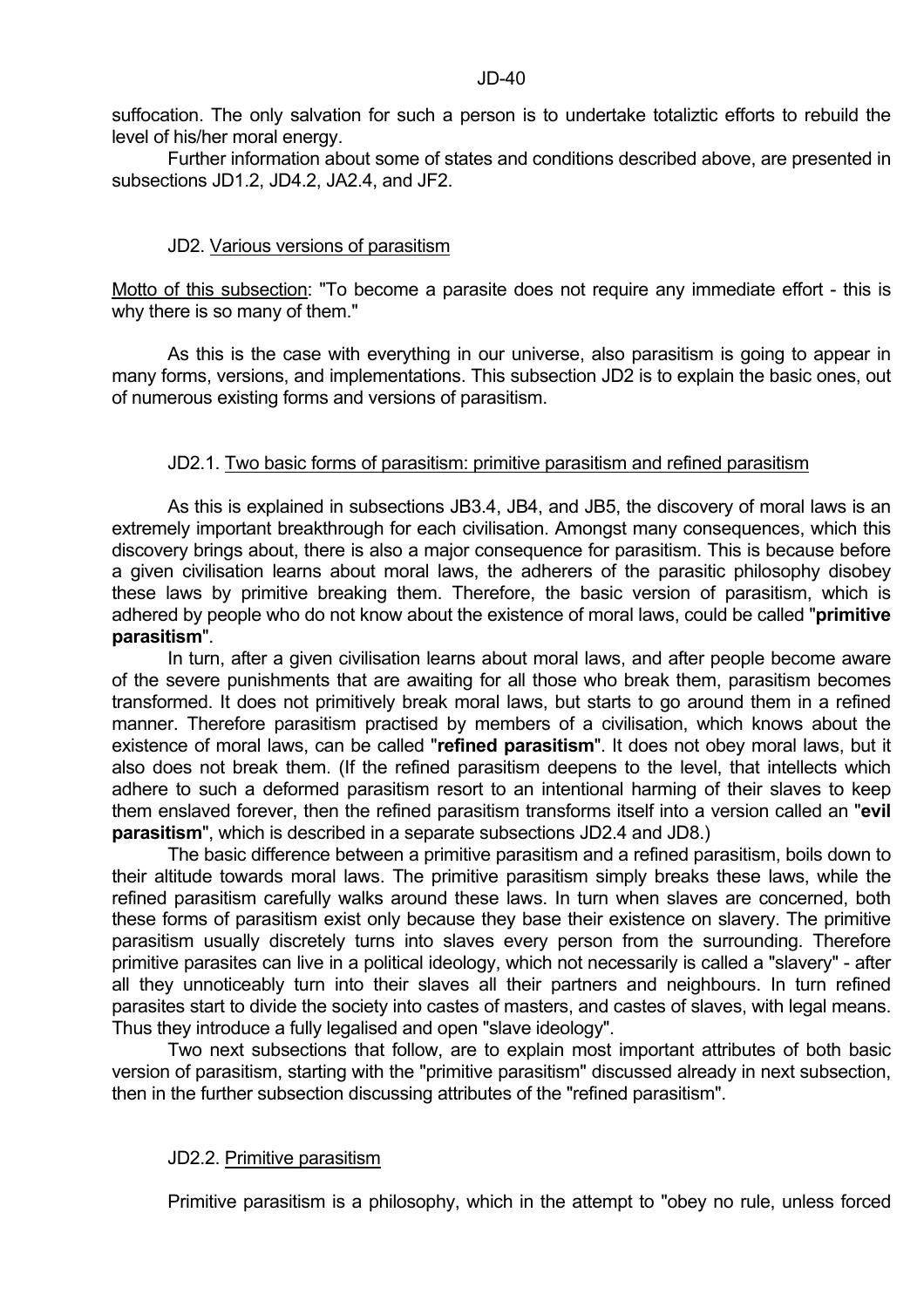otherwise", simply breaks moral laws. The reason is that people who unknowingly adhere to parasitism, obey only these rules about which they know that they are punishable if they disobey them. Of course, by not knowing about the existence of moral laws, they also do not know that they are going to be heavily punished for the disobedience of these laws. Therefore they break moral laws at every opportunity, and, of course, they are heavily punished by these laws. The result is that primitive parasites, in spite of their constant avoidance of putting any effort into whatever they are doing, actually lead a very miserable lives, which are filled up with constant suffering, and with the chronic unhappiness. They are "living proofs" that the constant search for pleasure carried out in an immoral way, actually does not bring any real pleasure, but brings only miserable substitutes of pleasures, plus a lot of suffering, misery, unhappiness, and karmatic debts that are to be payed off later.

 If we would define a primitive parasitism, we could say that it is "**a philosophy which disobeys moral laws by primitive breaking them**".

#### JD2.3. Refined parasitism

 Refined parasitism, similarly as the primitive one, also adheres to the rule that "obey no rules, unless forced otherwise". But it is prevailing amongst intellects, who already know about the existence of moral laws, and who know about the severe punishments, which are served for all those who break moral laws. Therefore, by being afraid of the consequences of breaking moral laws, adherers of refined parasitism do not dare to primitively break them. So they are forced to choose another way of disobeying them. This another way simply depends on "going around them". By implementing this another way, they still do not need to obey moral laws, but simultaneously they avoid getting this heavy punishment for breaking such heavy-handed laws.

 If we would also try to define the refined parasitism, in simplistic terms we could say that it is "a philosophy which disobeys moral laws by going around them". But this definition does not express adequately the essence of refined parasitism, and therefore it needs to be additionally improved.

 Refined parasites still apply the rule that they always go along the line of the least intellectual resistance. Therefore, even in the area of moral laws they always choose the option, which requires the least of an instant effort from them. If they encounter a situation, when going around moral laws requires from them much more effort than simply obeying these laws, than they choose the option of obeying them. Only when it is easier for them to go around moral laws, than to obey them, refined parasites choose the option of going around these moral laws. Therefore, refined parasitism is a philosophy, which advocates also obeying moral laws in all cases when going around these laws requires too much effort.

 The above causes that the initial definition of refined parasitism must be slightly altered. If we would define this parasitism with taking into account also the fact, that in some cases it chooses to actually obey moral laws, we could say that it is "**a philosophy of intellects, which know about moral laws and which always choose the option, which requires the least intellectual effort; if this option boils down to the disobedience of moral laws, refined parasitism disobeys them by going carefully around these laws without breaking them**".

 In their treatment of moral laws, refined parasites are very similar to a category of criminals, which is called "white collar crime". As we know "while collar criminals" also specialise in the going cunningly around human laws, instead of brutal breaking these laws. Therefore, they are extremely difficult to be brought before justice. After all, in the situation of justice and lawfulness, punishment can only be served to those who break the law. Of course, "white collar criminals" do not go around all human laws, but only around laws, which are standing on their path, like laws which do not allow them to quickly get rich, to quickly get promoted, or to quickly fulfil any other personal gains. (In movies, the role of numerous characters, who loved to go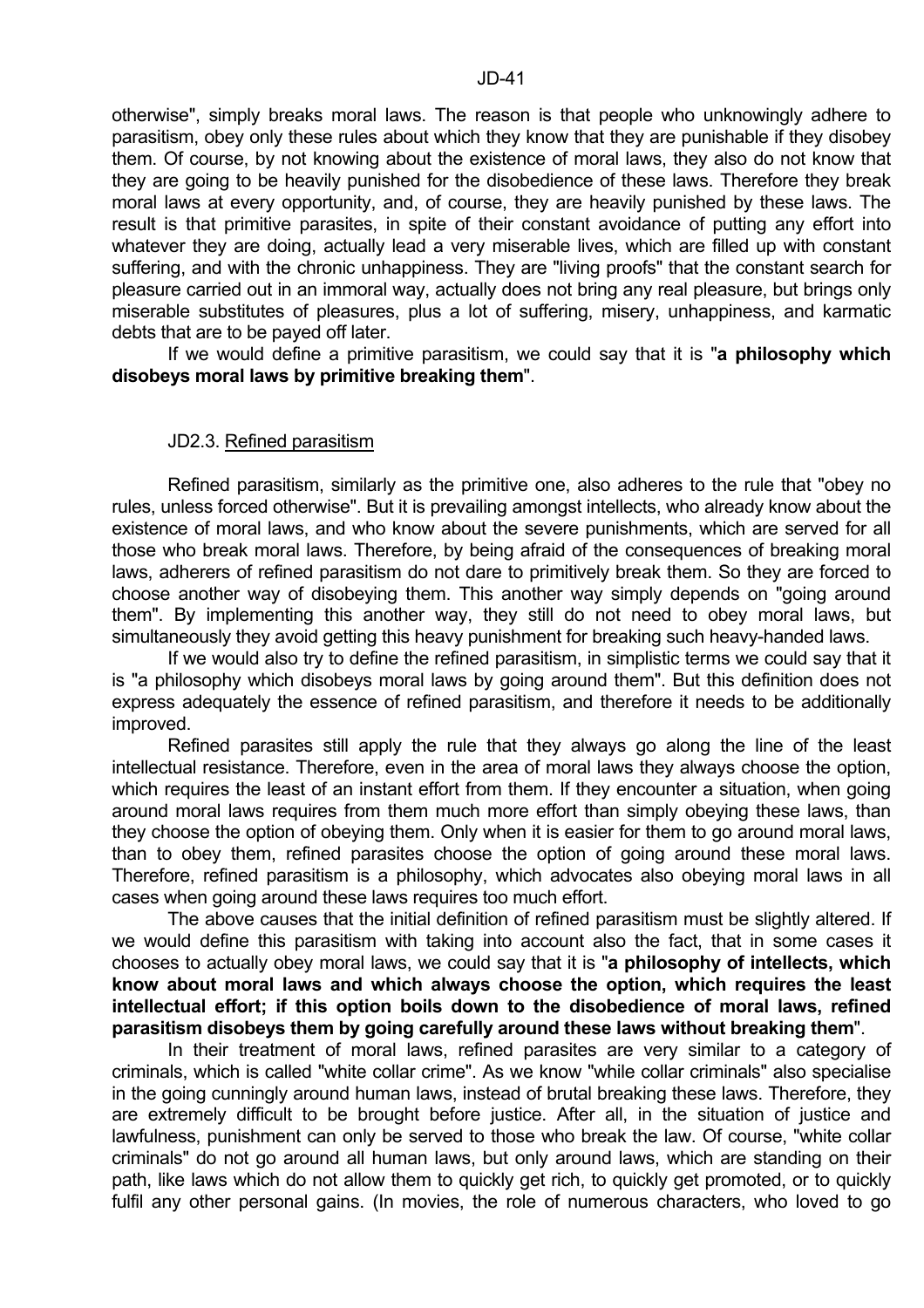around human laws, thus who perfectly illustrated the principles involved in going around laws, was excellently played by the actor named Michael J. Fox.)

 The philosophy of parasitism so much saturated our culture and legal system, that also such thing as the modern service of justice, in many countries is transformed into brutal transactions about a manner in which the existing human laws can be walked around. In these transactions various lawyers offer their services in the area of finding - of course after an appropriate payment, a best way of walking around the existing human laws that prevail in a given country. This person, who is able to pay sufficiently much, can be salvaged by today's lawyers from even the most difficult troubles caused by human laws. In turn a person, who has no money to pay expensive lawyers, unfortunately is punished by human laws.

 As this was explained in subsection JB4, totalizm has its "deistic" ideology, which justifies why all moral laws should be pedantically obeyed, and why it is not permissible to compromise even a single one of them and to go around it. This totaliztic ideology states that the universe is inhabited by an omnipresent universal intellect, in religions called God, which established all moral laws and supervises their obedience. Totalizm also acknowledges the formal proof for the existence of this universal intellect, which was developed by the Concept of Dipolar Gravity and presented in subsection I3.3 of this monograph. Therefore, in the light of totalizm, breaking, going around, or any other form of disobeying even a single moral law, represents a sin of disobedience of the universal intellect (God).

 Refined parasitism also has its own ideology. But this ideology is based upon "subtle form of atheism" described in subsection JB4. It claims that the universal intellect (God) is simply a computer-like mechanism embedded into the operation of the universe, which is the outcome, not the source, of the operation of the universe, and that this intellect does not have its self-identity, self-awareness, goals, etc. Therefore, for such a computer-like "machine" does not really matter whether someone obeys, or disobeys moral laws. So, according to the refined parasitism, intellects do not need to pedantically obey moral laws, because these laws are not meant to determine a direction in which our universe develops, but merely are obstacles, which are obstructing our enjoinment of life. Note, that this ideology of the refined parasitism applies also to the primitive parasitism, even if primitive parasitism is too primitive to have any ideology. After all, if someone decides to disobey morality, but he/she simultaneously knows from religions that morality has the source in the universal intellect (God), then the underlined effect must be that such a person also undermines the authority and competence of that universal intellect (God). Of course, in this case one should not be surprised, that all intellects which disobey moral laws, in the final end are always severely punished.

 Because such an atheistic ideology is attached to parasitism, the decision of practising this morally sick philosophy, is equivalent of the decision of getting to the camp of adversaries of the universal intellect (God). This practically means, that all those who practice refined parasitism, are actually taking an open stand against the universal intellect (i.e. against God). (It is a risky stand in the light of the formal proof supplied by the Concept of Dipolar Gravity and published in subsection I3.3, that the universal intellect does exist, and in the light of evidence that there is no such thing as forgiveness in our universe, and that what we believe to be forgiveness, is simply a time delay in the execution of punishments.) In the ideological sense, practising any form of parasitism is equal to undermining the authority and competence of the universal intellect (God), opposing the will and intentions that this intellect (God) tries to accomplish through the introduction of moral laws, and simultaneously with becoming an open adversary to the universal intellect (God).

 Of course, each person has a free will to choose whatever he/she/it fancies. But every person also has the logical mind to be able to deduce what is good for him/her/it, while what is going to finish in a disaster. After all, it does not take a lot of knowledge in order to realize, that by going against moral laws, one has even lower chances than a bull charging at a locomotive. It is because we have minds and free will, there is no such thing as "forgiveness" in our universe.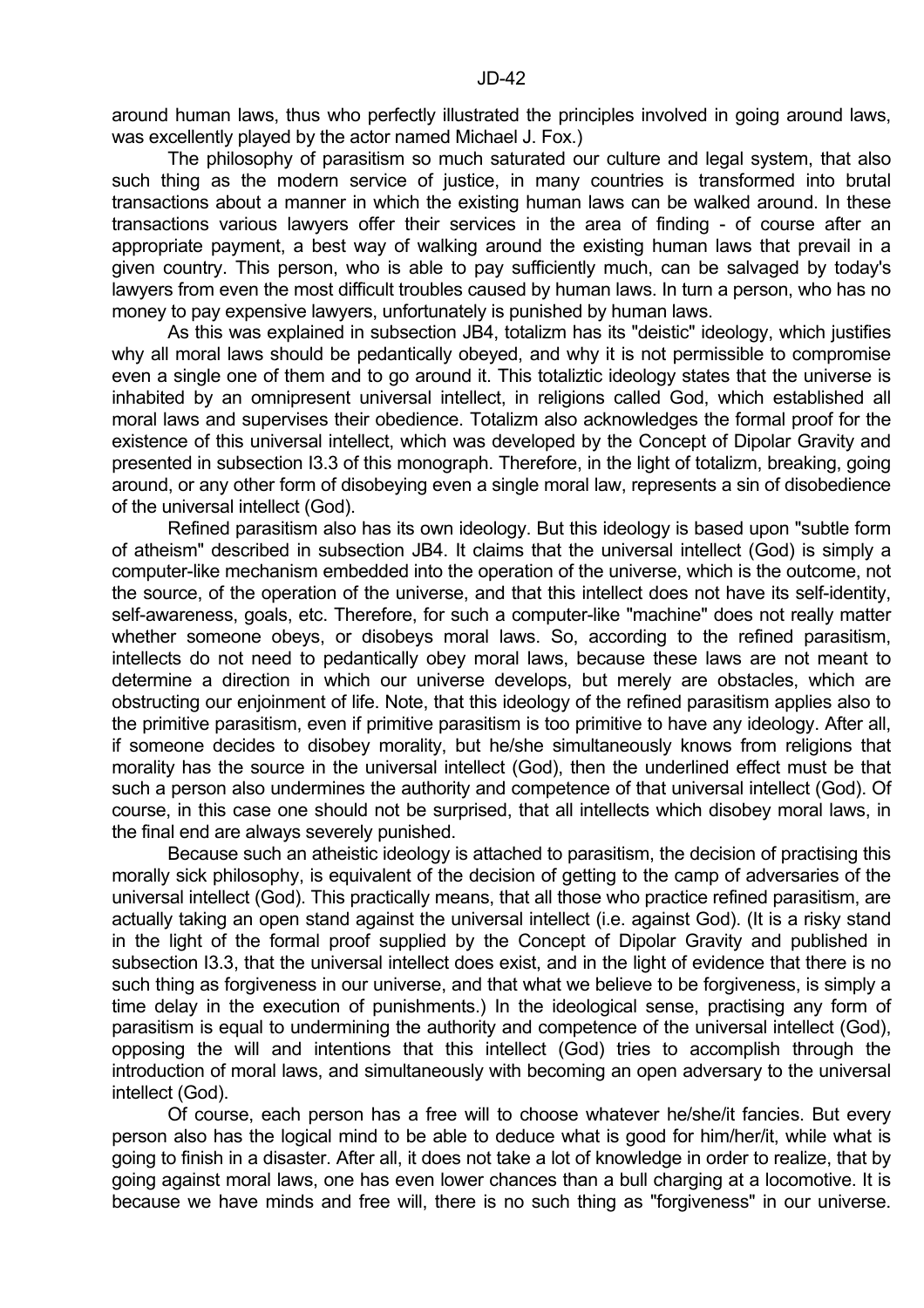Therefore whatever someone chooses to do, he/she/it is going to be fully accounted for this, when the right time comes.

#### JD2.4. Evil parasitism

 Because every form of parasitism is an escalating process, not a stable state, therefore also the refined parasitism with the elapse of time deepens and reaches increasingly higher depths of moral decay. This is combined with the increasingly higher level of technical development. With the elapse of time, in technical area it accomplishes the level of interstellar travel. At this stage it changes its attitude towards slavery, and turns colonies of its own relatives into slaves, if these are less advanced than the parasite itself, and if these live at another planets (see descriptions in subsections A3 and JD8). Simultaneously, in spite of the high level of technical development, it falls morally so low, that it starts to intensionally harm and mutilate these relatives-slaves from different planets, in order to keep them enslaved forever. The intellects, which accomplished such an extremely decadent form of the refined parasitism, when they start to intentionally harm and mutilate their slaves (which are their own relatives that they purposely farm on other planets) in order to keep them enslaved forever, in this monograph are called "**evil parasites**".

 In order to explain this in other words, "evil parasites" have two significant sets of attributes. Firstly they have technical devices that allow them to accomplish interstellar travel and that make them visually invisible (means devices like the Magnocraft of the second generation described in subsection JD10 and shown in Figure JD1, which is capable of accomplishing telekinetic flickering, and thus which can fly into human houses without even being noticed). Secondly, not only they practice the slavery and have slaves whom they exploit mercilessly - as this is done by all institutional parasites, but they also intensionally harm, mutilate, murder, instigate one against the other, provoke to wars, push down, and suffocate their slaves, in order to keep them in slavery forever.

 In order to illustrate this with an example, a person in our society who keeps a slave (servant) at home, is only an ordinary human parasite. But a person, who would intensionally cause that this slave would e.g. loose a leg and in this way would be incapable of escaping from the slavery - thus needing to remain a slave forever, would be almost an "evil parasite" (i.e. to become a complete "evil parasite" such a person would need to also have a Magnocraft capable of interstellar trips, be able to become invisible at any wish, and acquire its slaves from another planet).

 The above reveals that a basic difference between refined parasites and evil parasites boils down to: (a) whom their slaves are, and (b) how they treat their slaves. The refined parasites turn into their slaves members if their own society, by introducing castes and social classes. Therefore usually they do not treat them with too excessive deviations. In turn evil parasites, for slaves use members of other civilisations, and practice an open slavery on their planet. Therefore their moral decadency in treating their slaves reaches any depth of the fall-down. For example, as a rule they mutilate, murder, and push down their slaves, in order to keep them forever in slavery. In turn when the attitude to moral laws is concerned, the refined parasites act similarly as evil parasites, i.e. they all try to walk moral laws around.

# JD2.5. Institutional parasitism

 If the parasitism is practised by a whole institution, then we should call it an "institutional parasitism". Institutional parasitism can work on principles of primitive parasitism, refined parasitism, or evil parasitism.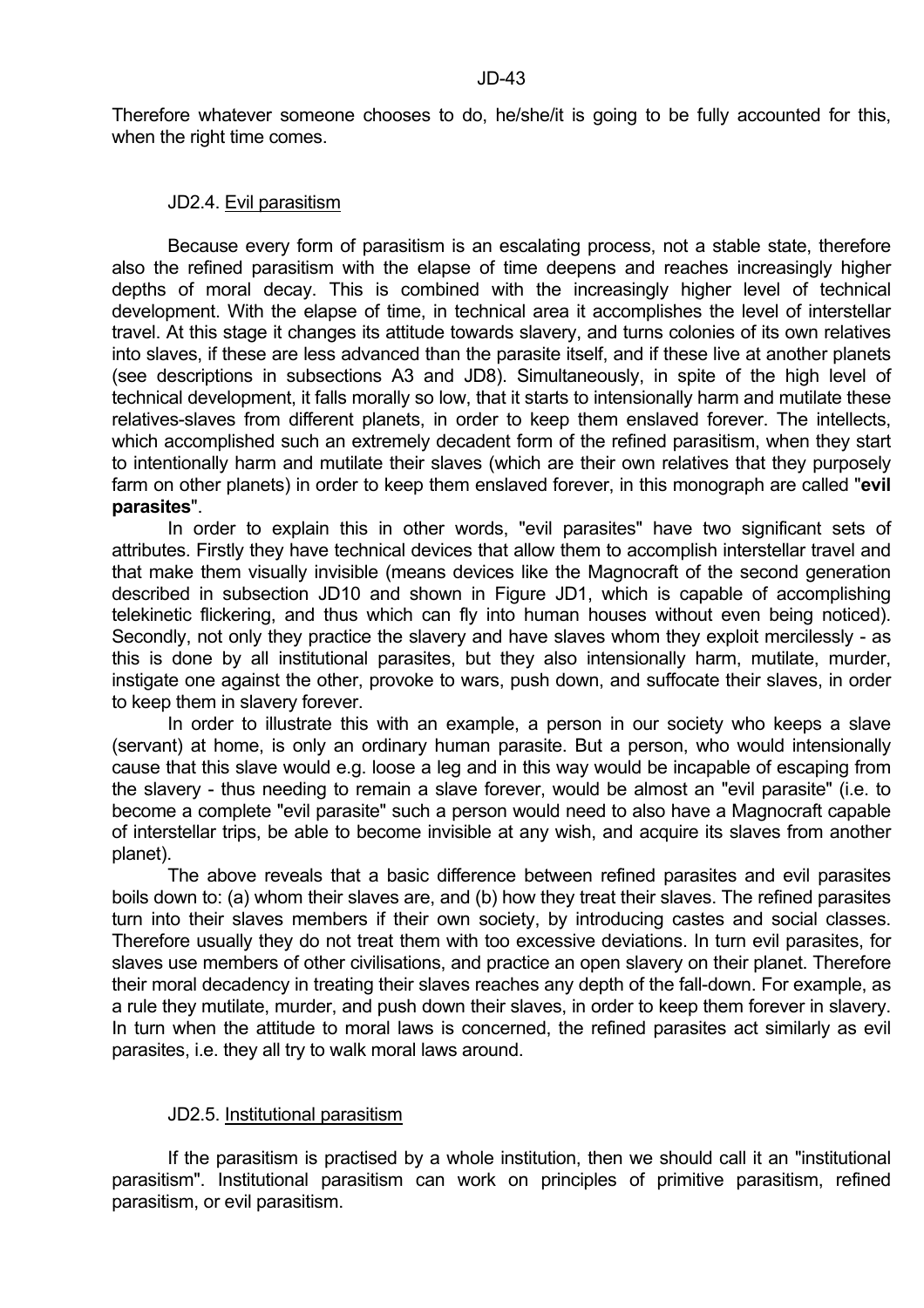For institutional parasitism very important is that moment of time, when a given institution ceases to exist as a totaliztic institution, and transforms itself into a parasitic institution. This moment can easily be noticed, because a given institution stops behaving as an intellect with totaliztic philosophy, and starts to behave like an intellect with a parasitic philosophy. Starting from this moment of time, this institution shows all signs of parasitic intellect, for example it ceases a constructive production and action, it starts to convert the real activities into apparent activities, it reacts emotionally to everything, it shows aggression, on the meetings or discussions only complaining is practised and there is a lack of constructive discussion and constructive decision making, no one dare to make vital decisions thus all weighty decisions must be made by impersonal committees or boards, etc.

 An event which triggers institutional parasitism, means an event which is a direct reason why a given institution, from a totaliztic, transforms into a parasitic one, usually becomes the saturation of its management, or its personnel, by individuals in advanced stage of parasitism. I tried to research this triggering event on parasitic groups of students, i.e. on groups of students who as a whole behave like people with a parasitic philosophy. These groups can be distinguished relatively easy from totaliztic groups, because for them the process of constructive teaching is impossible any more. Furthermore, such groups show a tendency to subdue teachers to their will (e.g. they try to "catch" their teachers on something, and then as a whole group they complain about this to the management of the school). As my research seem to indicate, if these groups are democratic, means if they do not have any form of ring leaders who would dictate to the rest of the group what they should do, then such groups transform into parasitic ones, if in their number there is at least 30% of individuals with an advanced stage of parasitism. But if somehow these parasitic individuals are removed from the group, the group transforms back into a totaliztic one. If a group has clearly defined ring leaders, who keep others under control, then the group is parasitic if these ring leaders are parasitic, while returns to totaliztic behaviours if these ring leaders are somehow removed (in such restored totaliztic group, though, must then be less than 30% of individuals with a parasitic philosophy).

 The information that I managed to accumulate so-far about the behaviour of whole institutions, suggest that these institutions behave quite similarly to groups of students. Thus every institution definitely transforms into a parasitic one, when at least 30% of its entire personnel starts to practice parasitism (independently who in this institution comprises this at least 30% of parasitic personnel), or if the management of this institution starts to practice parasitism. Notice that if an institution has only a single manager, it still becomes parasitic if this single manager practices parasitism. If a given institution is very large, while its management comprises many individuals, then this management is turning the institution into a parasitic one (independently how many parasitic staff it has), when at lest 30% of individual managers are in an advanced stage of parasitism.

#### JD3. Wicked ways of parasitism

 The universe that we live in, was not created for parasitism. Therefore, in order to gradually take over this universe, parasites need to invent various wicked ways of surviving and multiplying, in spite that moral laws are against them. So they cheat, spread false impressions, pretend to be moral angels, talk peace while making war, take others by tricks, subdue, enslave, rob, and do hundreds of other horrible things. Two of their ways are very fundamental ones, therefore they needed to be explained already at this stage in two subsections that follow now. The remaining ones are going to be explained in subsection VB3.

#### JD3.1. How refined parasites are going around moral laws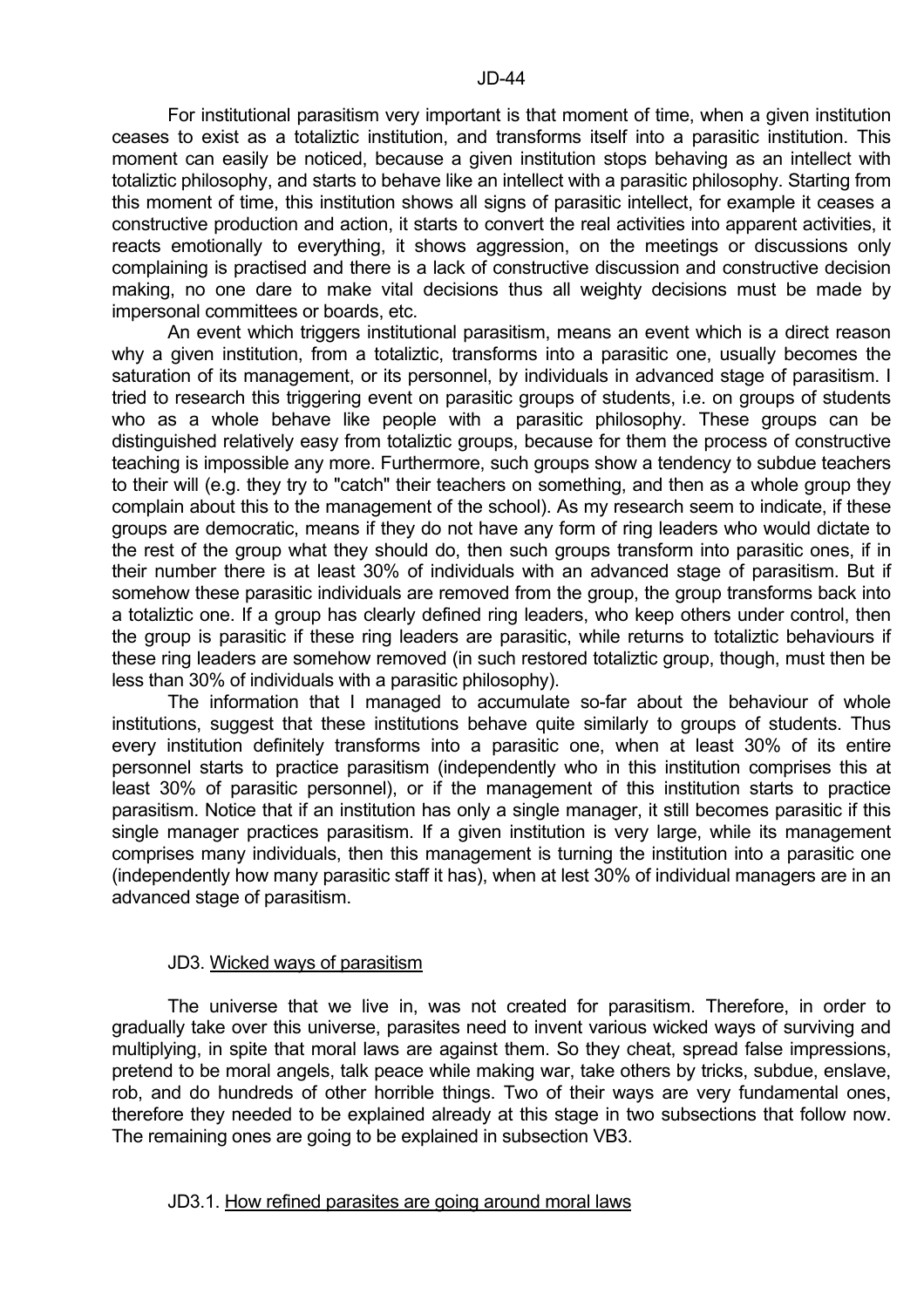In order to understand one of numerous principles, with the use of which refined parasites are going around moral laws, let us consider the action of moral law, in this monograph called the "Boomerang Principle", which is described in subsections JA3, I4.1 and I4.1.1. This moral laws states approximately that "whatever feelings you induce in other people, exactly the same feelings other people are going to induce in you" (what usually cause that "whatever you do to others, this also will be done to you"). This means that if, for example, we dislike someone very much, and would like see this person with a broken nose, than if we do it ourselves, after some time the Boomerang Principle will come to work, and someone does something to us that will feel as if our own noise was also broken (i.e. probably we also one day land with a broken nose). Therefore, if someone knows about the existence of moral laws, and knows that the Boomerang Principle never "forgives", then such a person looses the enthusiasm for breaking someone's nose. But if such a person adheres to refined parasitism, then he/she still may enjoy seeing a broken nose in the disliked person, but keep his/her own nose unbroken. All what such a parasite needs to do, is to go around the Boomerang Principle, so that he/she does not break this principle, but still accomplishes what he/she wants. The simplest way of going around such a law, is to find a strong but stupid slave, who either does not know about existence of the Boomerang Principle, or knows about it, but still is too stupid to obey it. Then it suffices to make this stupid but strong slave to also dislike the person, which the original parasite does not like, and to make this slave believe, that breaking the nose of such a disliked person will solve all problems. Of course, a refined parasite most probably has in his/her disposal various devices, which he/she can use to plant such suggestions directly into the mind of the stupid although strong slave, so that the slave believes that these suggestions are his/her own idea. For example, one of such devices could be the telepathic projector described in subsection N5.1 of this monograph, and in treatise [7/2]. Via such a device, a refined parasite can always plant an idea directly in the mind of the stupid slave, and make this idea to coincide with the own deviation of the slave. For example, if the slave is a religious fanatic, it is enough to plant in his/her head an idea, that the person to be disliked is somehow against his/her religion. Then it is enough to suggest that such people who are against this religion, all should have broken noses. Of course, by planting in the mind of the stupid slave this kind of ideas, the refined parasite causes that the slave does not thinks twice and simply breaks nose of the indicated person. In this way he, not the refined parasite, gets the punishment from the Boomerang Principle. While the parasite can enjoy watching the disliked person walking around with a broken nose. In this manner, the adherers of refined parasitism can disobey (go around) practically all moral laws, simultaneously leading a comfortable live and enjoying numerous pleasures, which would be unaccessible for them if they simply break these moral laws.

 The above humorous example realizes much more than just a major principle of going around moral laws. It reveals that **the basic requirement of practising the philosophy of parasitism is having an access to slaves**. These slaves are equally needed in parasitism as they were in slavery, or as peasants were in feudalism (which two systems, meaning slavery and feudalism, actually represented primitive versions of institutional parasitism). These slaves must be less intelligent from their masters, and therefore their obedience to masters simply results from their stupidity. Furthermore, they must be kept in continuous obedience by fear or by other form of dependency (e.g. by manipulating on their subconsciousness, feelings, or views - as this is the case between "evil parasites" and people - see subsection A3). Therefore the essence of parasitism is to discover numerous manners of gaining a power over others, by either making them feared of something, that parasites have, or making them want something, that parasites can supply. The descriptions of these methods are provided in next subsection JD3.2.

 At this point the reader probably begins to wonder, whether the parasites highly advanced in science and technology are able to walk around all moral laws, or only around some of them. After all, even in the humoristic example of breaking someone nose described above, it was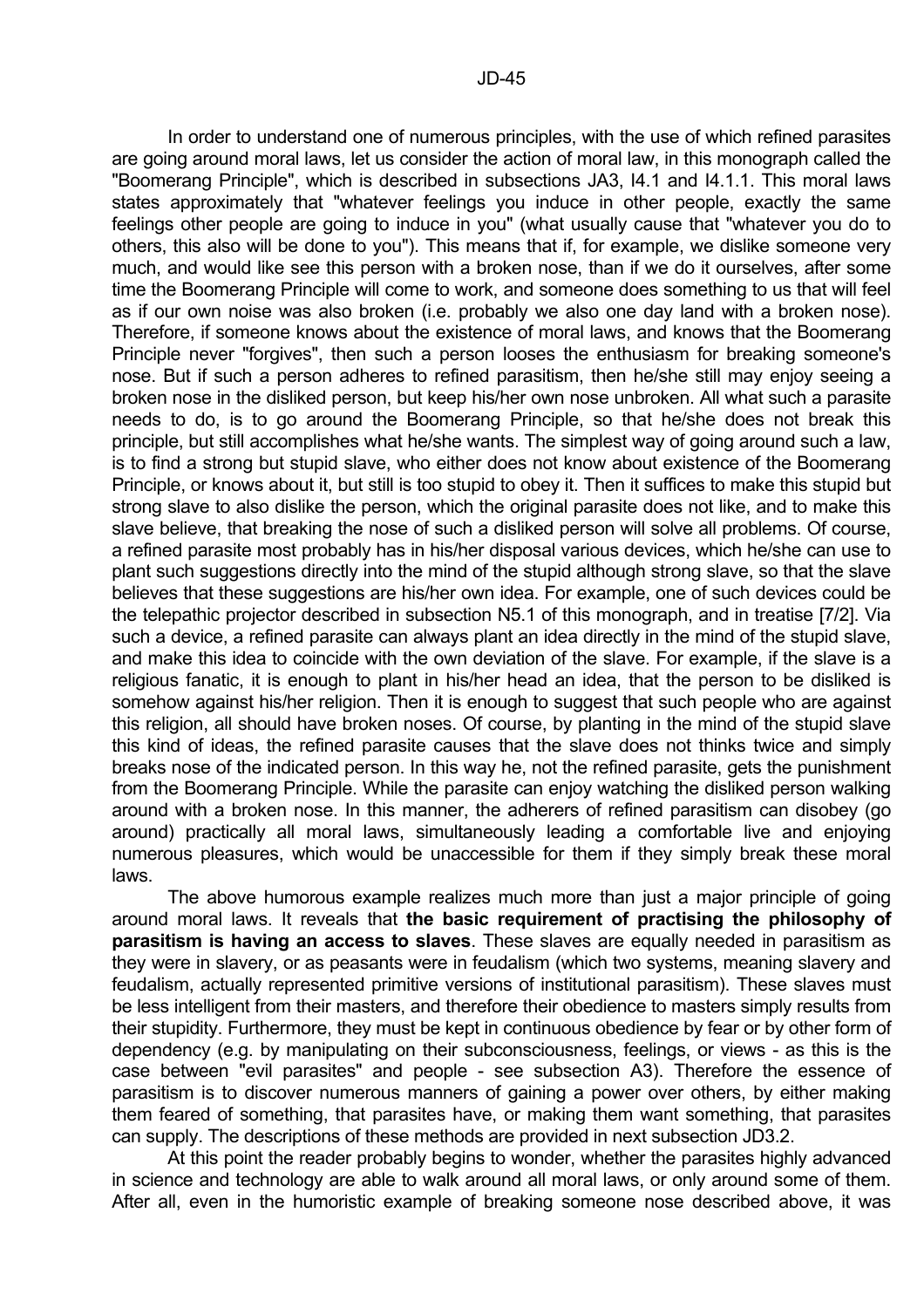necessary to carefully select the slave, which did this breaking, so that he was enough stupid and enough ready for brutality, that it was possible to convince him/her to carry out this breaking of nose. But what would be in case when there is an extreme situation of trying to murder someone. After all, it would be even more difficult to find a slave, which is willing to kill a person indicated to him/her. The answer to these doubts is, that at the appropriate level of technical and scientific advancement of a given civilisation, it is possible to go around any moral law that is known to this civilisation, including into this, also murdering enemies combined with the avoidance of taking karma for this murder (see descriptions of operation of karma algorithm, presented in subsection I4.4). One of many possible mechanism, with the use of which so-called "evil parasites" from UFOs are avoiding the acceptance of karma for even the most heavy crimes of murdering their adversaries at the enslaved planet, is described in subsection A4 under the name "Titanic scenario". It utilises the capability of time vehicles owned by these UFOnauts, to travel in time to future, and to come back to our times. After visiting future, these UFOnauts are able to check, which events that are occurring in our times work against them. This allows them to prevent the occurrence of these events. Furthermore, after the arrival to future they seek the more important catastrophes, which are awaiting us in the near future - similar calibre as the sinking of transatlantic "Titanic". Then, after return to our times, before these catastrophes take place (e.g. before the Titanic went into its voyage), they make sure that in this catastrophe takes part a person whom they intend to murder. Because they are not responsible for the catastrophe and its consequences, the karma is charging someone else. Of course, a similar effect can be accomplished with any event, which has a potential to cause a mass murder, for example with a street shooting, in which a gunman shoots all people that happen to be at the spot, with a bomb in a supermarket, with a war, with a volcano eruption, with an avalanche, with slip of a slope of mountain, etc. Due to the knowledge of these future events and accidents, evil parasites described in subsection A3 can murder all inconvenient people without taking karma for these murders. Because for the first time this method of murdering people I identified with the use of analogy of sinking of Titanic, in my monographs I am describing it under the name of "Titanic scenario" - see the description presented in subsection A4. Everything that evil parasites must do in order to kill someone with the use of this scenario, is to make someone to convince the future victim to surely be in a given place at a given time. Of course, evil parasites use many more of such cleaver methods - their wider description is provided in chapter VB of this monograph, and also in subsections V4.5 and V4.5.1 of Polish monograph [1/3] (and in subsection B3 of treatise [7/2]).

In the result of research and empirical observations, refined parasites develop a whole array of effective methods, with which moral laws can be walked around. Apart of the methods described above, so far totalizm managed to identify and to describe the following further manners of going around moral laws, which currently are used by evil parasites described in chapters U to W:

 #1. Utilising various imperfections in the operation of subsequent moral laws. Examples how it can be done include the so-called "mock wedding" practised in India and explained in subsection I4.4, or so-called "resonance nirvana" explained in subsection JF4.

 #2. Redirecting karma onto some other person. This highly immoral principle, allows refined parasites to break moral laws, and to cause that other, completely innocent people receive karma resulting from this breaking. An example of such way of going around moral laws, are alien rapes described in subsections U3.7.1 and T4 of this monograph, and in subsection T4 of the Polish monograph [1/3]. These rapes are carried out in such a manner, that innocent humans are getting karma for them. The principle of choosing victims, who receive karma rejected by aliens, is described in subsection A3 of this monograph.

 #3. Doing immoral things with own hands of victims. This method is very similar to the method of doing immoral things with hands of slaves (as described above). The only difference is, that it is a victim, not a slave, who does the damage. A good example of such methods are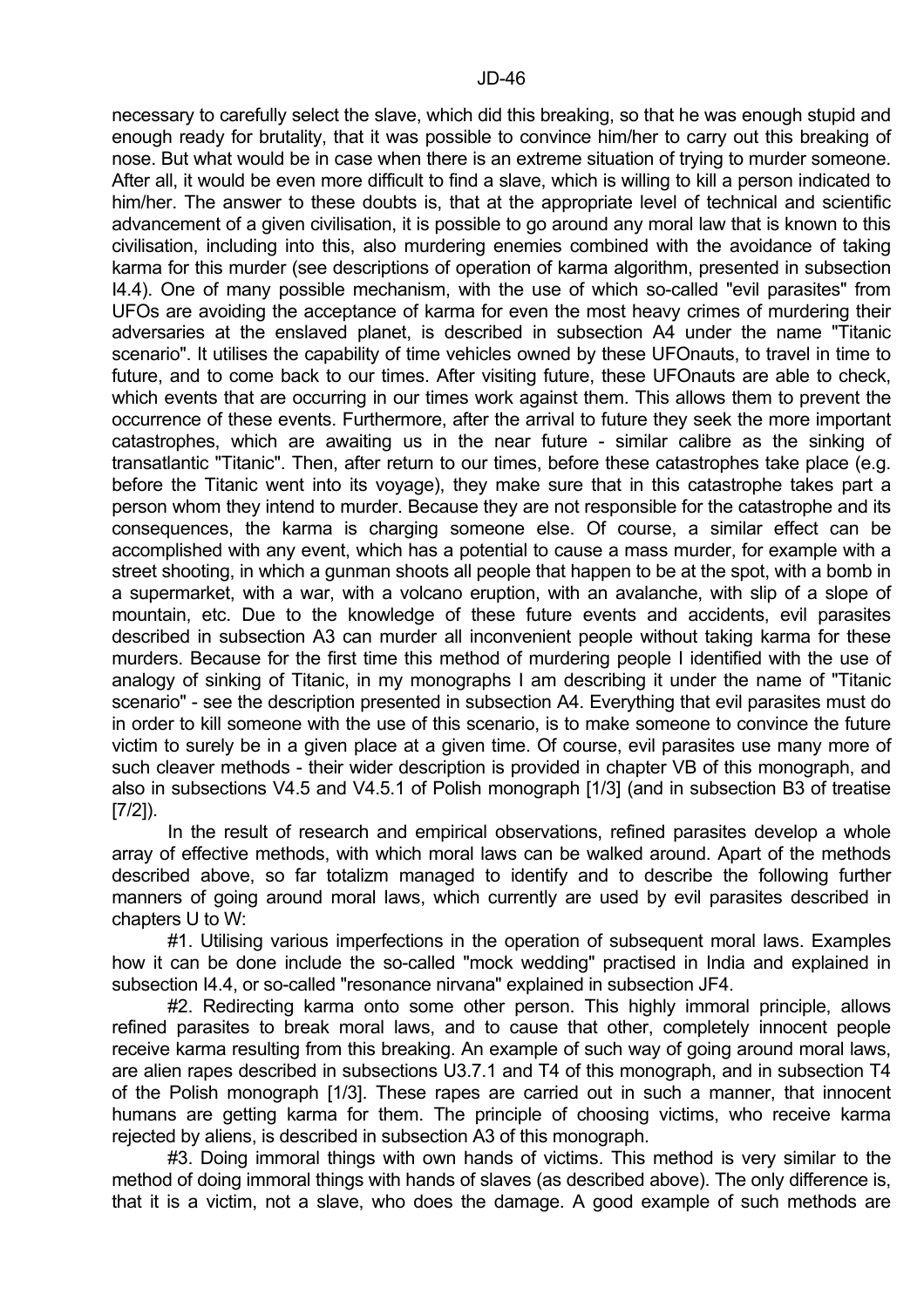"setting up" and "framing" described in subsection VB4.5 of this monograph, and in subsection V4.5 of the Polish monograph [1/3]. But there are also other methods of implementing the same method, which are described in subsections A4 and B3 of treatise [7/2].

 The knowledge about the existence of methods of going around moral laws, and the knowledge of principles used in these methods, is very essential for totalizts. The reason is that refined parasites love to go around moral laws in such a manner, that later totalizts get an undeserved punishment from these laws. Therefore, totalizts should know basic methods, with the use of which refined parasites go around moral laws, so that they are able to recognize the situation when any such a low is being walked around, and thus they do not let to "frame" themselves to become victims of an undeserved punishment from this law.

#### JD3.2. How parasites enslave other people

 As this was explained in subsection JD3.1, a basic requirement of practising parasitism is to have slaves who obey parasites. In order to gain these slaves, parasitism needed to invent various cunning ways of turning people into slaves, making them to fear their masters, and making them to obey these masters. In old days this task was pretty simple. One country sent its warriors against other country, and whoever was captured, was simply put into chains and turned into a slave. This manner of enslaving was in one or other way practised until the time when Abraham Lincoln abolished slavery (for the act of which he subsequently was murdered by evil parasites described in chapters U to W). Then this manner started to be outdated, so parasites needed to invent some other tricks.

 Parasitism invisibly prevails on Earth since the most ancient times. Therefore it had enough time to develop various means, which allow it to enslave people in a non-obvious manner. Let us now try to explain basic tricks which parasitism is using in order to enslave people. Here is the list of most important of them:

 (1) Introducing money, and making people to pay for everything. As everything in this physical world, money can be used in a totaliztic, or in parasitic, manner. The totaliztic manner depends on their use as a means for a simple and justly division of goods that were earned. In turn the parasitic manner is to utilize them for turning people into slaves. Probably the simplest way of accomplishing this enslaving with money, is to convince people to make financial debts, and then force them to repay these debts under the fear of various repercussions. Such debts, and the dependency on the income that they require to be paid back, effectively turn people into slaves. For example, a person who just took a huge credit to buy a house, is not going to say "no" to his/her employer, whatever this employer asks for. And this is an essence of a financial slavery - to use money and debts in order to force someone into unconditional obedience.

 (2) Maintaining a steep pyramid of social hierarchy. Steep hierarchy allows to put watchdogs around everyone. In this way everyone is closely monitored and forced to do whatever masters say.

 (3) Using monitoring technology. People can be also watched with the use of hidden cameras, microphones, email checking, correspondence surveillance, etc. All these could be used as tools of enslaving people - if it is utilized in a parasitic manner.

 (4) Dividing world into hermetic countries, ideologies, religions, etc. This is the most proven manner of enslaving, that parasitic societies invented so far. The smaller a given country is, the less freedom and higher slavery its citizens have. In some parasitic regimes, even additional "travel permits" are being introduced to further enslave people, and to keep them in one place throughout the whole their life.

 (5) Claiming the ownership of everything, and then imposing restrictions to all these who use it. E.g. claim that this land, or this sea area, belongs to a given race, nation, country, because historically they populated it first. Or claiming that a given idea is the property of a given person or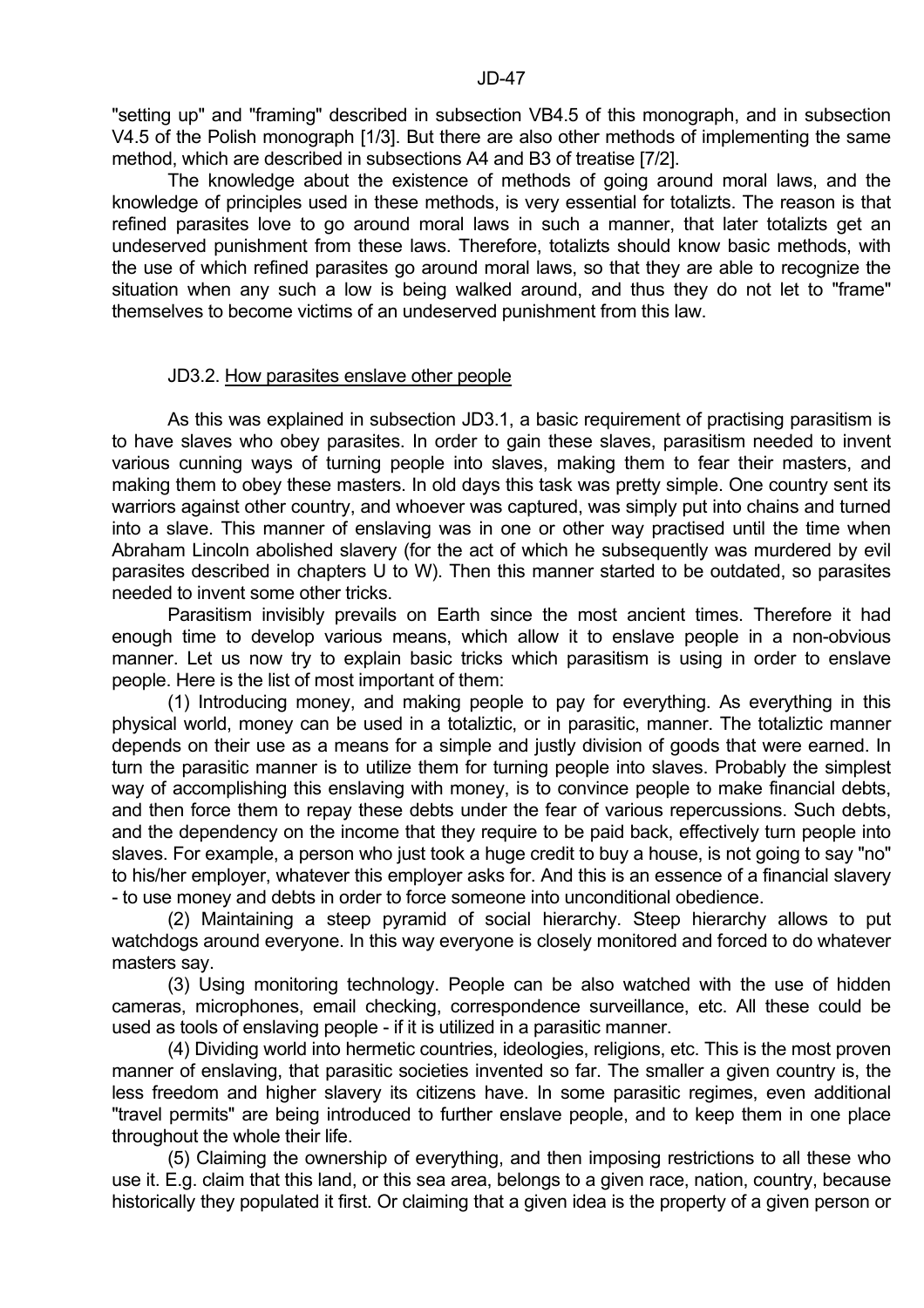institution, because it patented it first, etc.

 (6) Allowing addictions and gambling (i.e. finding and popularising substances and activities to which people get addicted, and subsequent making people dependent on the access to these substances or activities).

 Of course, there are numerous further manners of enslaving of people, which are cunningly utilised by parasites, means there is much more of them, than just these listed above. Some other include:

(7) Maintaining the class structure in a given society.

(8) Disallowing a free access to education.

(9) Obstructing the dissemination of totaliztic views.

 (10) Membership in secret societies, and obliging members to practice the special treatment of selected people.

(11) Permits, agreements, copyrights, "red tape".

(12) Legal system and laws.

(13) Copyrights and authorship.

(14) Promises, words of honour, threats, blackmails.

#### JD4. Stages of primitive parasitism

 Because of this existence of two different versions (or implementations) of parasitism, which in this monograph are called "primitive parasitism" and "refined parasitism", there must also exist two different mechanisms of getting to an advanced stage of parasitism, and two different sets of attributes, which describe parasites who achieved subsequent stages of these mechanisms. In two subsections that follow, firstly the mechanism and attributes of the primitive parasitism are going to be described.

#### JD4.1. A triggering event for individual people

 In subsection JD1.2 a typical "downhill philosophical life-cycle" was discussed. It affects intellects that do not know yet about the existence of moral laws. This life-cycle causes that intellects, which initially adhere to intuitive totalizm, gradually transform themselves and become adherers of a full-blown parasitism. In this downhill life-cycle, a turning point is always some kind of a **triggering event**, which reshuffles moral values of this intellect and initiates the slipping down into parasitism. In the moral sense this triggering event always causes the destruction of sense of responsibility in a given person. **Before a given triggering event takes place, a given person takes personal responsibility for outcomes of own actions. In turn after this event, a given person starts to push its responsibility onto someone, or something, else**. In turn pushing the responsibility into someone or something else, initiates a whole chain of causes and effects, which begins with the disappearance of motivation, and finishes with the following of the line of the least intellectual resistance in everything that a given intellect does, and thus with falling into claws of parasitism.

 There is almost unlimited number of events, which can turn out to be triggering events for developing parasitism. Let us list here the most important categories and examples of them, which can affect individual people.

 1. Being born in an environment which practices institutional parasitism (e.g. in a country, or a family). This is probably the most frequent reason for someone's fall into parasitism. The reason is that a parasitic environment inevitably imposes practising parasitism to all its members. Examples of typical triggering events, which belong to this category, include: being born in a country, family, or in a religion, which practices institutional parasitism, or being born in a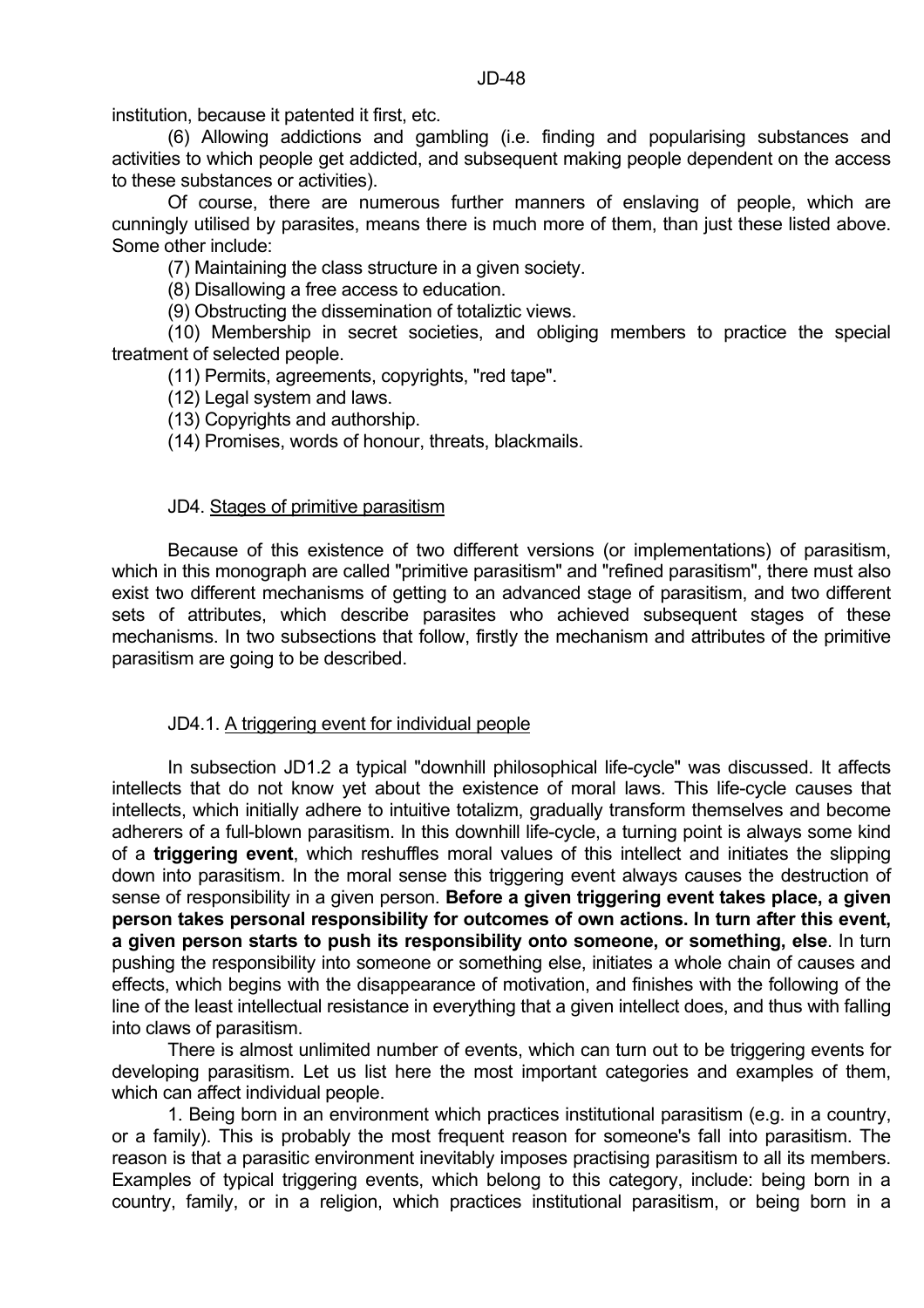2. Voluntary becoming a member of a group, which practices an institutional parasitism. The consequence is almost the same as being born in a parasitic environment. Only that in case of a voluntary membership in a parasitic group, we always have a choice of changing our mind and withdrawing ourselves from this group. (Such possibility does not exist if we are born in a parasitic environment.) Examples of typical triggering events from this category include: getting employed in an institution, in which the whole management is already in an advanced stage of parasitism, starting to work in an office where all coworkers already practice parasitism, emigration to a country, which practices institutional parasitism, membership in a parasitic gang, change of religion into the one which practices institutional parasitism, and many more.

 3. Being exposed onto a parasitic peer pressure, or pressure of someone who practices any form of parasitism. Examples of typical triggering events from this category include: joining a parasitic group of students, being employed in an institution, the whole management of which practices institutional parasitism, starting a work as a subordinate of a parasitic boss, marriage with a person who practices parasitism.

 4. Loosing personal responsibility. Examples include: getting married and delegating to a spouse the majority of former duties, which relate to ones' moral principles, a promotion from a labourer into a manager, becoming a parent or a spouse connected with a quitting the job.

 5. Distraction from the moral daily routine. Examples include: getting retired, and thus drastically changing ones lifestyle, loosing the job and becoming unemployed.

 6. Falling into an addiction. Examples include: becoming a compulsive gambler, a drug addict, an alcoholic, or even just a cigarette smoker.

 7. Loosing someone very close - who motivated our sense of responsibility. Example include: loosing a parent, loosing a close partner, loosing a mascot, starting any grieving, loosing valuable possession, getting a divorce.

 Of course, for each individual person not every of these events turns out to be a triggering event. But each one of them is able to trigger in someone the process of sliding down into the claws of parasitism.

# JD4.2. Stages of primitive parasitism in individual people

 After a triggering event takes place, a given person starts to gradually slip downhill in moral field, thus eventually transforming from a totalizt into a parasite. This process is very natural, and it does not require from the victim any effort or intentional contribution. It simply advances naturally in a manner, like deadly diseases advance in infected people. It slowly takes over all mental activities of a given person, turning him/her into a kind of thoughtless, unanimated element, which can only roll downwards along the line of the least intellectual resistance. Because of this property of the parasitism, apart from the fact that it is a distinct philosophy of numerous people, it is also a kind of deadly moral disease with symptoms of a "leprous spirit". Of course, the mechanism which causes a gradual transformation of a totaliztic intellect into a parasitic one, is propelled by the punishing action of moral laws. Therefore this mechanism is repetitive, and it always takes the same course - similarly as this happens for biological diseases where symptoms marking a given disease are always similar. As such, it can be identified, defined, explained, and described. This subsection is to describe the mechanism, which causes that people turn into moral parasites. It also explains distinct stages, through which intellects go during the process of becoming moral parasites.

 Primitive parasitism is that one which affects people on Earth. Presently it represents the most popular philosophy on our planet (and also the most popular moral disease of people). According to my estimates, the majority of adults after 40s on our planet are already affected by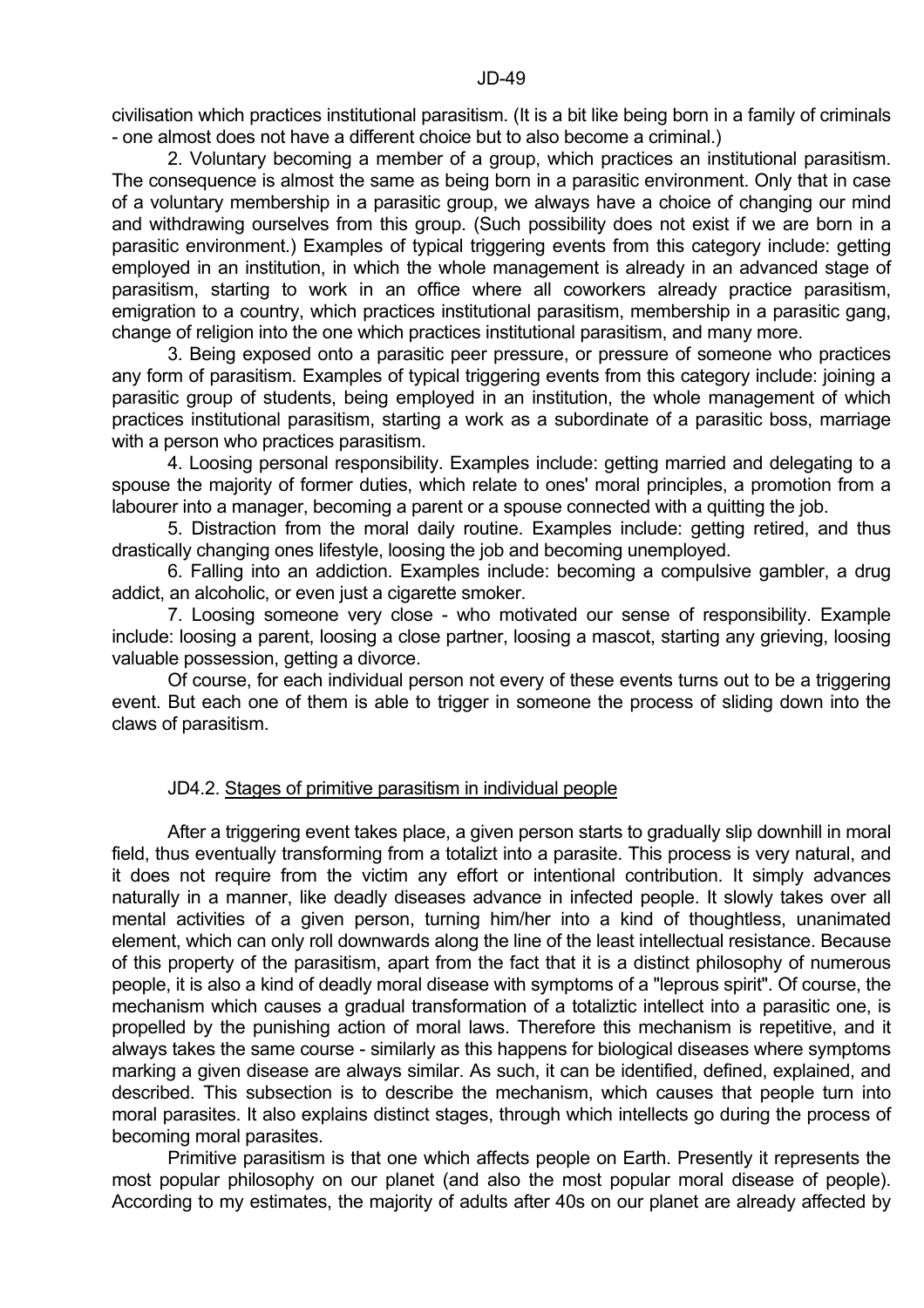it. The mechanism, which causes people to fall victims of this moral disease (and a stagnant philosophy), is the "downhill philosophical life-cycle" already described in subsection JD1.2. As it already was explained in this subsection JD1.2, people who slip into this "downhill philosophical life-cycle", in typical cases go through the following phases: (1) birth with intuitive totaliztic philosophy, (2) growing up, (3) totaliztic period of life, (4) event that triggers parasitism, (5) gradual creeping into advanced parasitism, (6) agonal state, and (7) the death through the moral suffocation. As it was already explained in subsection JD1.2 for each one of these phases, the actual conversion of an intuitive totalizt into a primitive parasite takes place in phase (5) "gradual creeping into advanced parasitism". So let us now analyse this phase (5), and let us try to describe the main phenomena that are occurring in it.

 The 5th phase of the "downhill philosophical life-cycle" is always initiated with some kind of "triggering event", which destroys the moral balance of a given intellect. Probably the most frequent example of such an event, is a promotion to a position which gives a power over other people, but it simultaneously moves to these other people the responsibility for the outcomes of the action of this future parasite. After all, the essence of every triggering event boils down to the **removal of personal responsibility from a given person, and shifting this responsibility onto someone, or something, else** e.g. onto a spouse, partner, teacher, committee, subordinates, government, existing laws, etc. In turn this removal of a direct and personal responsibility, triggers the entire mechanism of causes and effects, which finishes with the landing in claws of advanced parasitism. This mechanism starts its work from the disappearance of motivations caused by the lack of responsibility. Then the lack of motivations causes the motion along the line of the least intellectual resistance. The outcome of going along the line of the least intellectual resistance is the murdering of own conscience. In turn loosing the influence of conscience into someone's actions, gradually turns upside down the whole system of moral values of this person. Thus in the result of such a triggering event, in the mentality of the future victim of parasitism a whole chain of changes begins, which are going to be explained below in the order as they take place in reality. Here they are:

 A. **Killing the motivations**. If someone unwary looses the responsibility for outcomes of own actions, then the unavoidable consequence of this lack of responsibility, is the loss of motivations. Thus, the shifting into someone else, or something else, responsibility for whatever one is doing, is in fact an equivalent of killing the own motivations. When for example someone, who has no feeling of responsibility, faces a possible choice which we always have in relation to every possible activity, namely a choice "to do it, or not to do it", then an instant pleasure is promised only if one makes the choice "not to do it". In previous times, in spite of the knowledge that the "avoidance of acting" promises a pleasure of instant indulging in laziness, the same person was still pushed into the action by the own sense of responsibility. But the "triggering event" removed this sense of responsibility. Therefore now, there is nothing in this person, what would motivate him/her to act. Thus, the only reason why parasites still are sometimes doing something, are primeval feelings - most frequently the fear of someone or something, and desire. Therefore the parasites in this first stage of advancement of their moral illness, start to avoid doing any activity, which requires an effort and which does not generate an instant pleasure. In turn this chronic avoiding of doing anything, causes that their motivations gradually disappear. In the result, after this stage advances, a given parasite is unable do generate motivation to do anything. A person who reached such state can be described as being in the "**state of marasmus**" (marasmus = malaise, indolence, lethargy). In turn, because there is no motivation to put any efforts into the action, such a person is accomplishing everything through complications, intrigues, blackmailing, power games, etc. Therefore, life of this person fills up with intrigues, the personal matters become increasingly complicated and untangled, etc.

 People who advanced into this first stage of parasitism, start to display a number of attributes, which are indicators of their lack of motivations. Let us list here some of the most important of these: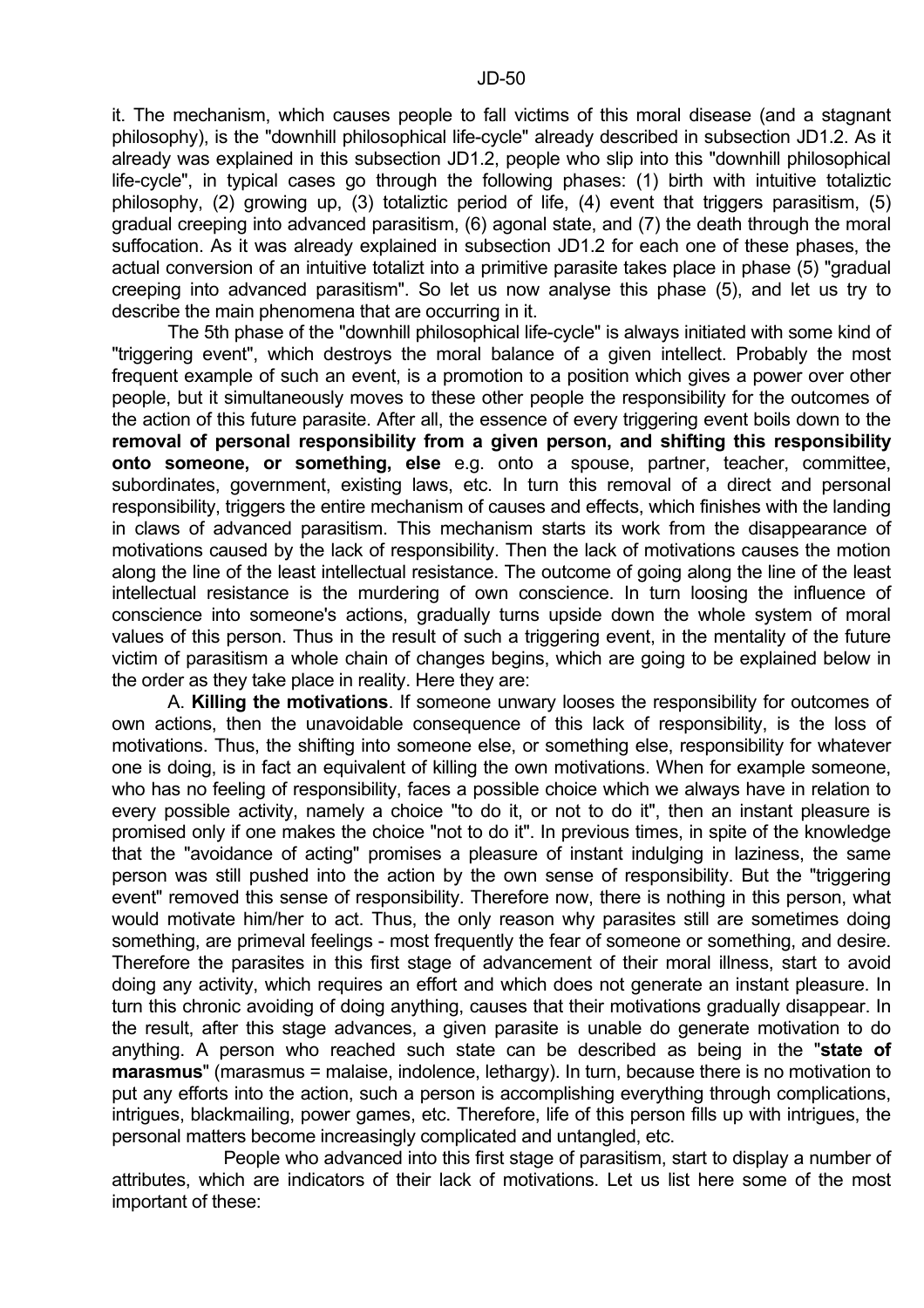- Pushing the blame and responsibility onto others. The most significant attribute of parasites, after they entered this first stage of advancing their moral disease, is that they start to demonstrate the principle "everyone is guilty but not me". This principle results from the fact, that entering the path of parasitism always is connected with the complete lost of feeling of responsibility. In turn, this lost, amongst others, manifests itself in the pushing out one's responsibility for everything that went wrong into someone else, or into something else. (Parasites never accept the responsibility for anything that went wrong, although they always accept rewards for everything that went right.) The manifestation of this principle is that whatever wrong happens around them, even if this is something that demonstrates their obvious guilt and responsibility, still someone else is going to be blamed and accused.

 - The inability to complete any task solely by themselves, without a supervision and threat of someone's else. This is a next significant attribute of parasites after this first stage of advancing their moral disease. By themselves - means without watching their hands by anyone whom they are scared, they are not able to finish any action. Thus, they keep abandoning every intention soon after it eventuates. They soon start to be known from chronic abandoning everything that they started - unless someone who has a power over them keeps constantly supervising them through it. For example, they can be members of several organizations, but they never attend meetings of any of them. They can enrol to courses and diplomas, but they turn only for the first class. They can start unlimited number of projects, but they never carry through even one of them (unless forced by someone in power, whom they are afraid, and who makes sure that they finish what they started). In order to hide their inability to complete anything, they always try to join a team, and to pretend that they do work together with a team. Of course, if they get into such a team, others do the work, while they only disturb, and at the end they claim all the rewards.

 - The "unreliable behaviour". One cannot rely on parasites already in this stage of advancement of their moral disease. Whatever they attend, it is going to go wrong. They verbally talk about doing things, they even make a lot of noise and wind, which would appear as if they do things, but actually when comes to presenting the results of whatever they supposed to do, in the final effect it is not done.

 - Replacing real actions with apparent actions. For example, they still may go for walks, but in order to avoid unnecessary (in their believes) effort, they may slowly drive their car through a park. They are also going to work. But instead of reliably fulfilling their duties, they are going to continually read newspapers, take part in countless meetings - which they spend on unproductive talking, go to city, or play computer games.

 - Inability to learn. For example, if someone, who is already in this stage of parasitism, works as a teacher, then this person insists on teaching only subjects which he/she already knows. But even for these subjects, he/she never improves notes, or updates information. Such a person also decisively refuses to teach a new subject, to go for a course which finishes with an exam, to go to a conference - where he/she should present publicly his/her newest accomplishments (which are none), etc.

 This first stage of parasitism is enormously important for the future fate of a given person. It is so because people who slipped into this first stage of parasitism, still are able to return to totalizm solely by themselves - if somehow their feeling of responsibility is returned to them. If in their personal circumstances an event takes place, which forces them to take back the responsibility for what they are doing, they still are able to return to rules of totaliztic behaviour in the result of their own effort. Also they still have remains of motivation capability, so that after the return of feeling of responsibility, they are able to listen to their conscience, which still is working in them.

 B. **Killing the conscience**. After motivations are killed, a given person does not feel to do whatever the conscience asks it to do, and thus increasingly frequent times it begins to choose a path downhill in moral field. The reason for choosing actions that follow the line of the least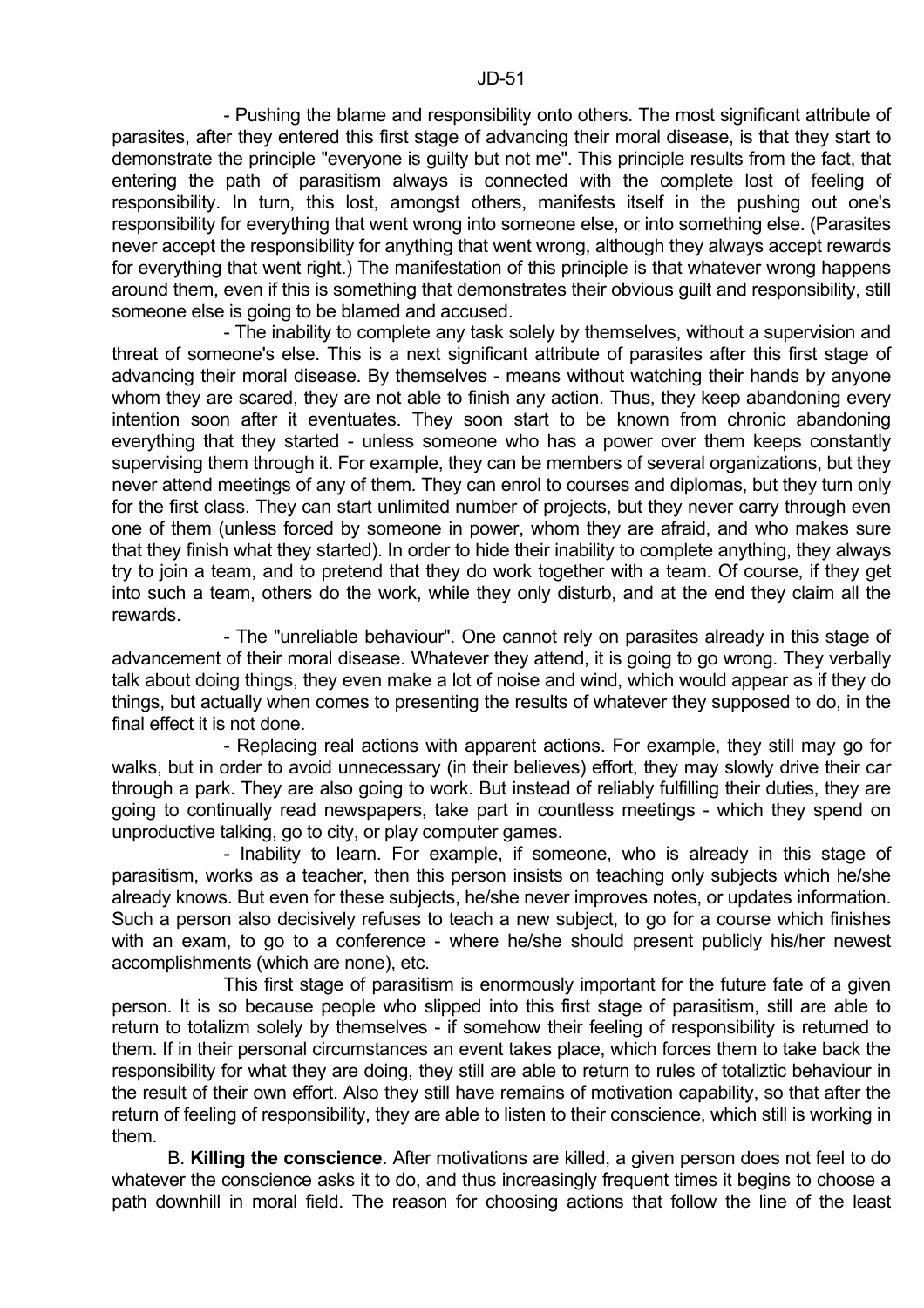intellectual resistance, is the lack of impulse of motivations to do otherwise. For people on Earth, who are not aware of the existence of moral laws, their organ of conscience is the basic guide for the morally correct behaviour. It advices them to obey these laws without actually knowing about them. Therefore, as long as a given person listens to his/her organ of conscience, he/she is intuitively following a totaliztic path, and leads a moderately "moral" life. Unfortunately, the "triggering event", which always kills the motivation and initiates the sliding down in the moral field, has this consequence that it exposes a given person to the choice of either listening to conscience, or accomplishing some instant gains. For example, if the triggering event is a drug addiction, then a given person repetitively faces the choice of either to listen what the organ of conscience tells him/her, and to not take drugs, or to stop listen the conscience, and to take drugs. If the triggering event is for example becoming a mother, then a given female repetitively faces the choice of still doing the subsequent chores by herself, or gradually pushing the increasing number of these chores onto her husband. If the triggering event is to become employed in an institution, which is already overtaken by the management that is in the advanced stage of parasitism, then such a management exerts a continuous pressure to disobey ones' conscience and to do immoral things. In such a gradual manner, time after time, a given person makes "one exception" of refusing to listen "this time only" what the organ of conscience is telling him/her. Of course, repetitive not listening to this organ, with the elapse of time becomes a habit, thus it gradually kills this organ. At the end of this stage of embracing parasitism, a given person not only completely stops listening what conscience tells him/her, but also looses the ability to read and understand the whispers of this counter-organ. The result is that such a person looses the ability to distinguish between moral and immoral, between what is good and what is bad, what is beneficial and what is parasitic, etc.

 People who advanced into this second stage of parasitism, start to display a number of attributes, which are indicators of a deep slipping down into the parasitic path. Let us list here the most important of these:

 - The believe in their own perfection. After they kill their counter-organ of conscience, parasites begin to increasingly believe that they are perfect, while their own actions are closely coming to an absolute perfection. This irrational believe is growing proportionally to the advancement of their moral illness. The reason is that after they murdered their own conscience, they are unable to determine any more, whether a given action that they undertaken is "moral" or "immoral". After all, it was their conscience which previously informed them about the moral value of every single action that they just took. Therefore, after they murder their conscience, they start to believe that whatever they do, it is always perfectly OK. In turn these people who do or think otherwise, are at wrong and guilty, and should be reprimanded for their behaviour.

 - Efforts to behave ethically for a show only. (Note that ethical behaviour is a kind of moral behaviour towards other people, which was developed and reinforced by a tradition, culture, and upbringing.) There is an interesting attribute of parasites after this stage of their moral illness, which allows to distinguish them from parasites which already are in more advanced stages of parasitism. It is obeying of general rules of ethics. These parasites still remember roughly from the totaliztic period of their life, what type of behaviour used to be ethical, and what used to be unethical. Therefore they still try to do things in an ethical manner, when they are watched or checked by other people - means they still follow the ethics. Unfortunately they do it more as a habit, or just for show, than as a principle. But as soon as they are not being watched or checked, they do not do ethical things any more. To explain it better: a person which still adheres to a totaliztic philosophy, would return a wallet full of money, independently of circumstances in which he/she would found it, simply because the organ of conscience would order to do so. But a person which is already in this second stage of parasitism, would return the wallet only if it is seen by others when he/she picked it up. Otherwise, if no-one sees him/her picking up this wallet, he/she would not return it back, or would return only documents while would keep the money.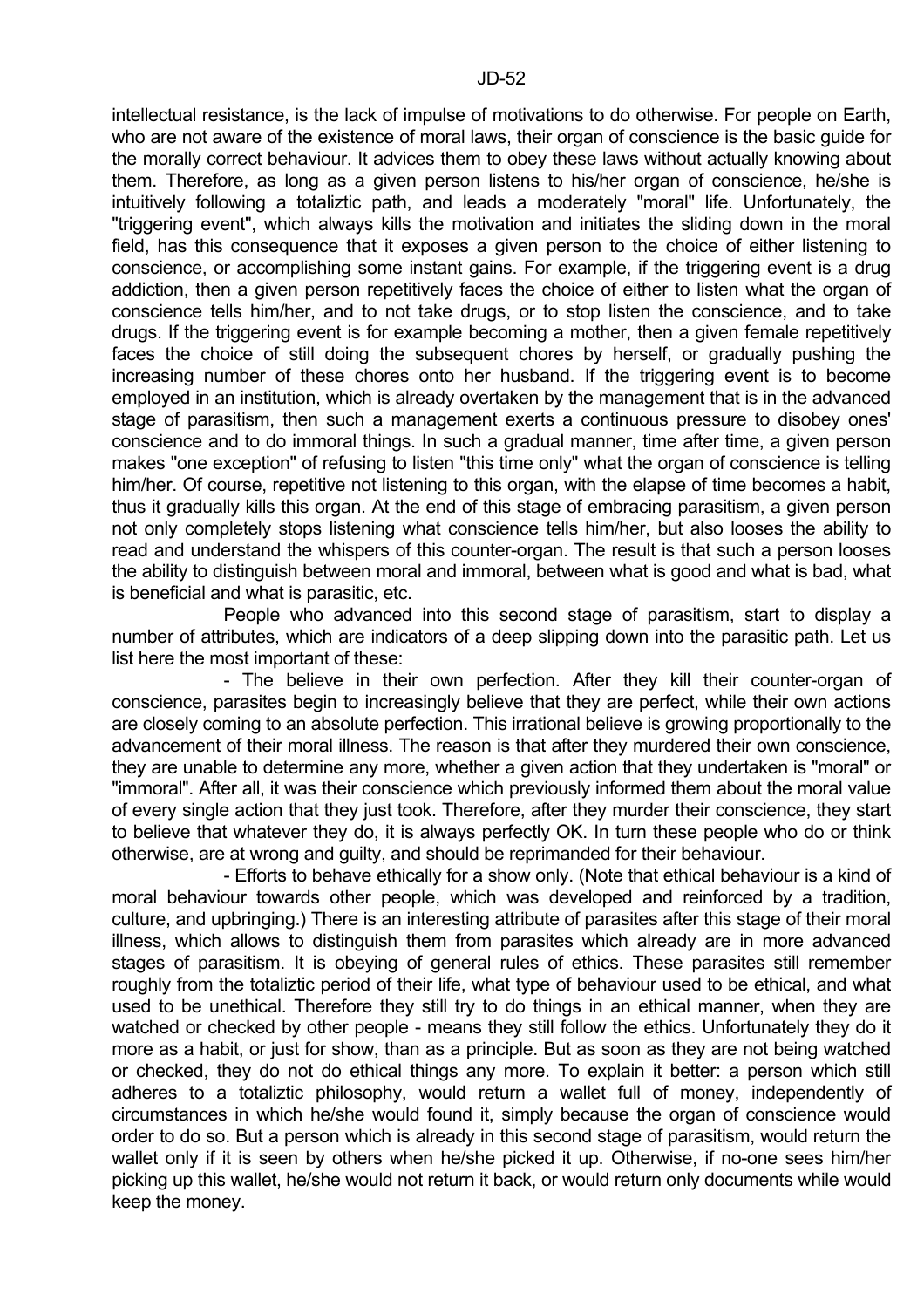- They start to develop their propaganda philosophy. Therefore, after they advance to this stage of parasitism, they start to have two different behaviours, i.e.: their real one, which is increasingly immoral, and the propaganda one - which still looks roughly like it is moral. The immoral behaviour they carry out whenever no one is watching them whom they are afraid. The moral behaviour they show out only when other people are watching them (especially strangers, or those whom they are afraid).

 - Churlish behaviour under the influence. People who killed their conscience, behave in a civilised manner only for a show, or more strictly because they are afraid of reactions of other people to their real behaviour. But when they e.g. are under the influence of alcohol, this fear disappears in them, and they start to show the real themselves. After all, they do not have conscience any more, which would control their behaviour all the time.

 People who went into this second stage of parasitism still can be returned to totalizm, although it is increasingly difficult. Practically it requires from them a complete change of the environment into one, which exposes them into everyday examples of moral behaviour, and also the change of their daily routine into the one that charges them with a continuous responsibility for something that is very precious for them. For example, for some it could be if they change the job and simultaneously changed the place of living. In turn such a dramatic change can only take place, when they experience a powerful stimuli. Because in the majority of people such stimuli does not appear, only sparse ones are capable to run away from this moral disease, after they slipped into it so deeply.

 C. **Killing the ethics**. After the conscience is killed completely, and a given parasite stops listening to it, the next stage of parasitism is to gradually kill the ethics. The reason is that without the guidance of the conscience, with the elapse of time such a person forgets what an ethical (moral) behaviour is, and thus it starts to behave unethically (immorally) even in the presence of other people. This process of unethical/immoral behaviour gradually gets deeper, and at the end of this third stage, such a person is not able to behave ethically on his/her own, and only behaves ethically when gets a direct order from someone in power.

 People who advanced into this third stage of parasitism, start to display several attributes, which are unique to this stage. Let us list here the most noticeable of these attributes:

 - Distrust of others. The most visible attribute of parasites after this third stage of advancing their moral disease, is that they start to adhere to the principle "I should not trust anyone". This means that they start checking everyone, start to believe more into paper proof then into words of people, etc. The reason for such a distrustful behaviour is that, after they kill their own ethics, they start to believe that also all other people are equally unethical as they do. Therefore, they start to adhere to the principle that "checking others is much better than believing them", and according to this principle they keep distrusting everyone.

 - Public unethical behaviour. Another visible attribute of this stage of parasitism is, that people affected with it, publicly start to display immoral and unethical behaviour, although they still obey direct commands, and do whatever someone having power over them orders them to do. To give some examples of such unethical and immoral behaviour, they may keep coming late to work as a rule, but they come on time, or even come during the weekend, when the boss directly orders them to do so. They may openly take from office, or from other people, whatever they need, but they do the work, which they are clearly instructed to do and they are going to be checked for. They may "borrow" small sums of money from friends with a clear intention to never return them, but they still pay the rent.

 - Allowing corruption. In this stage of parasitism, and in next stages, people themselves easily get corrupted, and also they may encourage corruption of others.

 - The inability to distinguish moral from immoral, good from bad, etc. They loose this ability completely. For example, the majority of such people, with whom I discussed moral issues, deeply believe that moral is everything that they find easy and pleasurable, thus that does not require from them any effort. Simultaneously immoral is for them everything that forces them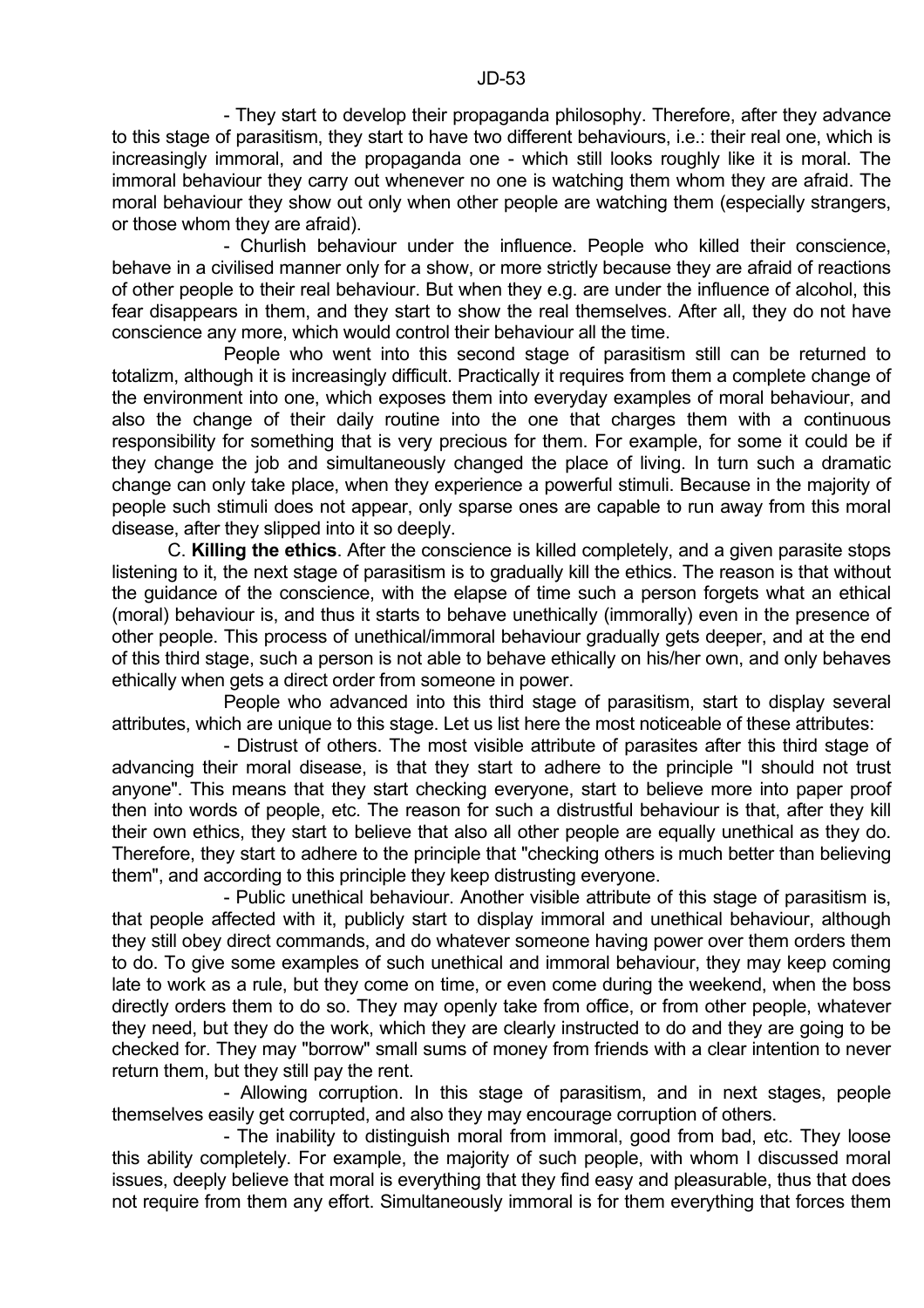to put a special effort into it.

 People who reached this third stage of parasitism, can still be returned to totalizm. But practically, such a return is only possible if they are institutionalized by some military-type institution or organization, which imposes on them a very strict discipline, a very heavy work regime, and provides them with an everyday example of moral behaviour. No many people actually go to such an institution, so no many have a chance to recover.

 D. **Killing the rationality**. After motivations, conscience, and ethics are killed, the last thing which is left, and is going to be killed in the fourth, most advanced stage of parasitism, is the ability of rational thinking. At this stage of parasitism, the life of such person becomes so complicated in even the most elementary matters, that this person looses ability to solve even the simplest problems. In turn being unable to solve them, he/she is incapable to make rational decisions about them. Because this process is repeated countless number of times, the rational thinking of such a person is gradually being killed. Thus the characteristic attribute of this last stage of parasitism is, that when it is finished, a given person completely ceases the generation of moral energy. Therefore the further life of this person is sustained only due to the consumption of old savings of the moral energy, or he/she vampires this energy from other people. This causes that the "µ" coefficient of such a person drops fast down to a very low level. In turn such a low "µ" releases aggressiveness and impulsiveness. The lack of ability to make rational judgements, connected with this surfacing uncontrollable aggressiveness, causes that in this most advanced stage, parasites actively attack people who in their eyes represent everything that they do not have, means totalizts. Thus parasites who accomplished this full-blown stage of their moral illness, can be recognized by continual attacking, oppressing, and putting down totalizts from their environment.

 People who reached this last stage of a full-blown parasitism, start to display a number of attributes which are trade marks of advanced parasitism. Let us list here the most important of these:

 - Inability of rational thinking. This is the "trade mark" of the full-blown parasitism. It allows to distinguish the victims of this full-blown moral illness, from victims of the less advanced stages. They completely loose the ability for rational thinking. This inability of rational thinking manifest itself in many different ways. For example they are not able to design, plan, or invent anything on their own, therefore they copy everything from others. But even in this copying they do not do it rationally, but introduce various changes, which are shockingly irrational. Therefore, if for example someone sees how they place their furniture, something always shocks by being extremely inconvenient or illogical. If they project or place their switches, the left switch is going to be for the right device, while the right one is going to be for the left one. It they copy from somewhere a design for a footpath, then in order to make it looks nice they form it into the letter "M" and then get upset when people start to short cut through the base of this letter instead of marching through the full zigzag. If they copy a highway crossing, they do everything perfectly, except that the inlet to another highway is placed just after the outlet from this another highway, so that the outgoing cars must fight their way through the stream of incoming cars. Of course, as this is the case after every other stage of parasitism, the victims of a full-blown version of this moral disease are unable to realize their shortcomings, and strongly believe that everyone around them is thinking strangely, while they are the only ones left in the entire world, that still think correctly.

 - Picking on everyone. For example, parasites in this most advanced stage are not able to distinguish between a person who is doing a lot of good, from a typical crook. The reason is that by not being to think rationally, their only criterion of judgement are their own feelings. Thus in every person they always take notice of only small matters, which they do not like in that person, and are unable to put these small matters into a proportional prospective amongst other matters regarding this person. Because every person has something that they do not like, they practically treat every person as their potential enemy, with whom they temporally took a cease of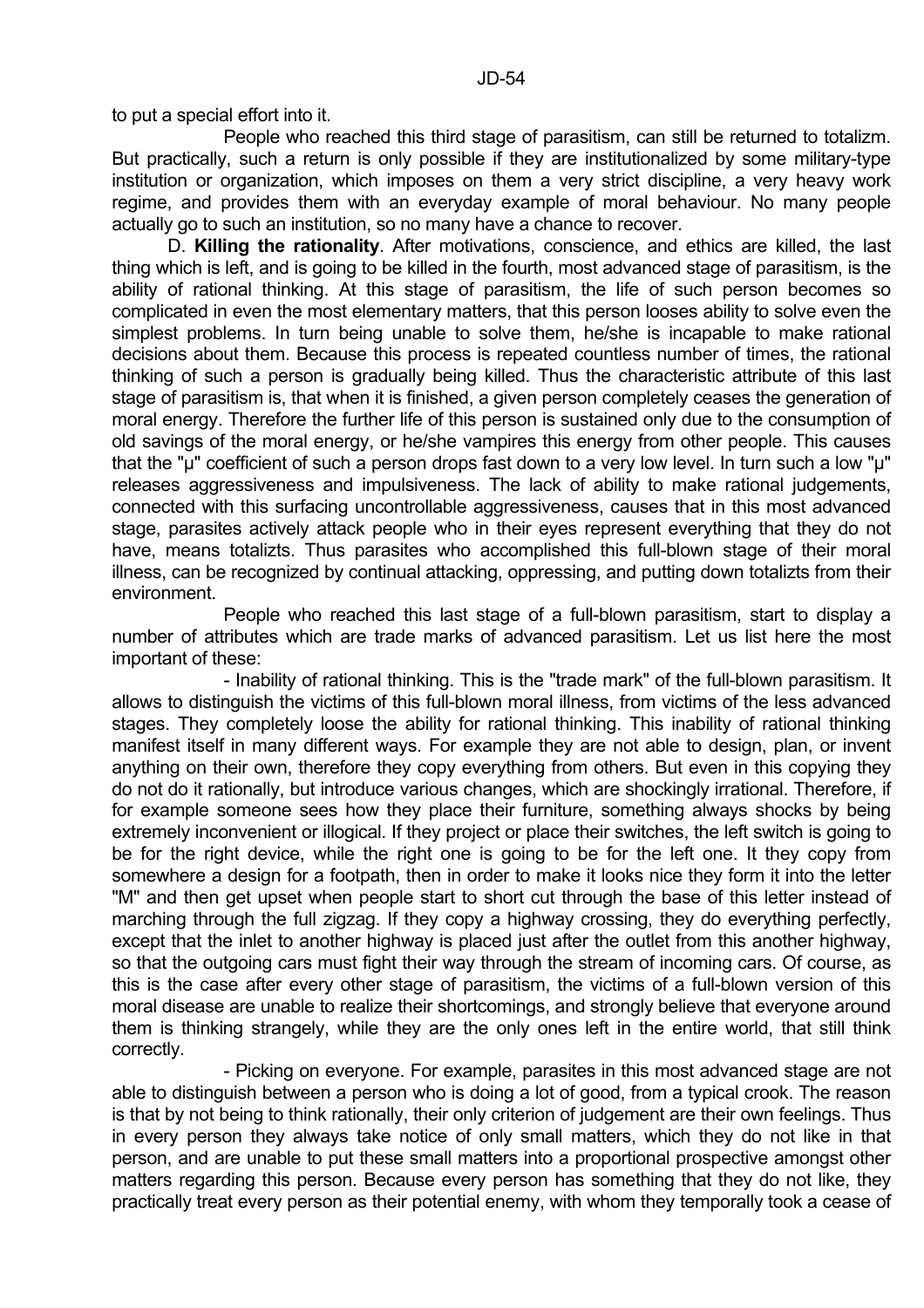fire.

 - Unpleasant behaviour. Because they distrust and dislike almost everyone, they behave very unpleasantly towards many people, with a small exception of those whom they are afraid (e.g. except of bosses). In relationship to these whom they are scared, they show disrespect only beyond their back.

 - Existence for today. Parasites in this stage completely loose the ability to judge comprehensive issues, and inability to put them into proportion in relationship to each other. Therefore, for example they are not able to plan future beyond today. So whole their existence limits itself to "today", "now", "immediately".

 - The immoral propaganda philosophy towards people whom they know and are not afraid. Because of the lack of rational thinking, they are unable to judge the improperness of their own behaviour. Thus their behaviour, which they show to people whom they are not afraid, is almost as immoral as their real behaviour.

 - Impulsive aggressiveness, which is usually directed against those who are most vulnerable around them (i.e. usually against those who adhere to a totaliztic philosophy).

 Problem with this highest stage of parasitism is that actually it is incurable. I never meet a case when someone who reached it, was able to reverse the process of slipping down, and to not enter the stage of an agonal intellect, which follows. However, because people who slip to this full-blown parasitism start to practice moral vampirism, it still may take them quite a long time before their "µ" slips to such a low level, that their inadequacies are noticeable to everyone.

 In my research I made a rather interesting observation regarding people who reached the state of a full-blown parasitism described here. According to this observation, **the "evil parasites" that are described in subsection A3 and chapters U to W, choose for the role of their collaborators exclusively people who are already in the stage of a full-blown parasitism**. I was frequently wondering why evil parasites are using for this shameful role only people who are in the advanced stage of parasitism, and I reached the conclusion that there are numerous reasons. Let us name here some of them. The first of these is that such people completely lost their understanding of good and evil. Thus without blinking an eye they do even the most outrageous orders, that are contained in the telepathic transmissions of evil parasites. They do not hesitate even a moment, when they are ordered to torture, oppress, or harm an innocent person actually without any rational reason. In turn making a totalizt to carry out such atrocities, would be almost an impossibility, because a totalizt obeys moral laws. The second reason is that such full-blown parasites long ago totally switched off their rational thinking, while in their actions are exclusively guided by feelings and by impulses of momentary desires. Thus they can be easily programmed by telepathy, as they are unable to distinguish such telepathic orders from their own temporary caprices and desires. The third reason is that such full-blown parasites have very low "u". This in turn means that because of the lack of moral energy "u", they are saturated with ill feelings, hatred, negative thinking, bitterness, and with all this that a traitor and a collaborator must have in order to willingly serve to the worst enemy of people (see also subsection JD1.6.3).

 Each of the processes described above, simultaneously represents a distinct stage of a primitive parasitism. After someone achieves the highest stage of parasitism, in which the rational thinking is also killed, such an intellect becomes a full-blown parasite. From this point onward, such an intellects reaches the agonal state, and the further existence of this intellect is only possible because it sucks the moral energy from others, by leading the life of a moral vampire. Therefore the last two phases which primitive parasites reach in their parasitic life are:

 **Agonal intellect and the moral death**. These two phases were already discussed in subsection JD1.2, therefore there is no need to repeat them here. But it is worth to remind here, that individual people in the stage of agonal intellects always carry out an extremely intensive "moral vampirism" on other people. The principle of this moral vampirism is described in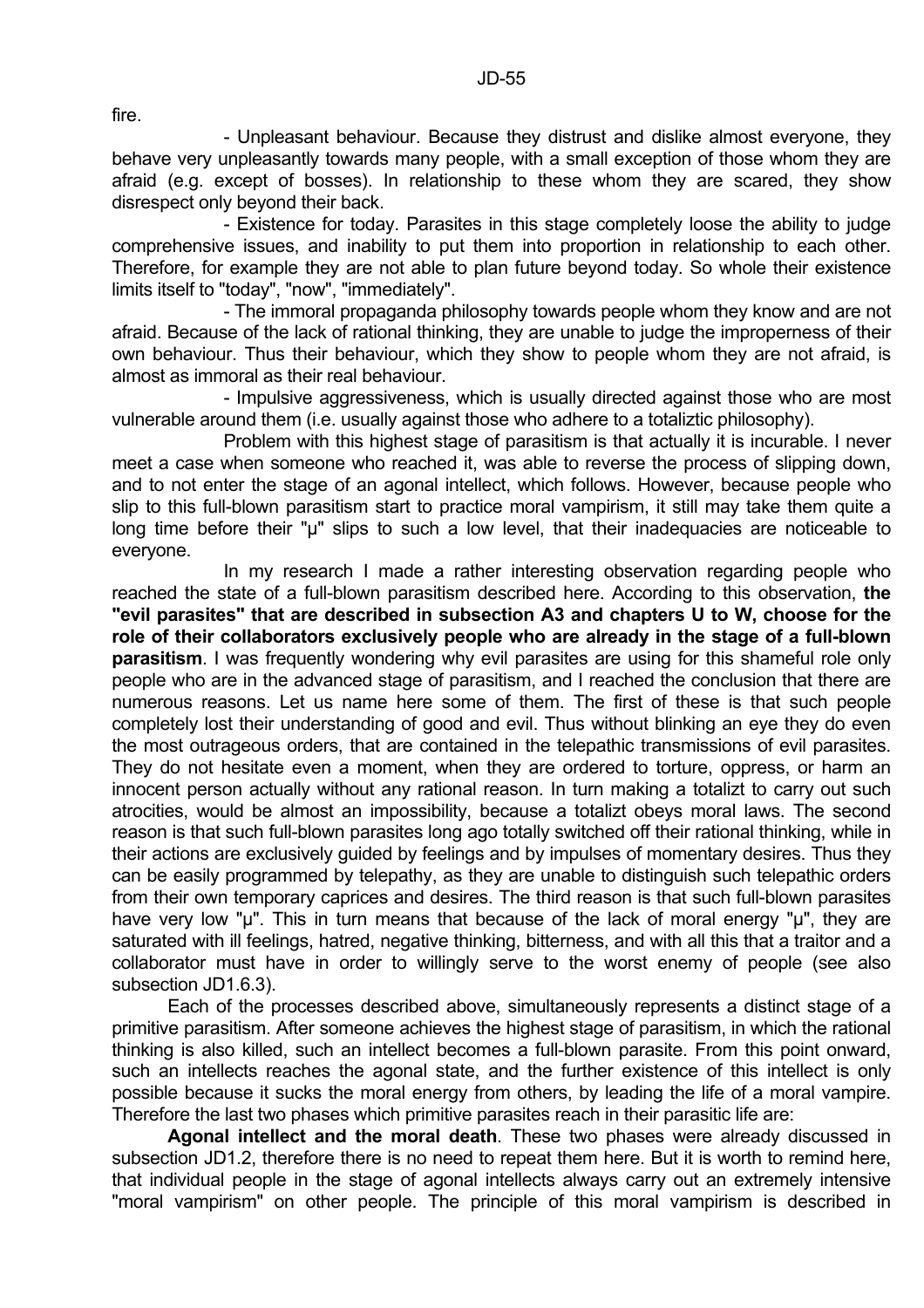subsections JA7.1 and I5.5. It always depends on steering up deep emotions in other people (usually of the unpleasant type), and then sucking moral energy out of them. But even the most vigorous vampirism does not sustain the life of a parasite forever, although in favourable circumstances, when there is someone on which such a moral vampire is able to feed continually, it may extend for many years. Therefore, every parasite always finally finishes with a very unpleasant death, which lives a lot of bad memories in everyone involved.

#### JD4.3. Institutional parasitism and forced philosophical corruption of individual people

 Group intellects, such as institutions, whole countries, or whole civilisations, also can go through four stages of primitive parasitism described in subsection JD4.2. Only that for them the manifestation of each stage is slightly different. Also for institutions the whole process of sliding down is much faster than for individual intellects. Actually just within a few years, while in extreme cases even a few months, almost every institution which started a parasitic path, can transform from the vibrant totaliztic organization, into a gloomy and fully agonal intellect, which soon afterwards dies of a moral suffocation. During this short period of time, they may go through all four stages of advancement of parasitism, in the most drastic cases advancing to a next stage almost every year or even month. Specially prone for this moral disease are all governmental institutions, including educational institutions funded by governments. Usually the triggering event in such institutions is the employment to the position of a top manager a person who already adheres to advanced parasitism, and thus who is going to strip a given institution from the responsibility for what the institution is doing. Other frequent reasons include the employment for the top manager a person who is enough incompetent as a manager, that it allows other management positions to be overtaken by people in advanced stage of parasitism, who also are going to strip this institution from the responsibility for what it is doing. Here are the subsequent stages, through which such group intellects are transforming on their path to a full-blown institutional parasitism.

 A. **Killing the motivations**. After the parasitic management of a given institution cuts it out from the responsibility for own actions, a given institution proceeds to the stage of killing motivations. It mostly manifests itself through pretending. The institution starts to do everything only for a show, not for results. Instead of doing whatever it is created for, it looks for excuses why it should not be done. Of course, it always finds numerous excuses, so it continually narrows down the production or output, it continually decreases the productive staff, but it increases the management and administration, etc. Thus instead of the real output, it yields a lot of paper, and a pretended output.

 This first stage of institutional parasitism is very crucial. The reason is that institutions which passed through this stage still can be returned to totalizm just by exchanging their entire management, and by employing new managers with a totaliztic outlook. If managers change, the institution itself usually still have enough motivation and totaliztic staff left, to be able to recover without any drastic measures.

 B. **Killing the conscience**. This is the second stage, which appears just after a given institution kills its motivations. It manifests itself by the tendency of this institution to do immoral things. Of course, these immoral things are done by the parasitic management, which acts on the behalf of that institution.

 After advancing to this second stage of institutional parasitism, the renewal into totalizm still is possible, although rather difficult. It practically requires to change not only the entire management, but also parasitic procedures, rules, and traditions, which in the meantime a given institution developed. In practical terms such a recovery is only possible, when a given institution is completely taken over by another, totaliztic one, which changes not only the whole management into its own one, but also imposes its own ways and principles of acting.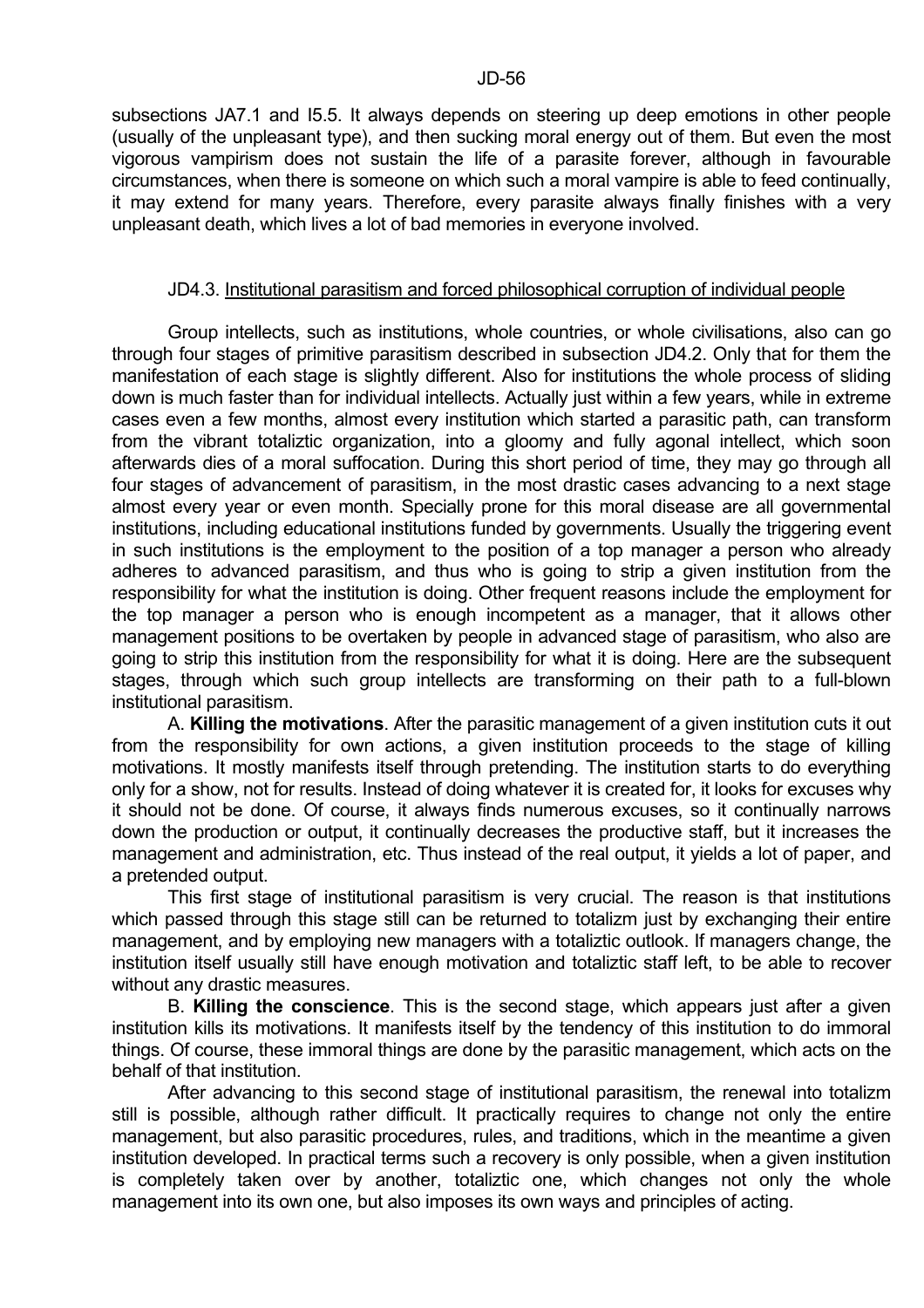C. **Killing the ethics**. After the conscience is killed completely, and a given institution does immoral things as a common practice, the next stage of institutional parasitism is to gradually kill the ethics. The reason is, that without the guidance of morality, with the elapse of time management of such an institution forgets that it supposed to serve people, not to destroy them. Therefore, it starts to do immoral things in an increasingly visible manner. It starts to act ruthlessly and without any respect to rules, ethics, and even law. For example it may fire the best employees only because they do not have "connections", while it leaves at work all lazy workers only because they are close friends or relatives of the chief manager. It keeps depleting, overworking and underpaying the productive staff, but it simultaneously builds up and deprives all duties and responsibility the increasingly larger pool of managers. It is also grossly unfair in all matters concerning premiums, benefits, promotions, etc.

 After this third stage of institutional parasitism is reached, the renewal process is almost impossible. It practically requires firing the entire staff, and starting the production from scratch with a completely new staff. Therefore, in case of institutions, it is more rational to allow them to die, and to start new ones from a very beginning, then to take over such old ones and to try renew them. If someone takes over such a parasitic institution in the third stadium of advancement of its moral illness, no matter what would do - apart from sacking the entire personnel, this institution anyway is going to collapse.

 D. **Killing the rationality**. After motivations are killed, the last thing which is still left to be killed is rationality. It is going to be killed in the fourth, most advanced stage of institutional parasitism. The mechanism of this killing is similar as in individual intellects. Through killing motivations, conscience, and ethics, everything in such an institution becomes so complicated, that the institution looses ability to solve even the simplest problems. In turn being unable to solve them, it is also unable to make rational decisions about them. Because this process is repeated countless number of times, the rational actions of such institution are gradually being killed. In the result, whenever logic says that something should work in a given manner, actually in such an institution it works exactly opposite to the logic. Thus one of the characteristic attributes of this last stage of institutional parasitism is, that when it is finished, a given institution completely ceases the generation of moral energy. Therefore the further life of this institution is sustained only due to the consumption of old savings of moral energy, or it vampires this energy from everyone that is within the sphere of its influences - e.g. from employees.

 Institutions which reached this highest stage of institutional parasitism, start to display a number of attributes which are trade marks of a full-blown institutional parasitism. Let us list here the most important of these:

 - Shrinking. Such an institution is continually shrinking. For example, if it is a factory or a teaching institution, it fires production employees, it continually shuts down more and more departments, it sells various assets, it cancels projects, it cuts budget, etc. If it is a country, then it continually closes factories, the headquarters of various companies keep shifting overseas, its best people are emigrating overseas, it keeps selling governmental assets, it constantly decreases budgetary spending, it makes all sorts of savings and cuts, it cancels public projects, etc. The only thing that in such country constantly increases are: taxes, bureaucracy, unemployment, crime, and lawlessness.

 - The situation of a "black hole". Such an institution turns into a kind of moral "black hole", in which completing any "motion" is almost impossible. (I.e. it becomes similar to a star system, which continually followed the motion along the line of the least resistance and, thus achieved the state of an astronomical "black hole" - see descriptions from subsection JB6). If such an institution is a country, which accomplished a full-blown institutional parasitism, then it looses the ability to allow any moral motion on its territory. For example, it is unable to build anything, because its legal environment is very business unfriendly, everything seems to be forbidden in it, and the simplest activity is connected with getting through piles of "red tape", regulations, governmental requirements, permits, etc. Also everything in it is "user paid", in spite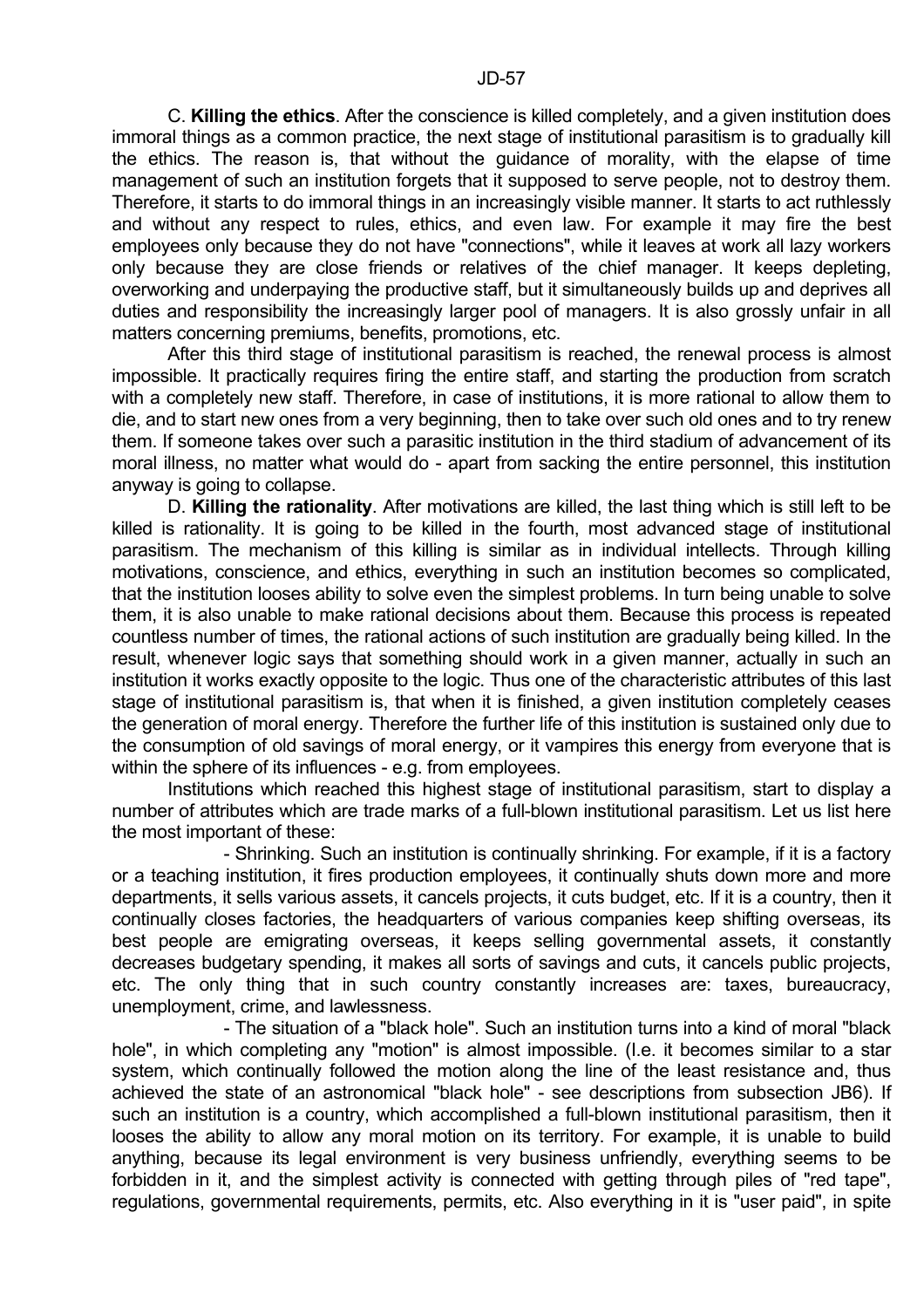of extremely high taxes. It is also paralysed by a rampaging stagnation, as the accomplishing of anything new that does not lie in an everyday routine of its citizens meets so much human resistance and so many obstacles of various natures, that even the most entrepreneur and totaliztic people finally give up and cease their perseverance. The entire society of this country is depressed, and very difficult to find a citizen who would be satisfied with life, laughing, and not ready to complain at something at every opportunity. Even very young people of this country are already infected with parasitism and are unable to do anything for an idea, for their own good, or just as a favour to friends. These young people display an interesting "**syndrome of a parasite**", which depends on seeking some immediate material benefit for themselves in everything that they are doing, and on refusing to do anything that does not provide such instant benefits. The most intriguing is the disappearance of people from footpaths of streets of cities in evenings. In a normal (totaliztic) country, streets of cities are full of life in evenings, cafés are open, shops are lighten, lots of people are walking, talking, laughing, and enjoying life. But in countries that reached a full-blown institutional parasitism, in evenings footpaths of streets of large cities are almost completely empty, no cafés or boutiques are open, and the most of lights is extinguished.

 - The maximization of inconvenience. In parasitic institutions everything starts to work in such a manner that it creates a maximum problems and inconvenience to people. I used to work in a several institutions, which reached the level of such a full-blown parasitism, and I must admit, that work in them is a real nightmare. Practically everything in such institutions is a problem. The only matters, which can be done in them, are these which can be accomplished through filling in a typical existing form, and following with it a typical existing procedure, but which do not dare to require someone's agreement or signature. Even in matters, which are the basic rights of employee, it is necessary to struggle and to fight. For example, let us consider such a simple matter, as just taking an annual leave, for which every employee is entitled. In such institutions it grows to a huge problem. The reason is that even if an employee is just taking what is entitled to, still someone must make a decision and sign a piece of paper. Of course, in institutions with a full-blown parasitism, no parasitic manager wants to take a responsibility for signing anything. After all, they are constantly "trained" in these institutions to not take any decision. So everyone is finding excuses to not sign. The effect is that even the most basic rights of employees are undermined, and one needs to pull everything by force, in spite that it should be given to him/her automatically. Thus numerous rights are not executed by employees in such institutions, simply because people have no energy to break through countless barriers, which are created in every area. For example employees do not ask for refund of their small expenses, do not ask for paying overtime, and many of them also do not even ask for an increase of salary. The reason is that they cannot be bothered to overcome these countless obstacles that are put on their path in even the most simple matters. Of course, all these difficulties have their repercussions. For example in such institutions no-one is willing to work outside of hours. No-one is ready to buy or to do anything for the good of a given institution. Also every employee is running away from it as soon as he/she finds any more totaliztic institution.

 After any institution reaches this highest stage of institutional parasitism, the process of renewal is impossible for it. It needs to be put onto side tracks and allowed to die by a moral suffocation. **Totalizm strongly recommends, that in case of institutions, which already reached the stage of a full-blown parasitism, the process of their agony should be shortened by an official dismantling and by closing them down as fast as possible**. The biggest error that can be committed with such institutions, is to try to "save" them for political reasons. Such "salvation" always finishes with unrecoverable drowning enormous sums of money, which are swiftly squandered by these institutions, and with the deepening of problems that are outcomes of various repercussions of unnatural keeping alive the institution, which is unable to fulfil its purpose.

 **Agonal intellect and the moral death**. These last two phases, for institutions are similar as for individual people. The only difference is that the majority of institutions have greater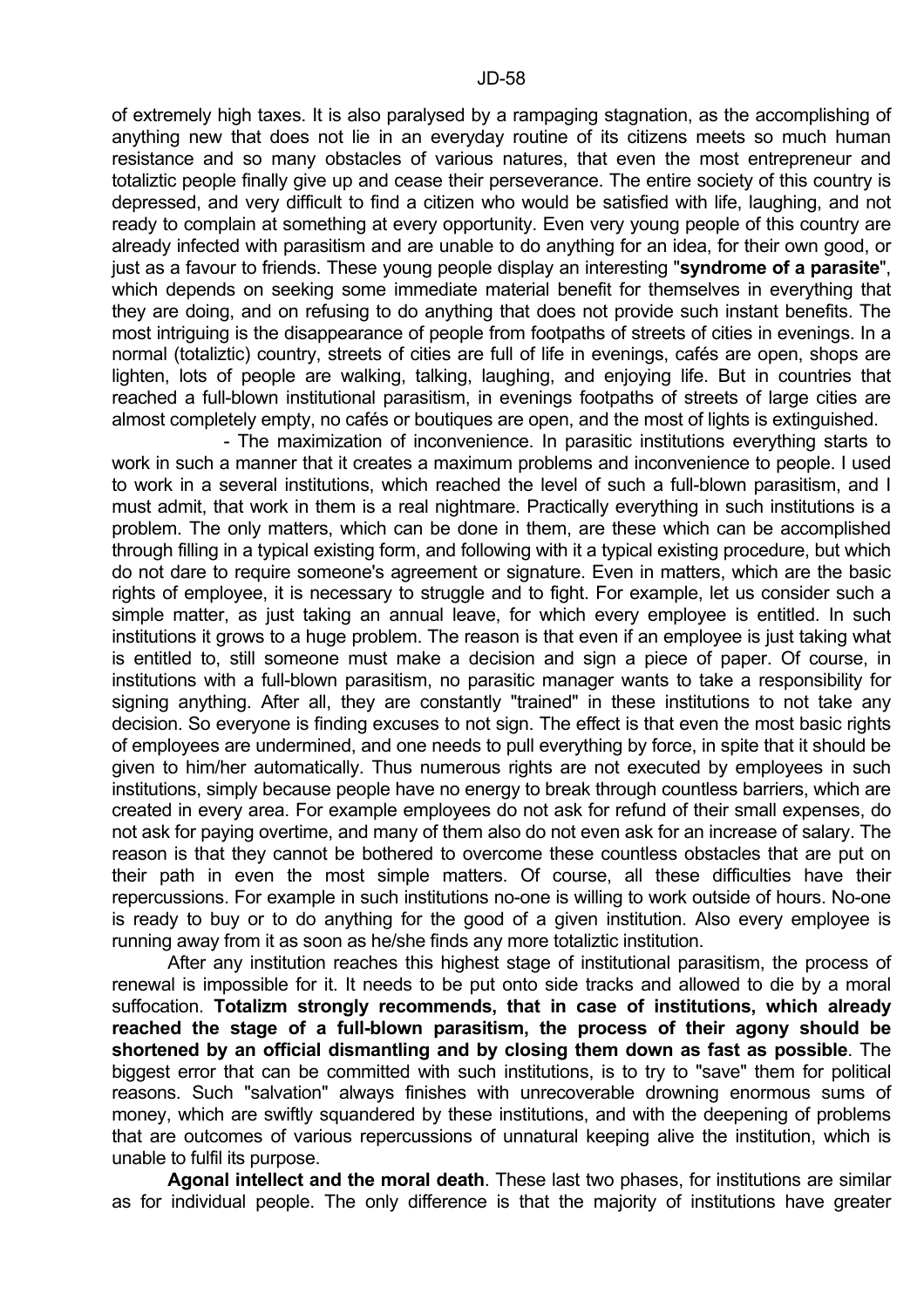difficulties with extending their lives as moral vampires, than individual people do. Therefore they are not able to drag their life for as long as individual parasites, and die much sooner. The only exceptions are various governmental institutions, which are kept artificially alive by politicians, even after they reached the stage of agonal intellects, and even when they do not fulfil functions for which they were established in the first place - see the description of such artificially "resuscitated" parasitic institutions contained in subsection JD4.4. Of course, moral energy required for extending lives of such agonal intellects must be drawn from employees of these institutions. Therefore a work in such agonal institutions is a nightmare for everyone.

 After a group intellect, means an organization, factory, institution, or a country, already reached the highest (fourth) stage of parasitism, then the parasitic philosophy becomes the "everyday philosophy" for this particular institution. This happens even when the institution is not aware of having any "everyday philosophy", or even if officially this institution adheres to a different "official philosophy". Therefore, it should be emphasized here, that every institution which reached a full-blown parasitism, practices an **institutional parasitism** in its everyday life.

 Institutional parasitism is extremely dangerous, as it tends to force parasitism upon all individual people who are within the sphere influences of such a parasitic institution. For example, if an institutional parasitism is practised by a captain and officers of a ship, then also all sailors of such a ship are in danger of being infected with this moral disease. Similarly is with parasitic families, factories, organizations, religions, countries, and civilizations. Therefore, if someone has weak moral foundations brought from his/her home, and has a bad luck to work for a long time in such a parasitic institution, then such a person also becomes a parasite. (For this reason young people should avoid being employed in governmental institutions - especially if these institutions exist for many years, e.g. tax departments, administrative offices, etc.) Similarly is with parasitic religions. If someone had a bad fortune to be born into, or to join in, a religion which for the everyday philosophy practices institutional parasitism, then this religion literally forces the faithful into a parasitism. The outcome is that a large proportion of adherers of such a religion are reaching the stage of advanced parasitism when they are still relatively young. A popular name for the adherers of these religions, who already reached the state of advanced parasitism, is "religious fanatics" - see subsection JC12.3. As it turns out, religious fanatics are simply people in advanced stage of parasitism forced upon them by a religion that adheres to institutional parasitism.

 The worst situation is, however, when a whole country or civilisation reaches the stage of a full-blown institutional parasitism. I have the opportunity to observe such countries. The most recent case I know of, reached the full-blown parasitism around mid 1990s. It currently undergoes various complex social processes, which for a scientist like myself are extremely interesting to observe and to analyse. For example, a large proportion of young people of this country, who went through their "teenage crisis" of lowest "µ" when the country was already in the full-blown parasitism, never recovered from their growing stage (described as stage 2 in subsection JD1.2), and never accomplished the totaliztic stage 3. In the result, these youths went directly from their growing stage 2 into their creeping into parasitism stage 5. This poses a serious problem for the country, because it is the country, which needs to take care of this rapidly growing number of "young retirees" with parasitic philosophy and a complete lack of responsibility for their actions. These "young retirees" not only that are completely unproductive, but also display all parasitic tendencies - like crime, drugs, deviations; and have no motivations to learn or do anything constructive. They pose a real problem. Another interesting phenomenon, which occurs in every country with institutional parasitism, and even can be used as an identification attribute, is the escape of totaliztic citizens to overseas. The country that I am observing right now, in the year 2000 experienced an enormous "escape" emigration, and rapidly was loosing the most vibrant, motivated, skilled, and productive people. Actually the "salt of the nation" was running away from that country. It is interesting to see what happens next.

Institutional parasitism has a special significance for our civilisation. The reason is that in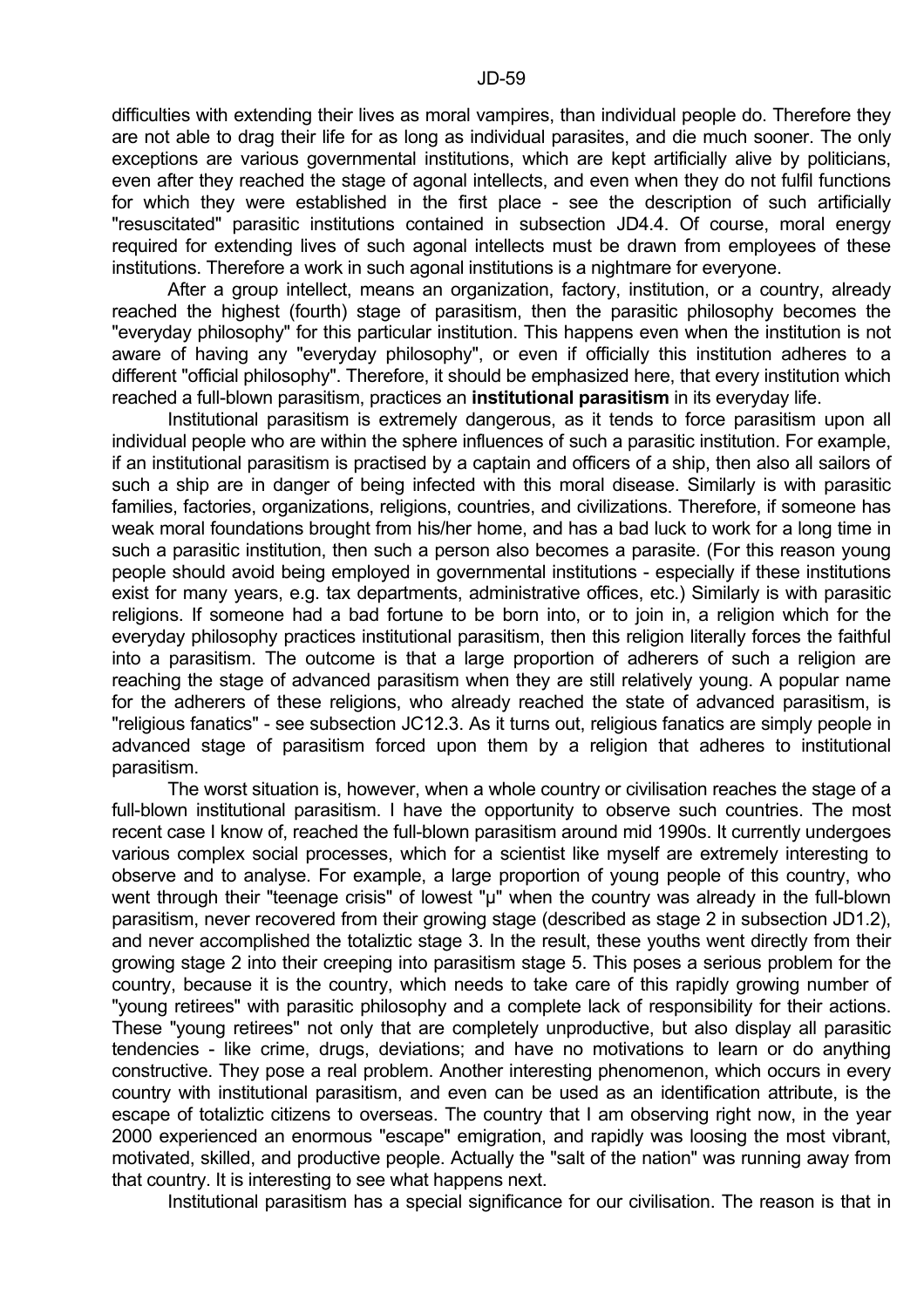the circumstances of rapidly increasing number of parasites in our society, pretty soon such institutional parasitism will be accomplished by the whole our civilisation. This in turn means that the fate of humanity may already be sealed, and is actually going to roll down exactly along the path described in subsection A3.

### JD4.4. Behaviour of parasitic institutions which are allowed to vampire forever

 The great majority of institutions which already reached the stages (6) of "agonal intellect", and (7) "death through a moral suffocation", sooner or later die out, and their place is taken by newborn, totaliztic institutions. But there are some group intellects (i.e. institutions), which after reaching the stage of "agonal intellects" are not allowed to die, so they lead a parasitic life and remain for many years suspended in the "perpetual agonal state". The reason is that people which should allow them to die, and to be replaced, for some reasons keep them artificially alive. Examples of such artificially resuscitated intellects include:

 (A) Various governmental institutions, which in spite of reaching the agonal state, and in spite of being unable to fulfil the purpose for which they were originally created, are kept alive artificially by politicians. This group includes also educational institutions funded by government.

 (B) Various religions, which in spite of becoming parasitic institutions, still force their faithful to sustain them under the threat of physical death for body, and the threat of hell for the soul.

 (C) Parasitic countries, in which the great majority of intellects are already practising parasitism. Such countries do not have enough totaliztic intellects to carry out the process of renewal, so they keep falling increasingly deeper and deeper into institutional parasitism. They have no option but to remain parasitic, in spite of the fact that many citizens do not like their parasitic behaviour.

 (D) Whole civilisations, which reached the stage of institutional parasitism. From my research to-date it appears, that if an institutional parasitism starts to be practised by a whole civilisation, then this civilisation is unable to renew itself and turn into totalizm. Therefore it falls increasingly deep into parasitism, until it reaches the state, when it commits a self-destruction. Therefore parasitic civilisations, and also all their citizens, actually have a death verdict attached to them at the moment when they reach the state of a full-blown parasitism. Thus it is only a matter of time, how long they manage to live, before this verdict is executed.

 Many of such agonal intellects are not allowed to die, and are artificially kept alive almost forever, means until they commit a self-destruction. Of course, because they do not generate their own moral energy, they vampire this energy from people who are under their control. So let us now look at some issues connected with the existence and activities of such parasitic institutions.

 There are various interesting processes which occur in such parasitic institutions in the perpetual agonal state. The most interesting of these include:

 1. **Justification for the existence**. All long-living parasitic institutions are able to survive so-long in their stage of an agonal intellect, because they keep inventing some plausible justifications for their existence, and then they managed to make their slaves to believe in these justifications. According to the principle of parasitic use of only low emotions, almost always such justifications take form of some way of scaring people. For example parasitic countries scare their slaves/citizens with another countries. For this, they make their slaves to believe that they are "the only country" or "the only government", which keeps democracy on the land, or keeps a given (true) religion on the land, or keeps freedom of that particular nation, or keeps enemy out of that land, etc. Parasitic religions keep their faithful under control through the fear of hell, punishment by God, etc. In turn parasitic educational institutions scare everyone with pictures of a country or a province without any means of educating its citizens. Justification can differ, depending on the circumstances of a given parasitic institution. But the principle always stays the same: use the power of the propaganda machine to spread a fear of change, and to keep slaves believe that this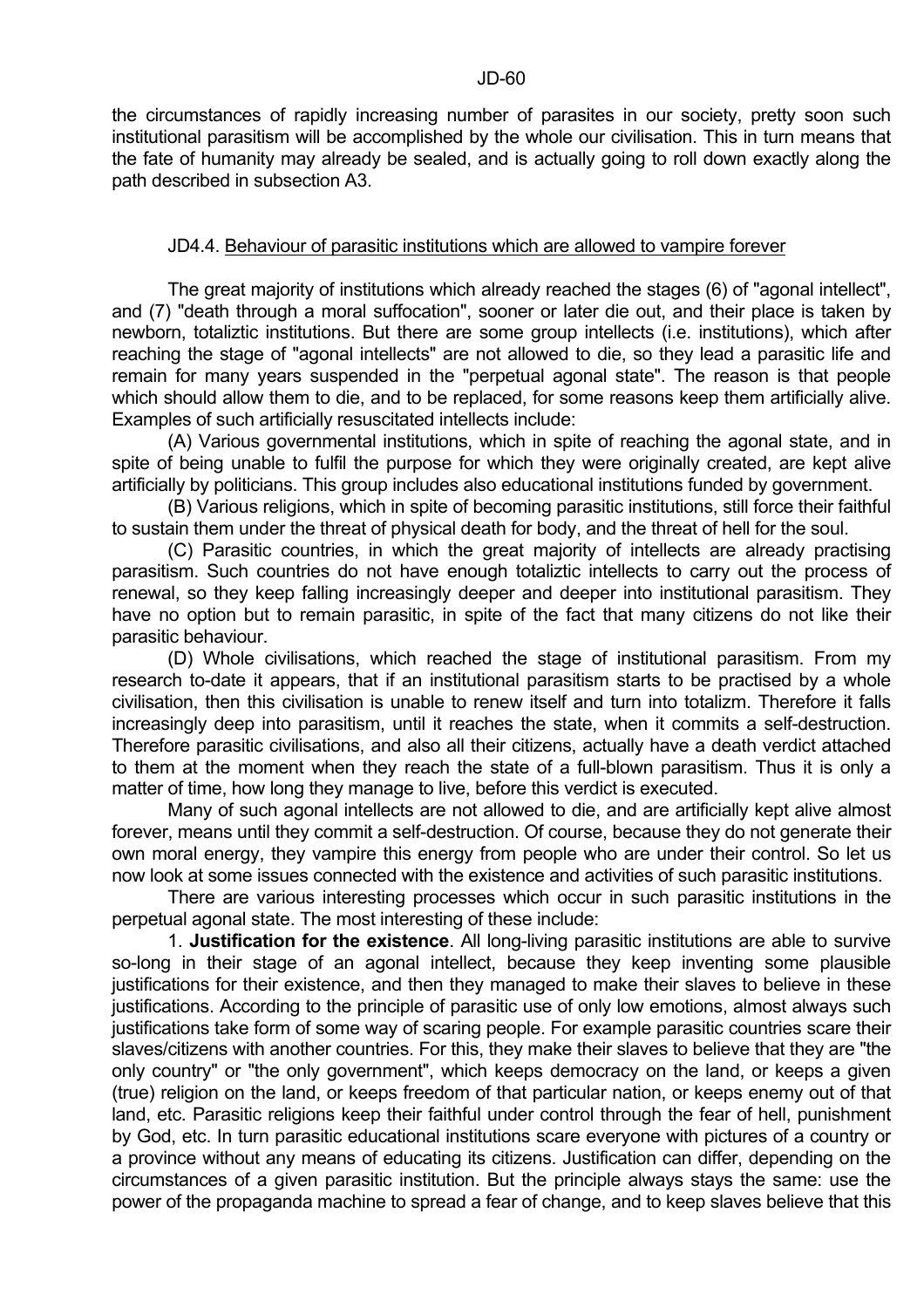particular institution is "the only one which can keep ..." - whatever is the most characteristic to these slaves or to that institution.

In order to justify their existence in a convincing manner, such agonal parasitic institutions keep inventing various ideologies. In these ideologies they try to highlight their differences from others and to emphasize the threat from these others. Because there is always a lot of excuses on which such parasitic ideologies can be based, our planet is populated with countless parasitic institutions, each one of which formulated a different ideology, and each one of which convinced people that they should support this ideology by keeping the institution alive. In the result, we believe that we have countless ideologies on our planet, and that every single one of them is different. For example we believe that we have communistic ideology, socialistic ideology, religious ideology (practised by some countries, which maintain religious governments), democratic ideology, capitalistic ideology, imperialistic ideology, etc. But **in reality, on the whole planet we have only one ideology, namely a parasitic, while only methods and tools that it uses are derived from different sources in each case**. (Note that totalizm does not need an ideology, thus there is no competition for the parasitic ideology.) These methods and tools are outcomes of circumstances in which a given ideology was born. The need to justify its existence causes that every parasitic country highlights all differences of the ideology that it uses, in relation to ideologies of other countries. But actually if one compares the life in a parasitic country, which practices a given ideology, with the life in another country, which practices a different parasitic idealogy, then it turns out, that in practice there is almost no difference between them. In every case such countries escalate oppression, bureaucracy, corruption, shortcomings, chaos, injustice, crime, etc. In each single one of them, their slaves lead the similarly pathetic lives. The only differences that can be noted result from the stage of parasitism that a given country accomplished, and therefore from the level of immorality which it reached.

 Of course totaliztic institutions also have justifications for their existence, although for many of them there is not even a need to formulate these justifications on paper. These justifications could be considered to be their ideologies. But totaliztic institutions do not need to convince people, that their ideologies are superior, and that they should be kept alive, because everyone is happy that such totaliztic institutions do exist. After all, they provide services which everyone needs, and help everyone who is connected with them.

 2. **Mock renewals**. Of course, such parasitic institutions are unable to hide forever from the rest of people their incompetency and inability to carry out functions for which they are created. Therefore, from time to time, these other people on which the existence of these institutions is depended, become irritated and try to liquidate them. In order to survive these attempts at liquidating them, they are developing cunning ways of convincing others, that they are in the process of renewal (of course, because they are already in a full-blown parasitism, in fact they are unable to accomplish any real renewal.) To accomplish impression of undergoing such renewal, they always undertake "mock renewals". They depend on making various apparent actions, which look as renewals, but which actually are only empty gestures or pretences. For example, such institutions may constantly "restructure" themselves. But if anyone carefully observes these "restructuring", then it turns out that it never removes key parasitic leaders - only shifts them to different positions, or changes names of positions which they are occupying. In turn parasitic countries may have two parties, which for the "mock renewal" constantly swap power, although their politicians remain the same and stay equally parasitic. (Both these parties with the same aggressiveness and close cooperation will viciously attack and neutralise any new totaliztic parties that could start the factual renewal.) These parties may call elections, but they only give the choice amongst their own candidates, which already ruled the country previously and ruined it. They also make propaganda movements, which may appear as renewals, but which actually are only the change of front covers and slogans.

 3. **Escalating oppression**. Because all parasitic intellects need slaves, from which they vampire everything that is necessary for their existence, always a byproduct of such artificially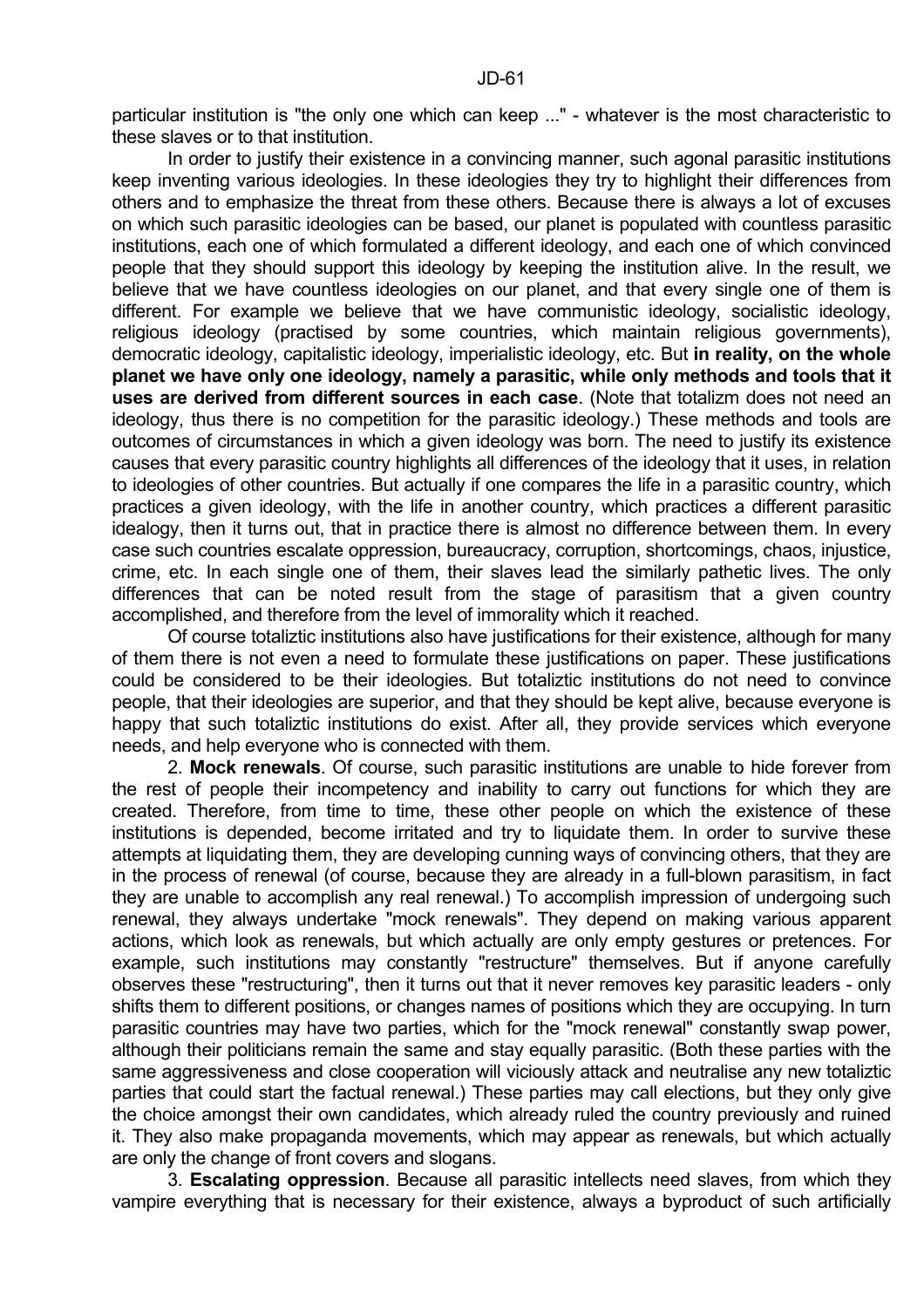extended life of agonal intellects is the rampaging oppression. Privileges are gradually being stripped from people who "belong" to this parasitic institution, social divisions are deepening, castes and classes are being introduced and highlighted, new prisons build, police forces and policing are multiplied, spying on slaves is intensified, etc. An interesting observation that I managed to accumulate, is that totaliztic countries are continually increasing the free time of their citizens - means they are increasing the length of weekends, increasing the number of holidays and annual lives for employees, etc. In turn parasitic countries, amongst numerous other ways of oppressing their people, are always decreasing the free time of their citizens, namely are extending the number of working days, decreasing the length of annual leaves, removing free Saturdays, cancelling public holidays, etc.

 4. **The existence as moral vampires**. In order to supplement moral energy, which such parasitic intellects are not able to generate by themselves, such institutions start to continually suck this energy from everyone who is in the power of these agonal institutions. For example, parasitic governmental organisations take this energy from their employees. Parasitic countries take this energy from their citizens.

 5. **Raising costs of the head office**. Such parasitic institutions suspended in the perpetual agonal state, tend to continually grow their "head" at the costs of their "body" (e.g. parasitic countries continually increase the governmental apparatus, the size of ruling oligarchy means the number of ministers or/and the size of parliament, the number of police forces and bureaucrats, etc.). The result is that in order to sustain this abnormal head, the body needs to provide an increasingly large amount of funds and resources. If it is an institution which is funded by someone, then this institution every year is going to ask for more funding, in spite that it gradually shuts down its operations. But if it is a parasitic country, then it is going to continually increase taxes, gradually put taxes onto the increased number of objects, gradually make everything "user paid", sell all governmental assets, withdraw money from public projects and redirect them to finance the ruling oligarchy, cancel all governmental orders and public developments, etc.

 6. **Panel decisions**. Parasitism starts at the point of time, when someone pushes out its personal responsibility. As it deepens, parasites are increasingly panicky about taking any responsibility, and they push it on someone or something else. Therefore in parasitic institutions all managers are avoiding making any decision, and panic when they are forced to do so. The reason is to not be charged with a responsibility for the outcome of this decision. After all, if a decision yields anything undesirable, as always is the case in a real life, the blame always would get the decision maker, and he/she would risk the position in the parasitic hierarchy. Therefore parasitic institutions invented "panel decisions" - means decisions made by a special group of people. This group is called differently in each parasitic institution: panel, committee, board, council, parliament, etc., but the function is always the same: the release of managers from the responsibility of making any decisions. In case of panel decisions, whenever anything goes wrong, the blame goes onto the panel - means onto no-one specifically. Therefore, as the parasitism in a given institution progresses, increasingly more decisions must be made by panels. In institutions with a full-blown parasitism, practically no decision is made outside of a panel. In this way positions of managers in these institutions are completely figurative. They are paid for making decisions and for taking responsibility, but actually they do not make any decisions and pass the entire responsibility for these decisions to various panels.

 The research on such parasitic institutions in the agonal stage, which are not allowed to die, is extremely interesting and very important. This research is able to answer why civilisations, which reached the stage of such agonal intellects, are not able to restore totalizm by themselves, and only exist as parasites until the time when they manage to accomplish a self-destruction. Unfortunately, such a research is also very unpleasant and dangerous. After all, the researcher must become a part of such an institution, thus also must expose himself/herself to all forms of exploitation, abuse, and slavery, that this institution exerts on everyone who is in its power.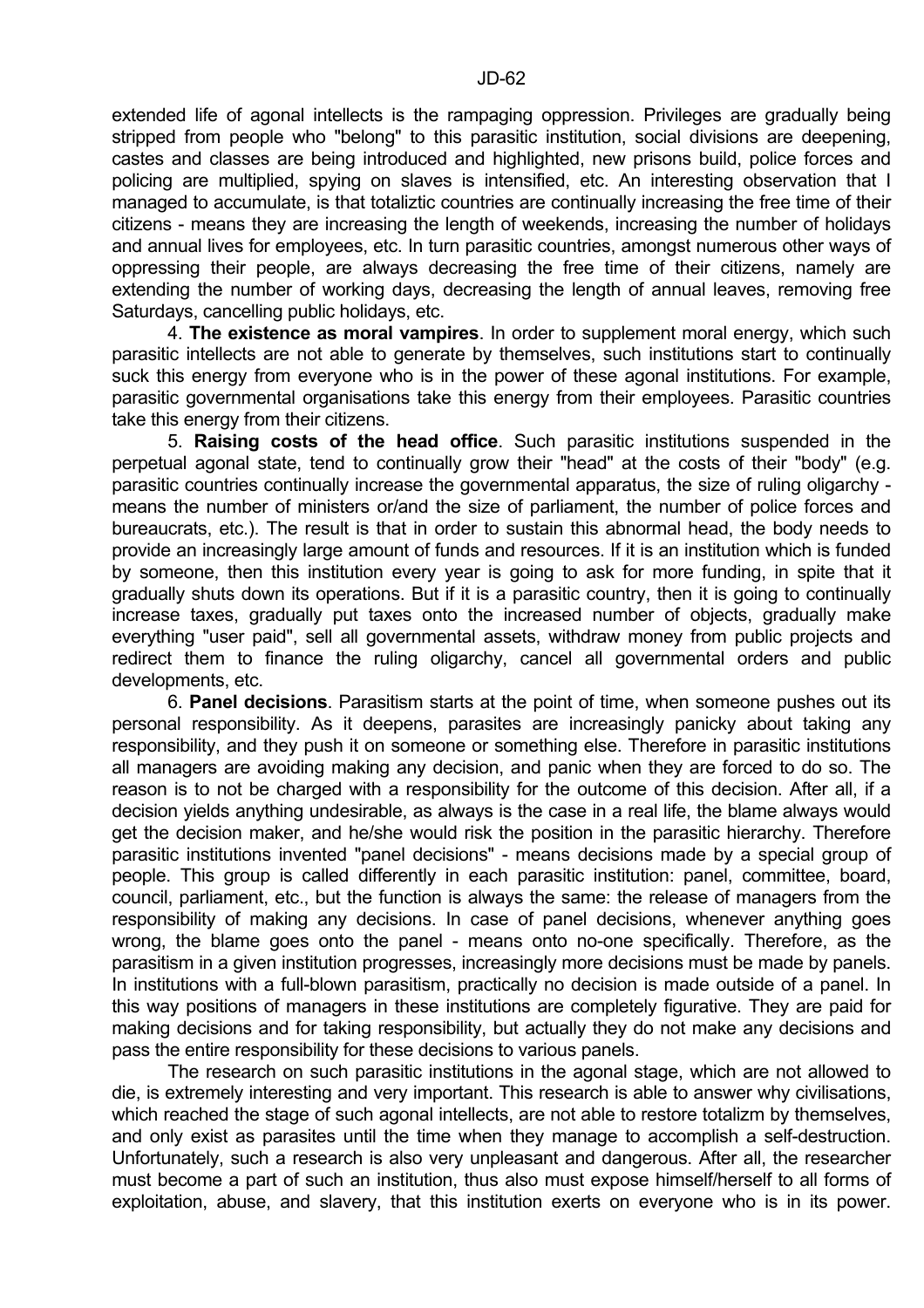He/she must also be ready to go down with this institution. Thus, the situation of a researcher who carry out such research, is similar to a situation of an investigator of panics, who to see better the panicking people, recruited itself onto a ship with a hole - which surely is going to sink. Thus it is a matter of time, when this sinking takes place, and whether during the panics that this sinking is to cause a given investigator manages to save his/her observations, or is going to sink with them.

### JD5. Stages of advancement of refined parasitism

 Refined parasitism differs in many aspects from primitive parasitism. For example it is a "formal" philosophy, which one needs to learn, not a "natural" or "spontaneous" philosophy - as primitive parasitism is, which does not need to be learned. Also it knows exactly about punishments awaiting for breaking moral laws, and is scared of these punishments. Therefore refined parasites are forced by the fear of these punishments to either obey moral laws, or to go around them. In turn, since they do not break moral laws as primitive parasites do, they do not go through the same stages of parasitism. Therefore in this subsection it is going to be analysed, what are stages of the moral decay, through which refined parasites are passing, and what characterises each one of these stages.

# JD5.1. Stages of refined parasitism in individual people

 The primitive parasitism can be called a "natural" or a "spontaneous" philosophy, because its adherents practice it in a natural manner by succumbing to momentary impulses of their feelings and by indulging in pleasures of laziness. In turn the refined parasitism is already a formal philosophy, the adherers of which must learn - i.e. they are not able to implement it spontaneously just under the influence of momentary impulses. Therefore, otherwise then this is the case for primitive parasitism, adherers of the refined parasitism must fulfil several conditions, namely:

 A. They must be born and live in a civilisation, which for a long time practices the institutional parasitism, thus which teaches its citizens from the young age the models of parasitic behaviour. It is worth to notice, that because parasitism is a deadly moral disease, which always finishes with a self-destruction, **the civilisation, which as a whole practices the institutional parasitism, is a terminally ill civilisation**. The illness of this civilisation manifests itself through moral deviations. About such a civilisation it can be stated the same as about people who practice parasitism, i.e. that it has a "leprous spirit" or that it has a "spirit infected with worms". It can also be stated about it, that its fate is sealed and the days are limited, although in reality parasitic civilisations can survive millions of years before they activate their self-destruction.

 B. Their civilisation must well know about the existence of moral laws, know about punishments for breaking these laws, and know various methods of walking around these laws. Therefore the young citizens from very initial stage are indoctrinated, that in life one needs to go around moral laws, and instructed how they do this walking around. This means that in the philosophical life-cycle of this society there will be no totaliztic period of life.

 C. Their civilisation either does not know about the existence of the moral law that "everyone takes a personal responsibility for outcomes of all events, at which he/she has the influence, and which take place in his/her presence", or ignores the action of this moral law. In the result, every citizen of this civilisation from the youngest age pushes away the personal responsibility for anything.

 D. Their civilisation has already "build in" behaviours and institutions, which allow every member of it to not take a personal responsibility for anything. For example all governing is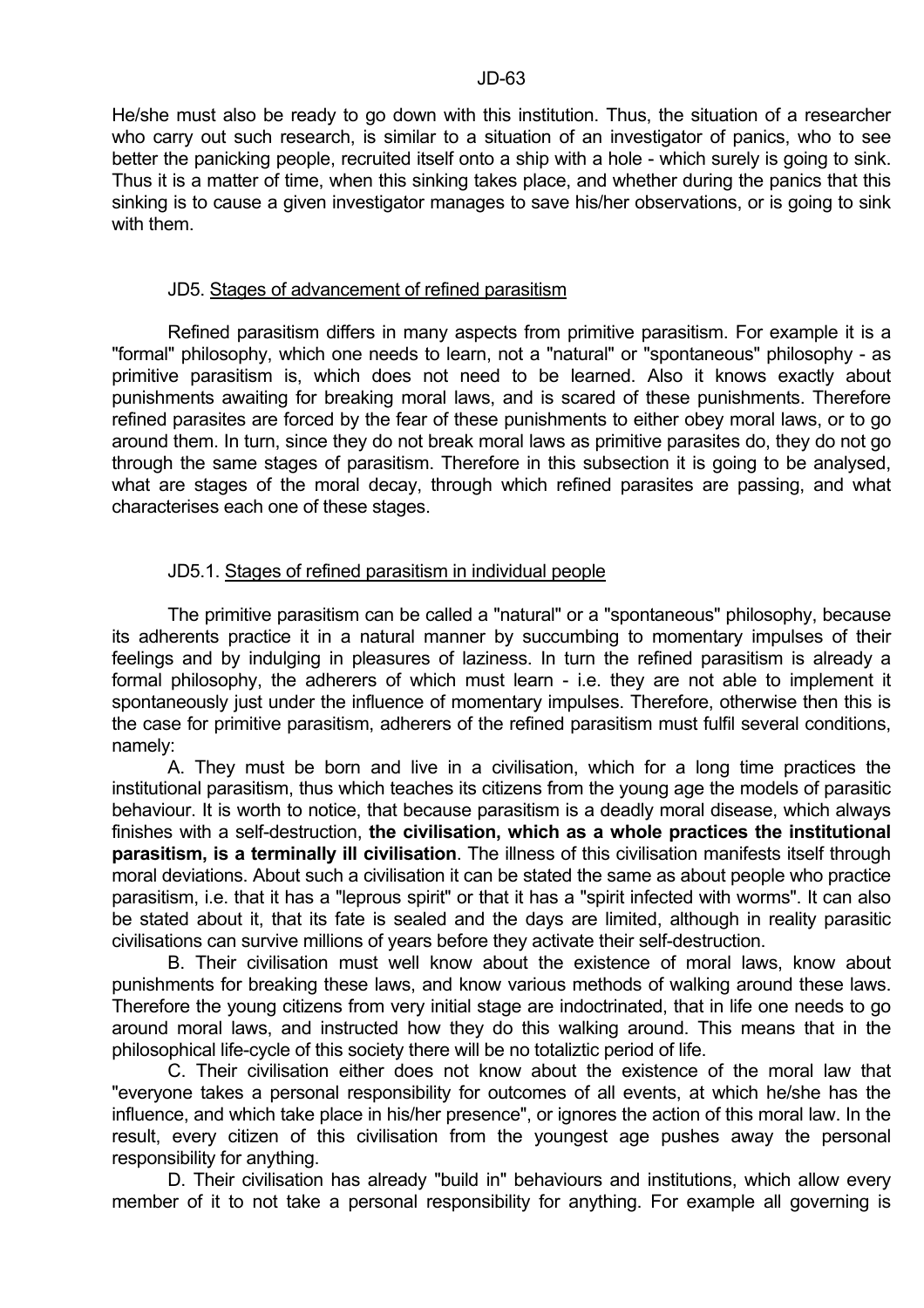accomplished in it on the "democratic" principle, in which no-one takes responsibility for anything, while the entire responsibility is accepted by institutions that are established especially for this purpose. E.g. if anyone is in any problems, there will be a special institution, which is to pull him/her out from such problems, so that no individual citizen is obliged to give any help to other citizens. Etc., etc. From the youngest years citizens of this civilisation are trained in not taking responsibility for anything. After all, societies that practice institutional parasitism do not know what a personal responsibility is. This in turn causes, that in their philosophical life-cycle there is no need for a "triggering event", which throws away the responsibility from shoulders of individual people.

 E. Their civilisation must be an atheistic civilisation. Thus they do not have religious motivations - as totalizts do, to obey all moral laws and to not even attempt to walk around any of these laws.

 In the result of action of the above initial conditions, refined parasites do not go through the same path of moral decay as primitive parasites do. Therefore refined parasitism is characterised by different phases, via which it progresses through its own moral disease. Let us now discuss these stages of refined parasitism, which were identified so-far:

 1. **A productive stage** (i.e. the stage of killing productivity). This is the stage of normal parasitic life. In the society which practices the refined parasitism, it is an equivalent to the "totaliztic period" from lives of citizens of our planet at present. At this stage refined parasites obey the majority of moral laws, although they do not do it because of their conviction - as totalizts do it, but out of premeditation - because according to their calculations, it costs less effort to obey them than to walk around them. Thus they only go around these laws, which stay on the path to their personal goals. Therefore in this first stage of the refined parasitism, they are productive, they generate moral energy, and some of them may even have a relatively high value of "µ". They can contribute to their society almost the same as totalizts do. But because, otherwise to totalizts, they obey moral laws without conviction, in order to work they require a steep hierarchy, a close supervision, and a society which turns them into slaves. If they are not forced to work, they indulge themselves with doing nothing.

 In this stage, the productive parasites constantly are subjected the influence and demoralising example from more decadent parasites, which are already in the more advanced stage of their moral illness. Thus even if initially they obey moral laws in a relatively frequent manner, the demoralising example of these more decadent parasites exerts the continuous pressure on them to go around moral laws more frequently, and to push their duties onto other people. The effect of this constant pressure is such, that with the elapse of time they gradually relinquish their duties, and instead of going around only some moral laws, they practically start to go around almost all of them, moving increasingly steeply downhill in moral field. In the result, their productivity gradually diminishes.

 2. **An unproductive stage** (i.e. the stage of killing activity). This is the stage of a degenerated life. In the society that practices refined parasitism, it is the equivalent of creeping into full-blown parasitism" for the present citizens of our planet - see the descriptions from subsection JD4.2. It arrives, when a given refined parasite so much gets used to disobeying moral laws, and to pushing the responsibilities onto others, that his/her mind looses the ability to generate any motivation, and it exclusively follows the line of the lest intellectual resistance. In turn by not being able to generate any motivations, it looses the ability to do anything. In this way, it gradually becomes completely inactive. In turn the cease of activity cause the cease of the generation of moral energy, and also the lost of a proper judgement of situation. Therefore, instead of being able to correctly judge the situation and to determine which laws it should obey, while which it should disobey by going around them, such a parasite either starts to go around all moral laws, or even start to break some of moral laws. This, combined with the inability to generate any moral energy, gradually levels its state to an equivalent of a full-blown primitive parasitism (i.e. to the highest, 4th stage of primitive parasitism, described in subsection JD4.2).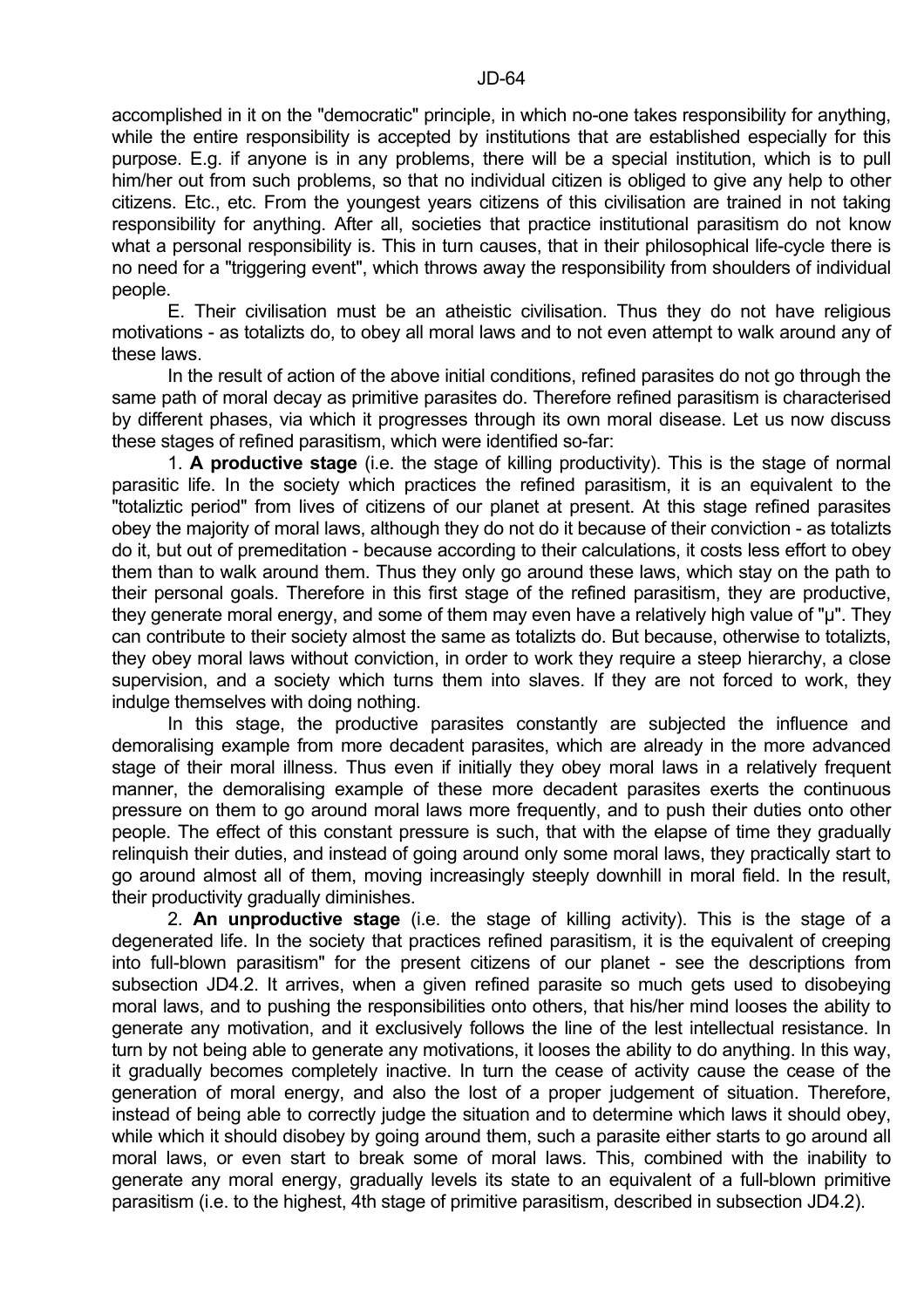After reaching this stage, the "µ" of refined parasites quickly drops down into a very low level. They become aggressive, impulsive, irrational, impossible to live with, and additionally almost always inactive. Simultaneously they completely loose the ability to do any productive work without being forced to it and strictly supervised in it. For this reasons they must be shifted by other parasites into "rehabilitation institutions", means into a kind of "camps of labour", in which they spend the remaining days of their lives. In these camps a significant proportion of such parasitic society is kept, perhaps as much as around half of all alive citizens of given parasitic civilisation. In case of our own planet - if it reaches a stage of the refined institutional parasitism, these camps are going to be a futuristic version of our present "old folks homes", but extended with various components of "concentration camps". For example their sizes and density of packing of inmates must be adequately increased to accommodate all these numerous people, who reached their final stage of the moral degeneration. They also need to be fenced and guarded. Furthermore, their daily routines must include many hours of supervised and forced labour of the inmates, as only such labour is going to allow them to become self-sufficient from the economical point of view, and thus tolerable by a parasitic society.

 3. **Agonal intellect and a moral death**. Because such unproductive parasites are unable to generate any moral energy, and because simultaneously the society in which they live has a parasitic character, so that no-one is allowing them to vampire on his/her energy, they relatively fast reach in these rehabilitation institutions the state of a moral death through suffocation from the lack of moral energy. Of course, in order to keep up with the disposal of the bodies of these countless inmates who achieved the final end of their downhill philosophical life-cycle, but with whom their parasitic families do not wish to have anything to do, these rehabilitation institutions must also have their own crematoria.

 It should be noted that the course of events in refined parasitism is different then in the primitive parasitism. But the final outcome is the same. In both these versions of parasitism, the affected intellects experience the same fate of firstly getting completely paralysed, because through following always the line of the least intellectual resistance, they loose the ability to generate any motivation. In the result of this paralyse they also loose the ability to generate moral energy. Thus soon afterwards they must die through a moral suffocation, because of the lack of this energy.

# JD5.2. Pseudo-morality of the refined parasitism

 The existence of the refined parasitism, which does not break moral laws, but carefully goes around them, requires the improvement of our terminology concerning "moral" or "immoral" behaviour. According to definitions provided in subsection JA2, **"moral" means "consistent in the pedantic obeying of moral laws"**. In turn **"immoral" means "notoriously breaking moral laws"**. In the light of these definitions, "moral" or "immoral" can be only those people who obey or break moral laws, not those who walk around them. For example the most of people on Earth are presently "immoral" to some extend, because almost every single one of them breaks at some stage moral laws - simply because does not know about their existence. (Unfortunately, this breaking of moral laws is even carried out by people deeply religious. After all, if one analyses the matter with scientific accuracy, then it turns out that NO religion on Earth realized to people the existence of moral laws, defined the operation of these laws, and contained detailed recommendations and tools that taught how people should obey these laws. It was so, even that many religions include the characteristic set of religious requirements, the part of which loosely coincide with the content of moral laws.)

 So how to qualify refined parasites. After all, they do not obey moral laws - thus they cannot be qualified as "moral". But they also do not break them - so they cannot be qualified as "immoral". For describing them totalizm introduces a special term "pseudo-moral". This term we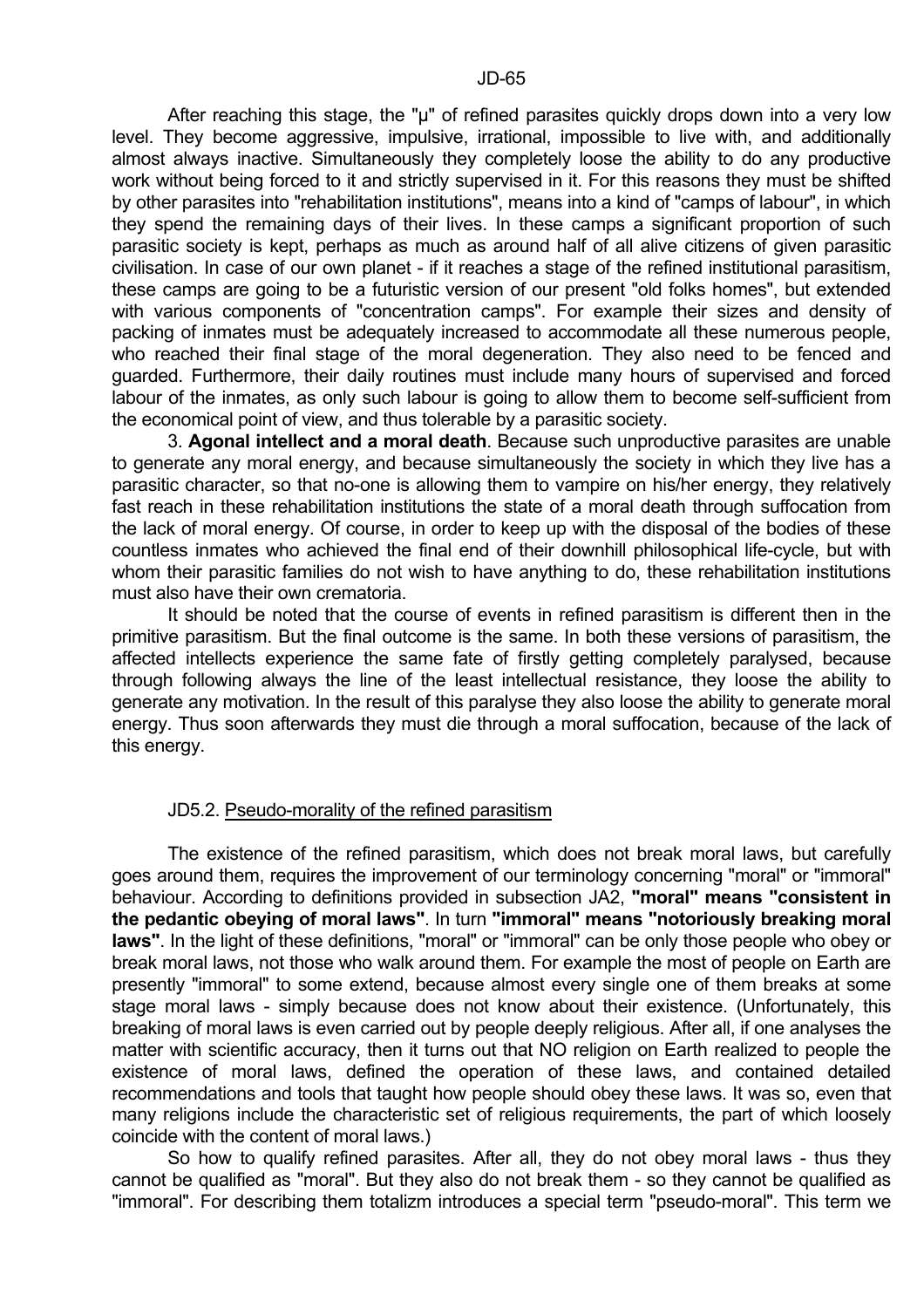define as **"pseudo-moral is someone who is carefully walking around moral laws, so that he/she does not break them, but he/she also does not obey them"**. This means that a person, or an activity, which is described as pseudo-moral, cannot be qualified as "moral", and also cannot be qualified as "immoral". Therefore, if we start to deal with such a pseudo-moral person, who adheres to the refined parasitism (e.g. with one of the evil parasites discussed in subsection A3), then within our present system of terms we are not able to describe this person with our "moral/immoral" terminology, as logically we are not able to determine whether such person is moral or immoral. (Please notice that instinctively such pseudo-moral intellects are usually perceived as "evil" by totalizts - who are well tuned to their own conscience, and as "good" by primitive parasites - who do not listen to their own conscience.)

 I had a rare opportunity to deal with adherers of the refined parasitism, and to be aware whom I am dealing with (i.e. to deal with "evil parasites" described in subsection A3). Thus I managed to make some comparisons of their morality to morality of "immoral" humans. As it turns out, for refined parasites their "coefficient of deception" (φ) described in subsection JB7.2, reaches the value  $\varphi$ =180 $^{\circ}$ . In turn for normal immoral people whose statements I analysed, even if they turned out to be very immoral, still the same coefficient of deception usually reached the value of around  $\varphi=90^{\circ}$ , while the value close to  $\varphi=180^{\circ}$  it reached only for very notorious politicians (e.g. for some dictators). The above rough comparison of the "coefficient of deception" for immoral people and for refined parasites, leads to a conclusion that a pseudo-morality is significantly worse than an immorality. This could be expressed in the form of a more general rule, that seem to apply to all cases of pseudo-morality, and that states: "**practising a pseudomorality leads to much higher deviations from the moral behaviour, and is more evil, then practising an immorality**". The possible reason for this rule to work in practice probably results from the lack of frame of references. For example people who practice an immorality, always have a frame of reference, which allows them to compare and to estimate how much damage they caused. In turn people who practice a pseudo-morality, have no such frame of reference, which would illustrate to them how much damage they caused to themselves and to others. Therefore they constantly increase this damage. In order to illustrate this matter on an example, let us consider the human version of a pseudo-morality, means the so-called "white-collar crime". If we rephrase the previous rule, so that it concerns the white-collar crime, the resultant statement would take the following form: "**practising a pseudo-lawfulness leads to quantitatively much higher crimes, and is more evil, then practising a lawlessness**". This means the white-collar criminals are capable to steal millions without being brought to justice, while ordinal criminals usually steal only small fractions of these amounts. In addition to this, ordinary thefts usually are being caught and punished, while for the criminals in white collars their crimes usually go unpunished in the light of human laws. (Although they always are punished by the action of moral laws, which they break during walking around human laws.)

# JD6. Consequences of parasitism

 The spread of parasitism amongst people causes various consequences. This subsection is trying to discuss the most important of them.

# JD6.1. Parasitic inclinations of women

 An interesting phenomenon, which can be easily observed at present, is that females to a higher degree than males display something like natural inclinations or predispositions to fall into parasitism, and to lead a parasitic life. If one tries to describe philosophical predispositions of males and females in the light of what so-far is known about totalizm and parasitism, it could be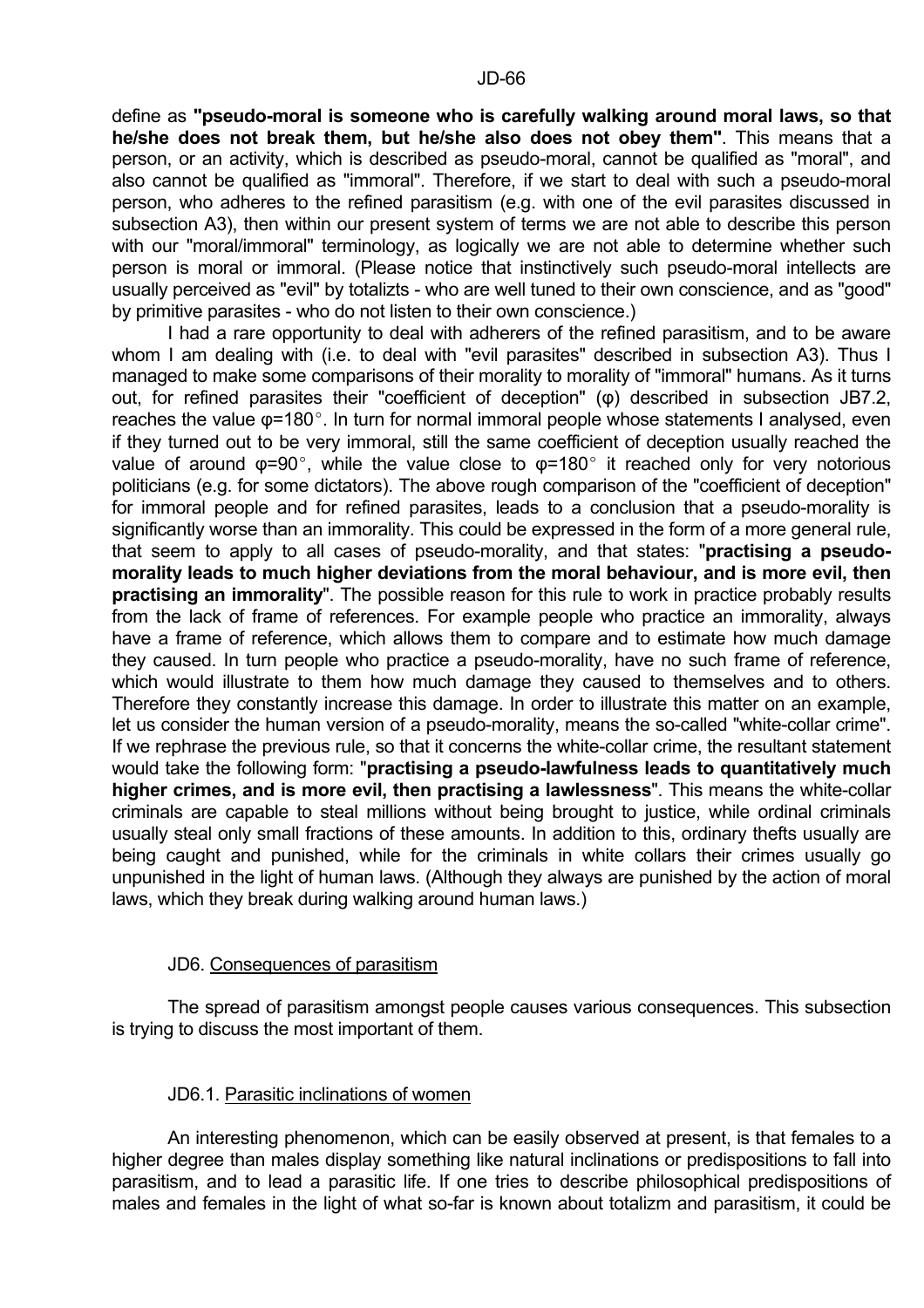stated, that both genders typically balance on the border between these two philosophical extremes. But males usually in this balance show the tendency to reach permanent equilibrium, while females typically show the tendency to unstable equilibrium. This in turn means, that females can be pushed out of the balance and directed at the path of parasitism much easier than males. Such a situation introduces various consequences. This subsection tries to direct attention of the reader at them.

 Although a generalization never applies to every individual case, and thus in the big world there are numerous very special females, for which does not apply what I am writing in this subsection, still it is possible to introduce a model of behaviour and characteristics, which could be named a "typical female". Such a "typical female" is going to display several typical attributes, some of examples of which include, amongst others:

 - Higher than in males changeability of views, impulsiveness, and the tendency to follow in life mainly feelings, instead of logic and power of mind. For example, only advertisements addressed to females seem to be able to increase their effectiveness if they include a slogan "because you are worth it".

 - Higher than in males tendency to obey orders of superiors, and to scrupulously do whatever these orders say, without actual moral analysis of the content of these orders (hence an old Polish proverb "gdzie diabel nie moze tam kobiete wyslij" meaning "where a devil fails send there a woman"). For example, it is a commonly known folk wisdom, that males much more than females are inclined to NOT obey orders of their superiors, if they have moral doubts about the correctness of these orders. This probably causes that females in much higher extend than males obey e.g. telepathic orders of evil parasites from UFOs, which request to "scoff at UFOs, never believe that these extraterrestrial vehicles do exist, and do not have anything to do with people who investigate UFOs". (Probably because of the obedience to this telepathic order, such thing as a "female UFO researcher" is almost completely extinct on Earth.) Therefore, in order to detect what is contained in the telepathic commands with which the evil parasites that occupy our planet constantly bombard us, it is enough to notice what type of areas females usually do not want to venture into, although they are explored by males (e.g. UFO research, or free energy), and also what areas are explored by females as a standard, although the majority of males tend to avoid them (e.g. spirituality, or mediumship).

 - The lack of creative ambition and the lack of need to change the imperfect world that was there when we come. This is because of the lack of these ambitions, females are perfect preservers of tradition, but poor innovators. Therefore, no many females are tracing the newest developments in science and technology, or checking on the merit of new ideas like the Concept of Dipolar Gravity or totalizm. Also, there are no many females in our world, who can be proud of the contribution to the future of our civilisation, that is of the same magnitude as contribution introduced by Ada Byron or Maria Curie-Sklodowska. In turn this type of contribution is rather typical amongst male researchers.

 - The lack of mindfulness regarding truth or word of honour, combined with the tendency to such bending of facts, and to such turning matters around, that they best serve the momentary interests and feelings. Also the ability to deny everything, that is not serving their interests any more. This predisposition causes that usually females are not very reliable in statements and promises they make, and that folk wisdom does not advice to rely on their words.

 - The lack of susceptibility to influence of higher ideas of the type: fight for independence, freedom, justice, truth, loyalty, etc. Thus there is no many females like Joanne D'Arc, and the majority of important changes on our planet seem to be accomplished by males.

 - The indulgence of females in pleasures of life, in pleasing themselves, in tasty foods, chocolates, material wealth, jewellery and clothing, and placing these material aspects of life above ideas or progress. For example presently young girls much easier than young boys fall into a smoking or drinking addiction.

Probably there are these parasitic predispositions of females listed above, which cause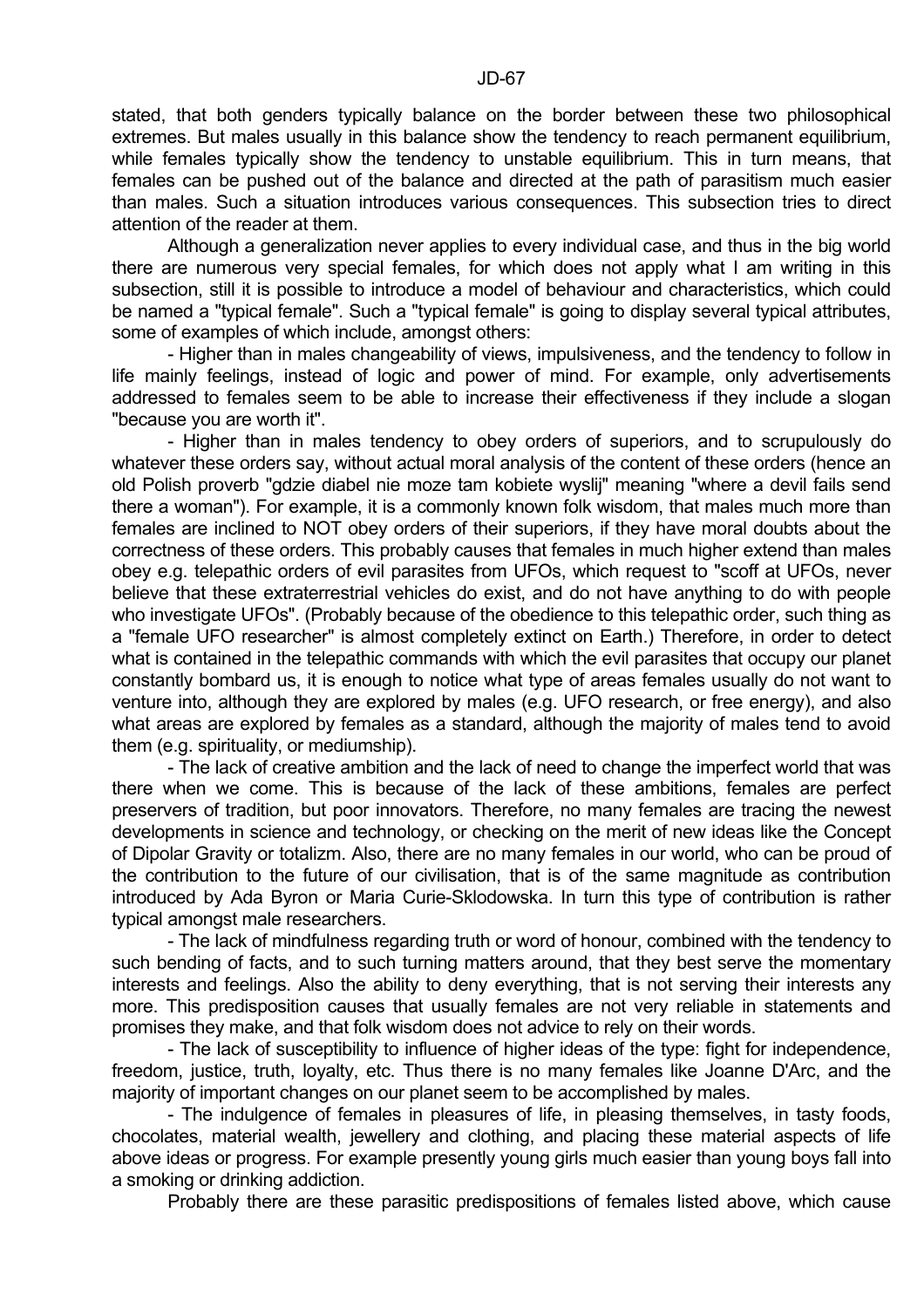that evil parasites are currently trying to transform our human civilisation into a civilisation that is composed exclusively of females - for details see subsection A3.

 An unstable equilibrium, that the above attributes give to females in their indecisive balance between totalizm and parasitism, introduces various consequences, which we should be aware of, and which we should investigate. For example females much easier than males initiate their fall-down into parasitism. In turn after this initiation takes place, they much faster than males reach the state of a full-blown parasitism. Therefore, they require more strict supervision and discipline during the vulnerable stages of their lives (especially during upbringing), than males. It is more dangerous to expose females than males to the influence of parasitic environments, or parasitic peer pressures. Probably they should also be protected more intensely than males from exposure to triggering events (described in subsection JD4.1), while in case of the unavoidability of such exposures, females more than males need the philosophical support and guidance. They also more than males need moral education (e.g. knowledge of totalizm), so that they are aware of moral dangers that are awaiting for them. Females much easier than males are prone to telepathic manipulations. This means that evil parasites are making the wider use of them for accomplishing various goals of their occupation of Earth. (For example, a significant majority of constructive UFO researchers receives the most vicious attacks from their female partners and wives.) It also needs to be remembered that females represent over a half of population of our planet, thus they significantly gravitate human civilisation towards the institutional parasitism. Of course, everything that is stated here, does not represent any new revelations, as the folklore wisdom knows all this for thousands of years and forwards this knowledge in various forms (although in recent times undertaking any rational discussion on facts from this subject area is immediately terrorised by feministic movements). But totalizm added a new quality to this folklore wisdom, because it started to reveal the mechanism which leads to such a state of things, and thus started to explain "why" this happens, and what mechanisms are hidden behind these phenomena. From this starting explanation it may require only a small step further to develop effective methods of prevention of such undesirable phenomena.

#### JD6.2. Major attributes of institutional parasitism

 Every institution that is overtaken by parasites, and thus which starts to practice an institutional parasitism, displays a whole range of unique attributes, which are different from these that characterise totaliztic institutions. In this subsection most important attributes of institutions that practice parasitism are listed and discussed. The reader, who visit or work in such an institution, is going to have opportunity to recognise them, and thus receive a warning that is just dealing with a parasitic institution. Here are these basic attributes of organisations and institutions that practice institutional parasitism.

 1. **Heavy head** (means unreasonably inflated management and bureaucracy). Every organisation that practices institutional parasitism, always starts to develop a very heavy "head". Means it builds up its management and administration, or whatever represents the caste of "masters" in this institution. Simultaneously the "body" of this institution, which represents the caste of "slaves" and therefore does activity, which sustains the existence of this institution, becomes increasingly smaller and weaker. For example, if a given institution is a kind of teaching organisation, then it enormously builds up its management and central administration, while gradually it shuts down the number of teaching specialisations and decreasing the number of people who actually do the teaching, or who directly support teaching, means teachers and their technical support staff. If a parasitic institution is to carry out some kind of production, then again it builds up the management and central administration, while it has only a few workers, who are doing the actual production.

2. **Shifting to the body all duties that are critical for survival**. In spite that this "head" in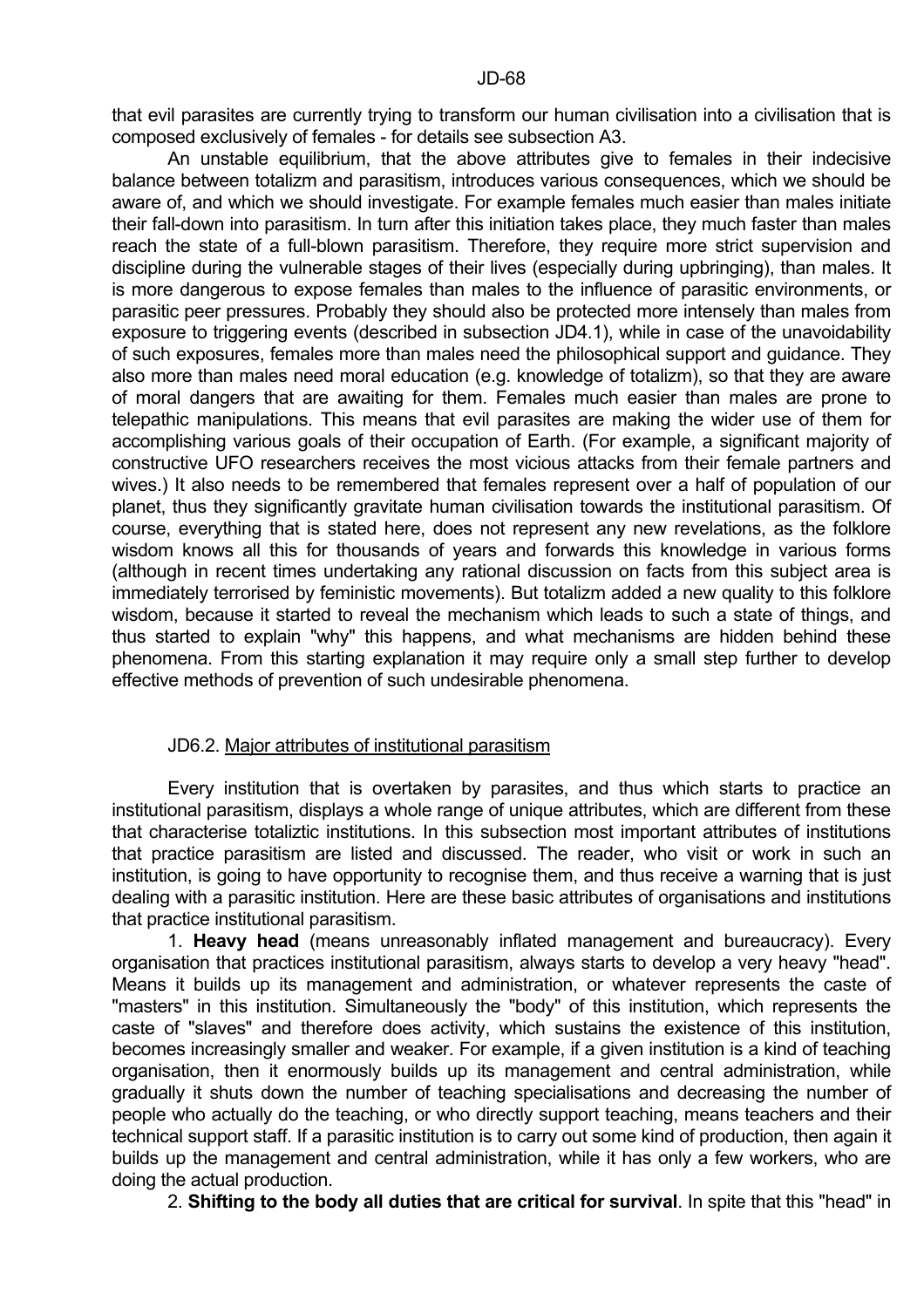parasitic institutions grows to such enormous sizes, it actually develops such huge bureaucracy, that it is able to unproductively employ itself, and thus is completely unable to do any service to its "body". Unfortunately, for every institution there is a kind of critical duties, that must be completed in order for a given institution to survive, and for the completion of which the "head" was created in the first instance. These critical for survival duties, the "head" of parasitic institutions always gradually **dumps** onto its "body". Therefore, these few people who are remaining to do the actual work, gradually are charged with the increasingly large number of bureaucratic duties, because apart from their own work, they need to complete also the work that supposed to be done by this heavy "head". For example, if this is a teaching institution, than in spite that it enormously builds up departments of its central administration and student matters, actually subsequent teachers are forced to gradually do also all administrative work and handle all student matters.

 From my observations it stems, that the level of advancement of parasitism (P) in a given institution, can even be estimated from the level of advancement of this process of dumping to "body" of these critical duties of the "head". In order to estimate this level, it is sufficient to check what percentage of their entire working time (H), people who in a given institution represent the "body" (means these ones who actually do the work for which this institution does exist), are forced to designate for the bureaucratic activities (B), which are not directly stemming from their duties, and which should be completed by this "head", i.e.:

P=(B/H)100% - iC (1JD6.2)

For example, if a given parasitic institution is a teaching institution, in order to determine the level of advancement of parasitism (P) in it, it is enough to check, what percent of the entire work time (H) of its teachers, must be designated to the bureaucratic activities (B), which are not connected directly with teaching. (I.e. which are not representing neither direct teaching of students, or preparation for this teaching, but are the organising and carrying out the enrolment of students, promotion of a given institution, writing reports and filling up various forms, finding and receiving funding for equipment and support that they need, ordering textbooks, materials and equipment, learning ISO standards and quality requirements, undergoing various training, courses, and examinations that do not have anything to do with the discipline that they teach, receiving, handling and passing external and internal inspections, preparing, moderating, and documenting formal examinations, etc.) In a similar manner this equation (1JD6.2) relates also to workers from factories.

 In equation (1JD6.2) constant "iC" is very interesting. It represents the product of level of parasitism (C) in the country in which a given institution is operating, multiplied by the level of intervention (i) of this country in behaviours of production staff of a given institution. As it turns out, even in institutions fully totaliztic, some percent of the time of its production staff, is eaten by the bureaucratic requirements resulting from the level of advancement of parasitism (C) in the country in which this institution is operating. For example, in governmental educational institutions (means those with high "i") that act in countries with a high level of parasitism (C), teachers are forced to devote a significant percentage of their time for the preparation of formal examinations, for moderating and documenting these examinations, and for fulfilling multitudes of requirements that are introduced by these countries supposedly in order to control the quality of teaching. In turn in totaliztic countries, the process of assessment of students is almost a byproduct of teaching itself, and does not require additional documentation and bureaucracy. In turn the quality assurance of teaching is carried out by students themselves, who know exactly what is the level required by life outside of teaching institutions, and thus who choose their schools and teachers by the level of their teaching. Similarly is in totaliztic countries with production institutions, in which the quality control is a part of process of production and design, while its enforcement is done by the market forces.

 Notice however, that there is an exception in delegating to the "body" of all work necessary for the survival of a given institution. This exception concerns areas, which are connected with holding a monopoly of power over other people, such as management of funds and budget, or all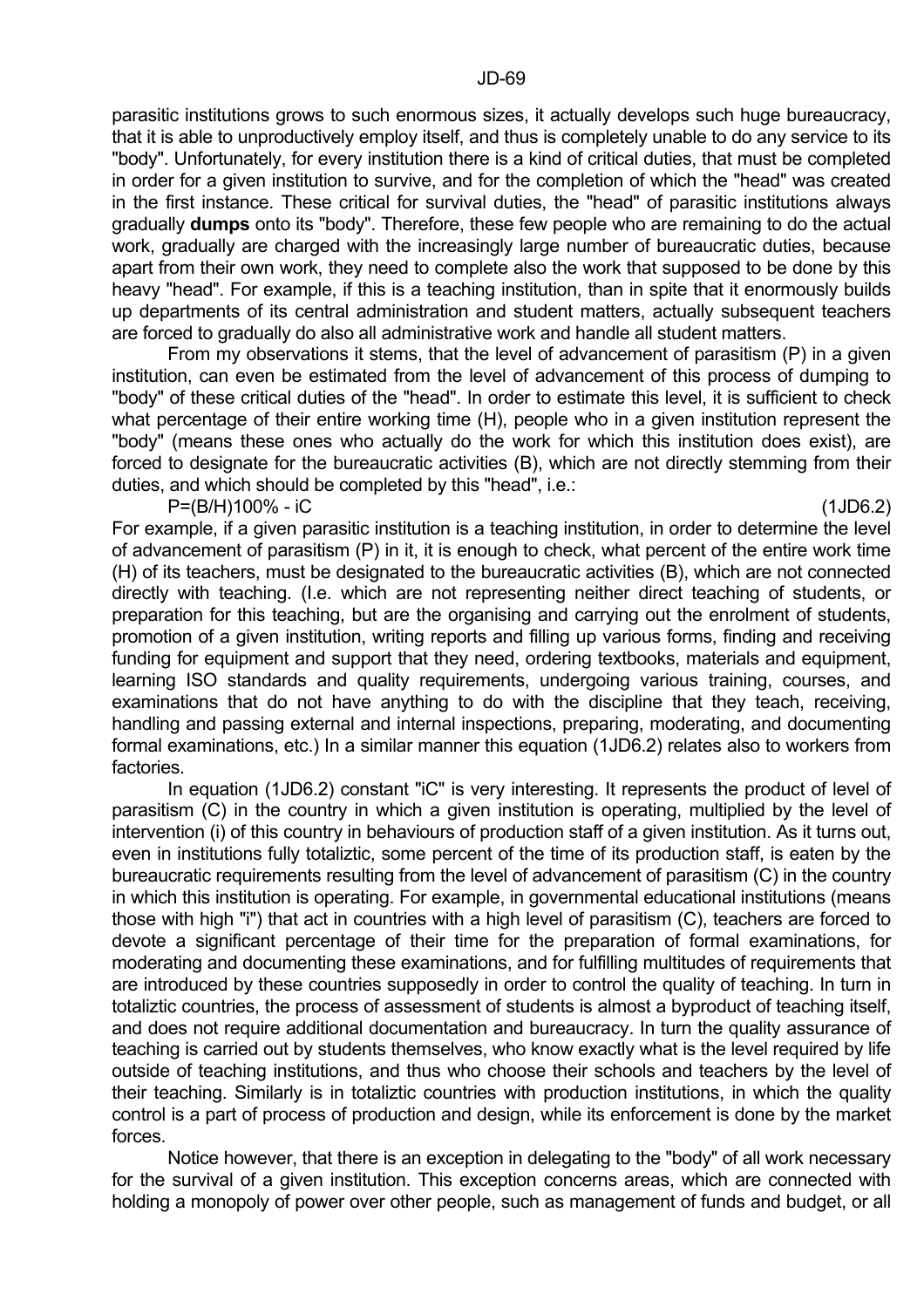matters connected with employment and dismissal of people.

 3. **Monopoly of power** at the head. In spite of the fact that parasitic institutions push down onto their "body" increasingly larger pool of duties, they never delegate down any duty, which contains a key to power over other people. For example such key is contained in everything that concerns financing, hiring new employees, firing the existing employees, giving salaries, prizes, and premiums, etc. All this in the organisations that practice institutional parasitism is always hold by their "head" and their central administration. After all, due to this, the "head" keeps its power over the "body" and executes its privileges as the caste of "masters" in a given institution.

 4. **Double standards**. Organisations that practice institutional parasitism always develop in themselves two opposite systems of requirements and principles of behaviour, and two opposite systems of standards. The most easy way of noticing these two mutually contradictive systems of standards is by comparison of whatever in a given institution is officially said, to whatever is actually being done in there. The outcomes of such a comparison reveal situations very similar to some humoristic films for children, that are aimed at artistic illustration of contradictions between verbal declarations and actual actions. An example of such a film could be a situation, when a leader and his warriors decide that on a given signal they all attack an enemy, and then even discus thoroughly every tiny detail of this attack. But when the signal is given, all warriors, and also their leader, synchronised perfectly as a single body, turn back and run away from their enemy.

 One of these mutually contradictive systems of standards always represents the "official philosophy" of such an institution. Thus it describes how exactly a given institution should behave in a given situation, which it can encounter. In present times (i.e. in 2002) it usually is formulated as a system of standards of the ISO 2000 type. But for everyday use the same institution develops also a different system of standards, which is applied in everyday situations, and which represents the "everyday philosophy" of that institution (see subsection JB7.2 for the definitions of "everyday philosophy" and "official philosophy"). The interesting aspect of these two systems of principles is that they almost as a rule are exactly opposite to each other. For example, if the ISO standards describe, that a given matter should be handed in a moral and transparent manner, in fact in everyday life this particular matter is handled behind closed doors and on Klu-Klux-Klan principles. In turn, if the official philosophy requests that a given matter should be carried out in an immoral, and a parasitic manner, then the life develops for it a "shortcut", which allows also this matter to be handled in a moral and righteous manner - if this turns out to be necessary. These double standards are always present and practised in every organization that is overtaken by an institutional parasitism. They seem to be very vital for the principles of operation of every parasitic institution. After all they are the basic tool of this institution to exert power over the caste of slaves that are owned by it. This is because they always supply the caste of masters - means the caste of parasites in power, the ability to punish or to reward every slave that they choose (i.e. they allow to reward every person that helps the parasites, and to punish every person that opposes them). For example, if someone does something according to the official standards of this institution, then depending on the wishes of superiors, he/she can be punished because he/she does not do this as everyone else does, or be rewarded for the exact fulfilling the official standards. In turn if someone does something exactly as everyone else is doing, then depending on the wishes of superiors from the caste of masters, he/she can be punished for not obeying the official system of standards, or rewarded for the excellent work as a team member. By using such double standards, every parasitic institution is spreading the fear and the blind obedience amongst its slaves.

 There is one interesting attribute of the "double standards" that are always developed by every parasitic institution. This attribute should be disclosed here, because it perfectly illustrates the evil ways of spreading immorality by these institutions. It is that every official standard or law, which is developed by such an institution, and which represents its official philosophy, is either fully parasitic (i.e. it represents a decisive motion straight downward in moral field), or it contains a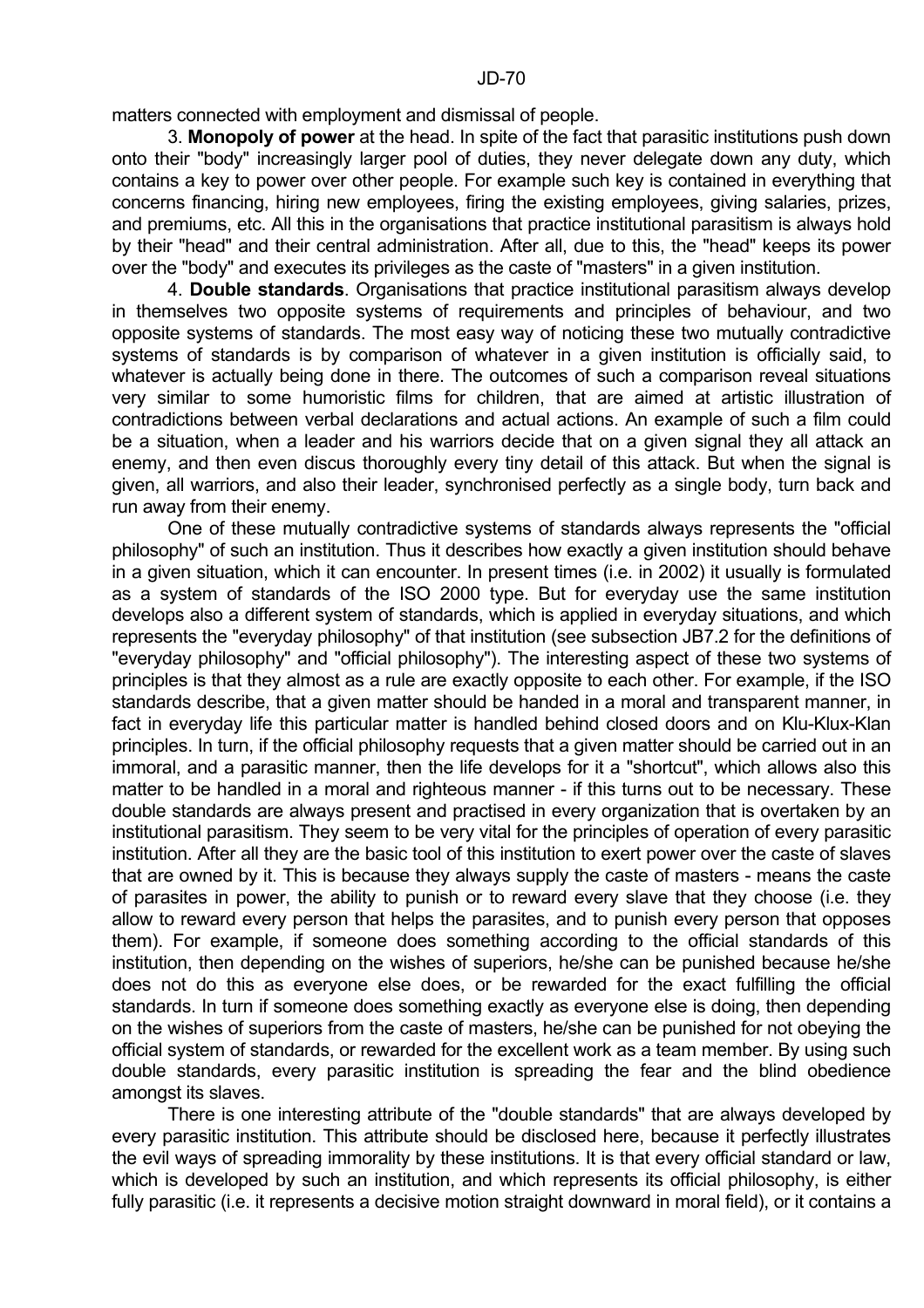paragraph or a practical obstacle, which allow it to be transformed into such a fully parasitic standard whenever there is a need for it. In order to illustrate here what this exactly means, as a first example let us name here a well-known law, that is fully parasitic, and thus that pushes our civilisation downhill in moral field. It is so-called "Privacy Act". It is introduced and intensely implemented in all parasitic institutions. It pulls us decisively down in moral field, because it allows to hide the truth and to not allow to surface any significant information about evil deeds that someone does. As a second example let us name now a law, which is totaliztic, but which is always supplied with a parasitic paragraph so that it still is able to push us down. It is the so-called "Freedom of Information Act", which was forced upon parasitic institutions. It contains a totaliztic intension, because it allows people to learn truth (at least in theory). Unfortunately, parasitic organisations always provide this act with a paragraph, that the information which it makes accessible cannot represent a threat to the security of that institution. This particular paragraph turns that totaliztic act into a parasitic law. After all, it allows to qualify as a "threat to security" practically every information that a given institution does not wish to reveal. Therefore, even if someone forces a given parasitic institution to provide information on the basis of that Freedom of Information Act, all that he/she receives, are the headings of official documents, in which almost the entire content was blacken out. For this reason, the Freedom of Information Act provided with such a paragraph on "security", also represents a parasitic law, because it allows to effectively hide truth, and to keep secret every information that a given parasitic institution does not want to reveal. Another similar example is the manner in which countries that practice institutional parasitism walk around so-called "Article 26 of the Universal Declaration of Human Rights" on "Everyone has the Right to Education". Theoretically speaking, and on paper, in these countries everyone has the right to education. But practically, in these countries education is usually "user paid", while the payment for educating someone is so high, that only the richest can afford to educate their offspring.

 5. **The overlapping of contradictive laws**. Whenever any parasitic institution develops laws, it must always make sure that there is an overlapping of at least of two mutually opposite laws. This overlapping of laws is so designed, that when a given situation is judged from the prospective of one of these laws, than it should be solved by doing one thing. But when it is judged from the prospective of another law, then it should be solved by gong in a completely opposite direction. (Note that in this respect, the parasitic laws work opposite to moral laws. Moral laws are so designed that all of them tell exactly the same thing about a given situation - hence the "rule of moral unanimity" described in subsection JA1 and JA2.1.) Parasitic institutions introduce such overlaying of opposite laws on purpose. The reason is that they need the laws to keep their slaves under control. But they simultaneously do not wish to have laws that would bind hands of masters - after all those ones who belong to the caste of "masters" always wish to be able to do whatever they wish. The best manner of accomplishing in one go these two opposite goals, is to establish such overlapping laws. When such laws are used, "slaves" are kept in the belief, that there is such thing as lawfulness, while their "masters" still are able to interpret the existing laws in such a manner, that they always can "legally" and in the "glory of law" destroy every single of their slaves whom they wish to.

 6. **The everyday practising of the rule "divide and rule"**. Every parasitic institution introduces, cultivates, and emphasizes various divisions amongst people that are included into it, then it turns one of such group against other group, one person against the other, etc.

 7. **Ever increasing interference into private lives and affairs of subjects**. Correspondingly to the advancement of parasitism in a given institution, the level of interference of this institution into private lives of its subjects is also increasing. Thus such an institution is starting to dictate its subjects how they should dress, what they should wear on heads or in ears, with what and haw they should cover their faces, whether they must, are allowed, or must not to shave, what countries they are allowed to visit, what type of entertainment or club is permitted or forbidden for them, how and where they should live, whether they are allowed to build their own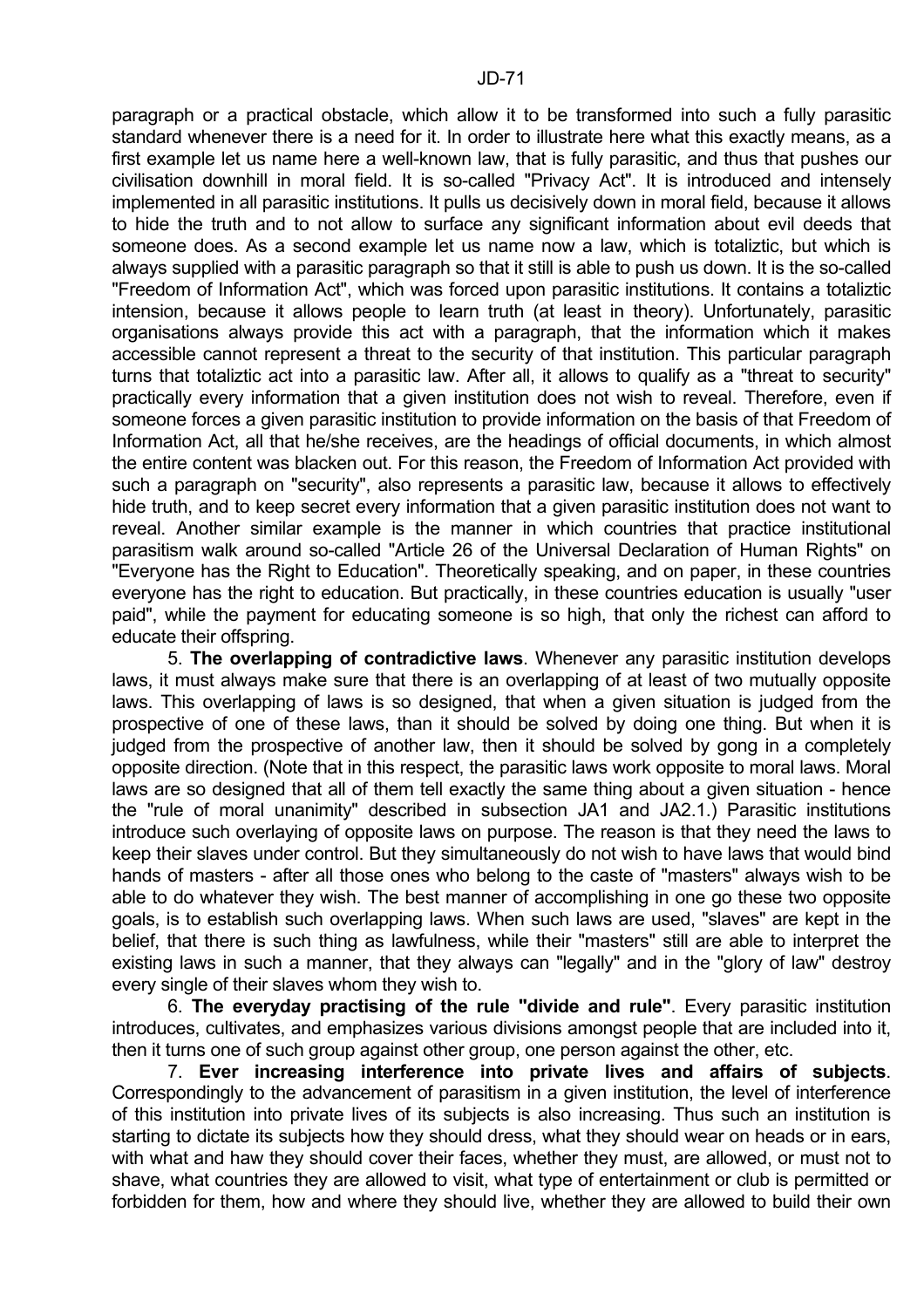homes with their own hands or to repair by themselves an electrical appliance that get broken, whether they are allowed to hit an aggressor who attacks them, whether they are allowed to hit a naughty child, what subject they can, or are not allowed, to discuss in public, etc., etc. - the number of such do's and don'ts is growing proportionally to the level of advancement of parasitism in a given institution.

 8. **The atmosphere of terror, uncertainty, incompetence, and chaos**. In the parasitic institutions always an atmosphere prevails, which is exactly opposite to that prevailing in totaliztic institutions. During my numerous changes of jobs, amongst others I had an opportunity to experience an institution, which was totaliztic at the moment of time when I was firstly employed in it. But soon later, it underwent a restructuring of the management, forced upon it by the headquarters. After this restructuring, it transformed into an institution that started to practice an institutional parasitism. The outcome was such, that in my sight, in a short period of several months, from a fully totaliztic institution it went through a rapid fall down, and landed as a parasitic institution - fortunately only in the first (still reversible) stage of advancement of parasitism. The most overwhelming change that I then noted, was the change of atmosphere. In the totaliztic period of time, in this institution an atmosphere of friendship, harmony, cooperation, knowledge, and competence prevailed. Every employee exactly knew what is required from him/her, what are his/her duties, how he/she should fulfil them, etc. Thus everyone was sure what is doing, understood the situation, was in control over his/her duties, was competent in what was doing, etc. But then this restructuring was started. The new (parasitic) management started its rules from dismantling the previous system, which worked so well. But after the old system was dismantled, a new one was not put into place to replace it. So everything was left suspended in the vacuum. The previously competent employees, which used to know exactly what they are doing, rapidly stopped to know anything. Everyone started to feel the lack of information and guidelines for action. This lack of information introduced the feeling of uncertainty and temporalness. In turn this introduced the fear against acting, uncertainty of the tomorrow, and a kind of terror. In the result, within just a few months from the taking over by a parasitic management, the atmosphere in that institution changed into uncertainty, chaos, discouragement, a fear of doing anything, a kind of intellectual terror, etc. Thus, employees who previously were working effectively and harmoniously like in a Swiss clock, rapidly changed into a group of disoriented and scared people, who were paralysed with fear and completely lost the clue how they should act.

 9. **Productional paralyse**. This paralyse is manifested through inability of a given institution to act productively, or more strictly by the replacement of a good quality and real product, by an apparent product (i.e. a product existing just on paper) or a low quality product. As it stems from my research to-date, if the saturation of a given institution, or a given team/cell in a larger institution, with individuals in advanced stage of parasitism exceeds a specific threshold value, then this institution or this team/cell ceases to give out a real and quality product to which it was established, and replaces this real product by some paper imitations or by a low quality product. In order to illustrate this on an example, if such an institution is a school of pilots, then after the personnel of this school, or just after selected groups of students, exceed this threshold level of saturation with parasitic individuals, the process of actual teaching how to fly must stop. Graduates of this school, instead of the skill of piloting aeroplanes, would receive nicely looking diplomas, that would state that they finished this school. But it would be a rare situation when a graduate would actually be able to fly an aeroplane. After all, for many different reasons, this school would then be unable to execute from students the mastery of flying. Therefore, instead of choosing the practical teaching how to fly, which is dangerous, requires technically perfect equipment, and imparts a heavy workload at reluctant students and teachers, it would rather prefer to safely provide students with paper hand-outs about theory of flights, principles and ethics of pilotage, construction of aeroplanes, etc. - but to avoid actually making them to pilot an aeroplane. So if these graduates were confronted by their future employer with a task of piloting a real aeroplane, they still would not be able to do it. Similarly happens with industrial institutions,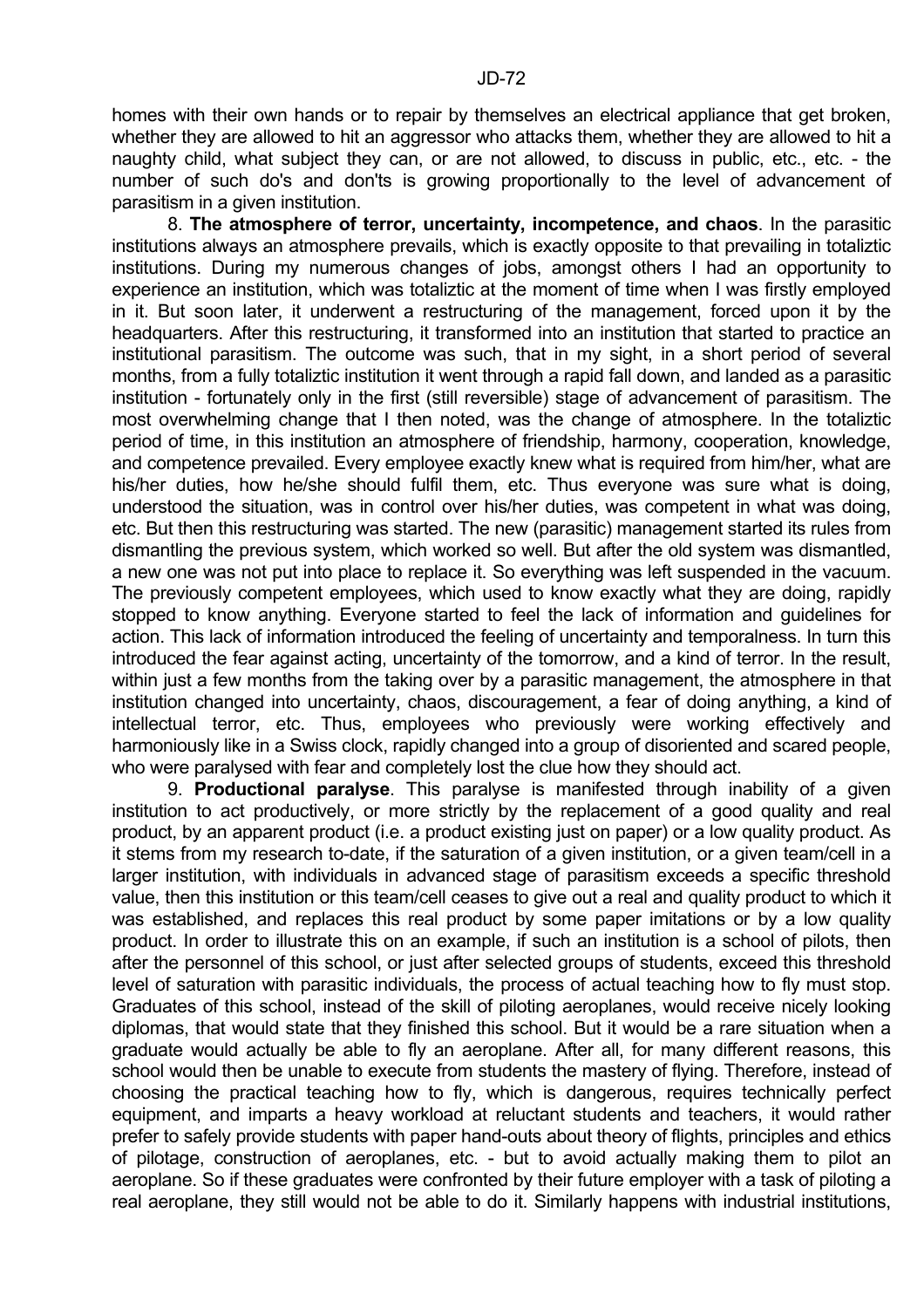which after being overtaken by parasitism, yield products which have increasingly lower quality and increasingly higher prices.

 An interesting is the mechanism, with the use of which such an over-threshold saturation with individuals in advanced stage of parasitism completely paralyses the production of a given institution. I studied this mechanism on several examples of groups of my students. As it turns out, the parasitic fraction of the members of a given group/team, starts a multilevel corruption of the remaining (still totaliztic) part of the group/team, making the whole group incapable of a productive action. For example, they exert a significant physical pressure on everyone who tries to carry out a productive activities, because in the eyes of parasites the individuals who still remain productive are giving a "bad" example. They also demoralise morally the entire group by illustrating visually that "I do nothing and am much better off than you". They put an active and vicious resistance against any attempt to make them to carry out constructive learning, etc., etc. From my research to date on parasitic student groups also emerges a quantitative estimation as how much is this threshold saturation with individuals in advanced stage of parasitism that is going to cause a complete paralyse of the entire group or the entire institution. My results indicate that it amounts to around 30%. Thus if in a given group of students, at least three in every ten of them are already in an advanced stage of parasitism (what is a typical state of things in countries that practice institutional parasitism), then the entire group of such students is almost impossible to teach anything. The only solution is then to remove these parasitic students from a given group (unfortunately, if also a given educational institution practices an institutional parasitism, then a removal of these parasitic students becomes physically almost impossible).

 Although I did not complete similarly detailed research on industrial institutions, from the observations that I managed to accumulate, it appears that my research conducted on parasitic groups of students apply also to all other teams and institutions. This would mean, that if around 30%, or more, of the personnel in a given institution practices the parasitism, then a given institution ceases to yield the product of acceptable quality, to which was established, and also in unable to get rid of its parasitic members of staff. Thus, in such situations, the only solution is to actually dissolve entire such institutions.

 A next interesting fact that emerges from my research on parasitic groups of students, is the influence of the "atmosphere of a given group" on the behaviour of individual group members. As it turns out, the common feelings and atmosphere that prevails in a given group of students (thus probably also in any other group of people), is actually much more powerful than individual feelings of members of this group. In my practice as a lecturer, I observed cases of students who accomplished excellent results when they were members of totaliztic groups (i.e. groups in which prevailed an atmosphere of acceptance for knowledge and for work). But immediately after these excellent students were shifted to parasitic groups, their behaviour and outcomes of learning become equally parasitic as in the rest of a given group - i.e. they were not able to complete even duties that stayed much below their personal potential.

 10. **Inability to distinguish between good and evil, between productivity and idleness**, etc. In institutions which practice institutional parasitism, such a change of values and criteria takes place, that it becomes impossible for them to distinguish the behaviour which in this monograph is called "moral", from a behaviour which is called "immoral". This in turn means, that such institutions are loosing the ability to distinguish good from evil, knowledge from stupidity, skills from ignorance, productivity from idleness, reality from a paper or a claim, etc. Therefore in such institutions real human virtues, are replaced with imitations of these virtues. For example, instead noticing someone's knowledge and capabilities, they notice how many diplomas and documents someone is able to present. Instead of taking notice what product someone earns, it matters how many hours someone stays after the work (of course, without asking to be paid). Instead of noticing what someone does, it is noticed how much noise someone makes. Etc., etc.

 11. **Level of demoralization of young people**. Institutional parasitism has this overwhelming ability to demoralise completely young people onto which it has an influence. Even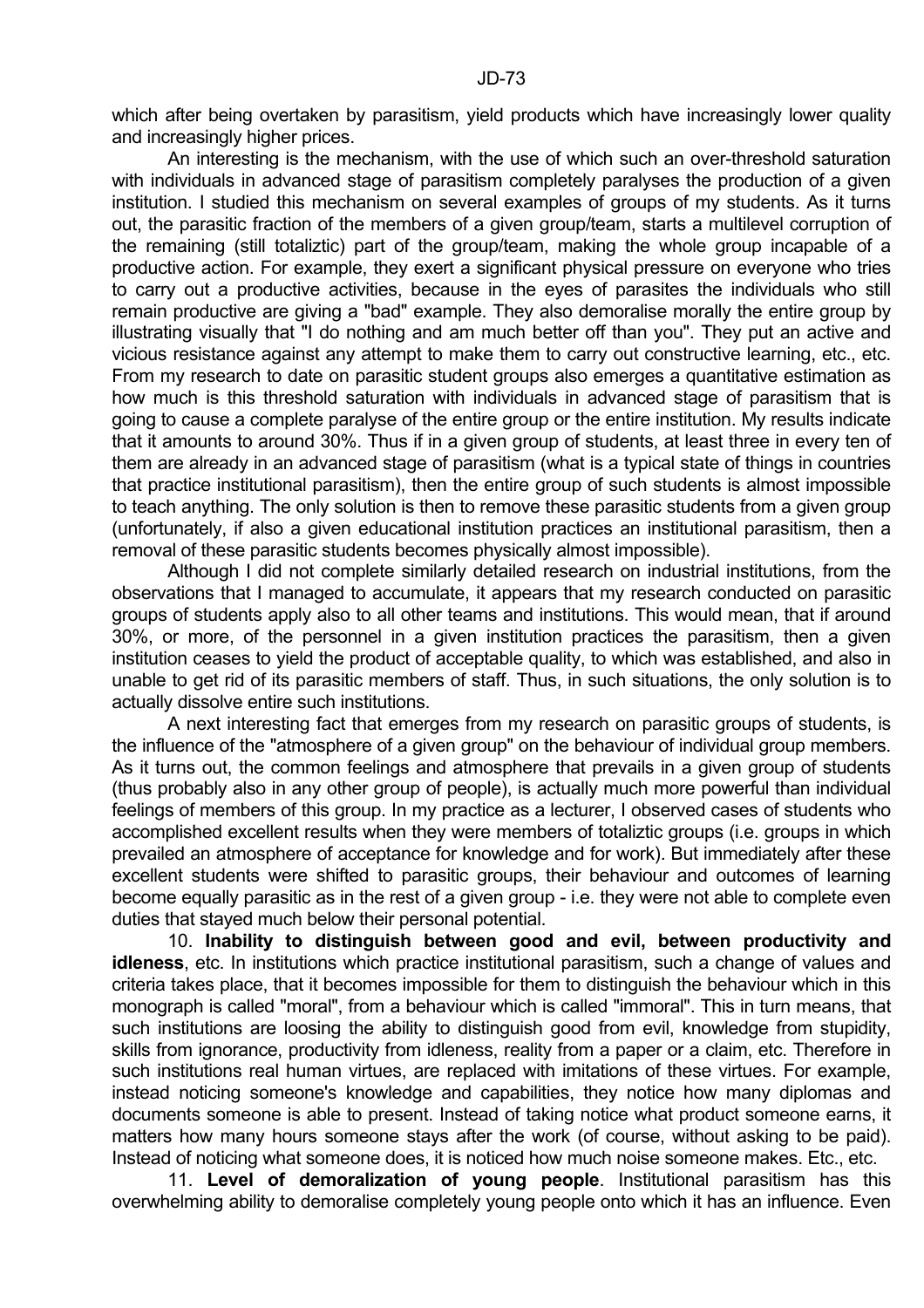if such young people initially are adhering to a totaliztic-type philosophy, this demoralisation turns out for them to be a triggering event described in subsection JD4.1, that pushes them onto a path of parasitism. I observed effects of this demoralisation in several countries and institutions, that practised parasitism when I was employed in them. In my own case of a lecturer in tertiary educational institutions, the measure of level of this demoralisation, is the percentage of students that I teach, but that I would not agree to recommend for employment to anyone that I know and that I wish well. In order to estimate this level, it is sufficient for me to reply the following question: "**what percent of students that I just teach, under NO circumstances I would agree to recommend for employment to someone whom I know in person and whom I wish well**". Such students demoralised by institutional parasitism, according to my observations, are unable to complete on their own any constructive work, for carrying out of which they supposedly are educated. Even when they have the knowledge and natural ability to complete this work well, their demoralisation is already so advanced, that instead of working, they rather are seeking an excuse to avoid the completion of the task. When they are unable to find such an excuse, means when absolutely perfect conditions for the completion of work are provided for them - thus forcing them to actually do the work, still during the completion of it they always manage to make so much noise, to complain so much, and to induce so much inconvenience, that problems they create are unworthy of effects of their work. Thus practically, after finishing studies, they become unemployable for totaliztic employers, because the constructive contribution that totaliztic employers are after, actually cannot be executed from them. After all, the only thing that they are able to do well, is to cause troubles. Of course, parasitic institutions still employ them, because management of such institutions usually is unable to distinguish a totalizt from a parasite. While in countries that totalizm still dominates, it is rather difficult to find such demoralised students, in countries with advanced institutional parasitism, the rarity is a student who would not be affected by such a demoralisation, means whom the teacher without any hesitation would be prepared to recommend for employment to a close friend. In turn such a high level of demoralised young people causes that when they undertake their employment, instead of morally lifting their country upwards, they rather increase the level of institutional parasitism in it. Thus a country which falls into claws of institutional parasitism is in a kind of vicious circle, because it perpetuates the seriousness of its own situation, through increasingly intensive demoralisation of young citizens.

 12. **Inability to remove evil**. In systems which are based on the parasitic philosophy, evil never can be removed, because it represents the product of these systems, which is hard-wired into them. As such, the parasitic systems are prone to the breeding of all types of baddies, criminals, etc. Even if in the parasitic institutions someone is going to constantly fight evil, still when one group of criminals or parasites is removed, immediately many next ones are going to appear, which are to take the place of these removed ones. In order to remove the evil, it is necessary to change the system, which is breeding this evil, and to replace this evil system with a totaliztic one. The removal of products of this system, means removal of individual criminals or parasites, leads to nowhere. For this reason, in the parasitic institutions always various forms of evil are going to prevail, while people are powerless in their efforts to eliminate them.

# JD7. How to recognize parasites around us

Motto of this subsection: "Devils always speak like angels and always pretend to be angels".

 People who adhere to parasitism externally look very similar to people who adhere to totalizm. They dress the same, they use similar cars, they come to work similarly, that always verbally declare doing good to others, and sometimes they even smile politely. They have healthy body, while this their part, which is rotting (i.e. their spirit) remains invisible to eyes. So how we can recognize them, and how we can distinguish them from totalizts. Well, the key is in what is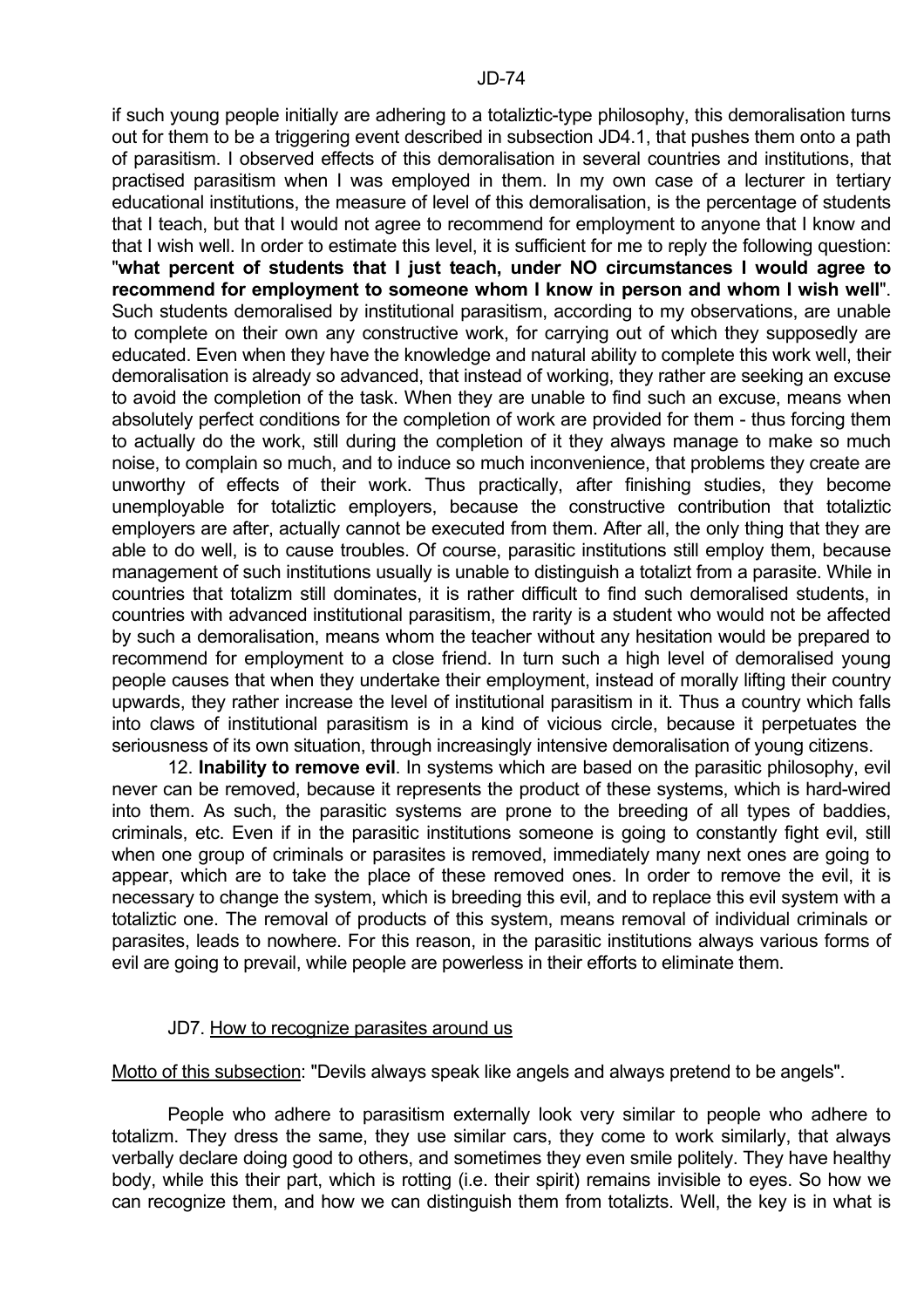inside of them. After all, totalizts have a morally healthy spirit. In turn parasites can be described as "people with a leprous spirit". For example, when a totalizt drives a car, he/she drives it very carefully in order to not endanger other people, and in order to not damage any property of other people. So even if you give a totalizt a tank, he/she still is going to drive it equally carefully. In turn when a parasite drives a car, the only reason why he/she drives it carefully, is because he/she does not want his/her own car to be damaged and does not want to pay a fine. But if we give a tank to a parasite and promise it to be above the law, he/she would roll over the cars of other people without any mercy. In a similar manner, if a totalizt receives something as a gift from someone else, than at the bottom if his/her heart he/she is thinking that the giver has a good heart and a high sense of morality. But when a parasite receives something as a gift, then it starts to think that he/she is so important, hansom, or in power, that the giver tries to please and to buy him/her out. If a totalizt drinks a bit of alcohol in order to celebrate with others some important occasion, then even under the influence he/she is the same nice and disciplined as in the normal life - after all his/her philosophy of living is the same as his/her propaganda philosophy. But if a parasite drinks a bit, then he/she becomes aggressive and unpleasant - after all the real philosophy of living starts to emerge from under the screen of his/her propaganda philosophy that normally hides it. If a totalizt is pulled into a whirl of activities, then he/she always firstly considers the consequences of an action that is tempting to be taken, and only then undertakes this action only if these consequences seem to be moral. But if a parasite is pulled into a whirl of activities, then he/she firstly does something, and only then is noticing the consequences.

 Individual parasites are very difficult to detect, because in present human culture the advancement of their parasitism in normal circumstances blends very well with the course of human lives. Thus individual parasites live almost unrecognized by their surrounding. The majority of individual people infected with parasitism, develop a fully-blown stage of this moral disease in their late forties or early fifties. Therefore they enter the final stage of the agonal intellects not long before they are retired. Because our society is highly tolerant towards people who are close to their retirement, such people usually are allowed to keep their jobs and positions, even when everyone knows that they are unproductive, aggressive, strange, and that they draw energy from everyone who is in contact with them. Before they fall victims of the moral suffocation, and die, they usually are already retired, so that everyone considers their death to be "natural". Therefore the society does not investigate why they died, what was the real cause of their death, etc. If there are any exceptions from this rule, people usually overlook causes for effects, i.e. overlook parasitism for various consequences which parasitism brings to its victims, like dug addiction, illness, depression, suicidal tendencies, etc. For example, if a young person falls a victim of parasitism, and dies of a moral suffocation at the age of twenties, usually as the course of death the overdose of drugs is declared, which this person used because of his/her moral disease of parasitism, or some other illness is declared, that this person also developed because of parasitism.

 In order to survive, our civilisation must start to defend itself from parasitism and parasites. The sooner this takes place, the better. After all, parasites lead us straight into a self-destruction. They are also directly responsible for all sufferings that are affecting each one of us. In this our defence from parasitism, everything starts from the ability to recognize parasites, and to recognize institutions which are already overtaken by parasitism.

 This section is to describe major attributes of parasitism, and to define differences between parasites and totalizts. In this way we should be able to recognize parasites, when they are in our vicinity, and thus also to effectively defend from their destructive influence on us.

### JD7.1. Differences between totalizts and parasites

Up until now, humanity and totalizts were extremely tolerant towards parasitism and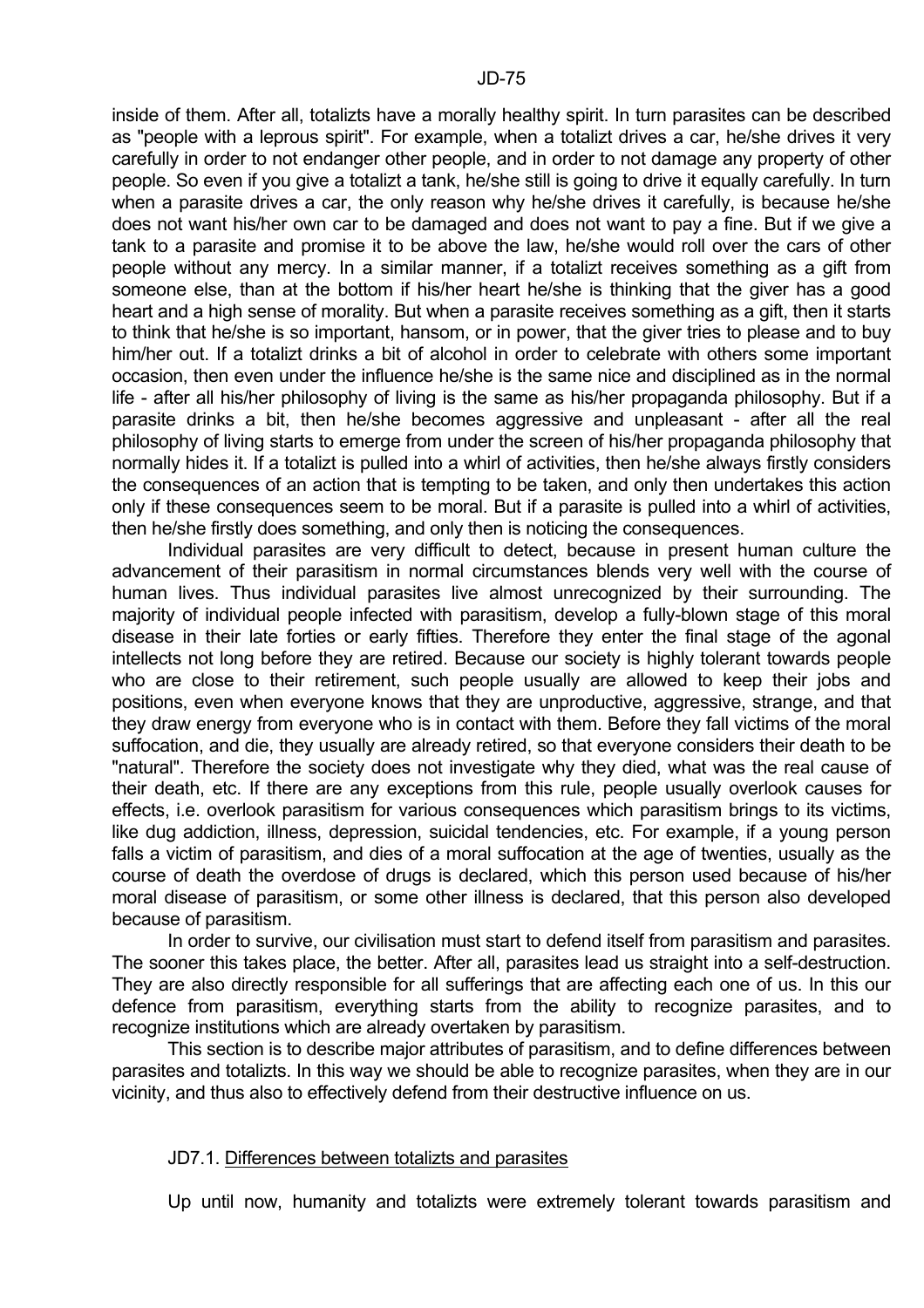parasites. It mainly resulted from the fact that people are not aware of the existence of parasitism, and also are not aware that parasitism is a deadly and highly infectious moral disease, which eventually is able to destroy our whole civilisation. So people allowed themselves to be tortured and put down by intellects, which are already overtaken by this deadly moral disease. But this tolerance needs to stop at some stage! Parasitism is an extremely dangerous and deadly moral disease. An uncompromising fight against people who carry it, needs to be started. For totalizm and totalizts, this fight is a matter of the choice: "you or me". Parasitism is a moral disease which quickly spreads on Earth, and which needs to be eliminated, in a manner similar as all other destructive diseases were eliminated in human past. Especially that it is already known how to heal it - after all one only needs to act morally. This means that parasites, which spread this disease, should be identified and then deprived the possibility of forcing their immoral behaviours onto unaffected yet people. Practically this boils down to not allowing parasites to occupy positions of responsibility in our society. This subsection is to provide information that enables one to recognize them.

 The extremely dangerous aspect of parasitism, is the ability to overtake whole institutions, and to form institutional parasitism. There are already whole institutions, organizations, political parties, religions, and countries on Earth, which are fully overtaken by parasitism, and which already practice a full-blown institutional parasitism. I actually worked or lived in several out of them. If any individual person, who still adheres to totalizm, starts to be a part of such a group intellect (e.g. starts to work in such an institution, becomes a member of such an organization or political party, joins such a religion, or emigrates to, or is born in, such a country), then this group intellect exerts an enormous demoralizing pressure on such a person. If this pressure is not counterbalanced by strong moral foundations of such a persen, than it gradually corrupts principles of behaviour of such an individual person, so that he/she finally also becomes a parasite.

We already know that totalizm and parasitism are two philosophical extremes, which almost everything do in an opposite manner. Furthermore, because of the aggressiveness and the lack of moral balance, actually parasites are the sworn enemies of totalizts, which very rarely live in a state of peaceful coexistence, and which spread hostilities against totalizts at any excuse. In volume 6 of this monograph we learned about attributes of totalizts, while in this volume we got acquainted with parasites. Now is a time to list the major differences between adherers of these two extreme philosophies. These differences provide keys to a fast recognizing who is who, and who adheres to which philosophy. Here is the list of these major differences between totalizts and parasites.

 #1. **The sense of responsibility**. The sense of responsibility is the most important criterion that allows to distinguish immediately between parasites and totalizts. This sense is a cause-effect mechanism, which causes that a given person belongs to the one or the other category. The existence, or the lack, of this sense, is also directly responsible for a whole array of attributes in totalizts and in parasites. For example, the fact that parasites never help anyone, is usually caused by the lack of feeling of responsibility.

 - Totalizts: they feel personally responsible for the results of events in which they take part, or events at the outcomes of which they have an influence.

 - Parasites: they push the responsibility for everything onto someone (e.g. onto a parent, teacher, friend, superior, that other driver, committee, advices, government, etc), or onto something else (e.g. onto law, the lack of tools, low payment, weak light, the lack of training, etc.).

 #2. The most important **principle, which governs the behaviour** of these two classes of people. If one extracts the essence of totalizm and parasitism, then it turns out that "**totalizm always helps, while parasitism always obstructs**". This essence applies to all aspects and all consequences of these two opposite philosophies. This is because it results from the most important principle that governs the behaviour of people who adhere to these philosophies, which (the principle) can be expressed in a following manner: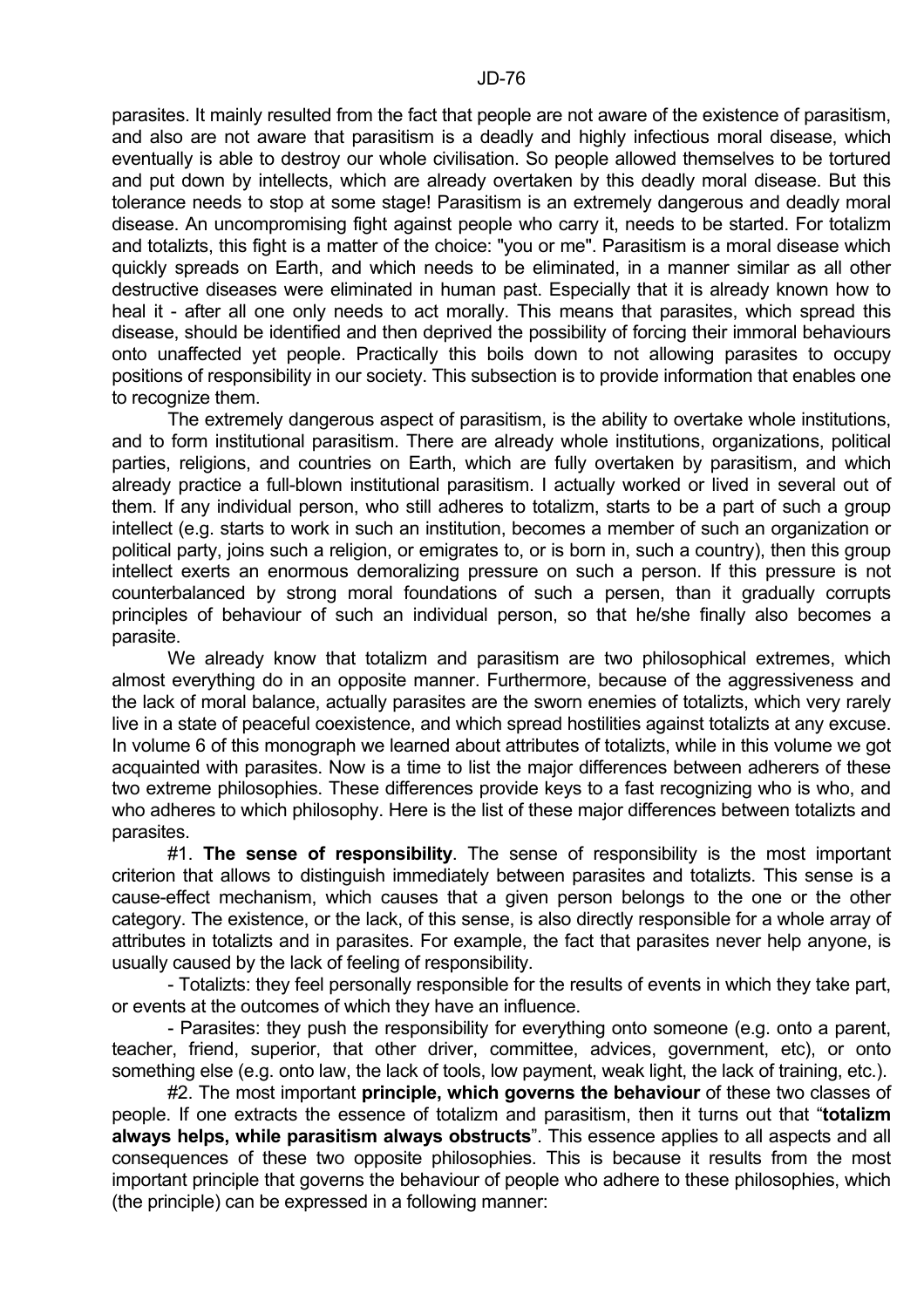- Totalizts: they always implement the rule "pedantically obey all moral laws".

 - Parasites: they always follow the rule "do not obey anything, unless forced to do otherwise" (means - unless forced to obey).

#3. How they **become adherers** of their philosophy:

 - Totalizts: by conscientious intention (i.e. because they intentionally try to do in their lives only moral things, and try to avoid doing immoral things).

 - Parasites: by being gradually overpowered by the moral disease called parasitism (i.e. because they are not prepared to put any intentional effort into whatever they are doing, therefore outcomes of all their actions are automatically governed by the punishing actions of moral laws, in a similar way as the flow of water along the lines of the least resistance is governed by laws of gravity).

#4. How they **go about chores** in everyday life:

 - Totalizts: whatever they intend to do, they always firstly check if it is "moral", and then do it only if it is "moral", or transform it into another action if it turns to be "immoral".

 - Parasites: they do whatever is the easiest thing to do in a given situation, means whatever goes "along the line of the least intellectual resistance".

 #5. Ability to **predict consequences** of actions. Because of characteristics of a practised philosophy, subsequent people have two different approaches to consequences of their actions, namely:

 - Totalizts: firstly consider consequences, and only then undertake action - and only if it is to produce acceptable consequences. Because totalizm always makes people to predict consequences before they undertake any action, throughout their entire lives totalizts practice the mental consideration of consequences before they start any action. This consideration of consequences with the elapse of time transforms in them into an automatic habit.

 - Parasites: firstly take an action, and only then notice the consequences. Parasitism supports mental laziness. Thus people who adhere to parasitism almost never make the effort to consider what consequences are going to be for a given action. As parasitism advances, this mental laziness becomes a habit. With the elapse of time parasites loose completely the ability to predict consequences of their actions. Thus they always firstly do something, and only then they see (and start to regret) the consequences.

#6. What is their **main concern**:

 - Totalizts: everything that they do, they do for the good of other people, or for the good of a specific other person. Thus usually their actions are: moral, lawful, honest, helpful, loyal, etc.

 - Parasites: everything that they do, is for themselves. Thus their actions usually depend on doing whatever serves their own interests, or on concentrating their efforts at pleasing and satisfying their masters. (After all, the pleasing of their masters is another way of serving themselves.)

 #7. What is their **perception** by the majority of today people (in 2002), who do not know about moral laws:

 - Totalizts: as likeable, nice, and harmless eccentrics, who adhere to their "oldfashion" principles.

 - Parasites: as dangerous sharks amongst the human jungle, who must be watched carefully because they eat up everyone that is not careful.

#8. What is their **"µ" level**, and thus what attributes they are displaying.

- Totalizts: their "µ" almost in every case exceeds the value of  $\mu$  > 0.35. Therefore they are mostly friendly to everyone, cheerful, likeable, smiling people, with a good sense of humour.

- Parasites: their " $\mu$ " almost as a rule goes below the value of  $\mu$  < 0.35. Therefore in reality they are mostly unhappy, grumpy, frown, unpleasant, dull, depressed, while their sense of humour is being replaced by sarcasm - see subsection JD1.6.2. But because they have a very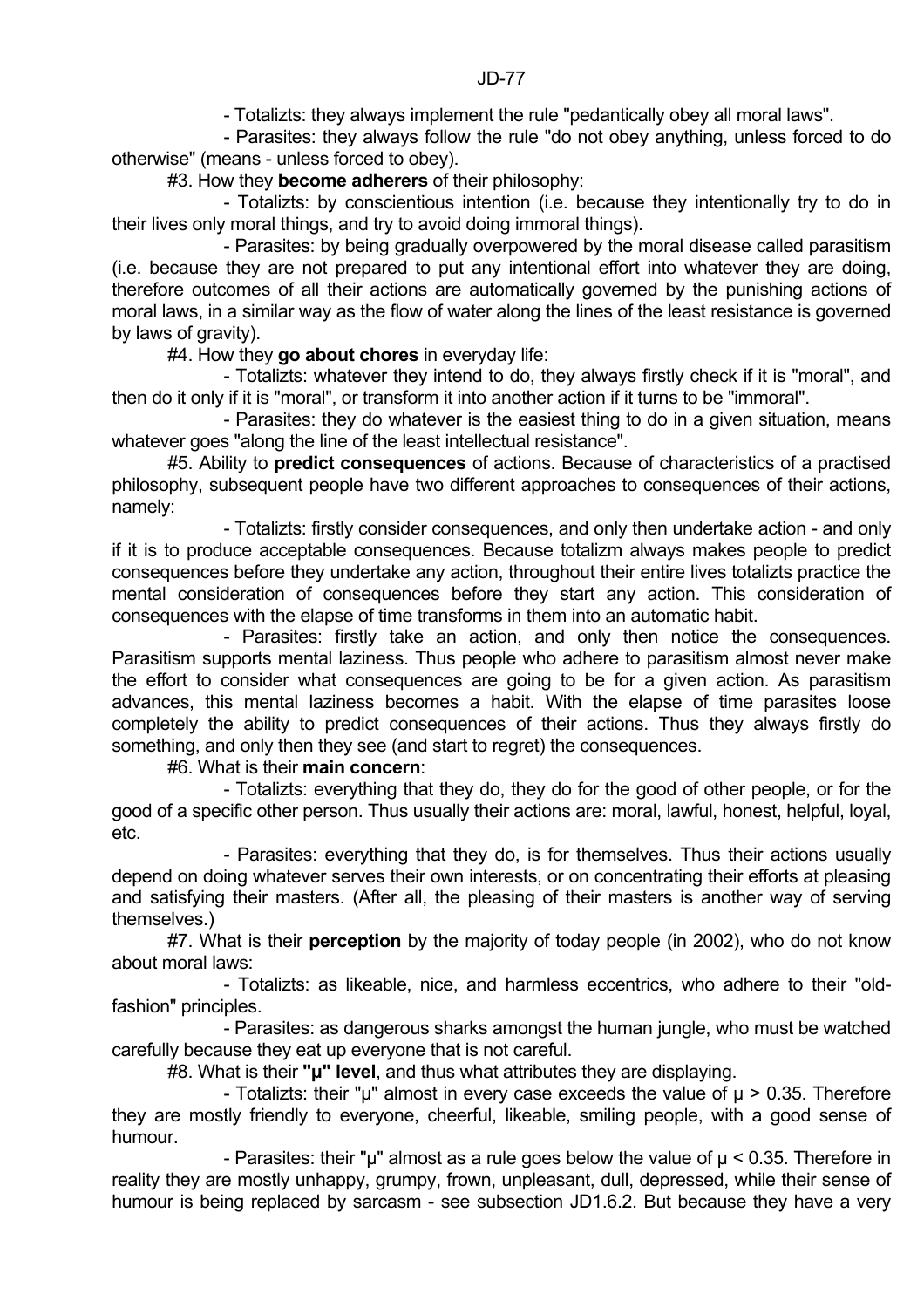high "coefficient of deception" (φ) described in subsection JB7.2, they usually quite well camouflage their real behaviour behind a smoke-screen of smiles, artificial politeness, and propaganda philosophy. Their real behaviour surfaces only sometimes, when they loose their control, when they are under an influence, or when they are forced to act.

#9. On what **emotional principles** they build their relationships with other people.

people.

- Totalizts: on trust, cooperation, friendship, and peaceful coexistence with other

 - Parasites: on distrust, watching, threats, blackmailing, and forcing other people. #10. What is their **relationship** with other intellects:

 - Totalizts: practice individual responsibility, discipline, and partnership. They tend to work and to help others on partnership principles. They do not approve any form of enslaving, exploitation, dominance, forcing, etc., although they display the voluntary discipline and personal responsibility for their decisions and actions. This tendency to practice the personal responsibility, with simultaneous discipline and with the promotion of partnership and equality, is expressed in everything that they do. (The totaliztic partnership and equality cannot be confused with anarchy and the lack of discipline, or the lack of individual responsibility for decisions. This is because the individual responsibility introduced by moral laws is causing that although e.g. a captain is a partner and equal to every other member of the crew, still it is him/her who makes the decisions and takes the responsibility for their outcomes, while the members of crew are completing these decisions with a full discipline.)

 - Parasites: practice slavery combined with the lack of personal responsibility. They tend to turn into a slave everyone who accidentally enters the sphere of their influence. Thus they are power crazy, and really enjoy to dictate other people what they should do. But simultaneously they never take any responsibility for the outcomes of this dictating. They turn every their relationship into a "master-slave" type. They also like to manifestly show their "superiority" over other people, as this in their minds entitles them to turn others into slaves. For this reason they always adhere to some kind of "doctrine of superiority", means they believe that there is something, which make them better from others. Of course, this something in every case differs, and for some parasites this can be their family background, for others their country of origin, social class, race, religion, education, specialization, membership, etc. Whatever this is, it always, in their opinion, makes them better than others, and entitles them to turn other people into slaves. If they meet someone, who challenges this their "doctrine of superiority" (e.g. when it is the education - meet someone who has a better education), they start to treat such someone as their personal enemy and try to destroy this "rival" intellect.

 #11. Reaction to **gifts**. Receiving gifts and the reaction to gifts are these elements of everyday living, which quite drastically differ for totalizts and for parasites, and thus which allow to distinguish with whom we deal in a given situation. Especially, if there is a satisfactory high level of acquainting between a person who gives and a person who receives, so that the person who receives does not hide its reactions and feelings.

 - Totalizts: are usually embarrassed, happy, and even shocked with a gift, because they never are expecting it. The important for them is the symbolic fact of receiving it, not the goods that constitute the gift.

 - Parasites: are almost always disappointed, that they received only what they received, although they deserve much better. Almost as a rule they have some reservations to the gift, e.g. that the colour is not right, that slightly too big or too small, that could be better packed or given in a more romantic atmosphere, etc. In the result, after receiving a first gift, they completely discourage a giving person to ever give them anything again. They completely do not take any notice of the symbolism of a gift, but only look at the material value and physical attributes.

 #12. **Manners of accomplishing their goals**. Both these classes use completely opposite ways of accomplishing their goals. And so: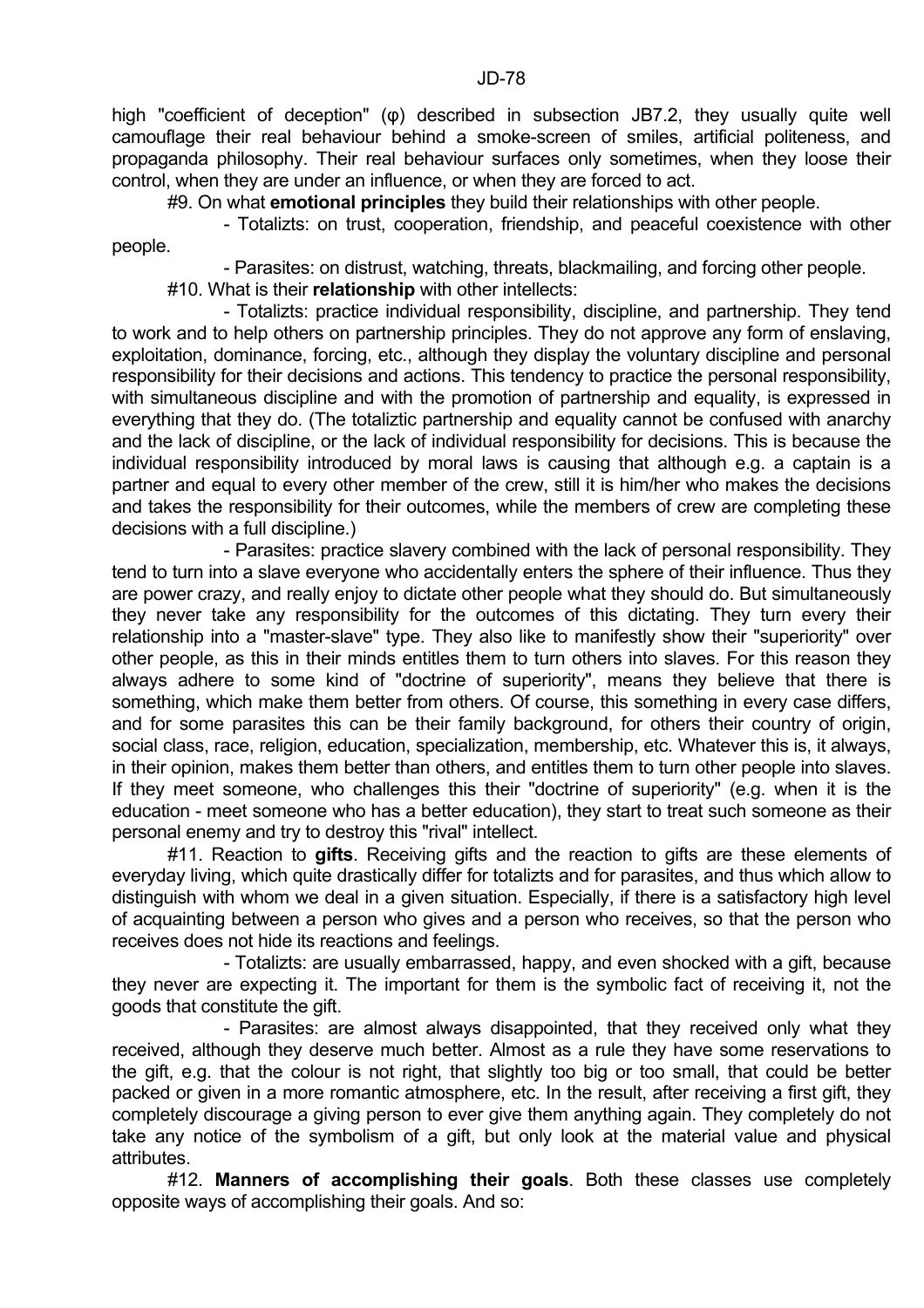- Totalizts: they accomplish their goals through the direct actions, working out, earning, building, solving, putting an effort, etc.

 - Parasites: they accomplish everything through the use of manipulations, intrigue, black mailing, threats, force, connections, abuse of their position, copying from others (as some children in the school copy homework from others), stealing, taking possession, robbery, etc.

 #13. **Helping others** and mutual helping themselves. Note that the totaliztic helping others, according to principles described in subsection JC11.3, is the expression of taking a personal responsibility for all events that take place in our presence.

 - Totalizts: are inclined for the altruistic and personal help given to everyone who is in a need, or to everyone who asks for a help. But this help is given according to totaliztic rules, e.g. it is so selected that it serves the increase of moral energy in all involved (means that the helper does not need to "sacrifice" for the person to which he/she helps).

 - Parasites: their principle is to **leave in need**. It manifests itself in the philosophically reinforced social irresponsibility towards needy people, in the pushing responsibility for help from individuals into institutions that are especially formed for this purpose, and in escape of individuals from the duty of giving a help to each other. This panic of parasites against helping others, is an outcome of the gradual increase in the lack of cooperation and in mutual rivalry, which is prevailing amongst parasites. In addition, this lack of cooperation and rivarly is reinforced by the philosophical abandoning of responsibility for actions in which someone takes part. The effect is, that in case when one individual parasite finds itself in problems, other parasites are not going to give help to him/her, but they only notify appropriate institution that is arranged especially to give help in this type of situations. This explains why in the parasitic societies events are possible, that are described in legends from subsection R4 of this monograph, subsection R4 of Polish monograph [1/3], and are also mentioned in Polish treatise [3B].

#14. The **social structure** that they believe in, and promote:

 - Totalizts: all people are equal and all are one big family. Totalizts believe, that all are born equal, and they should stay equal. Therefore everyone should have the same rights and obligations, privileges and duties, standards, etc. If there is any law, it should be obeyed the same by the leader, as by a subordinate. If there is a ship, the captain should receive the same food, the same cabin, and the same treatment as every other member of the crew. Also, he/she is only the captain while is on the bridge. When in the position of captain, everyone obeys his/her commands - after all, he/she takes the personal responsibility for fate of the entire ship. But after the duty, everyone can joke with him/her, pinpoint the mistakes, and discuss the strategies.

 - Parasites: all people are predestined to form hierarchies. Everyone is born at a specific position in a hierarchy, and should spend the rest of his/her life on climbing this hierarchy and on sorting out his/her relative position towards other people. This believe allows parasites to divide every society into races, classes, castes, religions, initiations, positions, memberships, relationships, privileges, connections, etc., and then justify that every one of them is exploiting others, and/or is being exploited by others. For each one out of such positions in the hierarchy, specific privileges and honours should be attached, according to a known Polish saying "whatever is rewardable for a dignitary, is punishable for a misery like you" (i.e. in Polish: "co wolno wojewodzie to nie tobie smrodzie"). This leads to situations that members of one caste or class can be punished with death for something, while exactly the same thing can be done everyday by members of other caste or class without any consequence. Thus amongst parasites it is normal to execute from others, whatever they do not do themselves. Of course, the result is that in a parasitic ship the captain always has the best meals and the largest cabin, that he/she receives all honours even when he/she is in a toilet, or in pyjamas, and that he/she is a captain even during the sleep. In order to highlight this hierarchical structure, parasitic organisations prefer uniforms, because uniforms have distinctions marked on them. Thus everyone knows exactly where others are placed in the hierarchy, and thus who should give salutes or honours, while who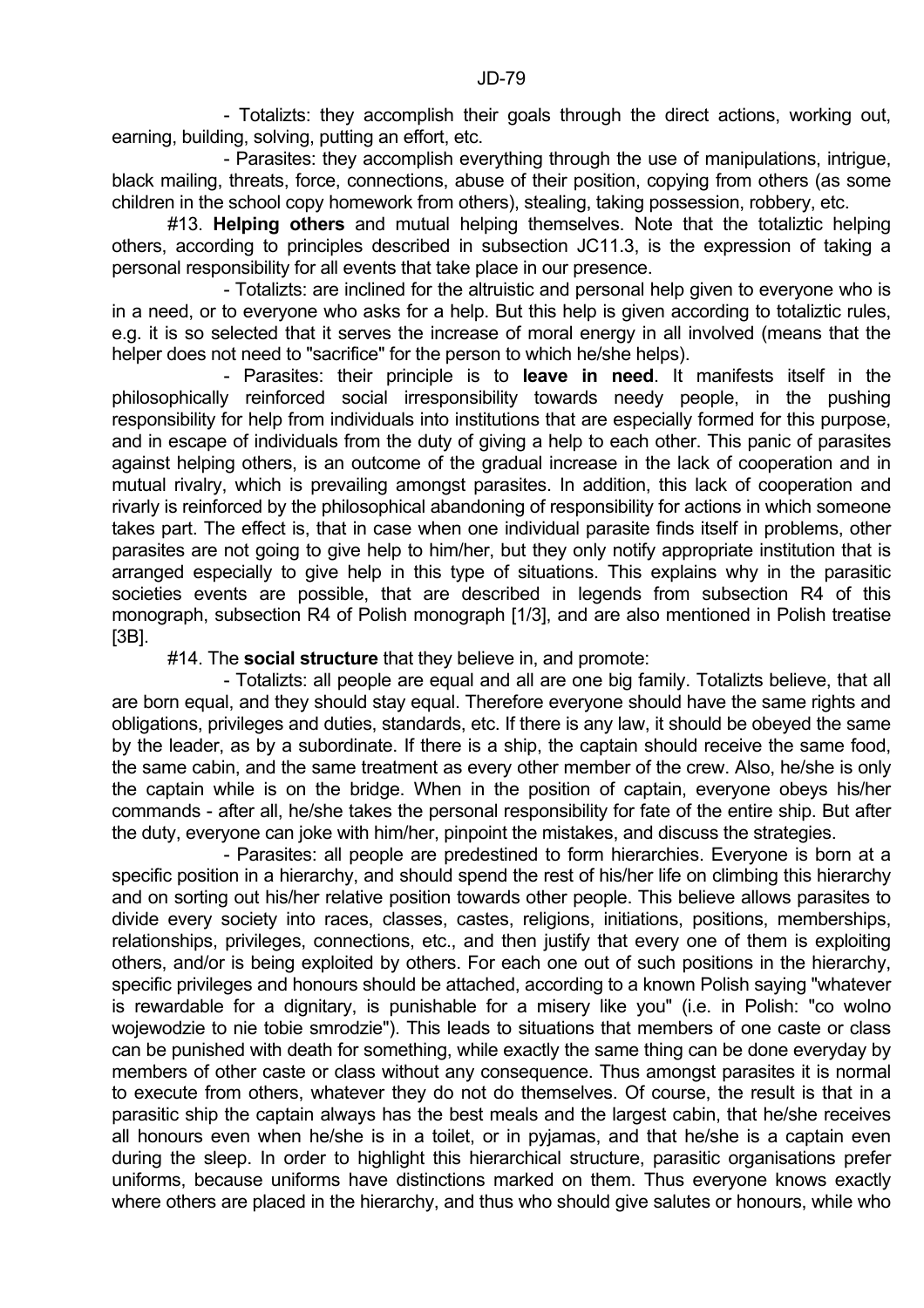should receive them. In parasitic families every member has assigned his/hers own position, e.g. father is more important than mother, husband is more important than children, the first born is more important from a second child, a son from a daughter, etc. The culture of the parasitic intellects is saturated with various rituals and habits, which are to manifest of the subordination of those placed lower in the hierarchy, towards those placed higher in the hierarchy. Their example can be a kissing hand ceremony, a tea ceremony, guard inspection ceremony, having someone in attendance, "red carpet", etc.

#15. How they define the **value of an individual** in a given partnership.

 - Totalizts: the value of a person in a relationship depends on virtues, which this person displays. For example a moral person, honest person, reliable person, wise person, educated person, workaholic, etc., has a higher value than someone who is immoral, dishonest, unreliable, stupid, uneducated, lousy, etc.

 - Parasites: the value of a person depends on power this person has over us (i.e. "whom he knows, not what he knows"). Therefore everyone who is higher than us in the social hierarchy, who has better connections, who comes from a more powerful or richer family, who was born in a more powerful country, who managed to accumulate more wealth, etc., for parasites is having a higher value. (Vice versa for those of a lower value.) Of course this causes that in the parasitic countries or ideologies, frequently can be met such propaganda pictures, as a soldier who screens his officer from bullets with his own body, a lower class people dying for the honour of their king or queen, a wife who gives a part of her food to the husband, a child which gives the last sweet to a grandpa, etc.

#16. Preferred **social environment**:

 - Totalizts: they prefer groups which are uniform by all standards. For example they prefer to work in an office where everyone is the same age, the same specialization, the same sex, the same background, etc. The reason is that they feel more equal in such uniform groups, as they do not need to respect the "rule of older one", the "ladies first" rule, the "boss first" rule, etc. Totalizm states that "it is impossible to justly gratify the unequal people". If someone does not believe this, perhaps should try to solve theoretically the classical problem of "justly march to a picnic" (i.e. the problem, when several unequal by all standards people march to a picnic, and they need to find a justly solution for carrying a heavy backpack with food - namely who, when, for how long, and where is going to carry it). This impossibility of justly gratify the unequals, is very noticeable in the multiracial countries. Whatever is done in them, it never satisfies all races, and always there are some forms of social injustice. Therefore, if totalizts are free to choose their social environment, they always feel good amongst equal to them, meaning amongst those of the same race, height, views, likes, appetites, ages, appearance, etc.

 - Parasites: they prefer groups, which are composed of the whole range of different intellects. For example, they prefer to work in offices, which gather together people of different ages, sexes, positions in the hierarchy, races, etc. The reason is that they know their place in such groups, so they can pick on people whom they consider to be lower in status, and to pay respect to people with a higher status.

#17. How they **motivate**:

 - Totalizts: motivate with high feelings (e.g. morality, truth, law, justice, conviction, help, friendship, freedom, etc.). In order to do something, totalizts must be convinced that it is moral, justly, needed, agreeable with laws of the universe, etc.

 - Parasites: motivate with low feelings (e.g. fear, greed, ambition, lust, power, etc.). Therefore, they tend to punish in order to give an example, to take revenge, to black mail, to spread terror and fear, to attack everyone who is different or weaker, etc.

#18. How **open** they are:

 - Totalizts: always are transparent and open. They never have anything to hide, therefore they have no reason to keep secrecy, to conceal, to camouflage, to destroy evidence, etc. They are not inclined to decide about anything behind closed doors and without the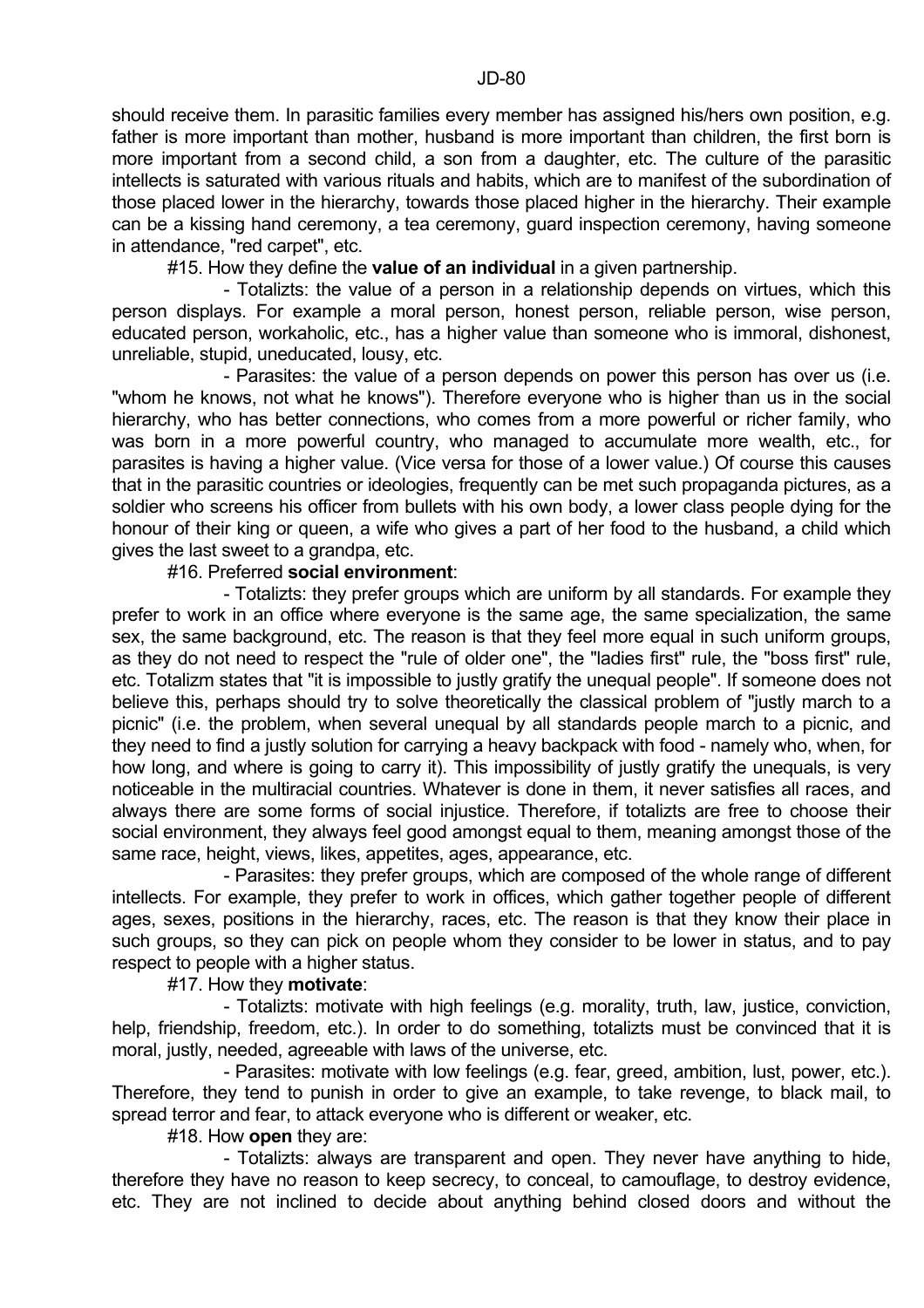knowledge of those involved. They are also not to hide reasons behind specific decisions or actions.

 - Parasites: they always are secretive and hiding something. They jealously guard what they know or have. Thus they never give a straight answer, and always tend to answer by actually not answering and by not telling anything. The reason is that the position that a parasite takes in the hierarchy, depends on the access to information, on the intimidation that this parasite introduces to others, etc. Therefore, parasites always hide their "ammunition", so that they can use it unexpectedly when a vital moment comes.

### #19. **Unambiguity and clarity**.

 - Totalizts: always show the tendency to unambiguity and clarity. In case of totalizm, the goal of action of people is not - as in the parasitism, to make slaves out of the others, but to increase the moral energy by helping others. After all, the more help someone gives to others, the higher level of moral energy this person accumulates. In turn, the higher someone's level of moral energy is, the greater access to the qualities of life that are searched for, such as happiness, selffulfilment, etc. In turn, the real helping of others is only possible when someone clearly defines his/her own stand, when has a clear set of guidelines, when he/she precisely explains and describes, etc. Therefore the natural tendency of people and institutions that adhere to totalizm is that in everything they tend to go towards unambiguity, thus trying to express everything in a clear manner, with one possible interpretation, with exact guidelines, with a precise content and borders, etc. Due to this unambiguity, everyone can easily and effectively help others.

 - Parasites: they cultivate ambiguity. After all, one of the most important goals that the adherers of parasitism try to accomplish in everything that they do, is to show their own superiority over others, and to prove inferiority of others. The better someone is able to show his/her superiority over others, and the more effectively he/she pushes them down, the faster he/she climbs over the hierarchical ladder, the higher position he/she reaches, the higher are his/her gains, etc. Unfortunately it is impossible to show his/her own superiority, if someone unambiguously defines his/her position, if has a clear set of rules, etc. Therefore a natural tendency of people and societies that practice parasitism is that they avoid unambiguity, thus trying to express everything in a multi-meaningful manner, with many interpretations, without clear guidelines, without precise scope and borders, etc. In this manner, when later a specific situation eventuates, these people and institutions always interpret this situation to their own advantage after all the ambiguity was introduced just for this purpose. Because for people and institutions that practice parasitism only these people can venture high, who are very good in staying ambiguous and undefined in every possible situation and regarding every topic, the ambiguity is practised by them to perfection. Practically in institutions that adhere to this philosophy, nothing can be defined beyond any doubt, and everything can be tarnished with ambiguity, with the potential for multitude of interpretations, with the lack of clarity, etc.

 The interesting attribute of moral laws is, that such disappearance of someone's clarity of position, and increasing of someone's ambiguity, is always a sign of philosophical falldown and the closeness of someone's philosophy to the pole of a full-blown parasitism. In various group intellects on Earth, in which the "downhill philosophical life-cycle" was already advanced (see subsection JD1.2), such a rapid "disappearance of clarity" can actually be traced down and exposed. It definitely increases with the advancement of their parasitic philosophy along the line of the least intellectual resistance. Let us give here two specific examples.

 (1) Units of measure. Let us review in the historic perspective the clarity of units of measure, that are used by our science. In times, when our science was still close to the totaliztic birth, the units of measure that it used were very clear and easy to understand by everyone. For example, length was expressed with units called "cubit" or "ell", which were modelled on human arm, and thus everyone exactly knew how much approximately they were. Force was expressed in kG of force - which everyone knew, because was carrying in own hands parcels waiting one kilogram, thus approximately knew how much they gravitate towards the Earth. In turn power was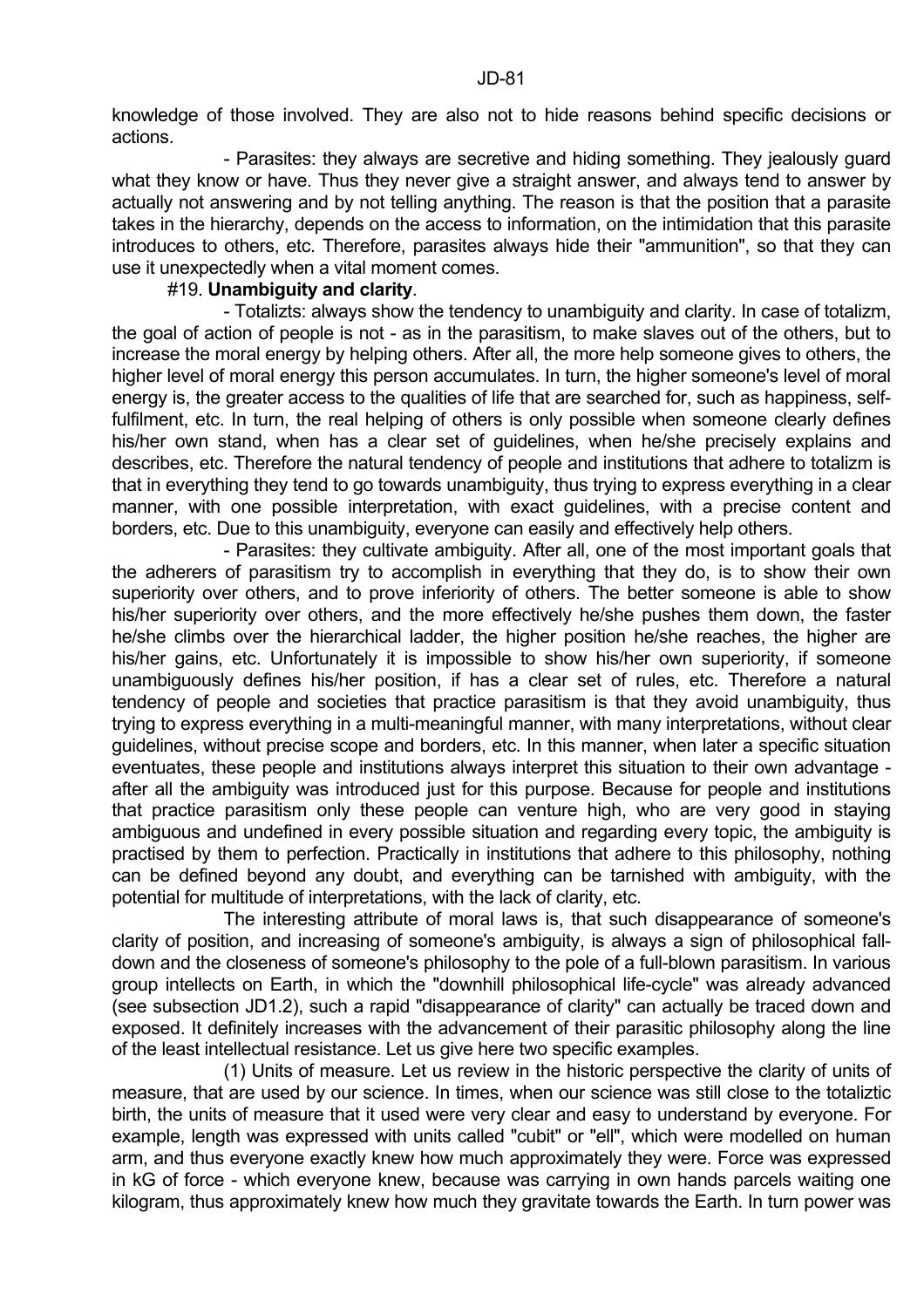expressed in mechanical horses - which everyone understood to be approximately the same powerful as the biological horses. But as soon as our orthodox science started to slip down towards the institutional parasitism that it adheres today, the units become increasingly more difficult to imagine, and also increasingly less clear, unambiguous, and selective (i.e. possible to be determined only by increasingly narrower group of a scientific elite). And so currently almost no-one is able to imagine how much really one Newton or one Joule is. If one asks a mere mortal what is the present model of a meter, almost no-one is able to even define it, not mentioning about recreating it for the calibration of his/her measuring equipment (no wonder that in present days, in spite that verbally we brag about the precision of our science, actually any two rules purchased in a shop almost for certain are going to differ in their indications of length, and frequently the differences may exceed 5%).

 (2) Statements of people in power. As this is explained in subsections JD4.2 and JD4.3, the philosophy of today's society on Earth is rapidly creeping towards a full-blown parasitism. In present days only these people may stay in power, who perfectly mastered parasitism, and thus who mastered the skill of remaining ambiguous. Amongst today politicians, directors, and managers, the skill of ambiguity must be significantly advanced. In order to check this, it is enough to ask someone at the important position about his/her opinion regarding any important matter. The answer almost never is going to be clear of the type, "yes, I believe that this is good", or "no, I believe that this is immoral", but it is going to show a cunning ambiguity of the type - "what do you think about it", or "this hides numerous aspects which require thorough investigations by appropriate experts", or "this is not the appropriate time to discuss that matter", etc.

#### #20. **The right to have and to express own opinion**.

 - Totalizts: in totaliztic philosophies the freedom of having and expressing own opinion is a very important stimulating factor. Amongst adherers of this philosophy the open, direct, and immediate expressing someone's opinion about any possible topic is a normal behaviour that is practised everyday. Of course in this expressing of opinions obliges a certain code of ethical conduct, which makes it constructive and makes it different from just ordinary criticising, for example: (a) never people are criticised, but only their ideas, decisions, or actions, (b) every critical statement is justified with facts and supplemented with pointing out a better alternative, (c) the having of non-moral reservations about any decision does not releases from the duty of moral completing it, (d) the criticised laws or duties are in power and are obeyed until they are changed into better ones, (e) these ones who did something when there were still old laws in power, are not going to be accountable for it differently after new laws are introduced, if this would cause the additional and significant depletion of their moral energy in comparison to the action of old laws (although, if the application of new laws would increase their moral energy, then these new laws should be applied for them), etc.

 - Parasites: they do not allow to have and to express someone's own opinion. The only opinions that are permitted amongst them are these expressed by official institutions. Because some canons of philosophy of parasitism cannot be challenged, while these canons are extending to almost all areas of lives, to criticise anything is absolutely forbidden in the philosophy of parasitism. These ones who have the courage to criticise, are quickly punished for this and put back to order. Thus one of the attributes of this philosophy is that it destroys and completely eliminates any criticism, while its adherers never openly criticise anything placed inside of their structures (i.e. never criticise their own ship, own system, own civilisation, etc.). The entire amount of their frustration they pour by criticising outsiders (i.e. another ship, other philosophy or system, other civilisation, etc.), and through practising aggression. This tendency goes to such an extreme, that in technically more advanced parasitic civilisations, such as evil parasites described in subsection A3, special devices are build, which control minds of all citizens, so that none of them have any different opinion from others.

#21. Whom they choose for their **leaders**. The interesting finding of totalizm concerning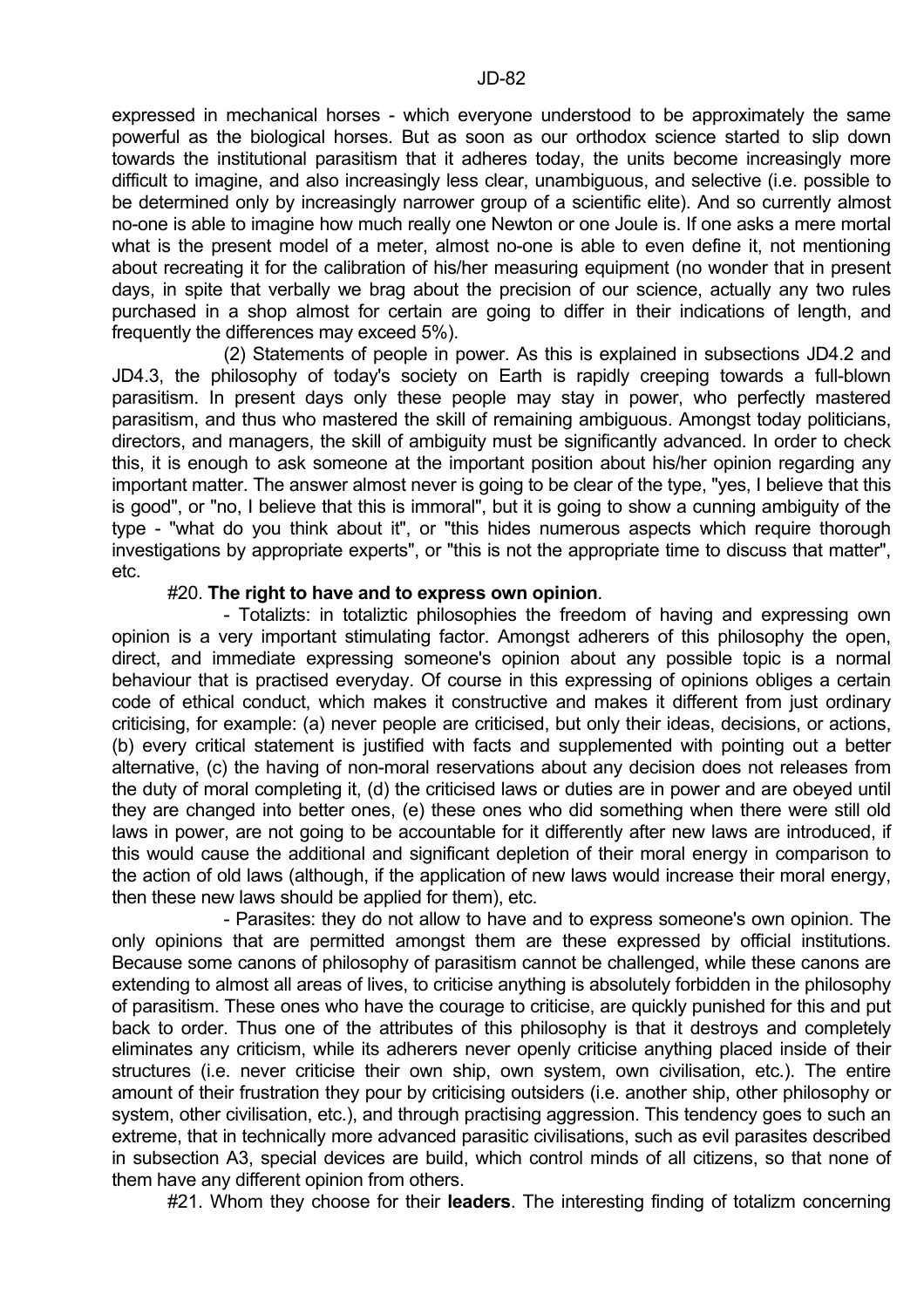leaders is, that the selection of leaders for large group intellects, such as institutions or countries, is always heavily impacted by the action of moral laws. These moral laws cause, that a leader of a given institution or country always represents the average morality of the group which he/she is leading. Therefore, getting to know a leader is the fastest way of getting to know the morality of a given group intellect. Well, here is whom the adherers of these two opposite philosophies choose for their leaders:

 - Totalizts: the most wise and the most moral person/people amongst themselves, whom all of them could trust, on whom they can rely, and thus whom are the closest to the moral pole to which all practising this philosophy are striving. Furthermore the leadership is "given" to the leaders as an expression of trust and a kind of moral reward. This attribute of totalizm causes, that by ordinary analysis of a moral state and relative intelligence of a leader of a given group or society, and also through a moral analysis of the manner in which a given person become a leader, it is easy to determine to which philosophy a given group gravitates. This analysis also indicates what is actual level of adoption of totalizm by a given group in the everyday philosophy practised by this group. For example groups and societies on Earth, which everyday philosophy is close to totalizm, are going to choose by themselves their leaders, and their leaders are going to be the most moral and the most intelligent amongst them. This is going to be an exact opposite to groups that practice parasitism, as according to descriptions above, such groups are going to allow that the leadership over them is going to be tear out from others with force or tricks, by the least moral, the most brutal, or the most stupid one.

 - Parasites: these always allow the most brutal, stupid and immoral to become their leaders. After all, everyone is afraid of such people, and thus no-one has the courage to tell them NO. Although indirectly this fact is imprinted in almost the entire chapter JD, I would like to specially highlight it here. According to action of moral laws, "**a leader is always someone, who in a best manner represents a moral essence of the ruled people**". Because in the philosophy of parasitism, this essence depends on avoiding to fulfil moral laws, a leader of a given group that practices this philosophy, always must become someone, who is the most immoral, ruthless, insensitive, cruel, vindictive, evil, etc. In order to express this in other words, a leader in every parasitic society, must be the closest to the pole of evil from all members of the society, which is ruled by him/her. In turn to come so close to the pole of evil, the leader must display not too high intelligence, because a highly intelligent being sooner or later would reach a logical conclusion that "evilness does not pay", thus he/she would not be able to represent the interests of evilness. Furthermore, in the philosophies of the parasitic type, leadership is always pulled by force or by a trickery by the ruler himself/herself, from others who are pretenders to take the same position. This happens similar as in a pack of dogs that fight for a bone, where a bone is always pull out by a dog, which is the strongest, which bites the most viciously, and is the most brutal.

 #22. What **form of management** they prefer. The form of management is a direct outcome of the attitude of a given philosophy regarding the personal responsibility. As it is outlined earlier, totalizts recognize the action of the moral laws that "everyone takes the personal responsibility for outcomes of every event, onto which he/she exerts the influence, or which just only takes place in his/her presence". In turn parasites ignore the action of this moral law and the responsibility for everything they push into someone or something else. Therefore the form of management that both these philosophies prefer is going to be different for each one of them. And so:

 - Totalizts: prefer the management in which the responsibility for decisions always lies on shoulders of wise and moral people, who make these decisions. Therefore they are going to prefer management of wise and moral individuals, e.g. they prefer rules of an elected president in a country, or rules of a director or owner in a company, or rules of a captain on a ship, or rules of a head of family, etc. The person who is a leader for totalizts, must be wise, moral, responsible, experienced, etc.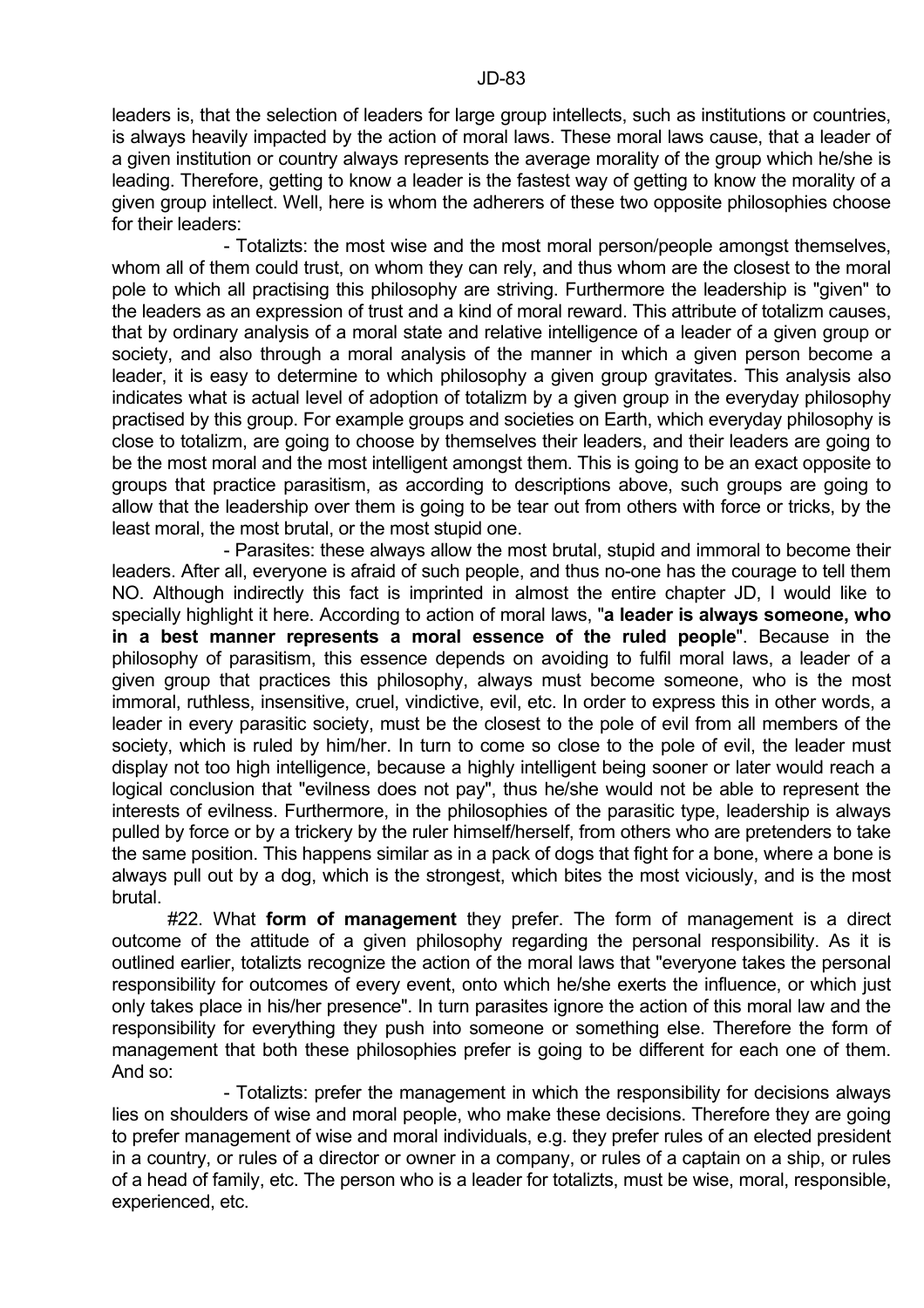The above explanations of preferences of totalizts in the area of management requires additional clarification and interpretation of possible ambiguities. Because of the obedience to the moral law of the personal responsibility of everyone, from the definition totalizm must be against every form of a group management, usually qualified as one of forms of democracy. After all, such a group management destroys the personal responsibility, as the responsibility for decisions lies on the ruling body (means on no-one specifically), not on an individual. But this does not mean that totalizm is pro dictatorial governing. After all, dictatorship is one of many forms that parasitism takes, in which the highest position assumes the most powerful and the most brutal, in order to turn the nation that he/she governs into its own slaves. Thus totalizm is for the form of governing, which usually is called "presidential democracy". In this form the responsibility for the decisions is lying on an individual. This individual has also a completely free hands in the area as to in which direction he/she moves the institution which he/she rules, means no-one and nothing binds his/her hands or exerts a pressure what decision he/she should take. But such an individual is democratically elected, thus must display the required morality and virtues. It also personally is responsible for the agreeability of every single decision that it takes with the content of moral laws, and it must continually display this agreeability to people that it leads, and to commitee that is elected by these people to veryfy the moral character of his/her decisions.

 - Parasites: they always organise the management in such a manner, that no-one amongst ruling people is responsible for the decision that he/she takes. Therefore they so shape their institutions, that their decision making is always "democratic", means carried out by some kind of a group, committee, parliament, cabinet, etc. Even if parasites are going to have an individual person, who represents a given institution, e.g. a CEO, a director, or a captain, still this person frequently is going to be either purely figurative, or fully dictatorial, and never is going to take any decisions that would be connected with taking personal responsibility for the outcomes.

#23. How they **rule**:

 - Totalizts: by helping, assisting, encouraging, and inspiring. They mainly try to let others know what needs to be done, leaving to them how they decide to accomplish this.

 - Parasites: by imposing more and more restrictions, which tell others what they should not do, or how they should not do it. They interfere with the manner in which things are done, by forcing others to do things in a parasitic way.

### #24. **The value of an individual**.

 - Totalizts: they realize the value and importance of individual people. People that practice totalizm not only understand their own importance, but they also reassure other people about their role, meaning, importance, influence, etc. This realizing results from many different aspects of philosophy of totalizm. For example, in order for intellects to take responsibility over their own fate, it is absolutely necessary they are convicted that whatever they do it matters, that their lives have meaning and purpose, that they have influence, that they can accomplish whatever they wish, etc. Only when people are conscious of their importance and influence, they are able to take their own fate into their hands, they are not allowing to be enslaved by others, they refuse to be dictated, suppressed, cheated, etc. In order to constantly remind people their value and importance, many totaliztic philosophies include and put into practice various mechanisms of continuous illustrating how important is whatever they are doing and how much they can accomplish. And so for example religions of the totaliztic type (e.g. Christianity) are reassuring their faithful that they are "created in the image of God", therefore similarly to God they are able to accomplish and do whatever they wish. Totaliztic institutions are reassuring their employees that their contribution is absolutely vital and is not easily replaceable, and that everyone does matter. The philosophy of totalizm is trying to reveal the true value of the free will and the intelligent moral energy in human lives. Etc., etc. In the result, in any version of totaliztic philosophies individual people are aware of their importance and value, thus do not allow to manipulate themselves by morally deviated parasites, that try to squash their free will.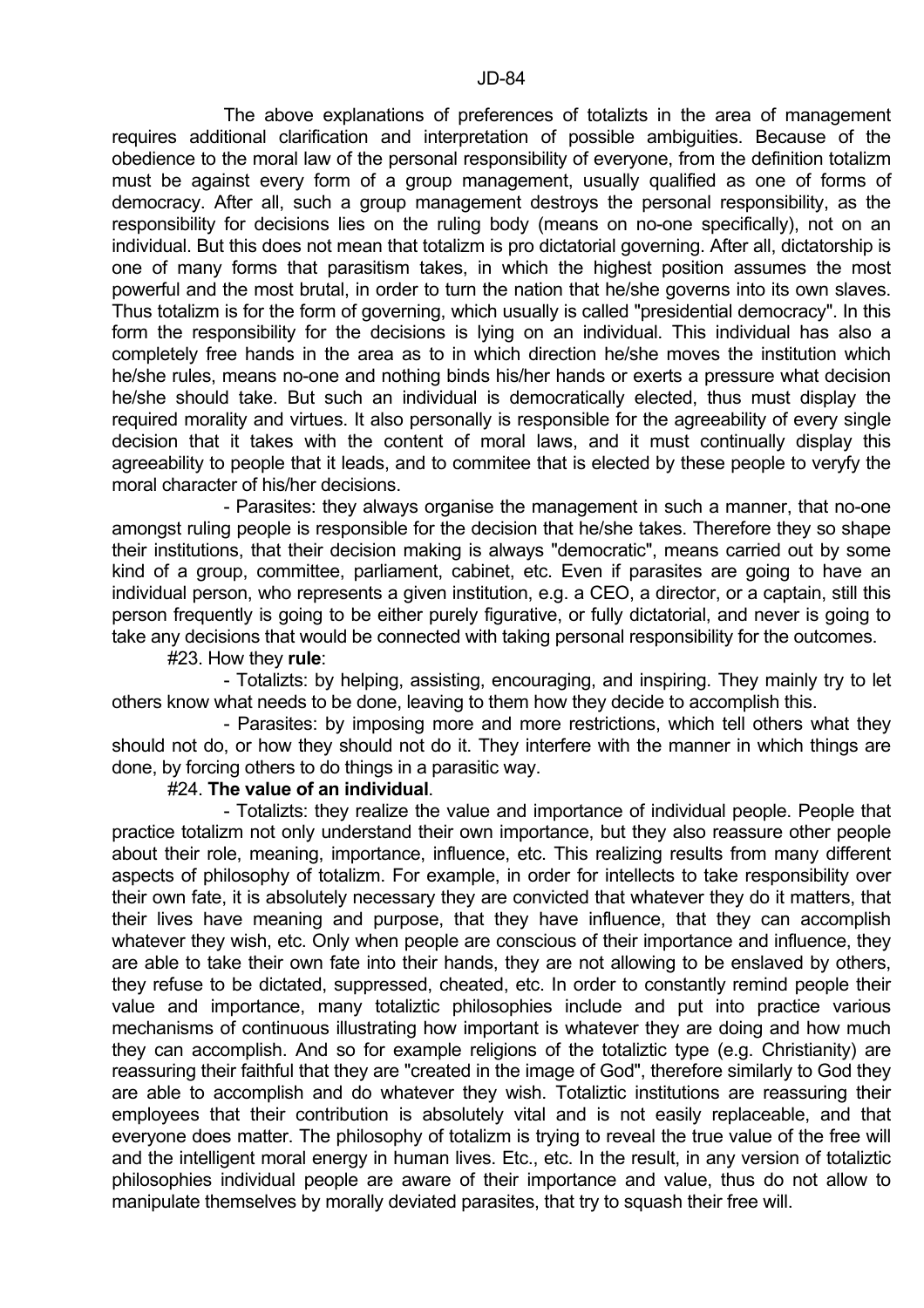- Parasites: they indoctrinate people about insignificance of individuals. People who practice parasitism are not only convinced about their own insignificance, but also try to convey the belief to other people about their insignificance, valuelessness, cheapness of life, etc. This indoctrination results from several different aspects of philosophy of parasitism. For example, in order to be able to exploit someone, to make others subdued to one's will, or to turn someone into a slave, it is absolutely necessary to be convinced that this someone has no meaning, that is insignificant, that the life of this person is worthless, that he/she has influence on nothing, that whatever is doing is unable to change anything, etc. Only after indoctrinating someone into this insignificance and the lack of meaning, this someone can be forced into obedience, enslaved, exploited, squashed, etc. Thus in order to constantly keep adherers of parasitism in the feeling of their own insignificance, parasitic philosophies invent and introduce in practice several different methods of constant reminder how small they are. In this manner for example parasitic religions are going to force their faithful to constantly fall on their faces and contemplate the greatness of God, with simultaneous telling themselves about their own smallness in comparison to that great God. The parasitic structures of power are constantly highlighting the greatness and power of rulers, and the insignificance of ruled ones, so that everyone is aware of his/her own smallness. Parasitic scientific institutions are telling their scientists that the product of huge research teams only counts, while the contribution of an individual researcher has no meaning, etc. In the result, in the philosophy of parasitism the majority of individual people is deeply convinced about their own smallness. Only a small number of selected ones is kept in the unnatural conviction about their own greatness and about their right to do with the slaves that belong to them whatever they wish to do.

# #25. Their **believes**:

 - Totalizts: believe in God, or in any other kind of a superior being which has attributes of the universal intellect. This is only because of this belief that they pedantically obey moral laws, which were established and are supervised by this universal intellect. But they are very discrete about their believe system, and never manifest their faith too openly.

 - Parasites: are either crude atheists - who do not believe in God at all, or subtle atheists - who manifestly or fanatically show their apparent devotion to a given religion, but who actually hide their subtle atheism behind the name of God (see subsection JB4).

# #26. **Recognising the Concept of Dipolar Gravity**.

 - Totalizts: after they learn about the Concept of Dipolar Gravity, they willingly start to recognise and acknowledge the merit of this theory, and also recognize all consequences that result from it (e.g. the existence and superiority of the universal intellect, the major intension of activities of this intellect, etc.). One of the manifestations of this acknowledgement is the freedom of doing research and discussions on the topic of the universal intellect (God).

 - Parasites: they never are going to recognize the Concept of Dipolar Gravity and consequences that result from it (e.g. they do not acknowledge the fact of the existence of the universal intellect, intensions that it has, etc.). The philosophy of parasitism can be practised only by these ones, who in the bottom of their heart are atheists and reject the existence of the universal intellect. Because this existence directly stems from the statements of the Concept of Dipolar Gravity, adherers of parasitism never officially are going to recognize this concept and are going to intentionally reject it and attack. Therefore the adherers of parasitism are going to carefully avoid any scientific and logic based discussions about the universal intellect, about the correctness of their parasitic religions, etc.

# JD8. Natural transformation of whole civilisations: from institutional parasites into evil parasites

As this is explained in previous parts of this chapter, especially in subsection JD1.3, the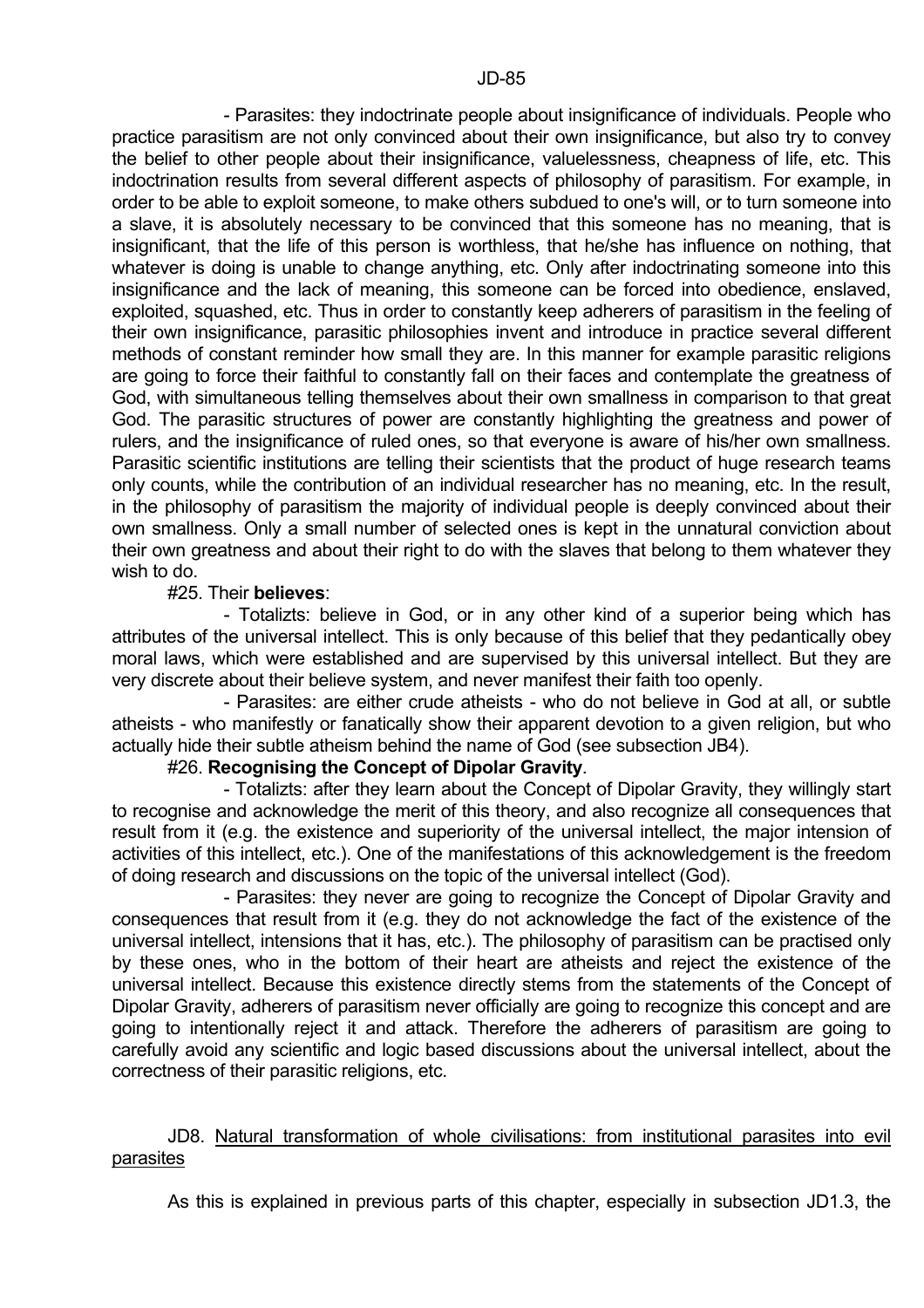most important attribute of the parasitic philosophies, which distinguishes it from totalizm, can be defined in a following manner: "**parasitism is a constantly deepening process**", while "**totalizm is a stable state**". This attribute remains in power independently whether parasitism is practised by an individual person, or by a group intellect. Explaining this in other words, people or group intellects that practice totalizm, show a stable set of attributes, which characterize them during relatively long periods of time when they practice this philosophy. This means that the same as one year we can trust totalizts, relay on them, believe in their professionalism, like their behaviour, etc., we can also do all this during several next years. In turn people or group intellects which practice parasitism, change constantly - and always to the worse. Thus, if one year we still trust someone who is slipping into parasitism, there is no assurance that we will be able to keep trusting him/her in a next year. If a given person or institution infected with parasitism is reliable one year, this does not mean that it is going to be reliable a next year. Etc, etc. Summarizing, if someone falls into claws of parasitism, then morally is constantly rolling down, until reaches the point of a self-destruction.

 This constant process of slipping downhill into increasingly deep parasitism, does not save anyone, who neglects the operation of moral laws. When in previous subsections we discussed extensively for individual people and for institutions this process of slipping down, it was not discussed for whole civilizations. But if we analyse the matter carefully, we must deduce, that fates of whole civilisations that are infected with such constantly deepening parasitism, are especially significant. After all, these fates reveal what kind of future awaits for the whole human civilisation on Earth. As a civilisation we increasingly openly are turning into parasitism. In addition, the knowledge of fates of such parasitic civilisations allows us to understand better the present situation on Earth. Therefore, the whole subsection JD8, and also the whole subsection JD11, is going to be devoted to comprehensive description of fate and transformations that all civilisations which practice parasitism must undergo.

 The most important consequence of practising the destructive philosophy of institutional parasitism by a whole civilisation, can be expressed in a single sentence. This consequence is that due to the natural processes of deepening parasitism, with the elapse of time such a civilisation transforms into a civilisation of so-called "evil parasites" (of course, this happens only then, if it does not reach much earlier the stage of a self-destruction). Initially this process of transformation of institutional parasitism into evil parasitism is explained in subsection JD2.1.

 Let us now describe this doomed process more precisely. Initially the natural mechanism of impacting the fate of parasitic intellects by outcomes of moral laws, is revealing itself at the level of individual people. Then it extends its influence at whole institutions. For example, if in an institution a sufficient number of individual people who practice parasitism starts to work, then this institution rapidly converts into practising an institutional parasitism. In turn when in a given country a sufficient number of institutions that practice institutional parasitism appears (especially governmental institutions), then the institutional parasitism is practised by a whole country. Finally, when the sufficient number of countries of a given civilisation practice institutional parasitism, then a whole civilisation turns into practising institutional parasitism. (Our present civilisation on Earth is very close to such a philosophical threshold.) If a given civilisation starts to practice the institutional parasitism, then the fate of it is sealed. It is unable to turn back into totalizm without an outside help. Therefore the parasitism gradually deepens in it, until one day the civilisation reaches the moment of a self-destruction.

 Depending on mutual proportion between a speed of the moral fall-down of a given civilisation, and a speed of the technical advancement, if this civilisation develops sufficiently fast, then still before the self-destruction it transform into so called "civilisation of evil parasites". The more precise definition what this name means is given in the next subsection JD9. At this point it is sufficient to notice that our civilisation is at a fast track to reach - even in the present century, the level of "evil parasites". As it is explained in subsection JD2.1, the civilisation of evil parasites is characterised by the fact that it developed devices for interstellar travel (i.e. developed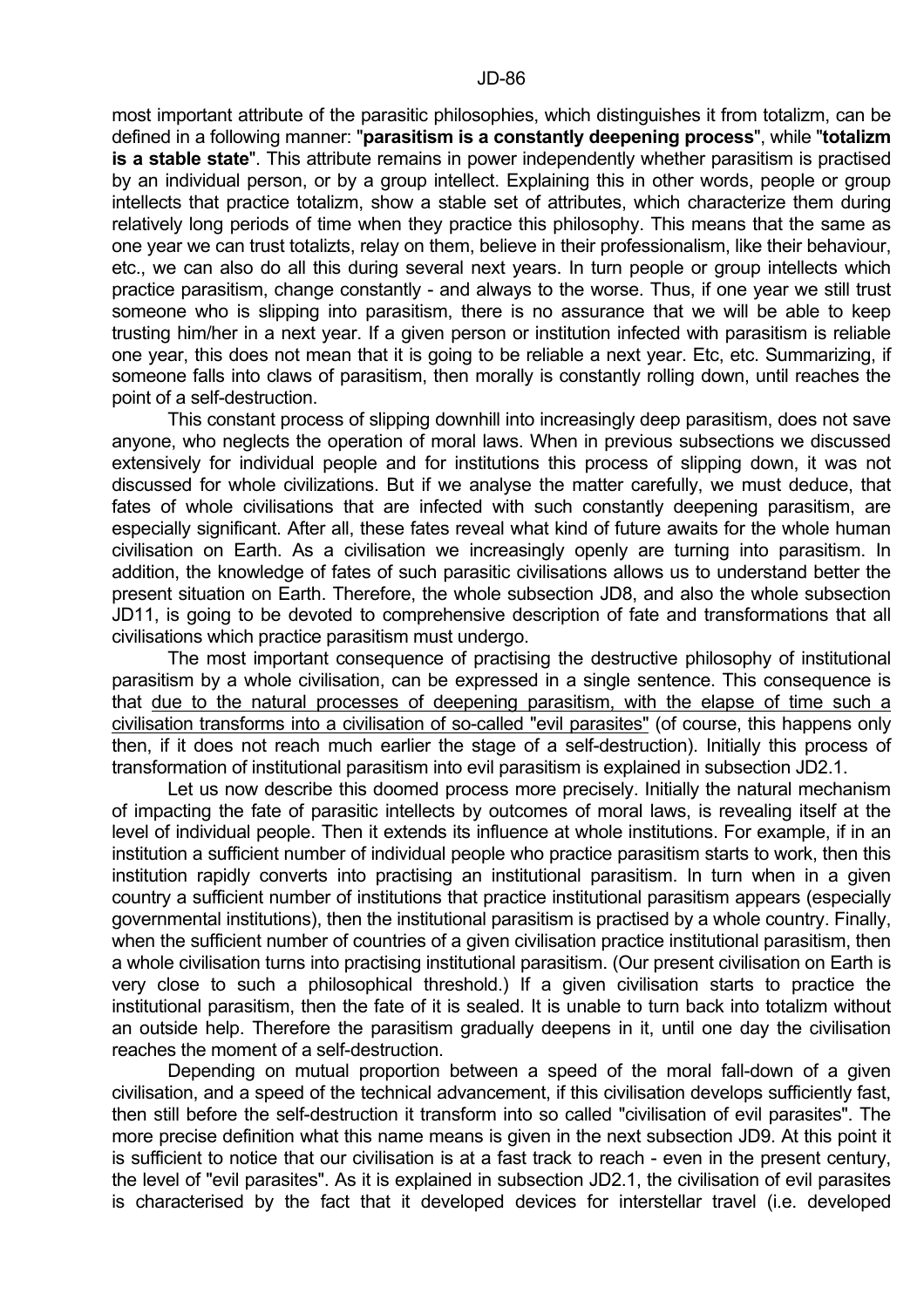"Magnocraft" described in subsection JD10 and showed in Figure JD1). Therefore for slaves it does not use any more members of its own society, but it rather organises colonies of the relatives on other planets, and then enslaves, pushes down, and exploits these colonies.

 Because in the huge universe there is a large number of civilisations in a given moment of time, which already reached the state of "evil parasitism", practically every young civilisation of the universe, which is just starting the existence, is endangered, that without knowing it becomes a civilisation of slaves for some kind of evil parasites. This rule does not have exceptions. This practically means, that also we, Earthlings, most probably are in power of some cosmic evil parasites (more comprehensively this subject is discussed in chapters U to W). Such evil parasites from the definition put all their efforts into not allowing that the enslaved civilisations were ever able to free themselves from the slavery. Especially strongly they are trying to disallow the enslaved civilisations to implement totalizm. This has a very unpleasant consequences for us. After all, this means that absolutely every civilisation, which wishes to adopt totalizm, including also human civilisation from Earth, must firstly fight for the freedom and the right to practice this moral philosophy.

 The drive of parasitic civilisations to enslave others, cause that practically every civilisation of intelligent beings, in the initial stage of its existence must start as a civilisation of slaves, which is in power of a parasitic civilisation. Only at the further stage of the development, this civilisation receives the choice, whether it wishes to follow the path of parasitism - exactly repeating the fate of the own oppressors, or wishes to start to practice totalizm. If this civilisation chooses the totalizm, then it firstly must use force to earn the freedom, before it is able to exist as a totaliztic civilisation.

 Let us now summarise this subsection. The punishing consequences of moral laws, which govern the fate of intelligent beings, are forcing almost an identical course of fate onto every civilisation that neglects the obedience to these moral laws. According to this course of fate, initially such civilisations are falling into claws of institutional parasitism. Then "natural" mechanisms of deepening of parasitism are activated in them. Therefore, if a given civilisation slips down faster than it develops technically, it serves the justice to itself, accomplishing a self destruction almost immediately after it becomes able to build weapon of mass destruction (such as nuclear weapon). But if a given civilisation develops technically much faster than it slips down morally, it firstly becomes capable of intergalactic travel, and thus it transforms into so-called "evil parasites". Only then it serves a self-destruction to itself. In both cases these civilisations reach their final state of the "self-destruction" threshold and perish from their own hands (usually also completely destroying the planet on which they previously existed - see the history of humanity described in subsection V3). The only trace which sometimes is left after them, are these other slave civilisations of their relatives, on which they previously leached, and which then receive the right to choose the further course of their own fate.

 In order to understand parasitism even better, and also in order to realize the "natural" character of this morally decadent behaviour, in subsection JD9 parasitism is going to be defined more comprehensively. This subsection JD9 is also going to explain conditions, that must be fulfilled, in order for a given civilisation that practices institutional parasitism to transform itself with the elapse of time into civilisation of evil parasites (means to achieve the level of evil parasitism earlier than it reaches the moment of its own self-destruction). In further subsection JD10 the basic devices, which evil parasites use to subdue other civilisations, are described.

# JD8.1. How life looks like in civilisations that practice institutional parasitism

 Because the human civilisation on Earth, at the time of writing this monograph was doing everything humanly possible to reach the stage of institutional parasitism, in this subsection I explain hypothetically what is going to happen when our civilisation succeeds in embracing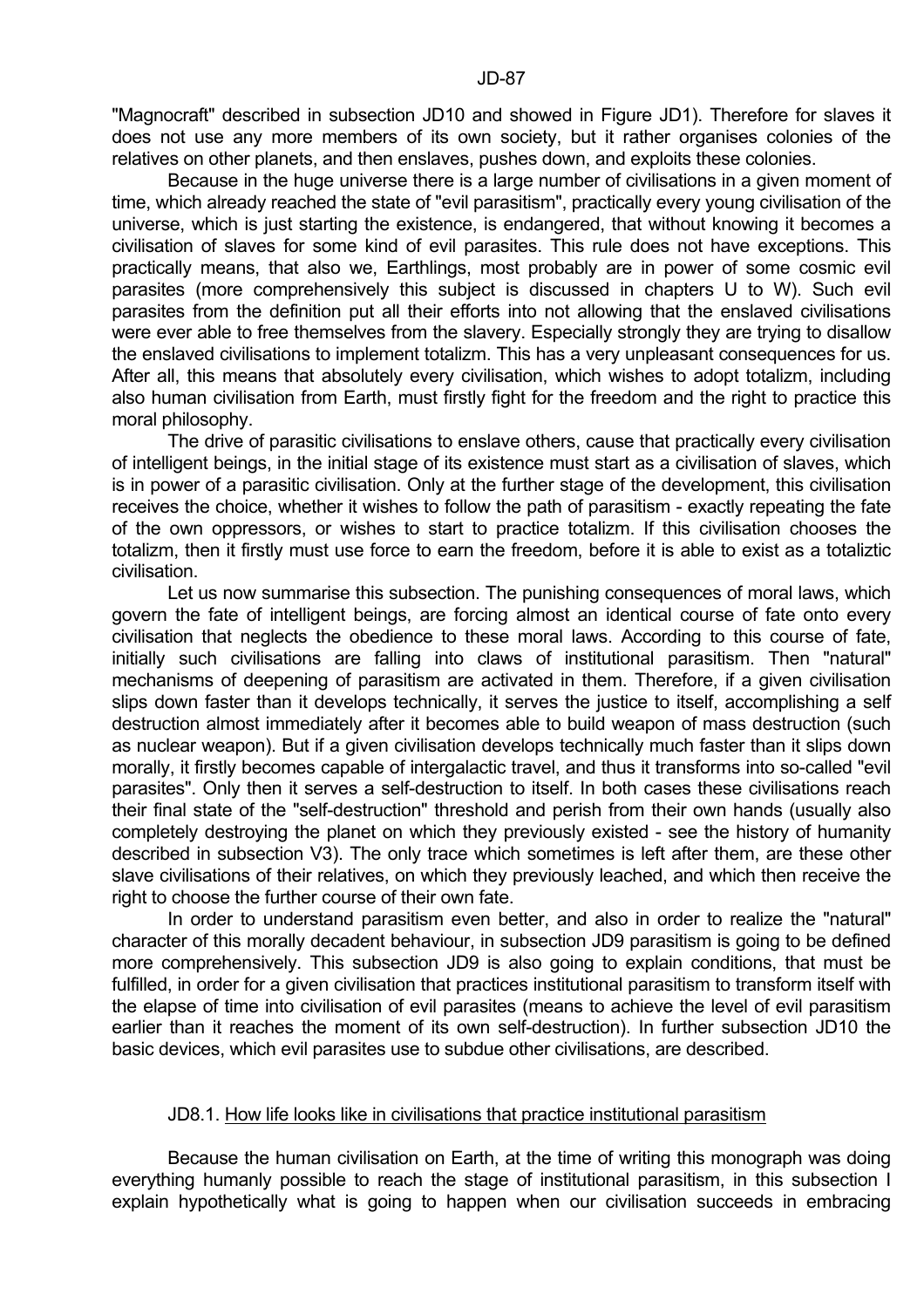parasitism. Namely, this subsection is an attempt to disclose, how life on Earth is going to look like, if our civilisation as a whole starts to practice institutional parasitism. Because simultaneously it is known to us, that civilisations of UFOnauts who currently occupy Earth, reached the stage of institutional parasitism long ago, and even managed to advance it to the stage of evil parasitism, this subsection also explains, how life looks like in a society of our cosmic relatives - evil parasites from UFOs, who currently exploit humanity. The same this subsection explains why in old days the society of our relatives from UFOs was called a "hell", and also why UFOnauts literally kill themselves, to deserve somehow an escape from their own civilisation and to be promotd to occupational forces that reside on Earth.

 Because of the moral degeneration, that spreads in every society which practices institutional parasitism, members of this society do all possible evil, that someone can only imagine. Because laws that relate to morality remain the same in the entire universe, this means, that various forms of evil were already implemented on Earth in various periods of time by people who practised the earthly versions of parasitism. Therefore, in order to understand what is going to happen in civilisations that live under an institutional parasitism, it suffices to consider what happened on Earth under rules of these most degenerated human societies. The best, and the most thoroughly documented example of such degenerated societies are Germany under rules of Hitler. From rumours passed verbally about Hitler, it is known presently that Hitler was a favourite of UFOnauts, who not only inspired him and helped in every action, but also appeared to him visually and gave him personal orders which he was forced to implement. Hitler supposedly was very scared of these blond-hair UFOnauts, although they simultaneously so much fascinated him that he ordered official searches for the underground kingdom of Shamballa, about which these UFOnauts were cunningly telling him that they originate from it (e.g. the entrance to Shamballa Hitler's people were seeking, amongst others, in Poland on Babia Gora - see Polish treatise [4B]). Because of the direct origin of the majority of ideas that Hitler implemented, from these UFOnauts, presently we know, that Hitler's Third Reich actually was modelled exactly on the image of society of UFOnauts. Therefore, knowing about the "pleasures" that awaited people in Hitler's Germany, such as clear division of people into castes of masters and castes of slaves, obligatory labels that mark slaves' racial status to be sawn in the visible part of everyone's clothing, constant policing of citizens, concentration camps, etc., we know also that exactly the same "pleasures" are implemented amongst citizens of parasitic civilisations, including into this also our occupants from UFOs. Here are some examples of lifestyles, which in every civilisation that lives under an institutional parasitism become a "normality" of everyday life, and also which presently can already be noticed as they gradually creep amongst people on Earth.

 1. **Official slavery**. Parasites do not like to work with their own hands. Therefore for the completion of all types of works they need slaves. Thus in civilisations that practice institutional parasitism, with the elapse of time the slavery becomes an official political system of these civilisations. This slavery is reinforced by laws and by traditions. Similarly as this was in Hitler's Germany, in such civilisations their citizens are subdivided into masters and slaves, while slaves must wear orange uniforms that are visible at large distance. This also means that practically in every home of such a civilisation slaves officially are kept, which work there as servants and prostitutes, while almost every institutions in there uses a slave workforce. Of course, these slaves and servants are treated sometimes much worse than we presently treat animals. Thus a common practice is to accommodate slaves like animals, to impose on them working days of any lengths and any span of duties, to subject them into various forms of putting down, cruelty, suffering, tortures, hunger, sexual exploitation, and getting rid of them like animals when they are not needed any longer (now imagine of being a slave in such a civilisation). This trend is already quite visible on Earth, although so-far practising of slavery is still not legalised here. Therefore sofar slaves on Earth are called with the use of other names, e.g. "illegal emigrants", "maids", "servants", "prostitutes", etc.

2. **Discrimination and exploitation of these weaker ones**, including into this even own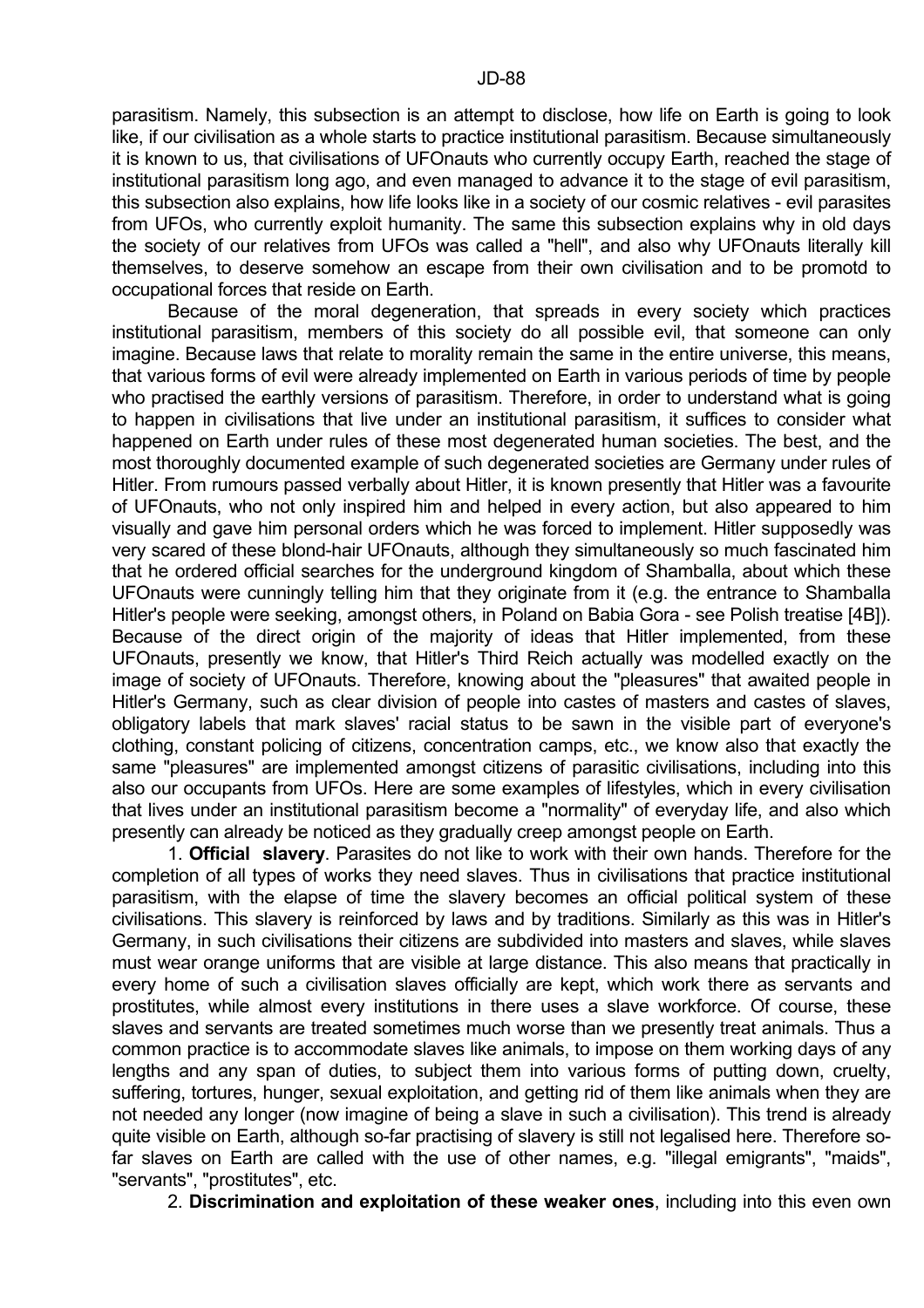women. The custom to enslave and exploit everyone who for some reasons is weaker, in civilisations that practice institutional parasitism advances to such a level, that practically every weaker individual falls a victim of it. Thus even women in there become servants of men, not mentioning about disabled, orphans, or oldies. This trend already is visible in these societies on Earth, which practice institutional parasitism for a long time - e.g. consider the situation of women or disabled in some Islamic countries.

 3. **Official atheism**. Parasitism (as a dominating philosophy) can only flourish amongst people who practice some form of atheism. Therefore in civilisations that practice institutional parasitism, a dominating "religion" is some form of atheism (e.g. a "subtle form of atheism", means that one which hides behind God's name - see descriptions of it contained in subsection JB4). This trend can be noticed already on Earth quite clearly. After all, countries which already practice institutional parasitism, are mainly these ones, in which any known form of atheism prevails. It is interesting, that the most degenerated form of parasitism is prevailing in societies, which their actual atheism hide under a smoke screen of fanaticism and false religiousness.

 4. **Ideology of superiority** (e.g. superior race of masters, only true religion, real democracy and freedom, etc.) that is disseminated in the own society of parasites. This ideology always tries to highlight superiority of a given society above other ones, providing in this manner an excuse for discrimination, enslaving and exploitation of other, supposedly inferior people.

 5. **Medical experiments on people**. Because in civilisations that practice institutional parasitism the value of individual person disappears, especially if this someone is from an "inferior race", "inferior religion", "inferior ideology", or "inferior country", such civilisations with the elapse of time initiate medical experiments on people. In the result these civilisations are doing such atrocities as for example (1) observed on Earth at medieval times a purposeful spreading various plagues by UFOnauts - in order to generate a society that is resistant for these plagues, (2) purposeful infecting slaves with illnesses - in order to produce antidotes, as this was done in Hitler's concentration camps, or (3) purposeful harming slaves in order to observe reactions of their organisms to given types of harms - as this was done by ancient Romans, and also in Hitler's concentration camps, etc.

 6. **Genetic experiments on people**. Amongst numerous experiments on people, which are carried out by civilisations that practice institutional parasitism, of course also genetic experiments are going to be included. Their effects will be products known on Earth in ancient times, when UFOnauts experimented genetically on people, such as the existence of half-people half-goats, appearance of e.g. lions or snakes with human heads, etc. Furthermore, their outcome will also be a genetic purification and the development of a specific appearance in race of masters from a given civilisation, e.g. all members of a given race of masters will be blue-eyed blonds.

 7. **Basing of life and economy on resources robbed from slaves**. In civilisations that practice evil parasitism, with the elapse of time every aspect of their lives is made dependent on resources robbed from slaves. And so the economy of these civilisations heavily depends on slave labour. Social life of this civilisations is dependent on entertainment (e.g. prostitution or fights of gladiators), services, and energy robbed from slaves. Health of these societies depends on medicines that are produced at the cost of health of slaves. The survival of these civilisations is depending on the military power that is based on the slave soldiers. Space exploration is implemented by astronauts-slaves. Etc., etc. In such civilisations nothing unusual is to see in ZOO carnivorous animals that are fed with human flesh, walking on carpets that are woven from human hair, reading books that are set in human leather, admiring sculptures that are curved in human bones, reviving own skin by cosmetics that are extracted from especially farmed slaves, healing infections with antibodies that are produced by intentionally infected slaves, or replacing ill parts of body by organs robbed from own slaves.

 8. **Refusal to help others**. In all group intellects that practice institutional parasitism, with the elapse of time such an atmosphere and such a legal system is developed, that individual giving help to anyone becomes impossible in them. Thus everyone lives just for himself/herself,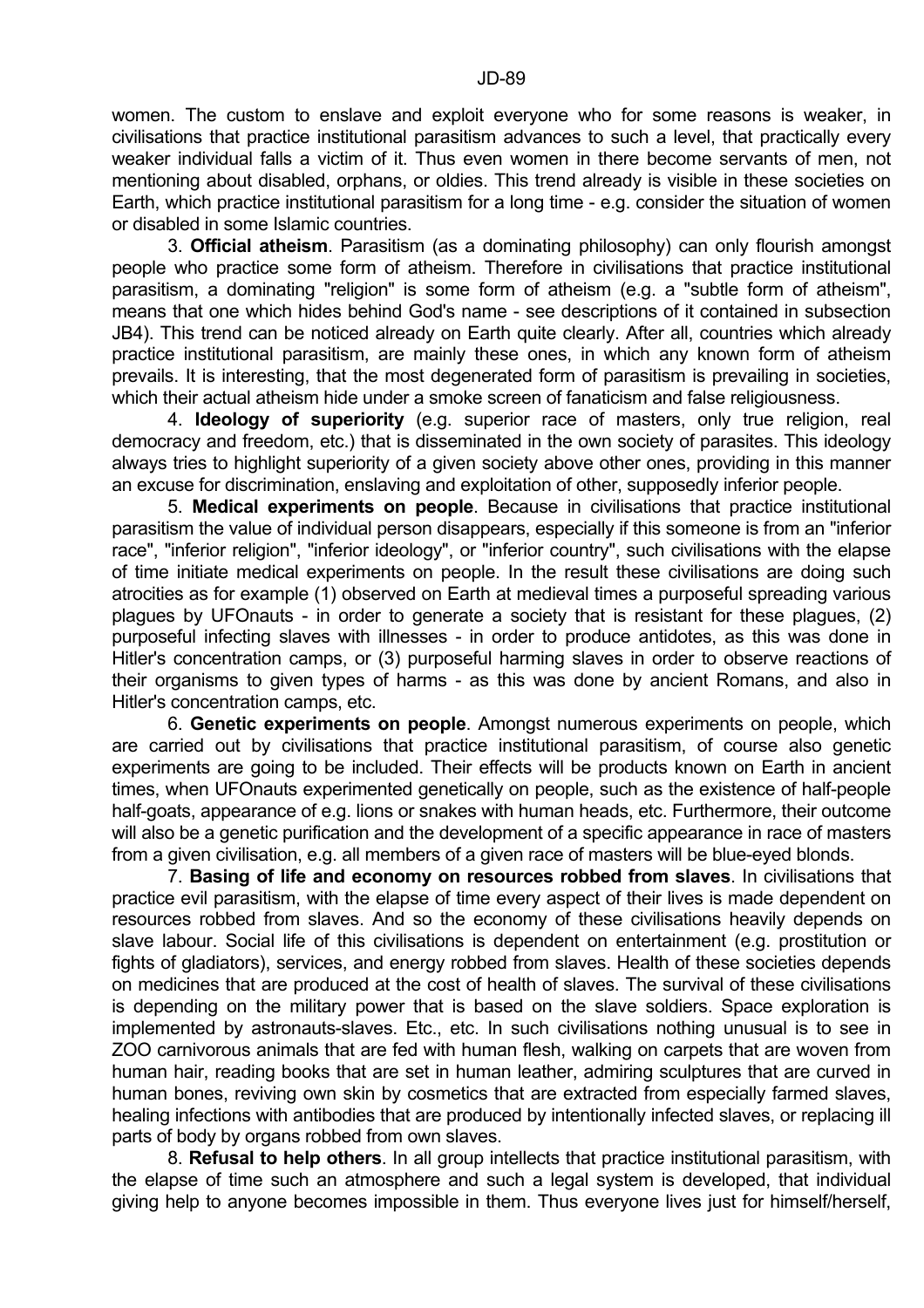while all help can be given only by a specially established helping institutions. This trend is already quite clearly visible on Earth. After all, already if someone gives a help, e.g. to a victim of an accident, while accidentally this help turns out faulty, then the victim or a family, sues later the helper, asking for huge compensations. Similarly, if someone who has healer's ability, tries to heal someone - while something goes wrong, the healed sues later the healer. In the result even already now, if someone is in troubles, other people do not rush with a help, but rather call appropriate institution that is established to provide a given help. This trend of refusal to help is deepening along with the development of parasitism. In the result, in civilisations that practice institutional parasitism, no-one helps others in even the most easy situations. After all, for each type of help they established a special type of institution that specialises in professional giving such a help, thus which cannot be sued later for something by the helped person.

 9. **Judging of people based on subjectivism**. In totalizm people are judged for their merit, means for the actual contribution that they make in a given area. Thus pilots are judged for their skills in pilotage, while programmers are judged for the quality of their programming. But in institutional parasitism people are judged for everything but merit. This practically means that both, pilots and programmers, are judged in there for their family links and for friendship with important people, for their capability to hit back, for the noise they can make, etc. - means actually for everything but what they should be judged for. Thus for the institutional parasitism important is "whom one knows", not "what one is able to accomplish".

 10. **Concentration camps for disabled and old**. In all parasitic civilisations only strong people do matter. Therefore these civilisations gradually develop institutions, which specialise in elimination from the society disabled and old people. These institutions take form of special camps, similar to Hitler's concentration camps, in which gradually land all weak, disabled, and old people. For example citizens are going to send their parents in there, when these parents loose the ability to take care of themselves. Also all disabled, terminally ill, or mentally ill are going to land in there. In turn administration of these camps makes sure, that their patients are profitable, i.e. that the remaining workforce that they still have is appropriately utilised, that their organs and body parts are beneficially sold, that predatory animals from the local ZOO never are lacking of fresh meat, that their ashes are fertilising farmland, etc.

 11. **The complete lack of personal responsibility** and typical pushing of responsibility onto someone or something else. As the parasitism is deepening, also the sense of responsibility is dropping down. Therefore in civilisations that practice institutional parasitism no-one takes any responsibility for anything, and always pushes this responsibility onto others. Therefore they are full of cases of mutual pointing fingers at every occasion, finding "escape goats", group ruling and making decisions without taking any responsibility, public inquires and public accusations, attacking these that lost their favours, etc.

 12. **Development and deepening of parasitic attributes in individual citizens**. Independently from the attributes listed in other items of this subsection (such as the lack of responsibility), parasitic societies develop in their citizens a whole range of further decadent attributes and behaviours. Examples of further such parasitic attributes and behaviours include, amongst others:

 - Emotional approach of all matters, and basing everything on low emotions. For example, showing a high vindictiveness combined with a lack of rational thinking.

 - High changeability of stand, views, and altitudes, means behaving like a "flag on winds".

 - Tendency to manipulate other people and to manipulate facts. This means frequent use of force, brutality, cunningness, black mail, traps, etc.

 - Discrimination of people and discrimination of facts. The individuals infected with parasitism show very characteristic selectiveness in attitudes and a tendency to practice "taboos". For example, some people or some facts are not going to be recognised or even just considered by them, not mentioning a rational discussion on their subject. An example can be present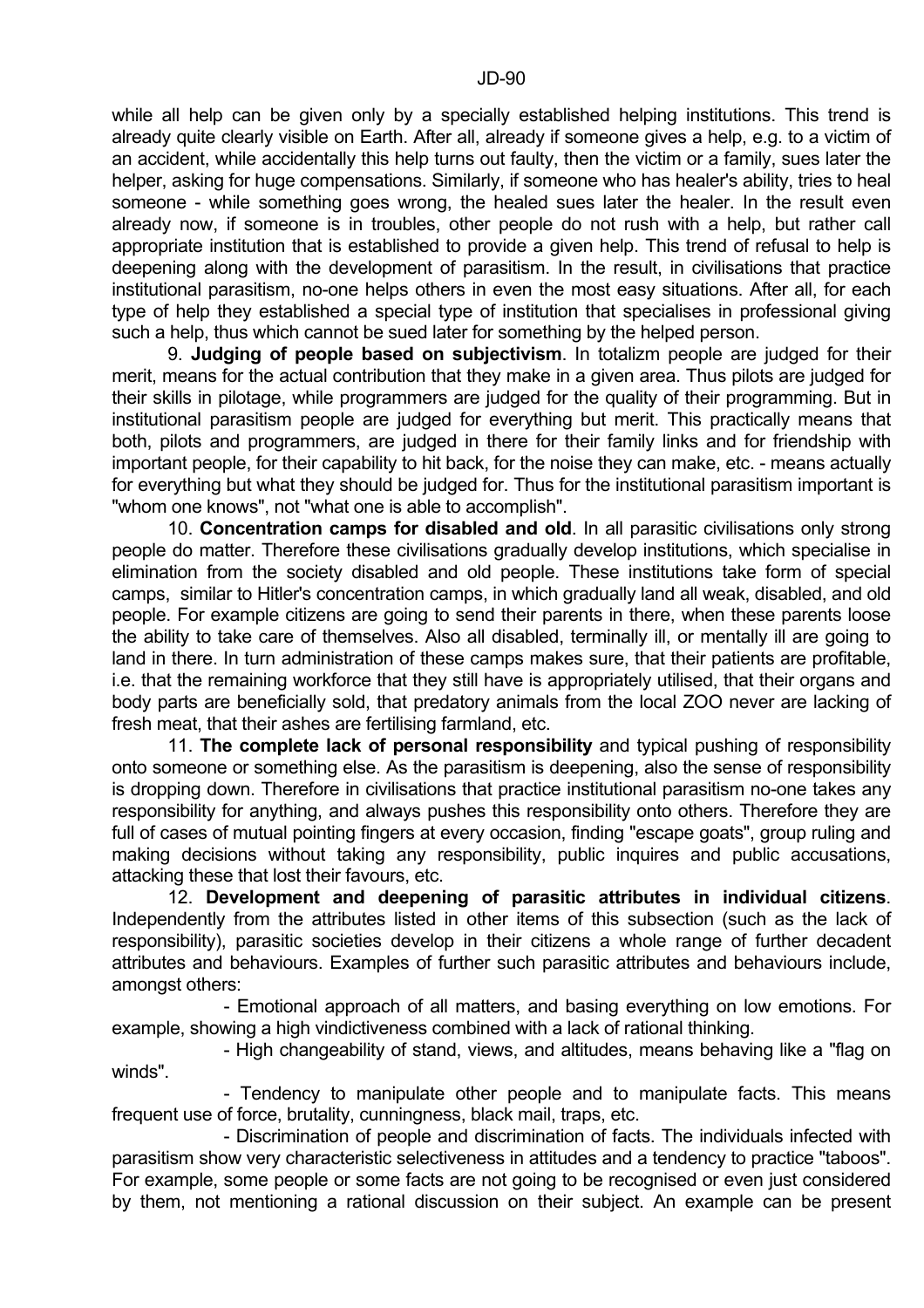- The lack of original ideas. The only skill that people overwhelmed by parasitism are capable of, is copying and quoting. For example they can quote many curiosities and tiny details, but they are unable to implement in practice anything that they say.

 13. **Pointing fingers for every possible reason**, combined with a rapid falling of various dignitaries into disfavour and their disappearance from public view. This attribute of parasitism is very characteristic label of all parasitic groups. It is perfectly noticeable amongst e.g. bandits and amongst parasitic packs of animals of wolves or hyenas type. In one moment of time someone in such a pack is occupying a prominent position, while in another moment is being caught on some weakness, is hurt by an outside enemy, or falls into disfavour of rulers, thus immediately disappearing from the public view eaten by other members of a given pack. In civilisations and societies that practice institutional parasitism, this "cannibalistic trend of packs of wolves" is manifesting itself in the fact, that one day a dignitary is occupying a highly prominent position in some known central institution. All citizens know him and frequently see him in press or TV. Then rapidly press and TV publishes various attacks on this dignitary, that accuse him/her of various apparent "crimes". But if someone analyses these accusations more closely, it turns out that the same "crime" actually is committed commonly by many other similar dignitaries. After a short spasm of "accusations" for which he/she is not given a chance to defend himself/herself, a dignitary rapidly disappears from the public view, and no-one ever hears about him/her again. After some time, a similar situation repeats itself with another dignitary, etc.

 On a smaller scale the same phenomenon appears also in all other parasitic institutions. From time to time someone out of personnel of these institutions makes an error, or gets into troubles with a client. Then immediately all members of a given institution start to point fingers at this person, keep accusing him/her, and try to destroy him/her. After this member is destroyed and removed from a given institution, all behave as if nothing has happened, until someone next falls into troubles, thus providing a signal for a next spasm of accusations, attacks, and destruction.

 Such parasitic behaviours are well known to people and even frequently shown in films as examples of the most barbaric behaviour possible. In October 2002 I saw in New Zealand a TV film which excellently illustrated such a behaviour. On this film travellers from Earth observed a behaviour of human-like beings from other solar system. On a desert scorched by a sun, a pack of these beings was sitting next to a source of water and smiled encouragingly to a single weaker such a being of the same specie, obviously a former member of the same pack, which thirsty, weak, and with a broken leg, was slowly crawling from the desert to this source of water. When the being finally reached the source and started to drink, the entire pack of remaining beings pounced at it, tore it apart, and ate.

 14. **High level of crime**, addictions, evil, etc. Parasitism is actually an environment which breeds all forms of moral decadency, including into this all sorts of crime, prostitution, addictions, etc. Therefore civilisations that practice institutional parasitism actually are saturated with all forms of evil and moral deviations. This in turn means, that their society is crowded with criminals and bad people, that their citizens literally are afraid to leave their homes, etc.

 The above shows only a small sample of what awaits each one of us, and what awaits our descendants, if our civilisation is going to follow a path of institutional parasitism. After all, selected examples from the above list gradually start to appear already now. The question which at this moment we should ask ourselves is, whether we really wish to live in future amongst such "fun" people, and whether we really wish our descendants live amongst people with such "fun" behaviours. If the answer to this question is NO, then it is clear what we must do. We must implement totalizm in our own life as fast as we only can, and also we must promote totalizm amongst other people with all our strength.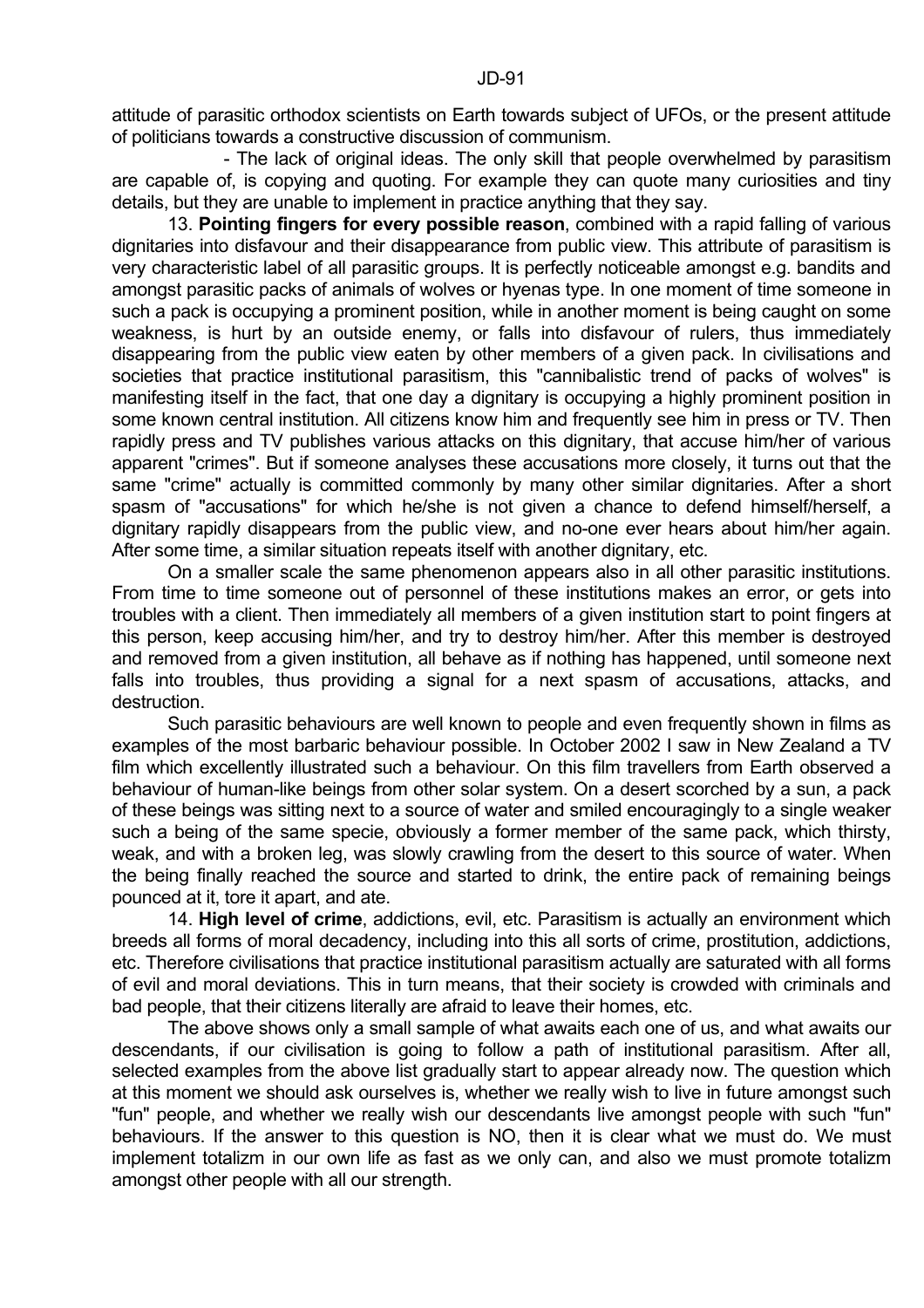#### JD9. Let us define "evil parasites" and "evil parasitism"

Motto of this subsection: "The behaviour of every parasite: if God does not allow me to compare to someone, then I am going to feel as if I caught up with this person, if I somehow manage to exploit or to put him/her down".

 The deductions from subsection JD8 (and also from subsection A3) show the fate of parasitic civilisations. According to them, every civilisation that adopts institutional parasitism, finishes as a victim of self-destruction. But if before destroying itself, it develops devices for interstellar travel, and also devices for invisible operation within other civilisation, then with the elapse of time it transforms into a kind of cosmic robbers. These robbers extend their existence (that is unable to self-sustain itself) by exploiting other, less than they advanced civilisations, which belong to their own race. In this monograph, members of such parasitic civilisations are called "evil parasites".

 The above allows for a defining, what in the content of this monograph is understood by "evil parasites". Here is this definition. "**Evil parasites are members of technically highly advanced although morally decadent cosmic civilisation, which is capable of interstellar travel, and which sustains the existence by exploiting other civilisations of own relatives that are less advanced technologically. The basic attribute of evil parasites is that they intentionally harm and push down enslaved civilisations that they exploit to keep these civilisations in slavery forever**".

 Let us now proceed to defining the philosophy of evil parasitism. "**Evil parasitism is the most deviated philosophical stage, which can be reached by a parasitic civilisation that mastered space travel and is practising institutional parasitism. The main characteristics of this stage includes the intentional inflicting of damages and pushing down other savage civilisations used as slave farms, in order to enslave these savage civilisations forever**".

 To put this in other words, "evil parasites" is one of the most morally decadent stadiums of philosophical fall-down, which directly proceeds a self-destruction. In a manner completely "natural" whole civilisations fall into it - if their technical development is faster from their moral decaying. It is characterised by several distinct attributes. The most important of them include: (1) civilisations of evil parasites base the entire their existence on a slavery, which is legalised in them, and also on using slave workforce for all works, (2) civilisations that practice evil parasitism must be capable of interstellar travel, so that they enslave and exploit not their own citizens, but members of other, less than them advanced civilisations, which they farm from relatives of their own race, and (3) civilisations of evil parasites not only exploit other civilisations of less than them developed relatives, but also intentionally harm them, murder them, instigate wars amongst them, push them down, and do all possible atrocities on order to keep them enslaved forever. To illustrate this with an example, a person in our society who would keep a slave at home, would be just an ordinary parasite. But an alien, who intentionally causes that the own relatives from another planet who supply these slaves, somehow never reach the level of knowledge that would allow them to escape slavery, and thus these relatives must remain suppliers of slaves forever, would practice "evil parasitism".

 As this is explained in subsection JD8, the stadium of evil parasitism is reached in a natural manner practically by every technically advanced civilisation, which falls into claws of institutional parasitism, but simultaneously does not kill itself too rapidly. Therefore, in every moment of time, in the huge universe there is a large number of civilisations practising evil parasitism, who are looking for less than them developed civilisations to turn them into their slaves. Thus the above definition leads to an astonishing conclusion, that every civilisation of intelligent beings, that develops in a cosmic space, with the elapse of time almost as a rule must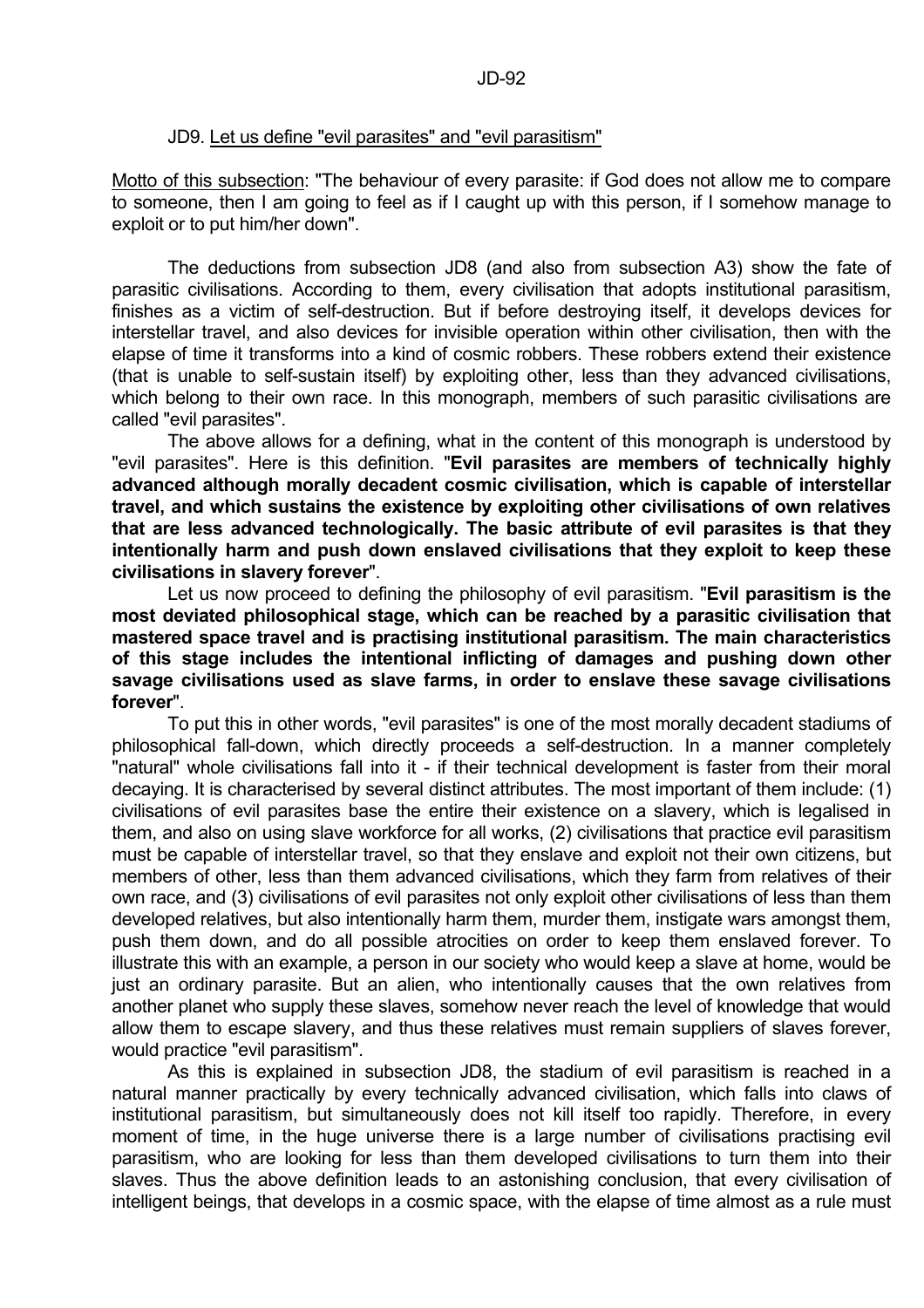fall a victim of some sort of evil parasites. From this rule there is no escape. This in turn means that also planet Earth must in fact be in power of some evil parasites that remain invisible to people. As this is explained in chapter V, in case of people that populate Earth, the function of such evil parasites are performing our cosmic relatives, who in present times are called "UFOnauts". (In historic times, because of their moral decadency, these beings were frequently referred as "devils", "bad wizards", "witches", etc.).

### JD10. Technical devices utilized by evil parasites to enslave other civilisations

 In order for a given civilisation to evolve from a stage of "institutional parasitism", into a stage of "evil parasitism", several conditions needs to be met. Let us now list the most essential of these conditions in order of their importance:

 1. A given civilisation must practice institutional parasitism of some type (e.g. primitive parasitism, or refined parasitism). The practising of this parasitism must be so much advanced in it, that this civilisation must legalize the slavery and the ownership of slaves.

 2. A given civilisation must be capable of interstellar travel and arranging its own colony civilisations composed of relatives of its own race.

 3. A given civilisation must have in its power a separate planet on which it farms slaves. These slaves must actually be relatives of the given civilisation, and they are farmed especially to serve as slaves.

 4. A given civilisation must reach the suitably high level of technical advancement, which provides a technological backup for the undetected operating as such "evil parasites".

 Out of all above conditions, the most critical is the last one. It makes the effectiveness of practising evil parasitism dependent on the accomplishing appropriately high level of technical development. Here is the list of most vital technical devices and technical discoveries, which a civilisation of future evil parasites must firstly accomplish in order to be able to effectively function as cosmic "evil parasites".

 (A) **Magnocraft**. Magnocraft are the first space vehicles, which are capable to efficiently reach other solar systems. Therefore, they are necessary tools for evil parasites to start slave colonies on other star systems, and then for exploiting these colonies. Actually as many as three subsequent generations of Magnocraft can be build. Each one of these generations is utilising a different phenomena, and thus also using a different principle for propelling purposes. Magnocraft of the first generation, also called purely magnetic Magnocraft, or simply "Magnocraft", for propelling purposes utilises the principle of magnetic attraction and repulsion occurring between two sources of magnetic fields. Briefly these Magnocraft are described in next subsection A2. In turn very detailed their presentation is contained in chapter F of this monographs, and chapter G of monographs [1e] and [2e]. Magnocraft of the second generation, also called "telekinetic Magnocraft", for the propelling purposes utilises the phenomenon of telekinesis that is induced technically. They are mentioned in one of items from this subsection, while in more details are described in subsection H6.1 of this monograph, in subsection J1 of monograph [2e], and in subsection B6 of monograph [1e]. Their most extensive presentation is contained in chapters L from this monograph and from Polish monograph [1/3]. Finally Magnocraft of the third generation, also called "time vehicle", for the propelling purpose utilises, amongst others, the ability to technically alter the natural elapse of time. They are also mentioned in one of items of this subsection. Their more accurate description is contained in subsection M1 of this monograph, in subsection J2 of monograph [2e], and in subsection B7 of monograph [1e]. Their extensive presentation is also available in chapter M of Polish monograph [1/3].

 Magnocraft that belong to these three different generations of space vehicles, actually at the first glance look almost identical. The main difference between them boils down to the shape of their propelling device called the "oscillatory chamber" (briefly described in subsection A2, while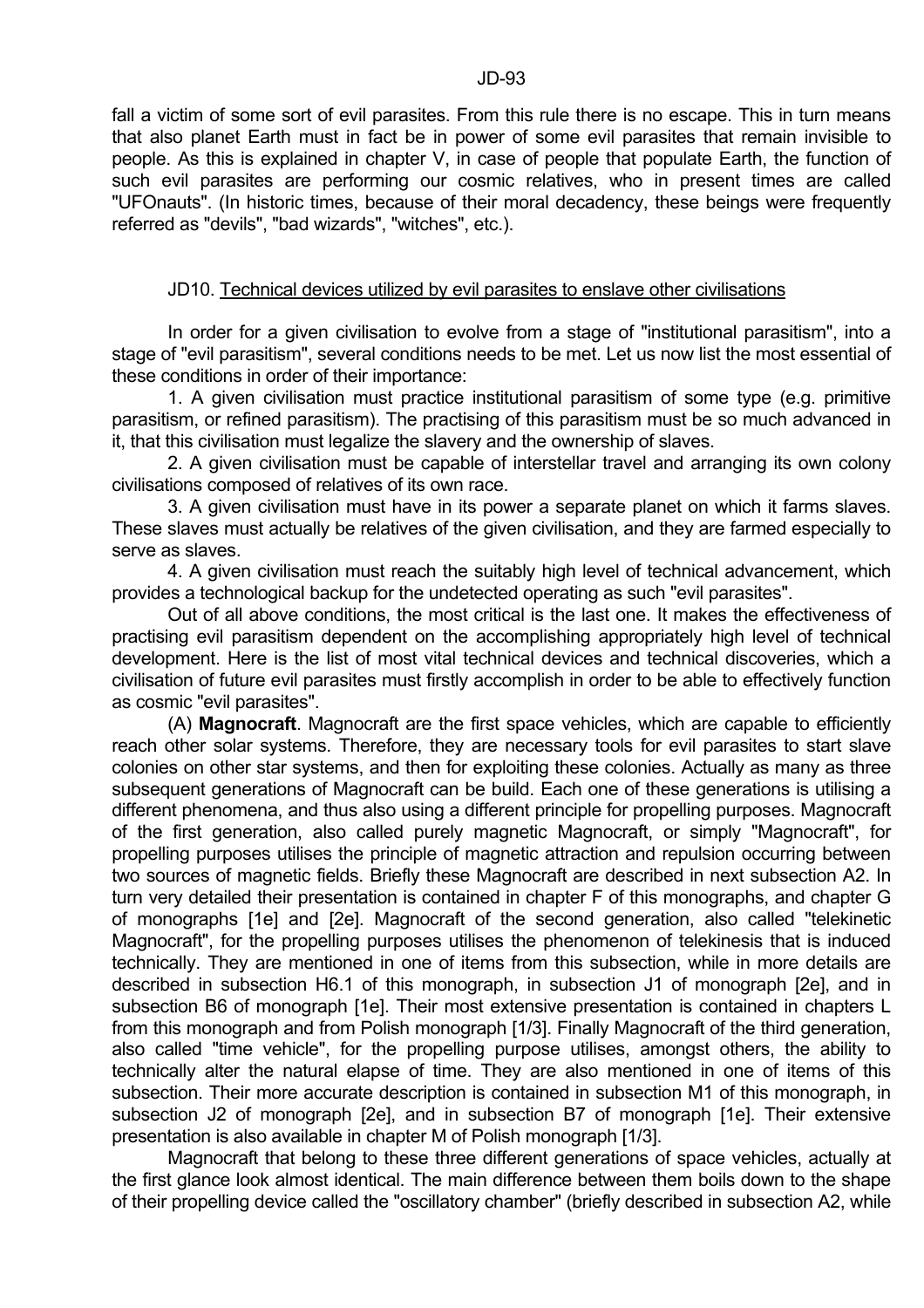in details presented in chapter C of this monograph, and in chapter F of monographs [1e] and [2e]), and to the kind of phenomena that they induce during their flight and take off. Therefore a casual observer that is unfamiliar with these vehicles, rarely will be able to understand which generation is currently dealing with.

 Magnocraft can be build in three basic designs, namely as two different kinds of space vehicles, and as so-called personal propulsion. Furthermore, on their principle of operation socalled "beaming devices" can also be based. In turn each one of these basic designs can be constructed in several different versions, that mutually differ by their shape, dimensions, specification, number of crew members, etc. The summary of all basic designs and versions of Magnocraft is presented in subsection M6 of this monograph.

 Three basic designs of Magnocraft include: (1) space vehicles that are described here as so-called "discoidal Magnocraft", (2) space vehicles that are refereed here as so-called "fourpropulsor Magnocraft", and (3) so-called "personal propulsion systems", means types of propelling devices that are assembled into clothing of a user, or even implanted surgically into body of a user. An example of discoidal Magnocraft is the space vehicle described in subsection A2. Four-propulsor Magnocraft is described in chapter I of monograph [1e], and chapter H of monograph [2e]. In turn personal propulsion system is described in chapter H of monograph [1e], and in chapter I of monograph [2e].

 Both Magnocraft that belong to these two basic designs of flying vehicles, can be further subdivided into eight basic types. For discoidal Magnocraft these eight types are marked as types: K3, K4, ... K10. In turn for four-propulsor Magnocraft these types are marked as: T3, T4, ... T10. (For better understanding of the design, operation, and types of Magnocraft, see also subsection A2.)

 (B) **Telekinetic flickering**. Telekinetic flickering is a phenomenon, which enables evil parasites to become completely invisible and to be able to penetrate through solid obstacles. It utilises the same principle, on which the telekinetic motion is carried out. As this is explained in subsection L2 of this monograph, and in subsection L2 of the Polish monograph [1/3], every telekinetic motion is composed of three stages, namely: (1) **Decomposition** from a material form into a non-material one. The non-material form can be explained as a kind of energy pattern which is entirely stripped of physical attributes such as mass, density, inertia, optical properties, and so on. (2) The **shift** to a new location determined by a telekinetic motion that the object is subjected to. During this shifting the material part of this object exists only in its non-material form as an energy pattern. (3) **Recomposition** back into the original, material form. After this recomposition is completed, the material component of the object begins to exist again in its physical form. All properties of this object return to exactly the same state as they were before the telekinetic transformations began. In the first of these three stages of the telekinetic motion, material objects which are moved telekinetically, simply dissolve into energy, and cease to exist in a material form. Therefore, from material and clearly visible shapes, they transform into a nonmaterial and completely invisible phantoms. The telekinetic flickering utilizes this property of the telekinetic motion. It simply executes fast pulses of the telekinetic motion with a frequency which is much higher then the threshold value of 24 cycles per second utilised in our cinemas for an invisible relocation of film frames (actually UFOs flicker telekinetically with the frequency of around 2500 Hz - see subsection U3.8). When the transformation from material and visible form, into non-material and invisible form, starts to take place with such a high frequency, then for our human eyes such objects become completely invisible, even that these objects themselves can see clearly everything around them. Furthermore, such objects which are flickering telekinetically, are able to pass through other solid objects without damaging these other objects or damaging themselves. Therefore, such telekinetic flickering is utilised by evil parasites to enter houses on the slave planet, and to operate inside of these houses, completely without being noticed by these slaves. Only in the more advanced stage of slaves' technical development they can be accidentally captured on photographs, or revealed by thermovision cameras. More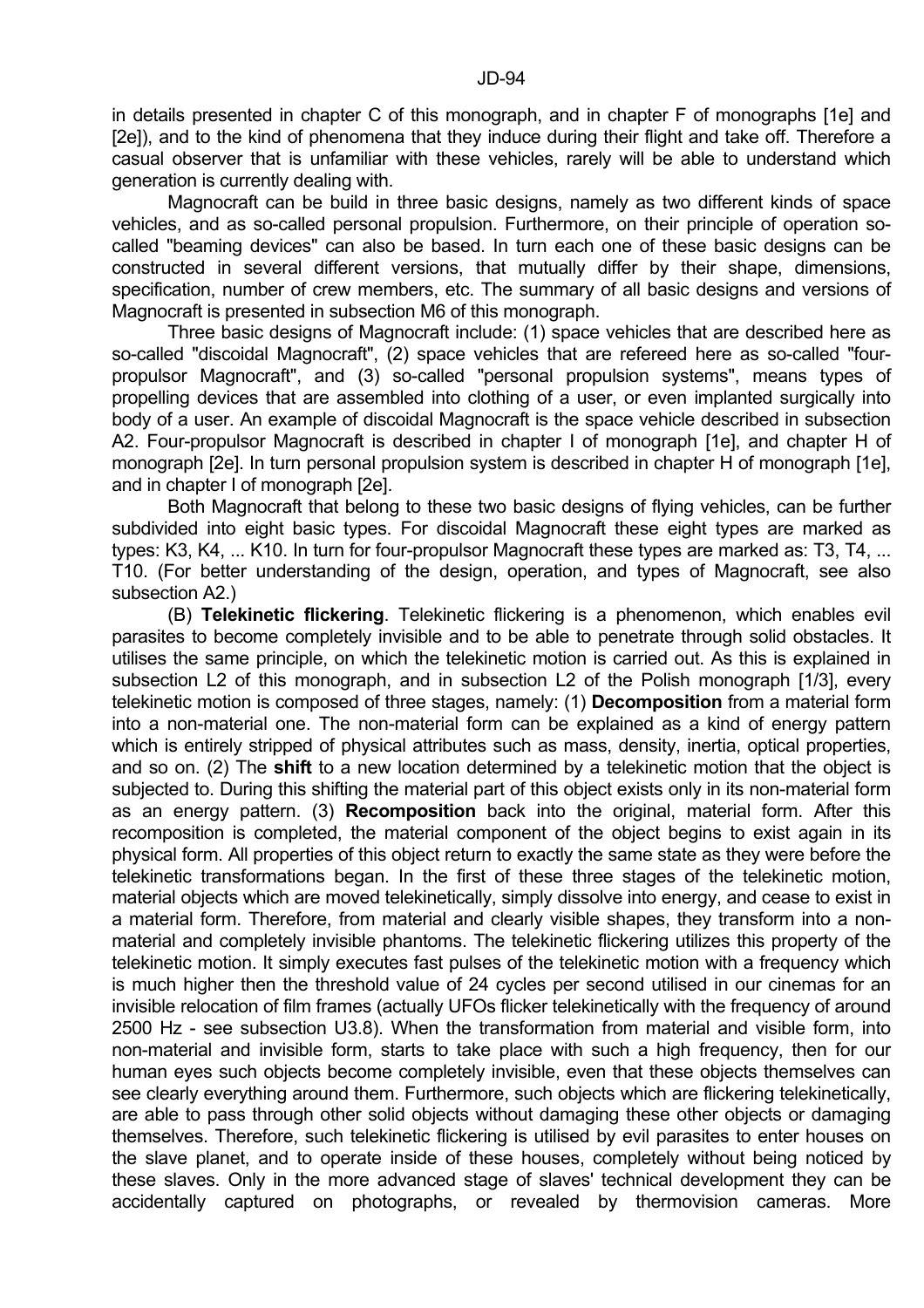comprehensive description of the telekinetic flickering, and the telekinetic propulsion which executes it, is provided in subsection L2 of this monograph, and also in subsection L2 of the Polish monograph [1/3].

 (C) **Telekinetic Magnocraft**. These are the Magnocraft of a more advanced (second) generation, which is already capable of induce telekinetic flickering with their propulsion systems. Therefore they are used by evil parasites to fly in the manner that is unnoticeable by people from the slave planet, and also to fly into the interior of flats and houses on the planet of slaves.

 (D) **Telepathic projector**. This is a device which concentrates a powerful beam of analogue telepathic signals on the brain of a selected person. In this manner the person bombarded with such a telepathic signal receives thought messages, or even visionary pictures, without actually realizing that someone sends these thoughts or pictures directly to his/her brain. Telepathic projectors are utilised by evil parasites to manipulate on minds of inhabitants of the slave planets. For example they use them to induce in selected people various destructive ideas, which these people should believe that are their own and complete without a second though. A comprehensive description of the design and operation of the telepathic projector is contained in subsections N5.1 and N5.2 of this monograph, and also in subsection D5.2 of treatise [7/2].

 Independently from sending information and pictures, telepathic projectors used by evil parasites also serve to much more destructive application. One of the medical versions of this device is able to induce in selected victims several different types of deadly illnesses, including into this also cancer. Thus in fact telepathic projectors can be also used for an unnoticeable murdering these people on the slave planet, who turns to be inconvenient for evil parasites.

 (E) **Indoctrination implants** (manipulators of views). These are the most evil devices that any civilisation can ever invent and introduce into the common use. Their design and principle of operation is explained in subsection N3.1 of this monograph, in subsection D3.3 of English treatise [7/2], and in subsection N3.1 of Polish monograph [1/3]. They have the shape of miniature, sized like a grain of pepper, computer-like devices, with a huge memory. They are implanted into brains of their victims/hosts, in the area just above the left temple, between the temple and the top of the left ear. They are always the points in which migraines start for a given host. For the detection of them in our heads, serves the test MIR described in subsection U3.2.1. They contain a kind of encyclopedia of views. Their operation depends on continuous passing/prompting these views in the form of thoughts directly to the brains of the carriers/hosts of these devices, so that people who have such devices implanted in their brains believe that these particular views are their own. Of course, since these devices are developed by a civilisation, which adheres to a parasitic ideology, the views that they pass onto their hosts are decisively parasitic ones. (Totaliztic civilisations would never introduce such types of destructive devices into the brains of their own citizens - and what is even worse, to the brains of members of other civilisations.) For example they make hosts to strongly doubt that God does exist, to strongly believe that the conscience should not be listen to and that moral laws should be walked around, that every savage and every biorobot is destined to work as a slave, that everyone is destined for a particular role in a social hierarchy, and that other similar ideological garbage of parasitism is valid and should be adhered to. Of course, because they program their hosts on these particular parasitic views, practically they take away from these hosts the free will and the right to decide about their future. Because of the introduction of these evil devices, an advanced civilisation, which adheres to a parasitic ideology, losses the ability to change its political system into a totaliztic one. After all, the citizens are unanimously adhering to its parasitic ideology, and none of them thinks in any different way. Therefore, the only way for such a parasitic civilisation to be able to change the system, would be if it looses a war with a totaliztic civilisation, which would then remove these evil devices from heads of all citizens of a given parasitic civilisation, and then reprogram them into totaliztic views. Of course, such possibility must be ruled out, because the price to pay would be too huge. Therefore the civilisation of such evil parasites, which achieves the stadium of indoctrinating implants, is unable to stop on its way to a self-destruction, and its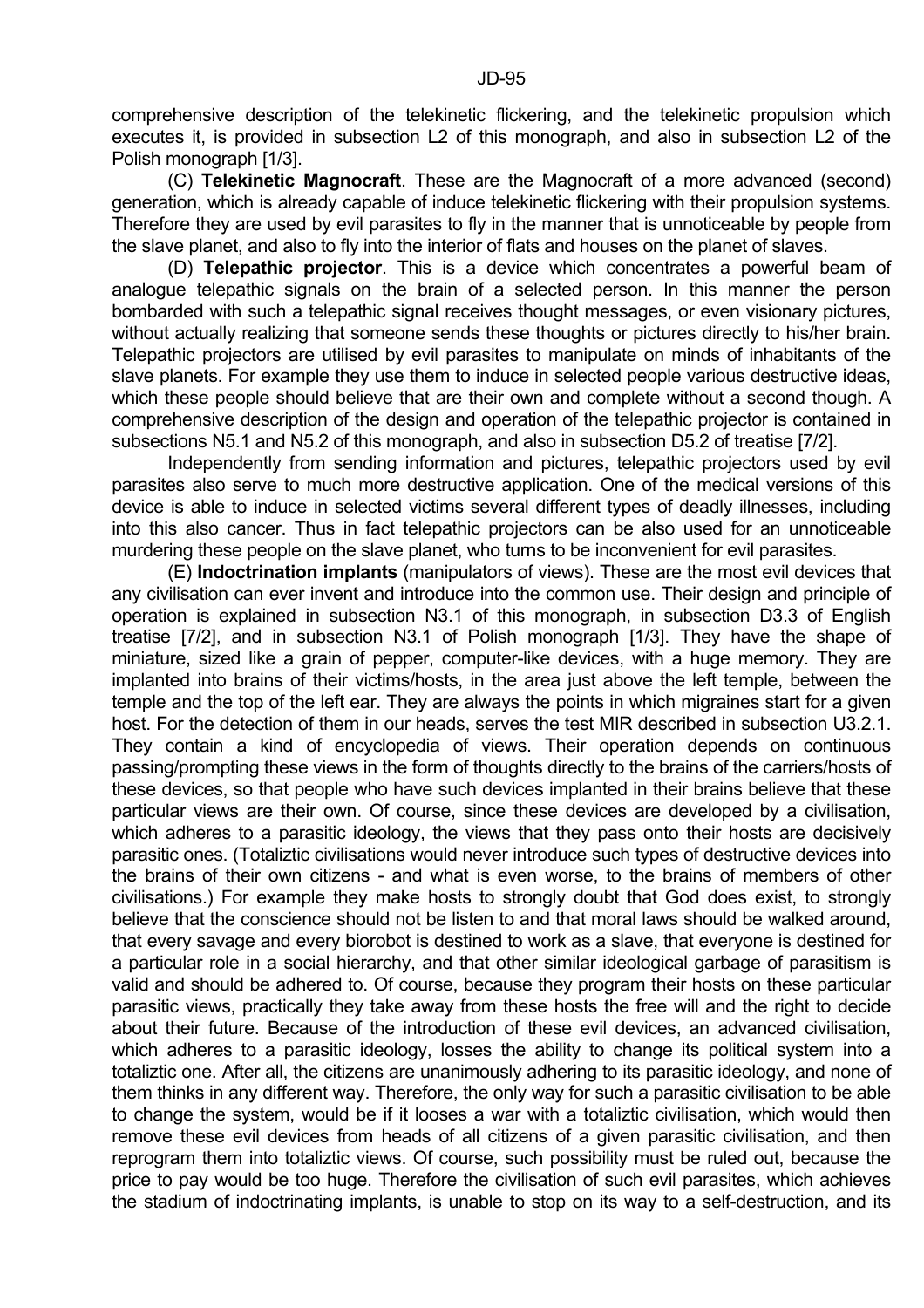disappearance remains the matter of time.

 In order to justify in eyes of the own citizens the need for implanting these evil devices, apart of indoctrination function, the devices also carry out several other functions. The most useful of these is the function as a personal telepathic telephone, which allows a person that carries such a device to contact instantly any other selected person, and pass to this other person any though messages, similarly as presently we pass our voice messages via cellular telephones.

 Of course, a civilisation of evil parasites installs also very similar indoctrination implants to heads of all important savages on the slave planet, which it considers to be worth indoctrination and manipulation. Thus everyone on the slave planet, the views of whom evil parasites are manipulating, is going to have implanted such a device in his/her brain. But these devices implanted into savages have their basic functions altered, e.g. they are stripped of the capability of working as "automatic telephone for incoming calls", and they do not obey the commands of a host brain, but only obey the telepathic commands coming from an evil parasite. Thus they only allow evil parasites to "listen" to thoughts of every slave that carries such an implant, but slaves are unable to listen to thoughts of the parasites, unless the parasites order this to happen. Slaves are able to detect these implants with the use of so-called MIR test (Magnetic Implant Response test) described in detail in monograph [1/3], mentioned in treatise [7/2], and also explained in subsection U3.2.1 of this monograph. But surely, because of the "brain washing" activity of such a device, none of slaves bothers to do anything about an implant, which makes him/her to believe in such "convenient" views. (I.e. in the parasitic views that: evil parasites and UFOs do not exist, that God is totally different than people believe - and it actually does not exist at all, that in life one always should choose what is the most easy and what brings the most benefits, that the conscience should be disobeyed, etc.) Because carriers of such implants are indoctrinated, they willingly almost never subject themselves to this MIR test, and in the majority of cases to take this test, they must be either forced or convinced via a trick.

 Fortunately our universe is designed in such an intelligent manner, that nothing has only a single type of consequences. This also concerns the indoctrination implants. Although they pass to everyone exactly the same philosophy, allowing to rule easily over them, simultaneously such **indoctrination implants completely destroy all creative ability of their hosts**. Therefore a parasitic civilisation, which uses them, rapidly freezes itself in the development, loosing further potential to increase its technical and scientific level. In the result, it looses more because of these implants, than gains from them. The only solution that remains to such a civilisation in order to still progress forward, is to extend its parasitic operation into also spying of new ideas from its own slaves. Therefore the evil parasites who use these devices, not only that need their slaves to work for them, but also to generate new ideas for them. These slaves are starting to be spied and watched for two different reasons: in order to prevent their mutiny and the escape from exploitation, and in order to generate new ideas which evil parasites are unable to generate any more. In this manner evil parasites become so dependent on their slaves, that are unable to exist without them.

 (F) **Time vehicles**. Time vehicles are the most advanced (third) generation of Magnocraft, which are capable of shifting in time. They are used by evil parasites to find out, which events run against their interests. They find it out by travelling to the future, and checking if the future takes a course that they desire. If there are some events in the past which direct this future against their wish, they return back to past and try to change these events (e.g. by killing savages who cause them). A more comprehensive description of time vehicles is partially contained in subsection L1 of this monograph, and also in chapter K of monograph  $[2_{E}]$ .

 Time vehicles are excellent tools for assisting evil parasites in going around moral laws. In order to understand a principle on which this going around can be carried out, let us consider a situation that an evil parasite wishes to kill someone without being punished for this killing by the Boomerang Principle (described in subsections JA3 and I4.1.1). For this, such an evil parasite uses his/her time vehicle to go into the near future, and to look for some kind of a disaster, which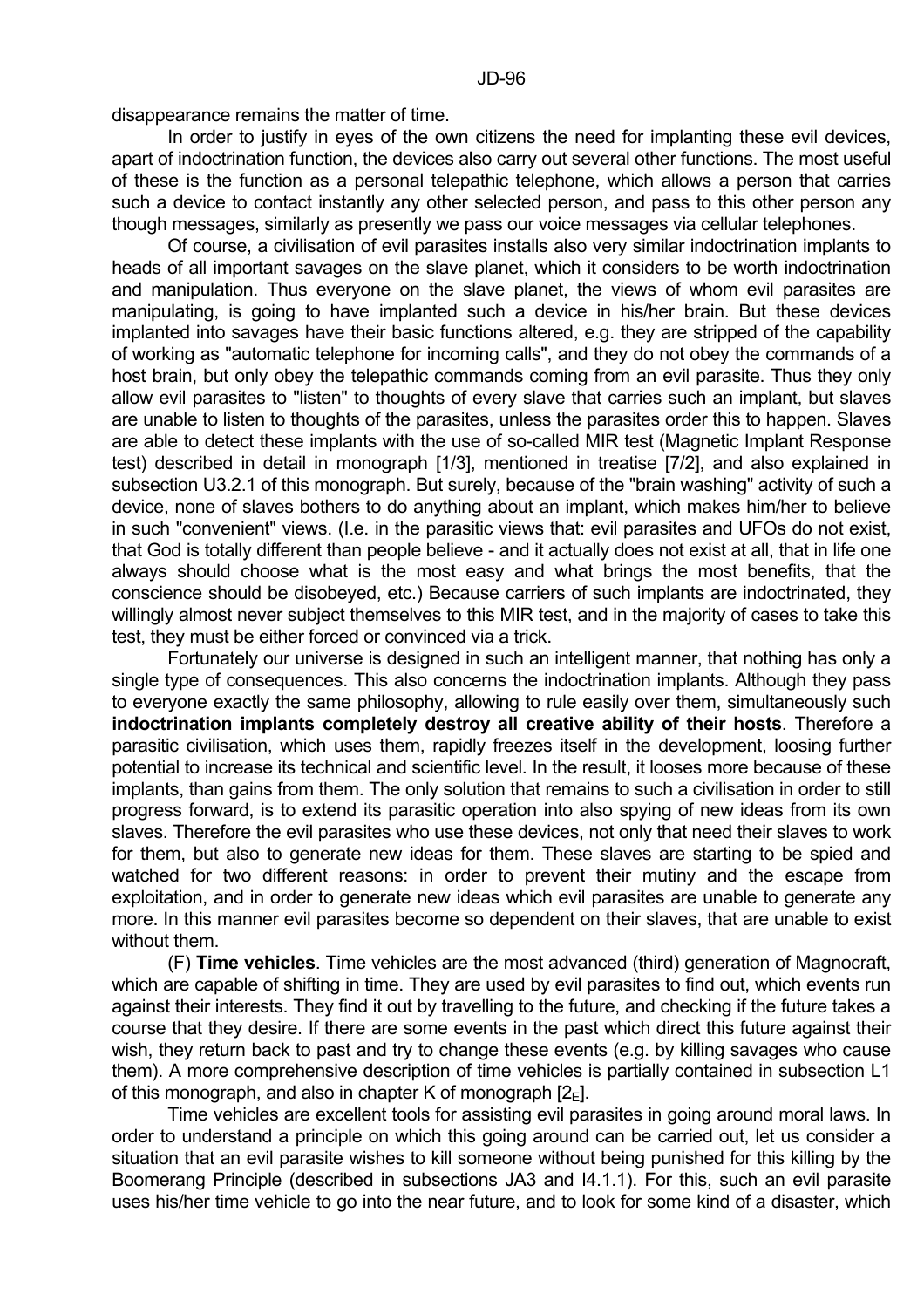is to kill a lot of people. Let us assume that it is shortly before the famous "Titanic" starts its fatal voyage. (In fact, when the Titanic was sinking, numerous witnesses observed lights of some "mysterious ship", which all the time was keeping close, as if it observed the course of this catastrophe, but which did not give any help, nor later could be identified who it actually was. Perhaps it was a vehicle of evil parasites, who arrived to make sure that all people that were murdered by these parasites in fact were expedited onto another world.) Thus if evil parasites learn about the fate of this transatlantic (means learn that only a sparse few survived the catastrophe), then they can use it as a tool for the unpunishable murder. For this they return to the original time that proceeds the departure of this ship, and convince their enemies that these should go into the trip in this transatlantic. The outcome is predictable, namely all their enemies drown, while evil parasites have no karma to pay back. In my publications the above pseudomoral manner or killing through the use of time vehicles, is called the "**Titanic scenario**". I described it in more details in subsection A4. It is used quite frequently by evil parasites to accomplish the unpunished murder of these people who are inconvenient for them. However, as this is described in subsection A4 of this monograph, and also in subsection A4 of treatise [7/2], frequently it leaves various traces, which allow to recognize who actually fall a victim of such a murder that uses time vehicles.

 Time vehicles are extremely powerful tools of evil parasites. They allow these parasites to turn almost every event to work for their advantage. After all, whichever development would work against these parasites, they always can shift backward in time with the use of such vehicles and change this development into the one which is beneficial for their parasitic interests. However, there is one matter regarding this tool. This matter actually works to the advantage of savage civilisation which given evil parasites are harming. This is that time vehicles could be used for harming savages forever only if the universe is NOT governed by the universal intellect. But when there is an universal intellect, then this intellect is NOT going to tolerate atrocities of evil parasites forever. In such a case, in spite of having time vehicles and being able to turn every event to their advantage, evil parasites still finally are to meet the universal justice, while their civilisation as a whole also is going to be accountable to moral laws which it disobeys.

 The principle on which this universal justice always finally gets evil parasites, is based on the fact that by disobeying moral laws, these parasites gradually trap themselves in the circle of increasingly tight punishing consequences of these laws. The best illustration of this principle is contained in a story which can be heard in Poland. Here is the summary of this story. "There was a very evil king, which had a magic telescope that show him the future. So whenever someone threaten to bring this evil king to justice, he used his telescope to look in all directions, in order to determine where he should go to overcome or escape the threat. In this way, whoever tried to bring the evil king to justice, always was failing. But as time progressed, the evil king was escaping the justice so frequently, that each next time it become increasingly difficult for him to find a direction in which he could escape. Finally, such a time come, that he was threatened again, but when he used his magic telescope, in whatever direction he looked, everywhere he saw his loss. So he could not find a solution that would allow him to escape also this time, and finally he had no option but to fall under the punishing sword of universal justice."

# JD11. Improvement of the morality of universe through the natural mechanism of transformation of parasites into evil parasites who then stimulate all complacent civilizations with threats of aggression

Motto of this subsection: "Whatever seem to be impossible to an ignorant, is normal to a knowledgable."

Subsections JD8 and JD9 reminded us, that parasitism is a process, not a stable state.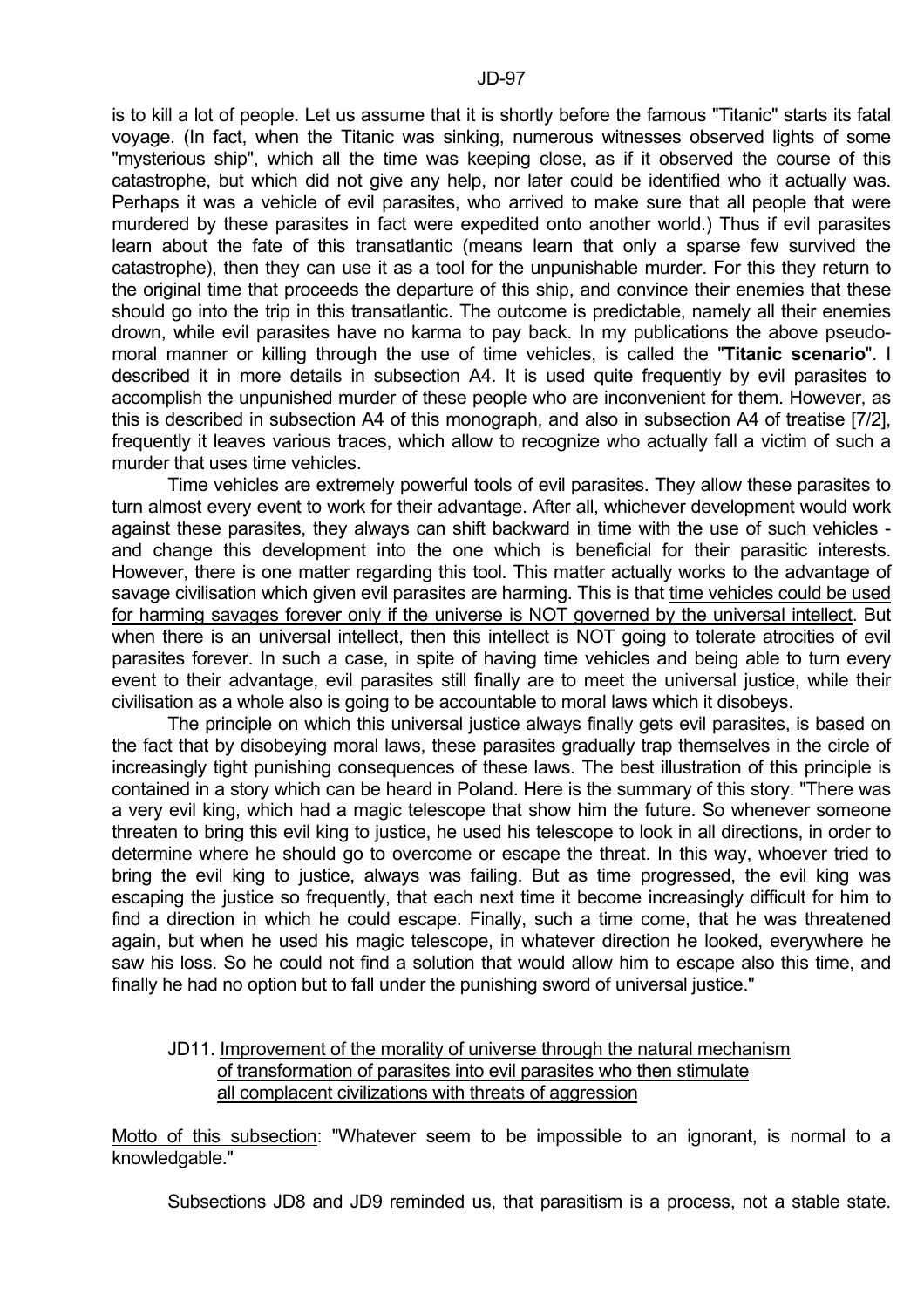This process shows a natural tendency to constantly deepen and transform itself into increasingly advanced stages, which finally lead to some form of a self-destruction. For this reason, it gradually transforms itself from a philosophy that is practised by individual people, into institutional parasitism, and finally it becomes evil parasitism. Then this evil parasitism exploits and harms less advanced civilisations of its own relatives, in order to finally destroy itself, leaving only behind several of these less advanced civilisations of its own relatives, that it created on other planets in order to parasite on them. With the elapse of time this whole destructive cycle repeats itself - this time for these other civilisations who started their existence as civilisations of slaves. Of course, because behind everything that happens in the entire universe, stands an omniknowledgable and omnipresent intellect, called the "universal intellect" (see the formal proof for the existence of this universal intellect, presented in subsection I3.3), a question comes to mind: "why this intellect established in the universe such natural mechanisms of constant transformations and deepening of parasitism?". As it can be proven with the use of a logical deduction that I am going to present in this subsection, this mechanism of a constant rolling of parasitism down, performs in the universe a very important function. This function could be described in the following way: "**The mechanism of natural deepening and transformations of parasitism, serves the stimulation of the faster development of complacent civilisations, and thus the gradual improvement of morality of the universe**". I am going to devote this subsection to explain briefly how this mechanism works, and what consequences it has for our civilisation.

 We start explanations of the mechanism of this natural improvement of the morality of universe, that utilizes transformations and deepening of parasitism, from summarising what totalizm revealed so-far about the operation of our universe. For this I briefly summarise here the essence of appropriate logical deductions and empirical evidence that were presented in previous chapters of this monograph. And so totalizm states, that independently from the physical laws, in our universe another category of extremely important laws also does exist and operates, which in this monograph are called "moral laws". These moral laws motivate all thinking beings that populate the universe to do only these actions, which in the light of moral laws can be defined as "moral". But if we analyse which activities are defined as "moral", as this is done in subsection JA4.1, then it turns out that all these moral activities have one attribute in common: they all depend on moving exactly uphill in the invisible field named "moral field" (this invisible moral field works almost the same as gravity does). If in turn we analyse in which exact direction the highest increase of this moral field takes place, it turns out that the greatest gradient of this field always corresponds to the so-called "line of the maximal intellectual effort". This practically means that activities qualified as "moral", simultaneously are these ones the completion of which requires putting into them the highest intellectual effort. In turn putting into something any intellectual effort, always in the final effect must lead to accumulation of knowledge by a given person. As the outcome, the essence of every action that is moral must boil down to the constant increase of knowledge. To summarise this logical deduction, **mechanisms of morality of our universe are designed in such a manner, that their operation forces intelligent beings to constantly increase their knowledge**.

 From the point of view of the attitude towards obeying moral laws, all people can be subdivided into two basic categories, namely into (1) totalizts, and (2) parasites. **Totalizts** listen to their organ of conscience, or learn formally about moral laws, therefore in their behaviour they always apply the rule to "pedantically obey moral laws". Therefore they earn morally everything with their own effort and work. In the result, according to the essence of mechanisms of morality in the universe, totalizts constantly earn the increase of their knowledge. In turn **parasites** in their lives follow the rule that is opposite to that of totalizts, namely that "do not obey any laws, unless you are forced to do so". One group of numerous laws that parasites refuse to obey, are these heavy-handed moral laws. Parasites always quickly murder their organ of conscience, to not listen what it says. They also murder their sense of responsibility, ethics, and rationality, which tell them to behave morally. Therefore they live immorally as robbers and thieves - at the cost of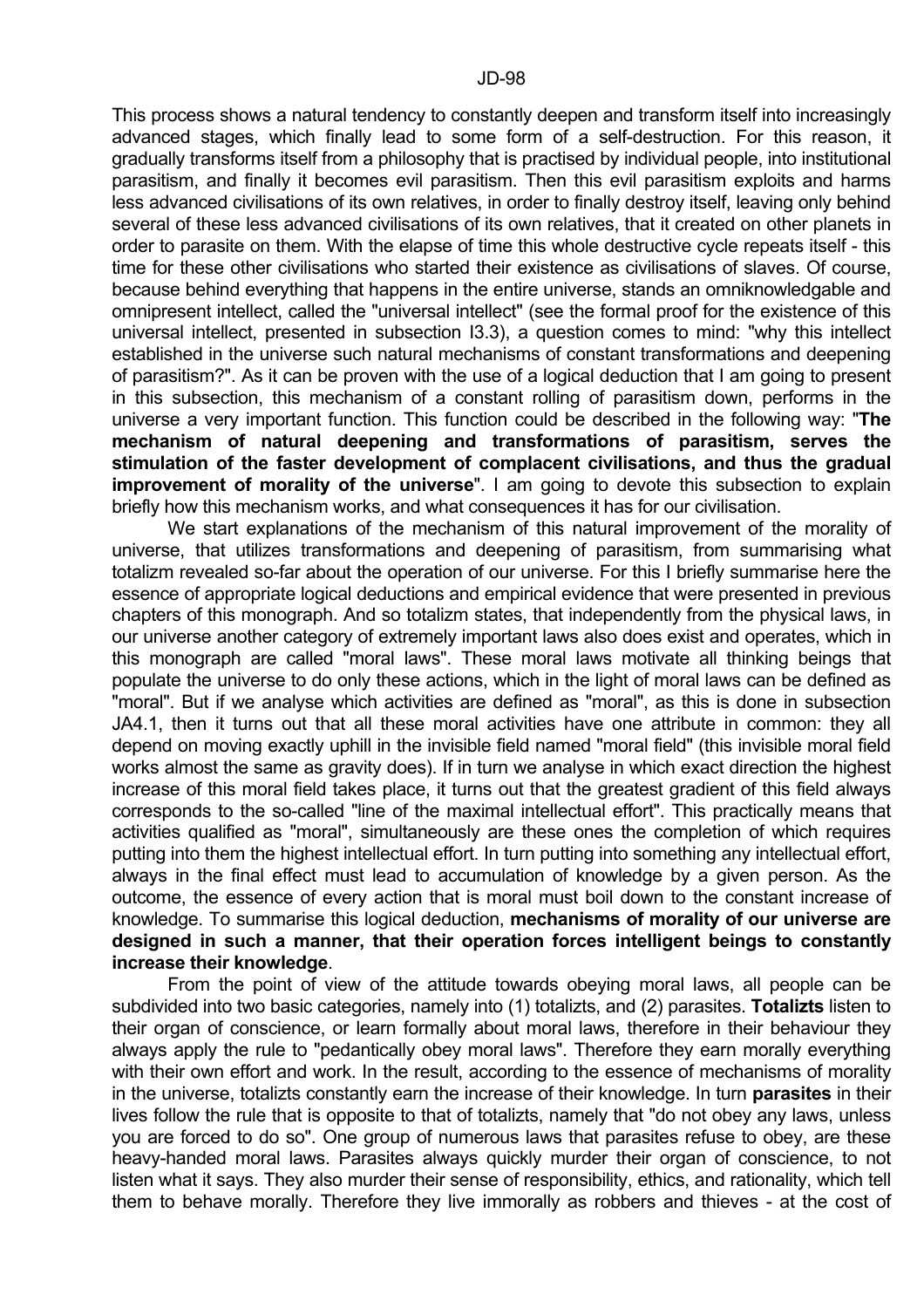others, depriving others fruits of their work and accomplishments. But in order to be able to not obey moral laws, parasites are forced to find slaves for themselves, whom they can later mercilessly rob, and whom they can later force to do works that they do not want to do themselves. For parasites the owning of these slaves is the life necessity, without which they are not able to exist. In order to constantly get access to new slaves, parasites continually look for someone who is less developed technically, thus whom they could attack, rob, and enslave. When the depth of the advancement of their parasitism drops down to the level of "**institutional parasitism**", and then to the level of "**evil parasitism**", their sphere of influence in which they seek next candidates for slaves, extends to the area of the whole universe. Because of their highly aggressive character, these parasites are ready to attack, rob, and enslave every civilisation, which has no means to defend itself. In this way even for the civilisations that are not exploited by them, evil parasites introduce a constant threat. If for some reasons such excluded from exploitation totaliztic civilisations turn to be weaker from evil parasites, then these parasites immediately attack them and turn into their slaves. This state of continuous threat of free civilisations by parasitic civilisations, is the most important motivating factor, which forces free civilisations that exist in the universe, to constantly intensify their efforts to increase their knowledge and increase their level of technology. After all, in order to survive as free civilisations, they always must have the competitive edge and superiority in science and technology over these aggressive parasitic civilisations.

 As it turns out, the universal intellect repeats for whole civilisations the same method of motivating, that it uses for individual people. This method usually is named "**method of a carrot and a stick**". This name originates from the principle which is used for taming animals: if a given animal behaves well, then it receives a carrot to eat as a prize; but of it does not behave as it should - then it is bitten with a stick. As this is explained in subsections JA2.4 and JB2.1, exactly the same "method of a carrot and a stick", the universal intellect uses to motivate individual people and to make them behave morally: if people behave morally, than they receive various moral rewards that are described in subsections JA2.4 and JB2.1 of this monograph; but if they behave immorally, than they are punished with the punishing action of moral laws. As this is revealed by this subsection, also exactly the same method is used for entire civilisations. If such civilisations behave morally and without a complacency continually follow the path of totalizm, then they receive various rewards, such as the unlimited growth of their wealth and quality of lives, the lack of social problems, the life of all citizens in the state of continuous nirvana, etc. But if these civilisations do not behave morally and cease to increase their knowledge, than a "stick" is awaiting for them. **For the intelligent civilisations the punishing "stick" is always formed from parasites**, and it always has two ends. On one hand it is formed from the parasitic civilisations living in the neighbourhood, which only are awaiting for a moment of weakness of a given civilisation, to attack and to enslave it, and then to rob it almost infinitively. On the other hand this "stick" is also formed from parasites living in the own society of a given civilisation. After all, one amongst such deprived of the feeling of responsibility parasites, who currently is in power, can become crazy because of the advancement of his/her own moral illness, and he/she can press the button which releases the weapon of mass destruction. In this way such a parasitic lunatic may blow up the entire his/her civilisation, marking the end of the existence of this civilisation due to the self-destruction.

 In the universe ruled by the universal intellect everything has a deep purpose, including parasites and their revolting moral sickness. **The parasites are hyenas and vultures of the intelligent universe**. This means that the parasites fulfil the same motivating and eliminating role for intelligent civilisations of our universe, as hyenas and vultures fulfil amongst African animals. If an animal in Africa is to reach adulthood and freedom, as a young it must escape claws and teeth of hyenas and vultures. If any civilisation is to reach totalizm and independence, it must escape from the claws and exploitation of parasitic civilisations. Also these civilisations, which are already totaliztic, must continually keep ahead of parasitic civilisations, similarly as adult animals in Africa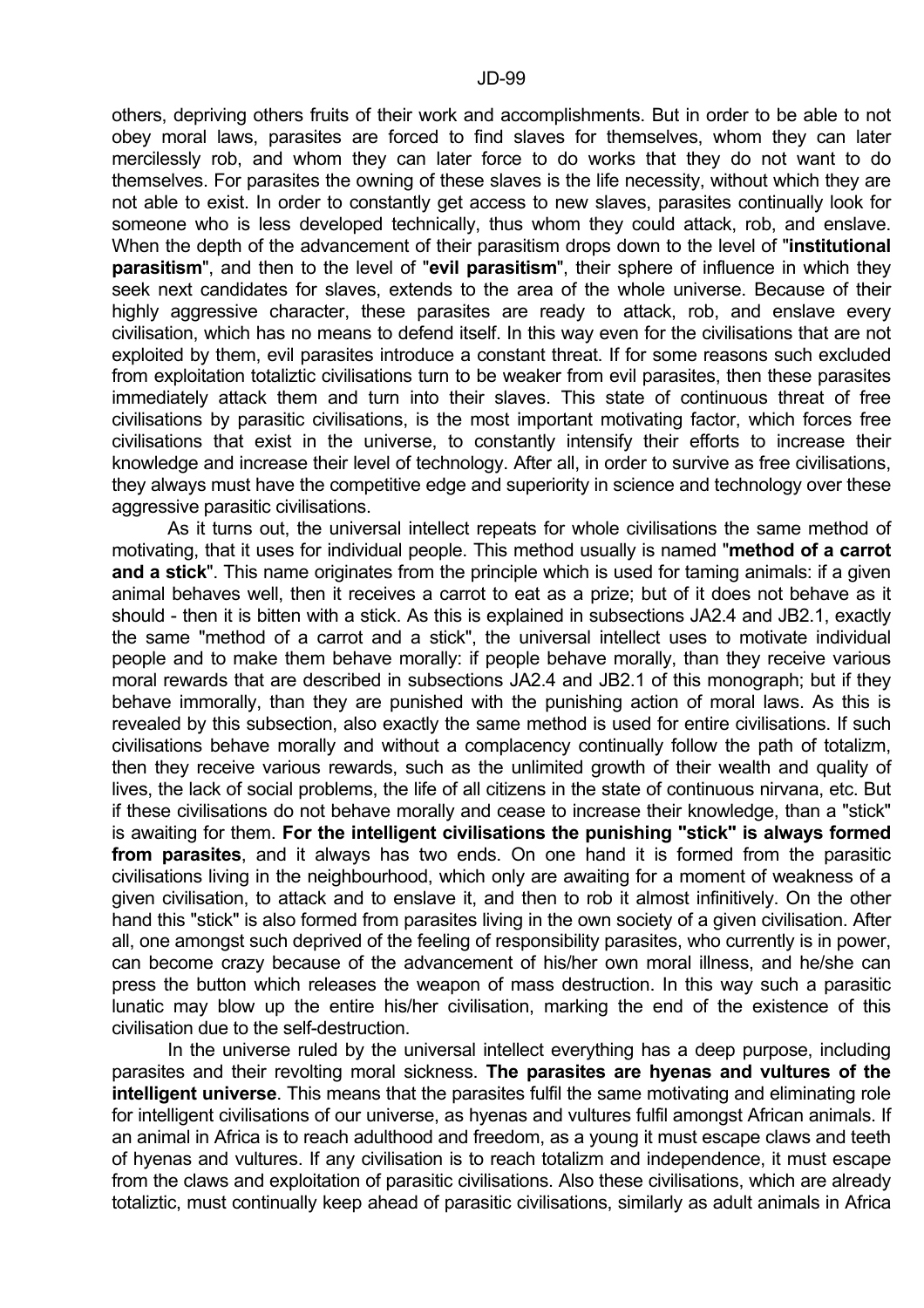must continually outwit packs of hyenas which try to hunt them down. Thus in spite that the parasitic civilisations are so morally sick and so revolting in their immoral behaviours, actually their repulsive habits also significantly contribute to the development of morality and knowledge in the intelligent universe. After all, they are this continuous threat from which totaliztic civilisations can only escape if they keep striving to perfection in every area possible.

 Via this subsection, and also subsection A3, I try to explain logically and to demonstrate illustratively, how dangerous the adoption of institutional parasitism is for the humanity, and how such an adoption is going to gradually transform us into evil parasites before we reach the stage of a self-destruction. Our eventual existence as evil parasites is going to fruit in spreading the human race on several other planets, which then are going to be mercilessly exploited from their biological resources. The end of this dreaded path of our civilisation is already predictable. In case of adopting institutional parasitism, at the end of our path inevitably awaits us a self-destruction. From this self-destruction are going to survive only these our colonies that we are going to establish on other planets. Then these colonies are going to follow the path that was crossed by humanity, until the cycle of destruction again repeats itself and also gives a self-destruction to them. Such cycles are going to be repeated almost infinitively - with one exception. This exception is a case, when an exploited colony draws the correct moral conclusions from the fate of humanity, and adopts totalizm. In such a case this colony is going to prevent a self-destruction. Simultaneously the awareness that the freedom of it is constantly threaten by nearby confederation of aggressive parasitic civilisations, is going to prevent such a totaliztic civilisation from resting on laurels. In order to remain free and to effectively defend itself from the parasitic neighbours, it is going to be forced to constantly develop and to increase its morality. Thus the byproduct of the evil and destruction that is introduced by parasitic civilisations, is their functioning for totaliztic civilisations as a motive force and motivation factor, which inspire to perfect their morality and knowledge.

 At the end of this subsection one more question starts coming to mind, namely: where this mechanism of transformation of parasitism leaves us, inhabitants of Earth. Well, the reply which logically results from the previous deductions is that claws of parasitism, which have hurt us so badly during all these thousands of years, had their reason and justification. They illustrated to us painfully, where leads the addiction to immoral behaviours. In this way they gave us a tough lesson, which realizes that if we have only a bit of rationality left, we should immediately defend ourselves from parasites of all sorts, and to introduce totalizm on Earth. After all, if we do not adopt totalizm, then the only thing that awaits us, is a self-destruction. In order to be able to defend ourselves from parasites, we must learn information that are presented in this volume, and in volumes 15 to 18. Then we need to vigorously start to implement totalizm, and to disseminate truth about a doomed fate which awaits us, if we fall into the trap of institutional parasitism.

#### JD12. Defence of totalizts from the aggression of parasites

 Parasitism is an extremely aggressive philosophy. This aggressiveness is hard-wired into the basic mechanisms that govern the behaviour of intellects with low level of moral energy. Therefore it cannot be eliminated. The adherers of parasitism are unable to live in peace, so they constantly attack, turn into slaves, and destroy all these who had a bad fortune to find themselves in the sphere of their influence. With a special viciousness they attack and destroy adherers of totalizm who for them represent everything that they do not have. Because of these their vicious attacks, adherers of totalizm practically continually must live in the state of defensive war against parasites. In order to survive this constant war and this continuous attacks of parasites, totalizts must learn the effective methods of defence from parasites. The capability to effectively defend ourselves from parasites, is for totalizts equally important, as the skill of peaceful and moral coexistence with other totalizts. After all, it is the subject of one of moral laws described in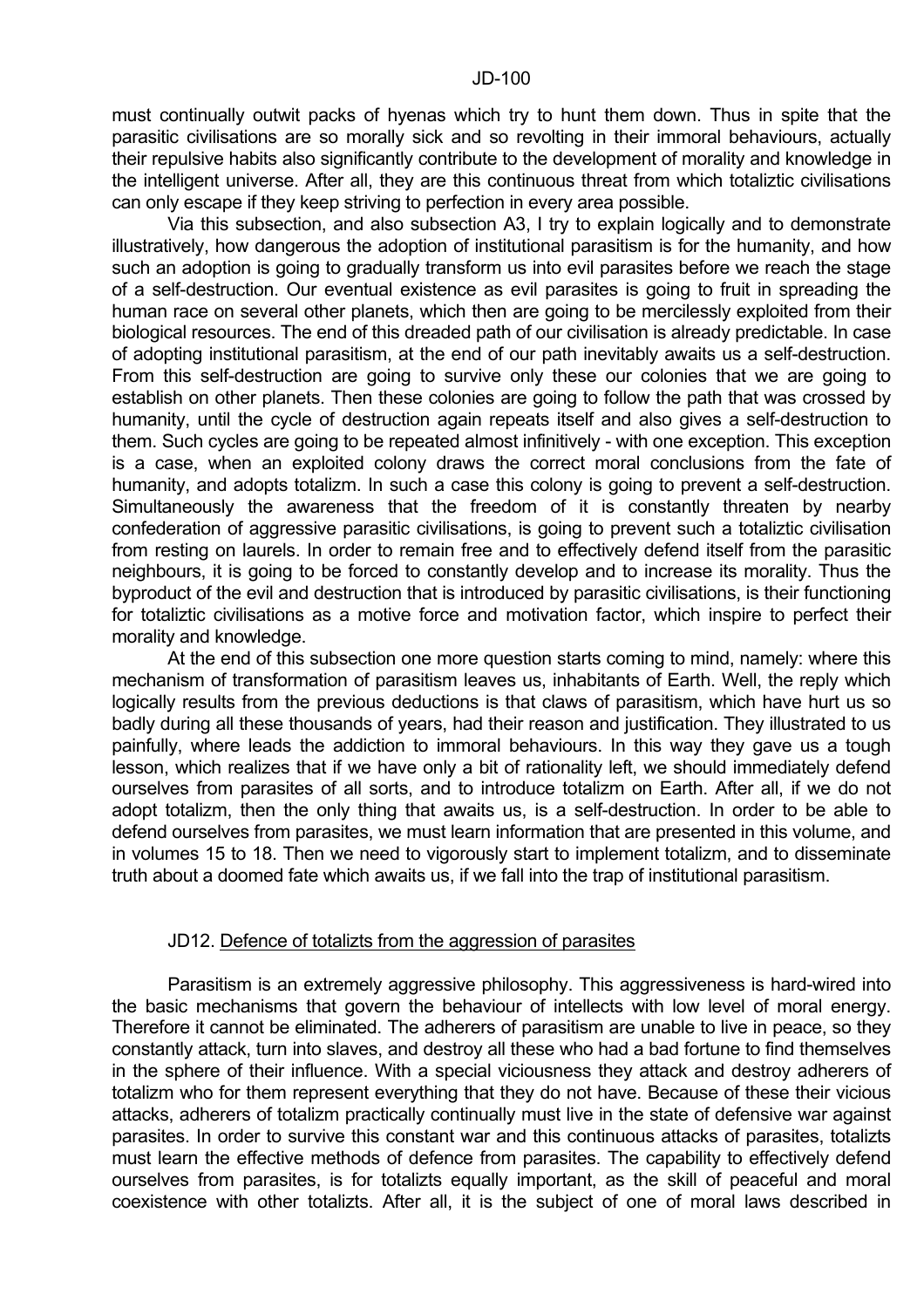subsection I4.1.1. Therefore this subsection is devoted to the discussion on methods of defence of totalizts from parasites of all kinds.

 All people who are brought up on ideas of Christianity, have the etched by Christian teaching the deep believe, that a moral life depends on a complete avoidance of fight and resistance, including the avoidance of defence when we are attacked by someone. After all Christianity teaches "if someone hits you in one cheek, expose to him/her another cheek for another hit". But if one analyses the actual intentions of the universal intellect, as this is done in subsection JC11.1, then it turns out that Christianity interpreted these intensions completely wrongly. This is because moral laws clearly order: "if without your provocation someone first attacks you, then you have a moral obligation to defend yourself actively, while your defence is still going to be rewarded by moral laws, even if to defend yourself you need to cause similar outcomes of the fight as the outcomes that your aggressor intended to accomplish (i.e. if your aggressor originally intends to kill you, you still are going to be rewarded by moral laws even if for the self-defence you are forced to kill your aggressor)" - see the Moral Law of Obligatory Defence, described in subsection I4.1.1. Therefore the defence from someone's aggression, not the passive subdueing to force, is the expression of behaviour agreeable with moral laws (although simultaneously moral laws forbid aggression and attacking of these ones that try to live in peace). If parasites attack totalizts, totalizts have a moral obligation to effectively and persistently defend themselves, until they completely eliminate parasites from the own living space, and until they illustratively persuade parasites to cease their immoral attacks in the future. Totalizts have also a moral obligation to never and under no circumstances let parasites to win their aggressive attacks, or to subdue to their attempts of enslaving others.

 If one considers the essence of parasitism, then it turns out that parasites are primitive bandits and robbers who decayed morally, thus who in no area are even close to finesse and knowledge of totalizts. Therefore, although their attacks are always very brutal, painful, and very vicious, almost as a rule they are lacking on knowledge, level of familiarity with the subject, finesse, flexibility, perseverance, courage, and devotion to the goal, which characterise all activities of totalizts. Therefore, in spite that in short term confrontations, the attacks of parasites can be characterized by a very brut force, on the long run totalizts are always capable to fight them back and to push them out from their living space. Therefore in their defence struggle, totalizts must concentrate on utilizing as well as possible all assets that they have but that parasites are missing. This in turn inevitably must lead totalizts to the final victory over parasites.

 Because of the philosophy that parasites adhere, and attributes of this philosophy, parasites always attack in a manner that result from this philosophy. For example parasites from nature are cowards, therefore they usually attack from the back, from a trap, while remaining hidden, while the frontal attack and confrontation they carry out only if they are sure that they have overwhelming advantage. Therefore the defence of totalizts always must be carried out according to a similar pattern. It always begins with the aggression of parasites and with (1) identification via fight, during which totalizts should try to find weak spots in their aggressors. Then should follow (2) the working out of strategies, methods, and tools of defence, which should make the use of weak spots of parasites. Finally comes (3) a decisive confrontation, in which initiative should be in hands of totalizts, and which totalizts should carefully plan and precisely execute, so that it leads them to the victory and to the pushing parasites out from the living space of totalizts. Because the implementation of this defence pattern must be different for each form of aggression of parasites, let now discuss them separately for all three forms of parasitic aggression.

### JD12.1. Defence of totalizts from physical aggression of parasites

 One of manifestations of moral deviation that takes place during someone's falling into claws of parasitism, is that such a person starts to indulge in brutality and in physical violence.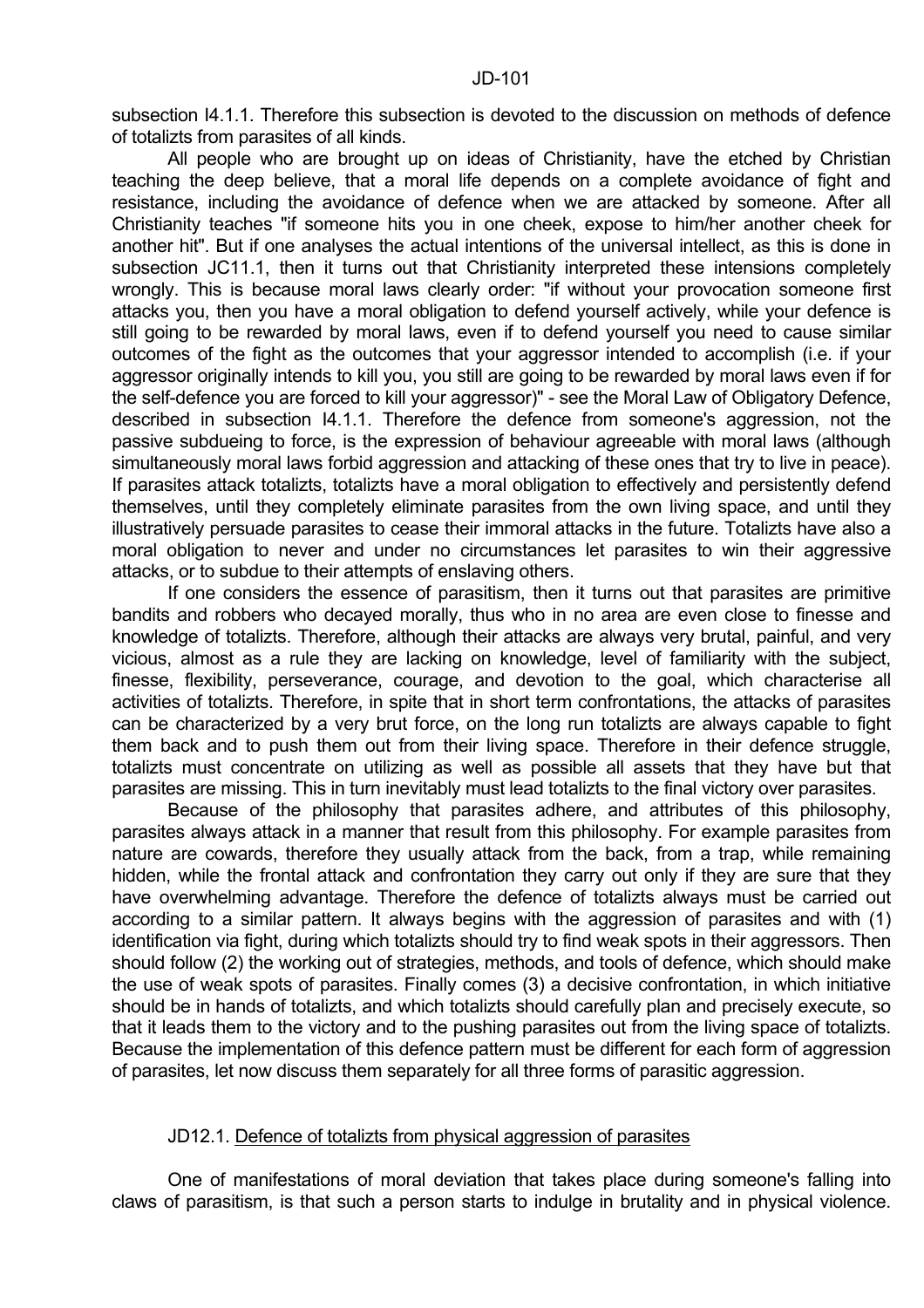When only he/she knows, that is going to get away with the use of violence, then such a person is going to physically attack the weakest victim around. If for some reasons is not able attack anyone by him/herself, then is going to at least watch violence by attending boxing matches or brutal films, as he/she needs to satisfy the thirst for violence. For this reason, because our present society is highly saturated with parasites, there is a high chance, that every totalizt at some stage of his/her life is going to be physically attacked by a parasite. The matter is even worse because parasites have a bad habit of clinging to their victims like leeches. Thus when they find a victim, whom they can physically abuse, then they are going to attack such a victim infinitively - each time with a higher brutality. So let us now consider how a totalizt should defend himself-herself from these aggressions.

 The first principle is that a totalizt must very seriously treat the matter of the first attack. If a parasite is going to get away with this first attack, then is almost sure that is going to attack again - and with a greater force. Therefore totalizt should do everything possible to not allow that parasite believes that such a first attack was a success. According to the Moral Law of Obligatory Defence described in subsection I4.1.1, already during the first attack, or as soon as possible after it, totalizts should do something that spoils for the parasite the taste of victory. Thus he/she should immediately choose and implement some form of defence that in eyes of the parasite is going to look as the "return of hits". Parasites are very cowardly, therefore they do not like attacking these ones, who return their hits. Therefore if they realize that a given person returns their hits, then usually they resign from further attacks - unless they have some more important goal to accomplish. But there is a problem how to return hits back, during, or just after, the first attack. The point is that a totalizt should win the defence fight and come out unhurt, not to become a dead hero. Therefore, the method of returning of hits must be selected rather carefully, so that the parasite gets a hit, but the totalizt escapes from a massacre only because he/she returned hits. Best for the returning of hits is to use the intelligence and special skills that the totalizt may have. After all, it is not important how the parasite gets it back, but only it is important that he/she knows that it is payment back for the latest aggression. (E.g. a strategy "hit and run" can be used - if the totalizt is speedy in legs, or the Kain's strategy "if I am not good in a direct confrontation, I still can get you at a distance", or the Turkish strategy "if you are not able to bit up a person, then bit up his donkey" - e.g. by smashing your car or a motorcycle, or to do anything else that a parasite is going to feel painfully.)

 If the attack of a parasite is repeated, the matter become very serious, and totalizt must start to work on the strategy of defence. In this strategy is necessary to make use of all capabilities that a totalizt has in his/her disposal, and also all weak spots of the parasite.

# JD12.2. Defence of totalizts from emotional aggression of parasites

 When for some reasons parasites are unable to attack physically, then they tend to resort to emotional aggression. This emotional aggression they can carry out on thousands and one ways, e.g. via a verbal attack, swearing, taking revenge on someone close, setting up, undermining the credibility, or via inducing in the victim unpleasant feelings via many other evil methods. The defence from such an emotional aggression is very difficult, while the effective methods how to carry it out still await development. Some of such methods, that are already identified, are presented in subsections JA4.1, W5, and I4.1.1. Generally speaking, their essence always depends on totaliztic acting in every possible situation, including into this also situations of emotional aggression.

### JD12.3. Defence of totalizts from spiritual threats of parasites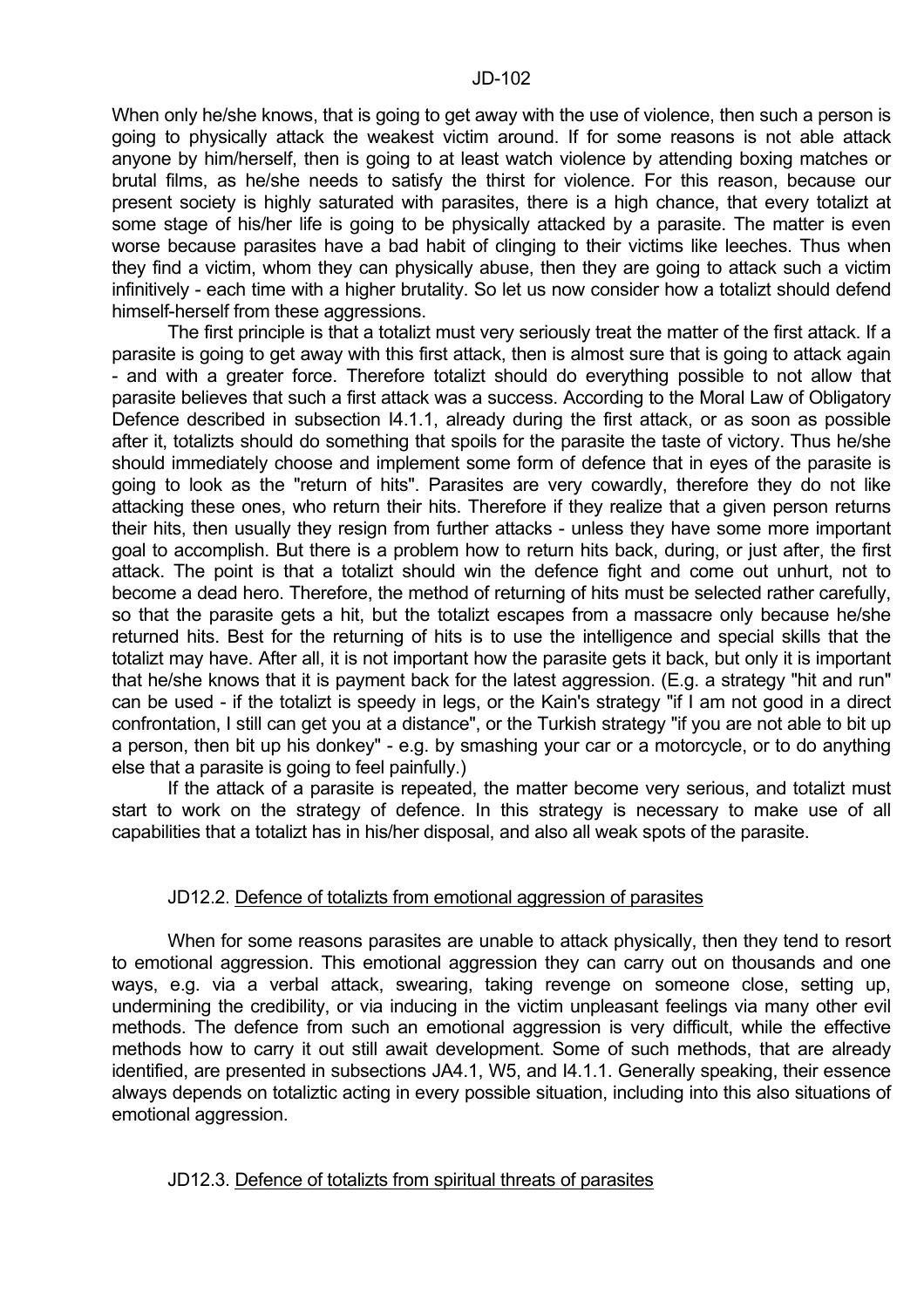Parasitism also introduces serious spiritual threats for totalizts. These threats originate from many sources. Their example can be parasitic propaganda, which is aimed at spreading atheism amongst people. Other types of such threats depend on spreading by parasites their version of "parasitic spirituality", means on poisoning humanity with spirituality which is decisively immoral (more on the topic of "parasitic spirituality" is presented in subsections JA9 and JC11.7).

 The defence of totalizts from such spiritual threats is very simple. It depends on doing exclusively things that are "moral", means on continuous remaining totalizts. Doing exclusively moral things, amongst others also means comparing all spiritual matters to the known criteria of morality - means doing in the area of spirituality exactly the same as totalizts do with all physical and emotional actions. Furthermore, it also means decisive rejection of these aspects or directions of spirituality, which according to these criteria of morality turn out to be immoral.

#### JD13. To summarise

 This chapter tried to allow us to understand better our own situation. It explained that in spite of all people looking similarly at the exterior, some of us actually have a "leprous spirit". These people with leprous spirit are parasites. In turn the leprosy which gradually decomposes their spirit, is the philosophy of parasitism that they adhere to. One of the achievements of this chapter is that it disclosed that there is such a thing as a distinctive, destructive philosophy of parasitism, that it shown to us how to recognize people and institutions who are already infected with this moral leprosy, and that it explained what are consequences of falling into this deadly decease.

 Now let us summarise this chapter. It firstly explained how finishes the philosophy of not listening to our counter-organ of conscience and going always along the line of the least resistance, and why we should dread of it. This philosophy carries a fully deserved name of "parasitism". All those who adhere to it, start to lead an unproductive lifestyle of intelligent parasites, who turn all people around them into slaves. As this chapter explains, parasitism is actually a deadly moral disease, and it eventually kills all those who allow themselves to be overpowered by it. It is also extremely dangerous disease, because people fall victims of parasitism without realizing this. They simply follow their momentary impulses, and always choose in life, what is the most easy thing to do, and what provides instant benefits without effort. This makes parasites similar to animals - they only do whatever is the easiest thing in a given situation. In turn parasitism is similar to a slippery path downhill - if someone steps accidentally on it, he/she slips downhill to the marshes underneath. As this chapter explains, we should dread parasitism and not let ourselves into claws of this philosophy. The most effective way of avoiding this moral disease is through adhering to totalizm.

 Parasitism is a deadly process, that constantly deepens itself, not just a temporary state. Thus it has various stages of advancement, and as it progresses, it makes the parasites increasingly more deviated. At the very end all parasites meet a similar fate - they all self-destruct themselves. This chapter revealed, that when individual people adopt this philosophy/disease, it brings to them gradual paralyse, destruction, and an awful death. When a large number of people with parasitic philosophy infests an institution, then the institution adopts an institutional parasitism, before it gradually falls down and disintegrates. In turn, if a whole civilisation adopts institutional parasitism, then the consequence is that the parasitic philosophy gradually evolves into evil parasitism, then this civilisation gradually pushes towards its own self-destruction.

 This chapter also explained that every parasitic civilisation which is developing fast enough to master space travel before it reaches the point of a self-destruction, consequently becomes a civilisation of cosmic evil parasites. Firstly it makes human colonies on other planets, and then turns these colonies into slave farms, acting for them as "evil parasites". Then this chapter explained typical devices that evil parasites must build in order to keep this slave planet subdued.